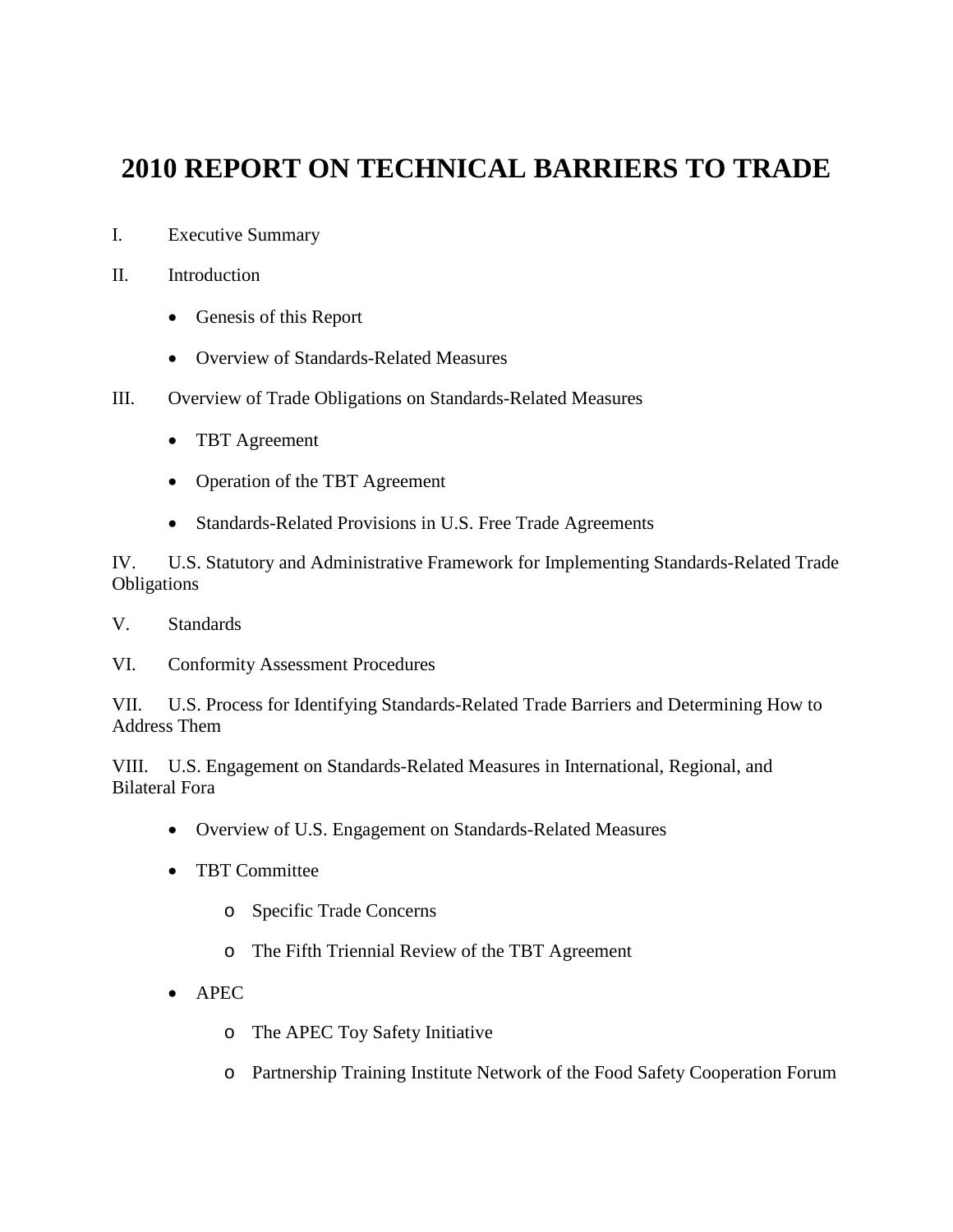- o Business Engagement in Standards and Conformance
- o Trade Facilitation Task Force
- o Export Assistance Models for Small and Medium Sized Enterprises
- North American Free Trade Agreement
- Doha Round Negotiations Regarding Standards-Related Measures
- Organization for Economic Cooperation and Development
- IX. Trends
- X. Country-Specific Reports
	- Background on Trade Concerns Contained in the Country Reports
	- Argentina
	- Brazil
	- Canada
	- China
	- Colombia
	- Ecuador
	- The European Union and its Member States
	- Gulf Cooperation Council and its Member States
	- India
	- Indonesia
	- Israel
	- Japan
	- Korea
	- Malaysia
	- Mexico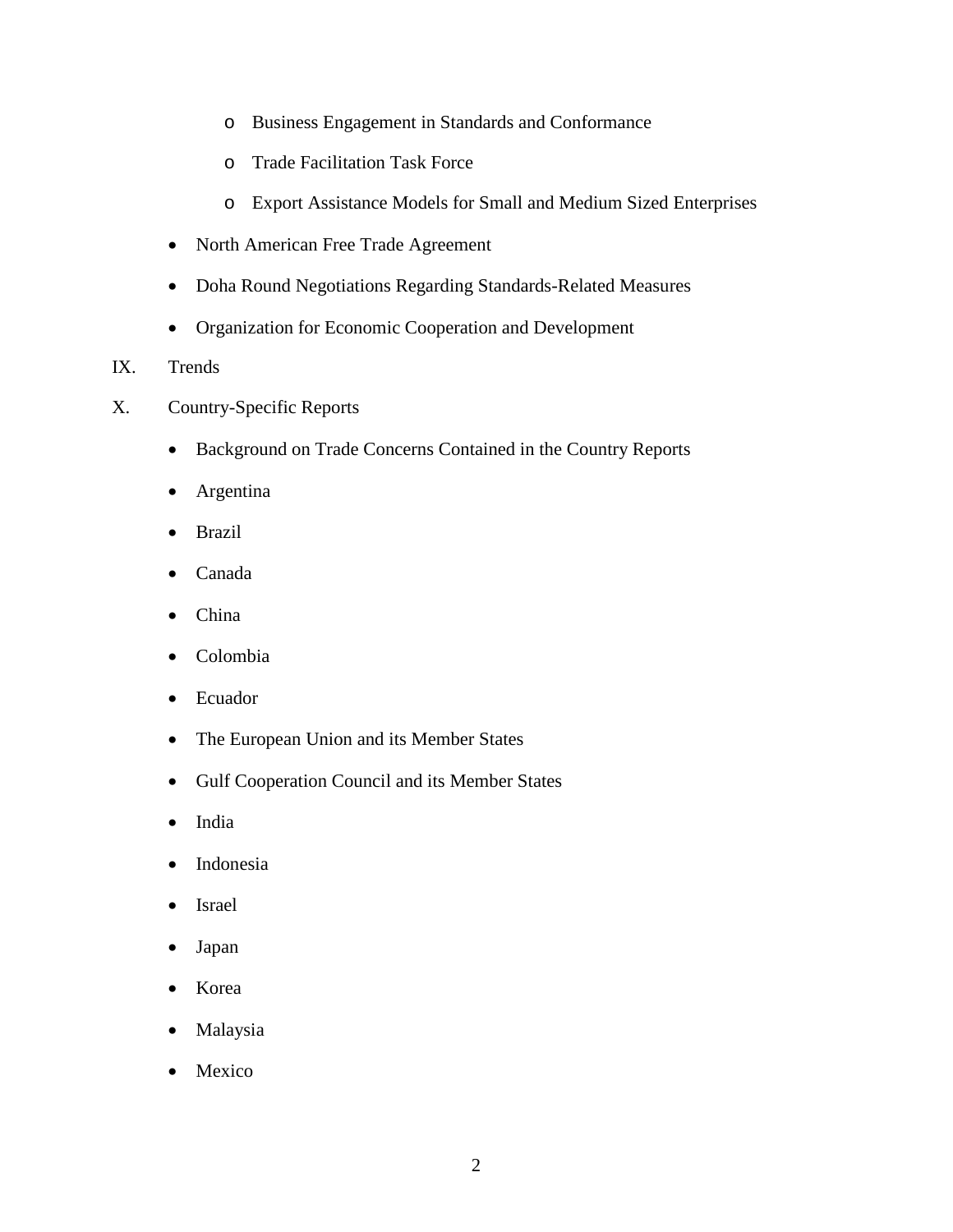- Russia
- Taiwan
- Thailand
- Turkey
- Vietnam
- XI. Appendices
	- Appendix A: List of Commenters
	- Appendix B: List of Frequently Used Abbreviations and Acronyms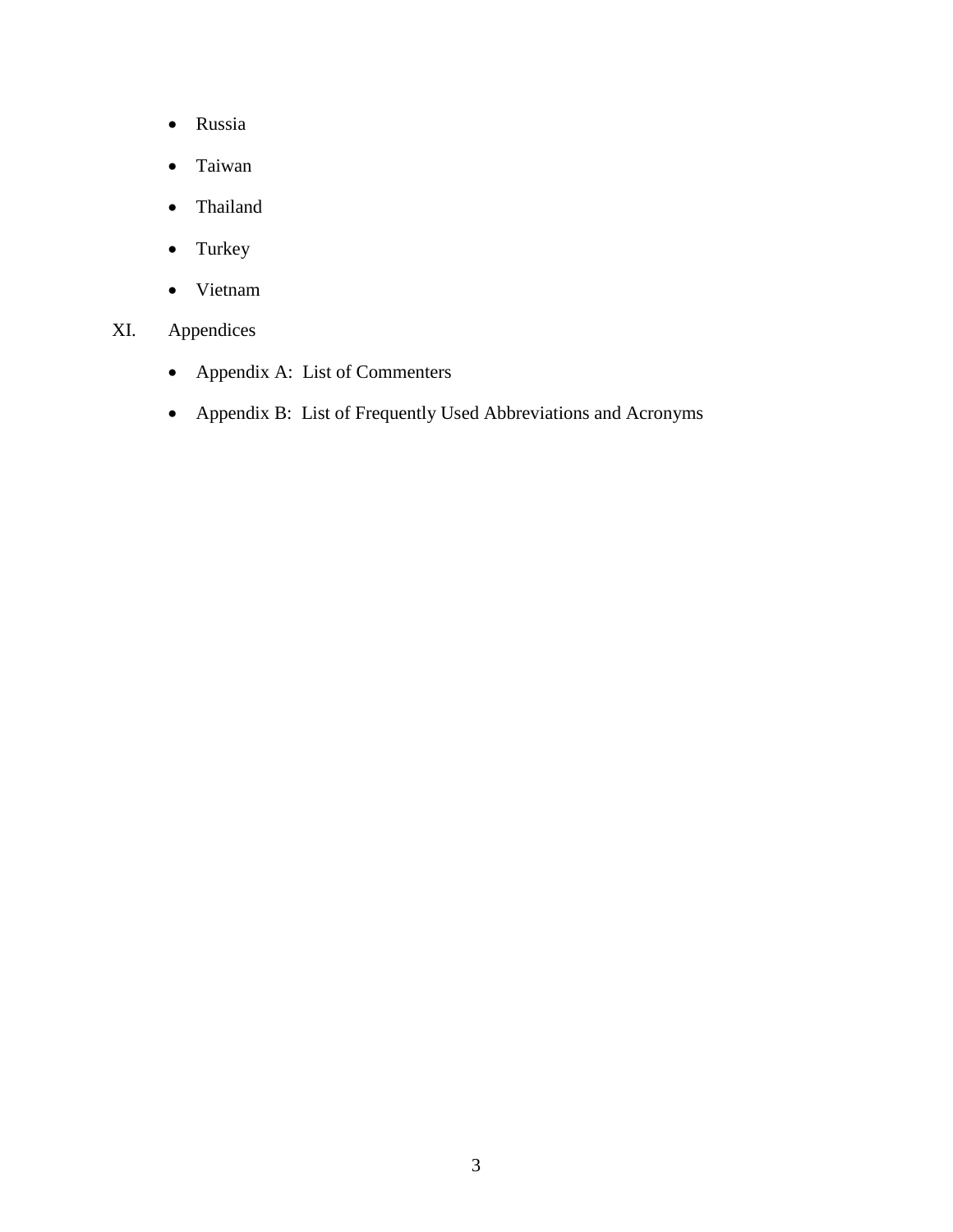## **Acknowledgements**

The Office of the United States Trade Representative (USTR) is responsible for the preparation of this report, which was written by USTR staff. U.S. Trade Representative Ron Kirk gratefully acknowledges the contributions of the Departments of Agriculture, Commerce, Labor, Justice, State, Transportation and Treasury, the U.S. Environmental Protection Agency, the U.S. Food and Drug Administration, the U.S. Consumer Product Safety Commission, the U.S. International Trade Commission, and the Office of Management and Budget.

In preparing the report, substantial information was solicited from U.S. Embassies abroad. Drafts of the report were circulated through the interagency Trade Policy Staff Committee. USTR is especially appreciative of the consistent support of the International Trade Administration and the National Institute of Standards and Technology of the U.S. Department of Commerce and the Foreign Agricultural Service of the U.S. Department of Agriculture with respect to standards-related matters, including this report.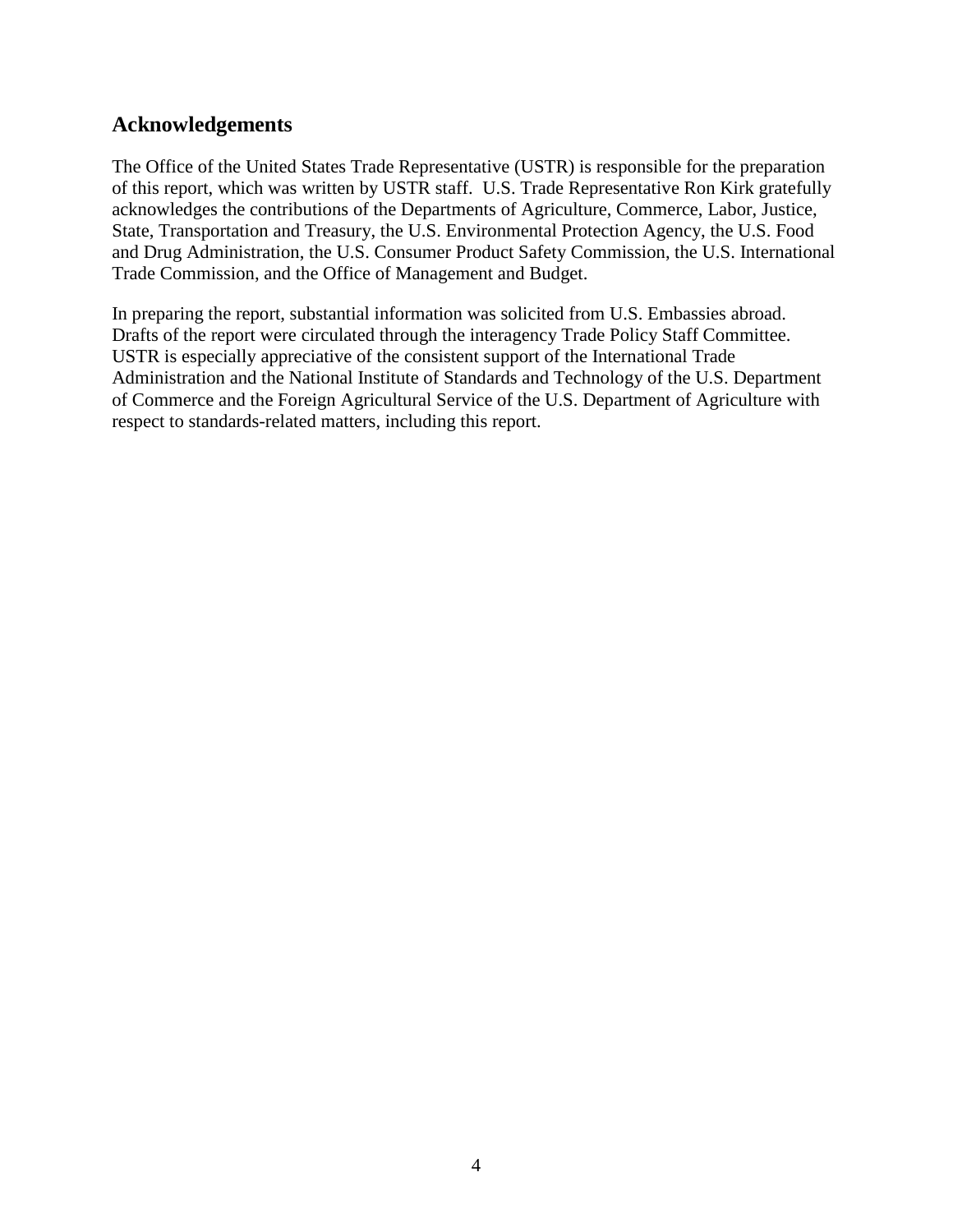## **I. Executive Summary**

The *2010 Report on Technical Barriers to Trade (TBT Report)* is a new, specialized report focused on significant foreign trade barriers in the form of product standards, technical regulations and testing, certification, and other procedures involved in determining whether products conform to standards and technical regulations (conformity assessment procedures). These standards-related trade measures, known in World Trade Organization (WTO) parlance as "technical barriers to trade," play an increasingly critical role in shaping the flow of global trade.

Standards-related measures serve an important function in facilitating global trade, including by enabling greater access to international markets by small and medium sized enterprises (SMEs). Standards-related measures also enable governments to pursue legitimate objectives such as protecting human health and the environment and preventing deceptive practices. However, standards-related measures that are non-transparent, discriminatory, or otherwise unwarranted can act as significant barriers to U.S. trade. This report is intended to describe and advance U.S. efforts to identify and eliminate such barriers, which can also present particular challenges for SMEs that typically lack the resources to identify and address such barriers. The United States and other governments have a right to adopt and enforce measures to pursue legitimate objectives such as protecting human health and the environment and preventing deceptive practices. At the same time, it is appropriate to question standards-related measures that appear non-transparent, discriminatory, or otherwise act as unwarranted barriers to U.S. trade. The U.S. Government's efforts to reduce and eliminate these barriers are fully consistent with pursuing legitimate objectives through standards-related measures.

The opening sections of this report present an overview of technical barriers to trade and the U.S. and international mechanisms for addressing them.<sup>[1](#page-4-0)</sup> Section II provides an introduction to standards-related measures, including the genesis of this report and the growing importance of standards-related measures in global trade. Section III provides an overview of standards-related trade obligations, in particular rules governing standards-related measures under the WTO Agreement on Technical Barriers to Trade (TBT Agreement) and U.S. free trade agreements. Section IV describes the U.S. legal framework for implementing its standards-related trade obligations. Section V elaborates on standards, including the role of international standards in facilitating trade and fulfilling legitimate public policy objectives and Federal agencies' participation in standards development. Section VI elaborates on conformity assessment procedures, including Federal agencies' use of conformity assessment and the possibility for international systems of conformity assessment to facilitate trade. Section VII describes how the U.S. government identifies technical barriers to trade and the process of interagency and stakeholder consultation it employs to determine how to address them. Section VIII explains how the United States engages with its trading partners to address standards-related measures

<span id="page-4-0"></span><sup>&</sup>lt;sup>1</sup> For readers seeking a deeper understanding of the specific topics covered in this report, references and hyperlinks to additional information are provided throughout the report. To access official documents of the WTO (such as those identified by the document symbol "G/TBT/…") click on "simple search" and enter the document symbol at the WTO's document retrieval website: *http://docsonline.wto.org/gen\_search.asp?searchmode=simple*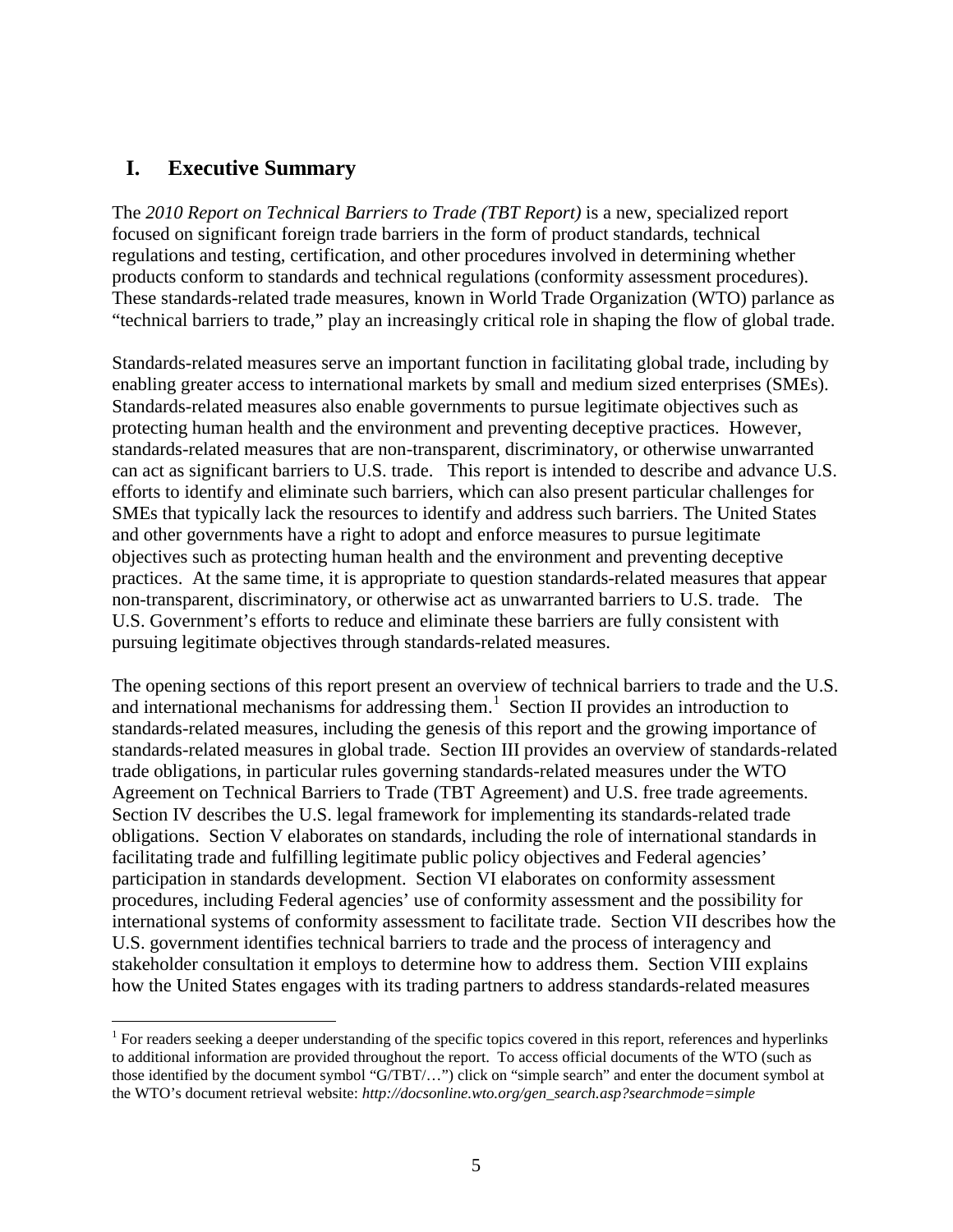that act as barriers and prevent their creation through multilateral, regional, and bilateral channels, including the WTO's Committee on Technical Barriers to Trade (TBT Committee), the North American Free Trade Agreement's (NAFTA) Committee on Standards-Related Measures, and cooperative activities under the Asia Pacific Economic Cooperation (APEC) Subcommittee on Standards and Conformance. Section IX summarizes current trends relating to standardsrelated measures.

The heart of this report is Section X, which identifies and describes significant standards-related trade barriers currently facing U.S. producers, along with U.S. government initiatives to eliminate or reduce the impact of these barriers. The report identifies TBT measures in 20 countries or groups of countries: Argentina, Brazil, Canada, China, Colombia, Ecuador, the European Union (EU) and its Member States, the Gulf Cooperation Council (GCC) and its Member States, India, Indonesia, Israel, Japan, Korea, Malaysia, Mexico, Russia, Taiwan, Thailand, Turkey, and Vietnam.

# **II. Introduction**

# *Genesis of this Report*

Shortly after taking office in 2009, President Obama reaffirmed America's commitment to ensuring the effective implementation and enforcement of the WTO's system of multilateral trading rules. The President's 2009 Trade Policy Agenda vowed an aggressive and transparent program of defending U.S. rights and benefits under the rules-based trading system as a key element in his vision to restore the role of trade in leading economic growth and promoting higher living standards. The President's Agenda also recognized that "behind the border" measures and other non-tariff barriers have grown in significance for U.S. exporters seeking access to foreign markets.

In a [major policy speech](http://www.ustr.gov/about-us/press-office/speeches/transcripts/2009/july/ambassador-kirk-announces-new-initiatives-trade) delivered at the Edgar Thomson Plant of the Mon Valley Works in Pittsburgh, Pennsylvania in July 2009, the U.S. Trade Representative, Ambassador Ron Kirk, pledged more aggressive action to break down barriers to U.S. exports. Ambassador Kirk highlighted two kinds of non-tariff measures that pose increasing challenges to U.S. producers and businesses seeking to export products abroad: sanitary and phytosanitary (SPS) measures; and standards-related measures. Standards-related measures include government measures such as mandatory product standards and testing requirements. In the WTO, measures of this type are referred to as "technical barriers to trade" (TBT).

In his speech, Ambassador Kirk pledged stepped up monitoring of trading partners' SPS and standards-related practices that act as obstacles to U.S. trade. He also vowed increased engagement to resolve trade issues and to help ensure that U.S. trading partners are complying with trade rules – particularly those relating to obligations under two WTO agreements: the Agreement on the Application of Sanitary and Phytosanitary Measures (SPS Agreement) and the [TBT Agreement.](http://www.wto.org/english/docs_e/legal_e/17-tbt_e.htm) The goal of this intensified monitoring and engagement is to help to facilitate and expand trade in safe, high quality U.S. products.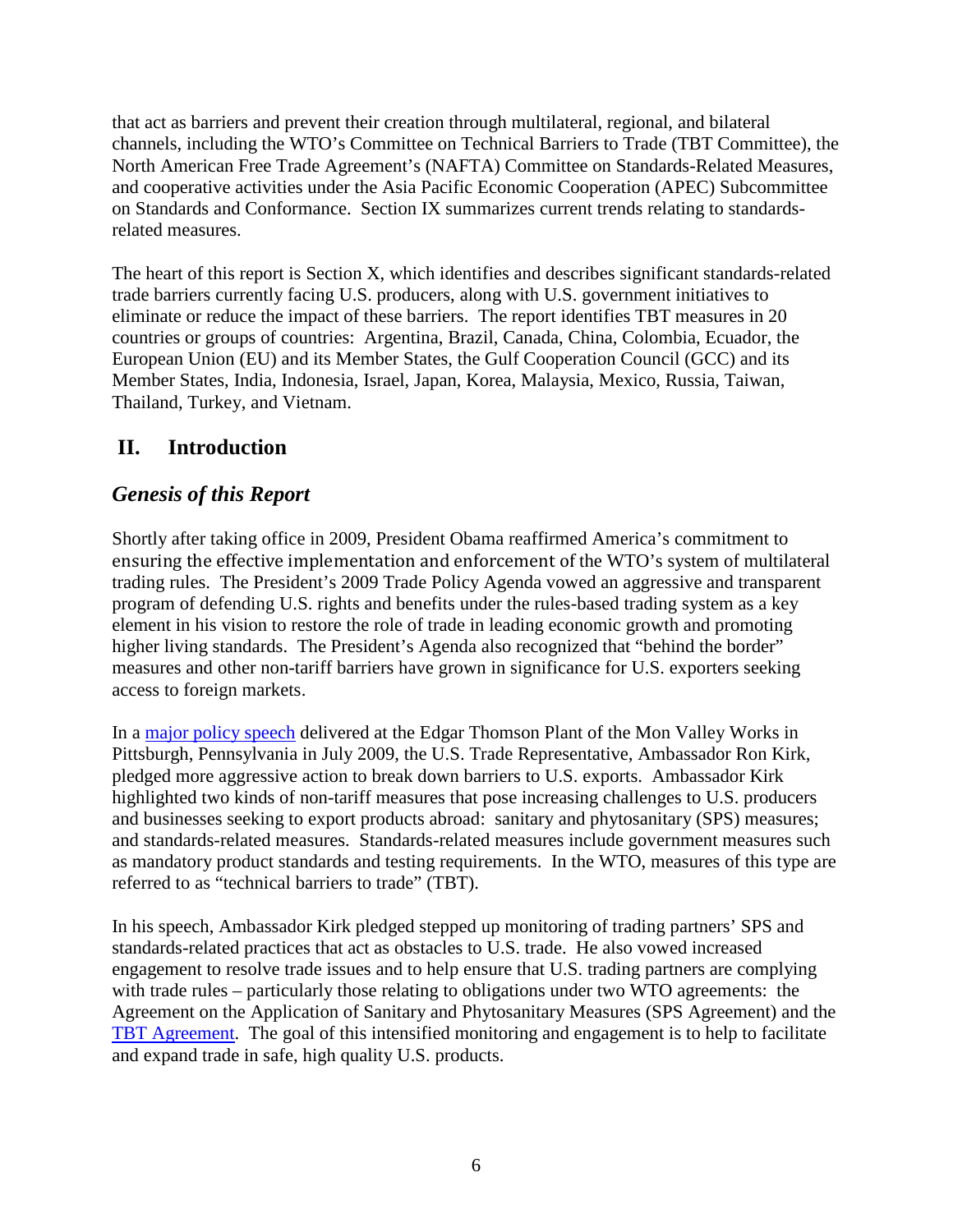Ambassador Kirk also relayed his determination to make USTR's annual reports to Congress "more than paperwork." To this end, he directed that the annual reports be used to bring new energy to the process of identifying non-tariff measures that act as significant barriers to U.S. exports; to provide a central focus for intensified engagement by U.S. agencies in resolving trade concerns related to non-tariff barriers; and to document the actions underway to give greater transparency and confidence to American workers, producers, businesses, and other stakeholders with regard to the actions this Administration is taking on their behalf.

The *2010 Report on Technical Barriers to Trade* (*TBT Report*) serves these goals for standardsrelated measures. The *TBT Report* is a new, specialized report dedicated to significant foreign barriers in the form of product standards, technical regulations, and conformity assessment procedures (standards-related measures). These measures previously have been addressed in the *National Trade Estimate Report on Foreign Trade Barriers (NTE Report).*[2](#page-6-0) The *TBT Report*  broadens and deepens these past efforts. By addressing significant foreign trade barriers in the form of standards-related measures, the *TBT Report* meets the requirements under Section 181 of the Trade Act of 1974, as amended, to report on significant foreign trade barriers with respect to standards-related measures. Accordingly, the *2010 NTE* itself does not contain information on these measures. A separate report addressing significant foreign trade barriers in the form of SPS measures (*2010 Report on Sanitary and Phytosanitary Measures)* is being released in parallel to this report.

The *TBT Report* includes country reports that identify specific standards-related trade barriers. The report also includes general information on standards-related measures, the processes and procedures the United States uses to implement these measures domestically and the tools the United States uses to address standards-related measures when they act as barriers to trade. This general information is provided to give the appropriate context that will enable better understanding of the trade concerns and issues described in the last two sections of the report. These last two sections review current trends relating to standards-related measures that can have a significant impact on trade and identify and describe significant standards-related trade barriers currently facing U.S. producers and businesses, along with U.S. government initiatives to eliminate or reduce these barriers.

Like the *NTE Report*, the source of the information for the *TBT Report* includes stakeholder comments that USTR solicited through a *Federal Register* notice, reports from U.S. Embassies abroad and from other Federal agencies, and USTR's ongoing consultations with domestic stakeholders and trading partners. An appendix to this report includes a list of commenters that submitted comments in response to the *Federal Register* notice.

<span id="page-6-0"></span> $2$  In accordance with section 181 of the Trade Act of 1974 (the 1974 Trade Act), as amended by section 303 of the Trade and Tariff Act of 1984 (the 1984 Trade Act), section 1304 of the Omnibus Trade and Competitiveness Act of 1988 (the 1988 Trade Act), section 311 of the Uruguay Round Trade Agreements Act (1994 Trade Act), and section 1202 of the Internet Tax Freedom Act, the Office of the U.S. Trade Representative is required to submit to the President, the Senate Finance Committee, and appropriate committees in the House of Representatives, an annual report on significant foreign trade barriers. The statute requires an inventory of the most important foreign barriers affecting U.S. exports of goods and services, foreign direct investment by U.S. persons, and protection of intellectual property rights.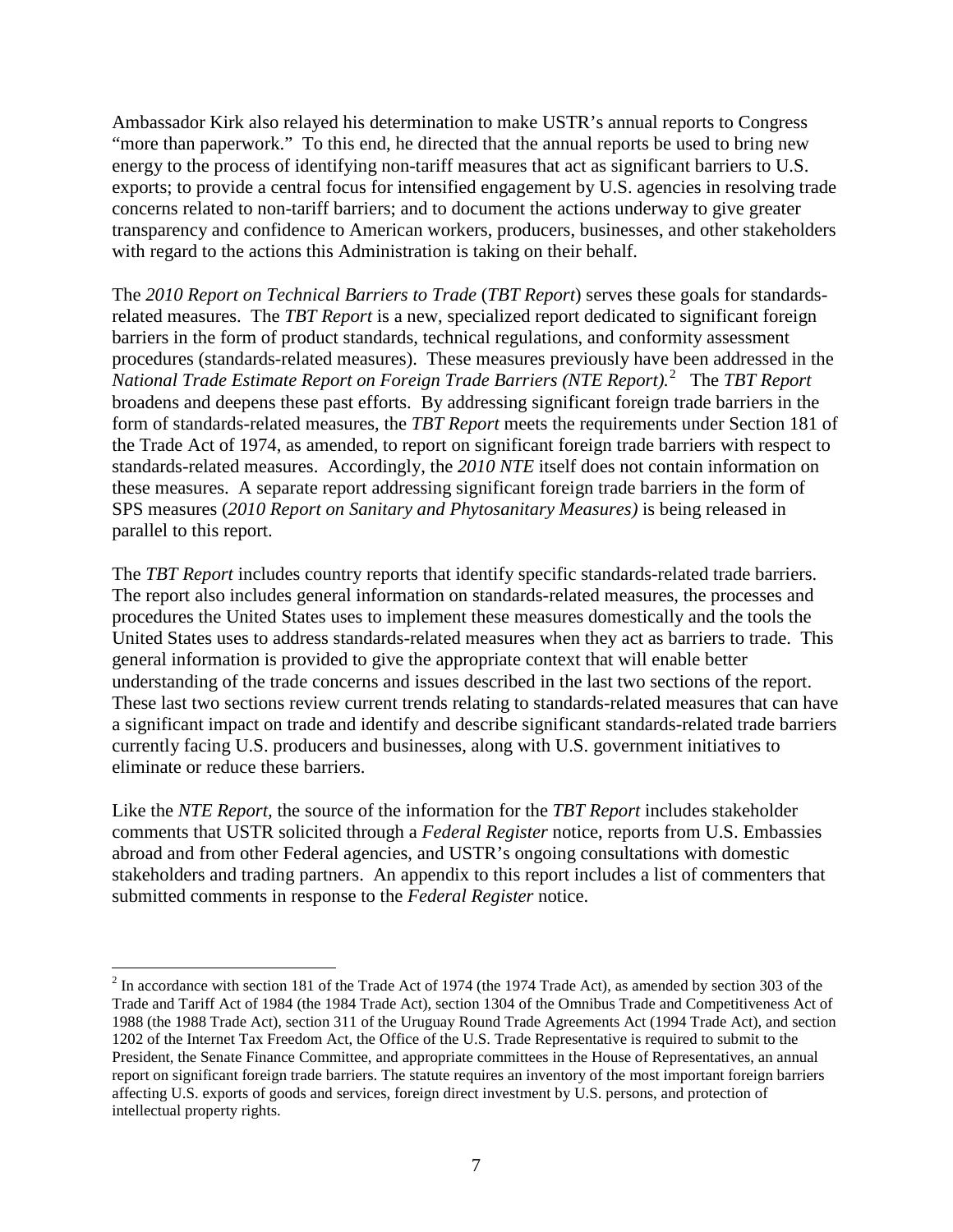## *Overview of Standards-Related Measures*

Today, standards-related measures play a critical role in shaping the flow of global trade. While tariffs still constitute an important source of distortions and economic costs in international trade in some products, overall the relative role of tariffs in shaping global trade has declined due in large part to successful "rounds" of multilateral tariff reductions in the WTO and its predecessor, the General Agreement on Tariffs and Trade (GATT). Broadly speaking, standards-related measures are documents and procedures that set out specific technical or other requirements for products or processes and procedures to ensure that products and processes meet those requirements. The rise in importance of standards-related measures in international trade stems in large part from the desire to:

- ensure the connectivity and compatibility of inputs sourced in global markets,
- manage the flow of product-related information through complex and increasingly global supply chains,
- organize manufacturing or other production processes around replicable routines and procedures to yield greater product quality assurance,
- meet important regulatory and societal objectives, such as ensuring product safety, preventing deceptive practices, and protecting the environment, and
- promote more environmentally-sound or socially-conscious production methods.

Standards-related measures also play a vital role in enabling greater competition by helping to ensure that producers and consumers can purchase components and end products from a wide variety of suppliers. These measures also enable more widespread access among producers to technical innovations. Standards-related measures can offer particularly pronounced benefits to small- and medium-sized enterprises (SMEs) from this perspective. By establishing a common set of technical requirements that producers can rely on in manufacturing components and end products, uniform standards and product testing procedures can facilitate the diffusion of technology and innovation, contribute to increasing buyer-seller confidence, and assist SMEs to participate in global supply chains.

However, when outdated, overly burdensome, discriminatory, or otherwise inappropriate standards-related measures are used, they can reduce competition, stifle innovation, and create unnecessary obstacles to trade. Even when standards-related measures are used appropriately, firms – particularly SMEs – can face significant challenges in accessing information about, and complying with, diverse and evolving technical requirements in major export markets. This is particularly the case when technical requirements change rapidly or differ markedly across markets.

Standards-related measures can be an effective and efficient means of achieving legitimate commercial and policy objectives. For policy makers, industry officials, and other stakeholders, the basic question is: how do we ensure that standards-related measures facilitate innovation,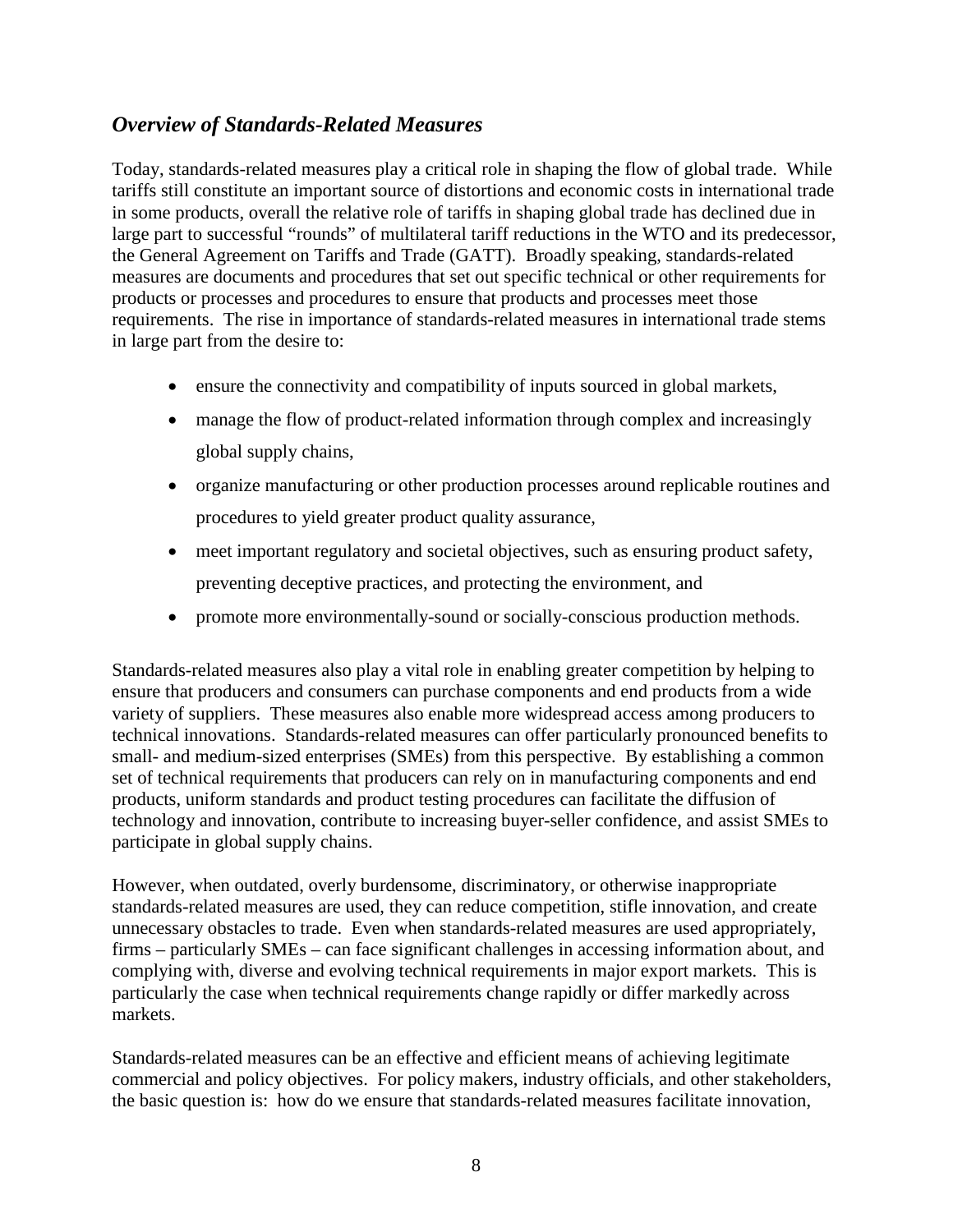competition, consumer and environmental protection, and other public policy objectives – without creating unnecessary obstacles to trade? As supply chains grow increasingly complex, governments and other stakeholders must also address the question of how to better align standards and technical requirements across jurisdictions and markets both to help producers comply with those requirements and to help goods flow across borders.

The rules, procedures, and opportunities for engagement that international, regional, and bilateral trade agreements provide establish an important foundation for addressing many of these questions. The TBT Agreement is the principal agreement establishing multilateral rules governing standards-related measures. (Box 1 lays out definitions provided under the TBT Agreement for standards-related measures.) U.S. free trade agreements (FTAs) establish additional rules on standards-related measures with specific trading partners. The disciplines of the TBT Agreement are vital in setting the terms on which the United States engages with its trading partners on standards-related measures, and U.S. FTAs build on these disciplines in important ways. These agreements are described in more detail in Section III below.

A broad and active agenda of U.S. engagement on many fronts is needed to ensure that foreign standards-related measures do not impose unwarranted barriers to trade. USTR leads Federal government policy deliberations on foreign standards-related measures through the interagency [Trade Policy Staff Committee](http://www.ustr.gov/about-us/executive-branch-agencies-trade-policy-staff-committee-and-trade-policy-review-group) (TPSC). U.S. activities in the WTO are at the forefront of USTR's efforts to prevent and resolve trade concerns arising from standards-related measures. Coordinating with relevant agencies through the TPSC, USTR engages with other governments on standards-related issues in many venues, including those established by U.S. FTAs and through regional and multilateral organizations, such as the WTO, Asia Pacific Economic Cooperation (APEC) and the Organization for Economic Cooperation and Development (OECD). USTR also regularly raises standards-related issues in bilateral dialogues with U.S. trading partners. These efforts are designed to ensure that U.S. trading partners adhere to internationally agreed rules governing standards-related measures and to reduce or eliminate unnecessary standards-related measures that can create barriers for U.S. producers and businesses.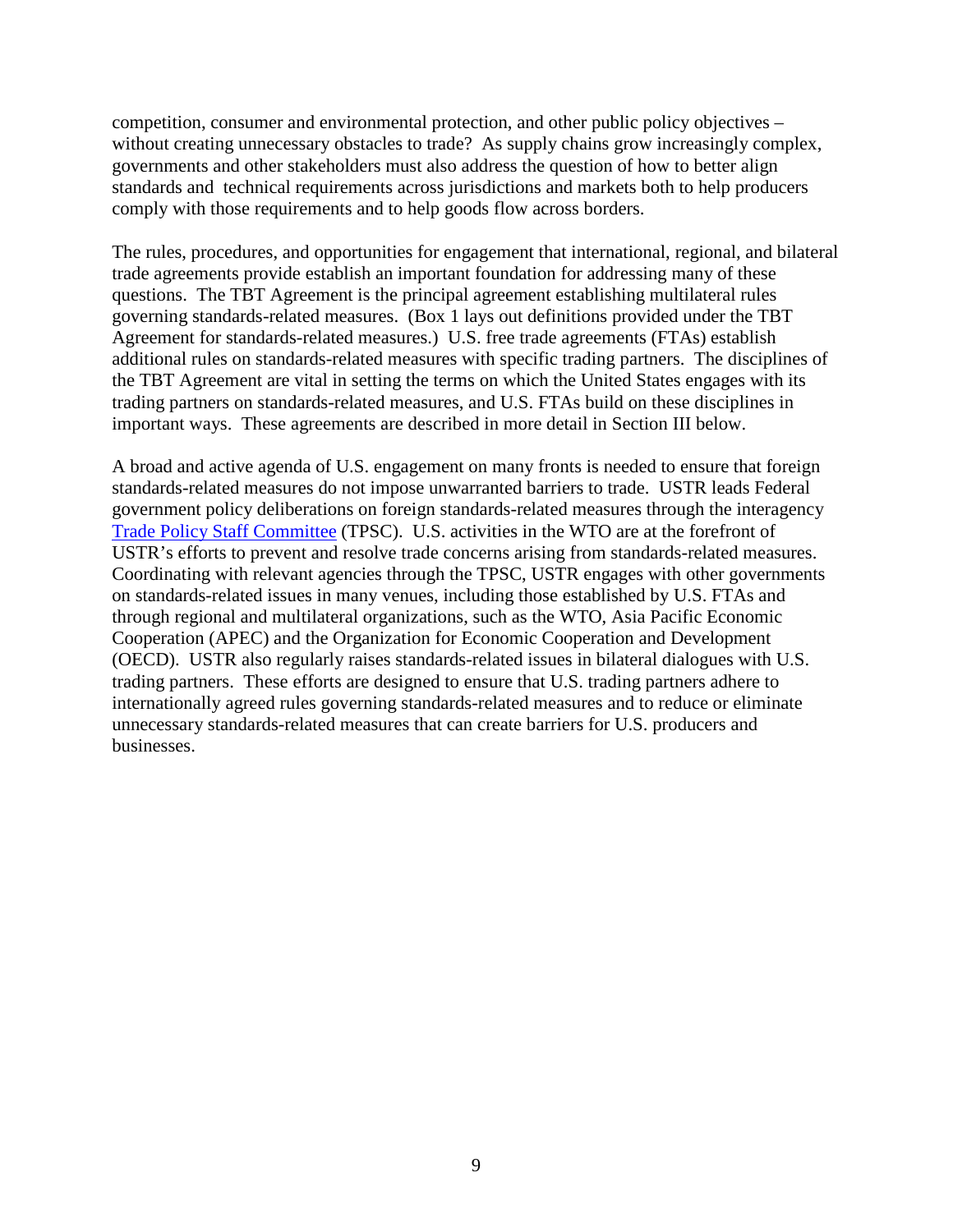### **Box 1. Key Definitions in the WTO Agreement on Technical Barriers to Trade**

#### *Technical regulation*

Document which lays down product characteristics or their related processes and production methods, including the applicable administrative provisions, with which compliance is mandatory. It may also include or deal exclusively with terminology, symbols, packaging, marking, or labeling requirements as they apply to a product, process, or production method.

### *Standard*

Document approved by a recognized body, that provides, for common and repeated use, rules, guidelines, or characteristics for products or related processes and production methods, with which compliance is not mandatory. It may also include or deal exclusively with terminology, symbols, packaging, marking, or labeling requirements as they apply to a product, process, or production method.

### *Conformity assessment procedures*

Any procedure used, directly or indirectly, to determine that relevant requirements in technical regulations or standards are fulfilled.

*Explanatory note:* Conformity assessment procedures include, *inter alia*, procedures for sampling, testing and inspection; evaluation, verification and assurance of conformity; registration, accreditation, and approval as well as their combinations.

Source: Annex 1 of the TBT Agreement.

Note: These definitions apply only with respect to products and related processes and production methods, not to services.

# **III. Overview of Trade Obligations on Standards-Related Measures**

## *TBT Agreement*

The [TBT Agreement](http://www.wto.org/english/docs_e/legal_e/17-tbt_e.htm) is designed to ensure that standards-related measures serve legitimate objectives, are transparent, and do not create unnecessary obstacles to trade. The TBT Agreement contains a comprehensive set of obligations for WTO Members on the development and use of standards-related measures. It establishes rules on developing, adopting, and applying voluntary product standards and mandatory technical regulations – as well as for the conformity assessment procedures (such as testing or certification) used to determine whether a particular product meets such standards or regulations. These rules help distinguish legitimate standardsrelated measures from protectionist measures, as well as help ensure that testing and other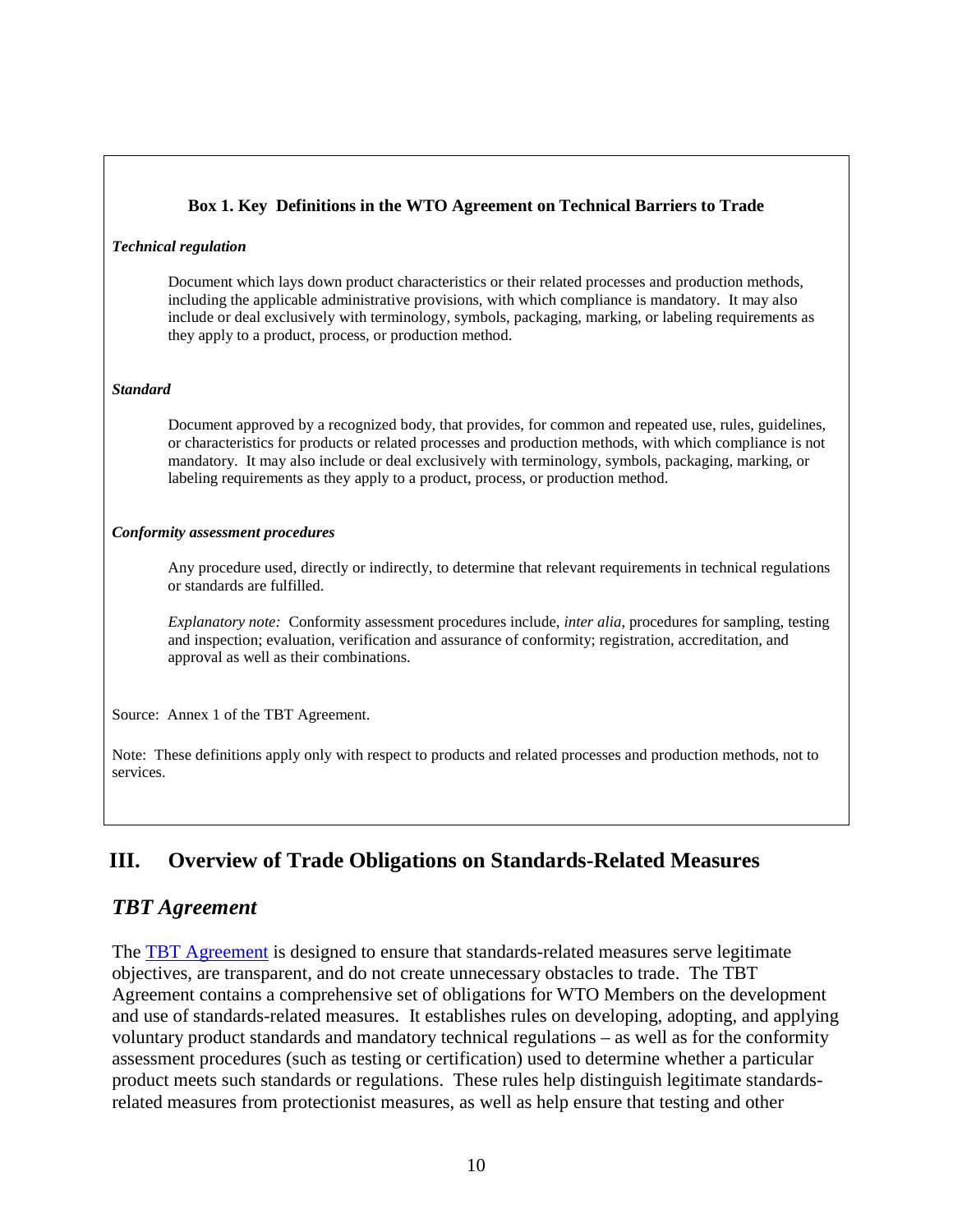procedures used to determine product conformance with applicable standards and technical regulations are fair and reasonable.

The TBT Agreement recognizes that WTO Members have the right to take standards-related measures necessary to protect human health, safety and the environment at the levels they consider appropriate and to achieve other legitimate objectives. At the same time, the TBT Agreement imposes a series of disciplines regarding the development and application of those measures. For example, the TBT Agreement requires governmental standards-related measures to be developed through transparent processes and to be based on relevant international standards (where effective and appropriate), as well as prohibits standards-related measures that discriminate against imported products or create unnecessary obstacles to trade. The TBT Agreement also sets out a *Code of Good Practice* for both governments and non-governmental standardizing bodies to guide the preparation, adoption, and application of voluntary standards. The Code is open to acceptance by any standardizing body located in the territory of any WTO Member. Box 2 outlines the key disciplines of the TBT Agreement.

### **Box 2. Key principles and provisions of the TBT Agreement**

*Non-discrimination*: The Agreement states that "in respect of their technical regulations, products imported from the territory of any Member [shall] be accorded treatment no less favorable than that accorded to like products of national origin and to like products originating in any other country." (Art. 2.1) The Agreement requires Members to ensure that "conformity assessment procedures are prepared, adopted and applied so as to grant TBT Agreement access for suppliers of like products originating in the territories of other Members under conditions no less favorable than those accorded to suppliers of like products of national origin or originating in any other country, in a comparable situation." (Art. 5.1.1) The Agreement also requires that Members ensure that related fees are equitable (Art. 5.2.5) and that they respect the confidentiality of information about the results of conformity assessment procedures for imported products in the same way they do for domestic products. (Art. 5.2.4)

*Avoidance of unnecessary obstacles to trade:* When preparing or applying a technical regulation, a Member must ensure that the regulation is not more trade-restrictive than necessary to fulfill the Member's legitimate objective. (Art. 2.2) The obligation to avoid unnecessary obstacles to trade applies also to conformity assessment procedures. They must not be stricter than necessary to provide adequate confidence that products conform with applicable requirements. (Art. 5.1.2)

*Better alignment of technical regulations, standards, and conformity assessment procedures:* The Agreement calls on Members to use relevant international standards, or the relevant parts of them, as a basis for their technical regulations and to use relevant international recommendations and guides, or relevant portions of them, as the basis for their conformity assessment procedures. The Agreement, however, does not require the use of relevant international standards, guides and recommendations if they would be ineffective or inappropriate to fulfill the Member's "legitimate objectives." (Arts. 2.4 and 5.4) In addition, Members should participate, "within the limits of their resources," in the preparation by international standardization bodies, of international standards for products for which they either have adopted, or expect to adopt, technical regulation, and in the elaboration of international guides and recommendations for conformity assessment procedures. (Arts.2.6 and 5.5).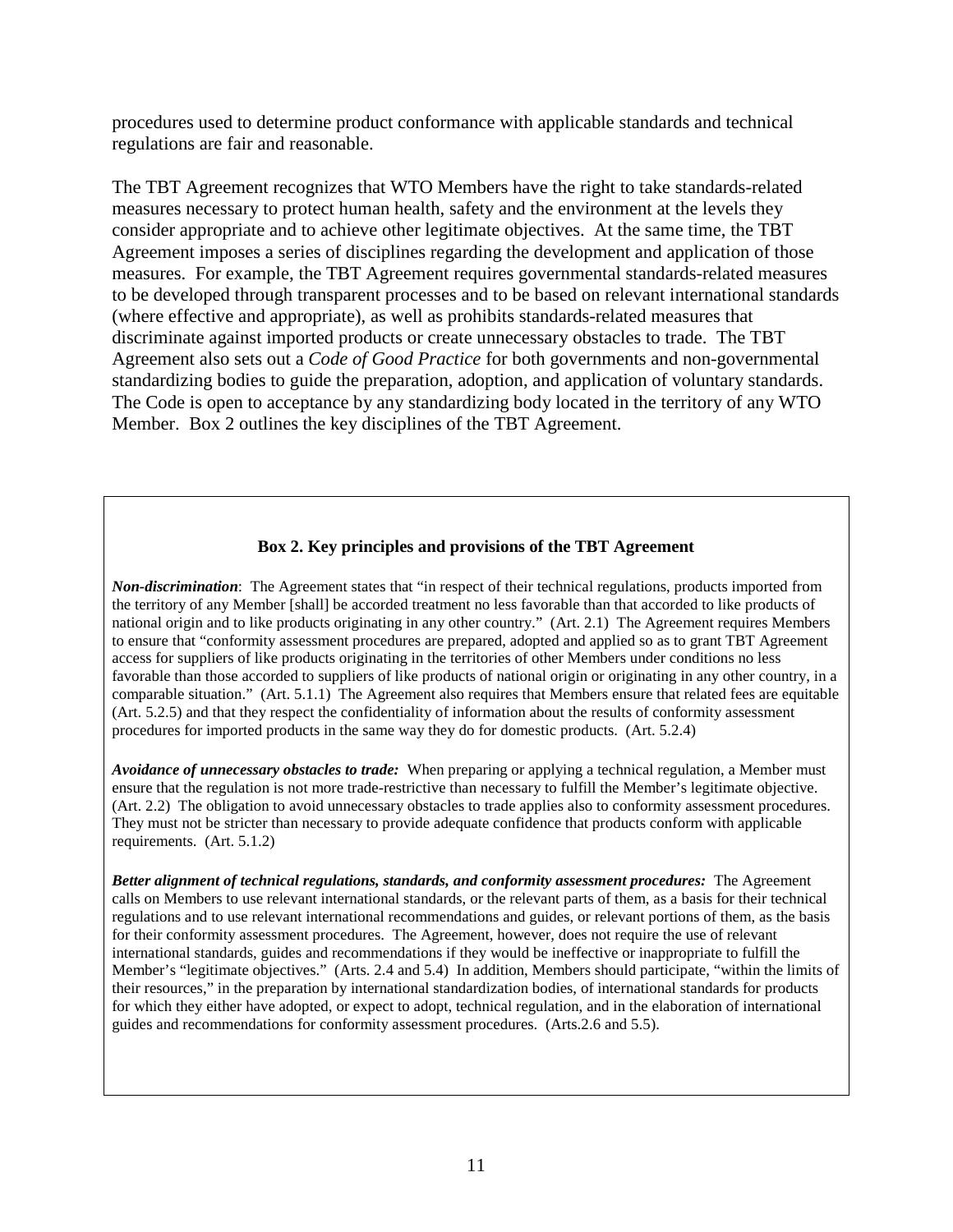*Use of performance-based requirements:* Whenever appropriate, product requirements should be set in terms of *performance* rather than design or descriptive characteristics. (Art. 2.8)

*International systems of conformity assessment:* Members shall, whenever practicable, formulate and adopt international systems for conformity assessment and become members thereof or participate therein.

*Acceptance of technical regulations as equivalent*: Alongside harmonization, the Agreement encourages Members to accept technical regulations that other Members adopt as "equivalent" to their own if these regulations adequately fulfill the objectives of their own regulations. (Art. 2.7)

*Mutual recognition of conformity assessment:* The Agreement requires each Member to recognize "whenever possible" the results of conformity assessment procedures (*e.g.* test results or certifications), provided the Member is satisfied that those procedures offer an assurance of conformity that is equivalent as its own. (Art. 6.1) (Without such recognition, products might have to be tested twice, first by the exporting country and then by the importing country.) The Agreement recognizes that Members may need to consult in advance to arrive at a "mutually satisfactory understanding" regarding the competences of their respective conformity assessment bodies. (Art. 6.1) The Agreement also encourages Members to enter into negotiations to conclude agreements providing for the mutual recognition of each other's conformity assessment results (*i.e*., mutual recognition agreements or MRAs). (Art. 6.3)

*Transparency*: To help ensure transparency, the Agreement requires Members to publish a notice at an early stage and notify other Members through the WTO Secretariat when it proposes to adopt a technical regulation or conformity assessment procedure and to include in the notification a brief indication of the purpose of the proposed measure. These obligations apply whenever a relevant international standard, guide, or recommendation does not exist or the technical content of a proposed technical regulation or conformity assessment procedure is not in accordance with the technical content of relevant international standards, guides, or recommendations. In such circumstances, Members must allow "reasonable time" for other Members to comment on proposed technical regulations and conformity assessment procedures, which the TBT Committee has recommended to be "at least 60 days," and take comments it receives from other Members into account. (Arts. 2.9 and 5.6) The Agreement establishes a Code of Good Practice that is applicable to voluntary standards and obligates Members and standardizing bodies that have accepted it to publish every six months a work program containing the standards it is currently preparing and give interested parties at least 60 days to comment on a draft standard; once the standard is adopted it must be promptly published. (Annex 3) The Agreement also requires that all technical regulations and conformity assessment procedures be promptly published. (Art. 2.11 and 5.8) In addition, the Agreement requires each Member to establish an inquiry point to answer all reasonable inquires from other Members and interested parties. (Art. 10.1)

*Technical assistance*: The Agreement calls on Members to provide technical assistance to other Members. (Art. 11) Technical assistance can be provided to help developing country Members in particular with such matters as preparing technical regulations, establishing national standardizing bodies, participating in international standardization bodies, and establishing bodies to assess conformity with technical regulations.

*Enforcement and dispute settlement:* The Agreement establishes the *Committee on Technical Barriers to Trade* as the major forum for WTO Members to consult on matters relating to the operation of the Agreement, including specific trade concerns about measures that Members have proposed or adopted. (Art. 13) The TBT Agreement provides for disputes under the Agreement to be resolved under the auspices of the WTO Dispute Settlement Body and in accordance with the terms of the WTO's Dispute Settlement Understanding. (Art. 14)

*Other*: As noted above, the Agreement sets out a "Code of Good Practice" for preparing, adopting, and applying voluntary standards. (Annex 3). Standardizing bodies that Members establish at the central level of government must comply with the Code and Members must take reasonable measures to ensure that local government and private sector standardizing bodies within their territories also accept and comply with the Code. (Art. 4.1) The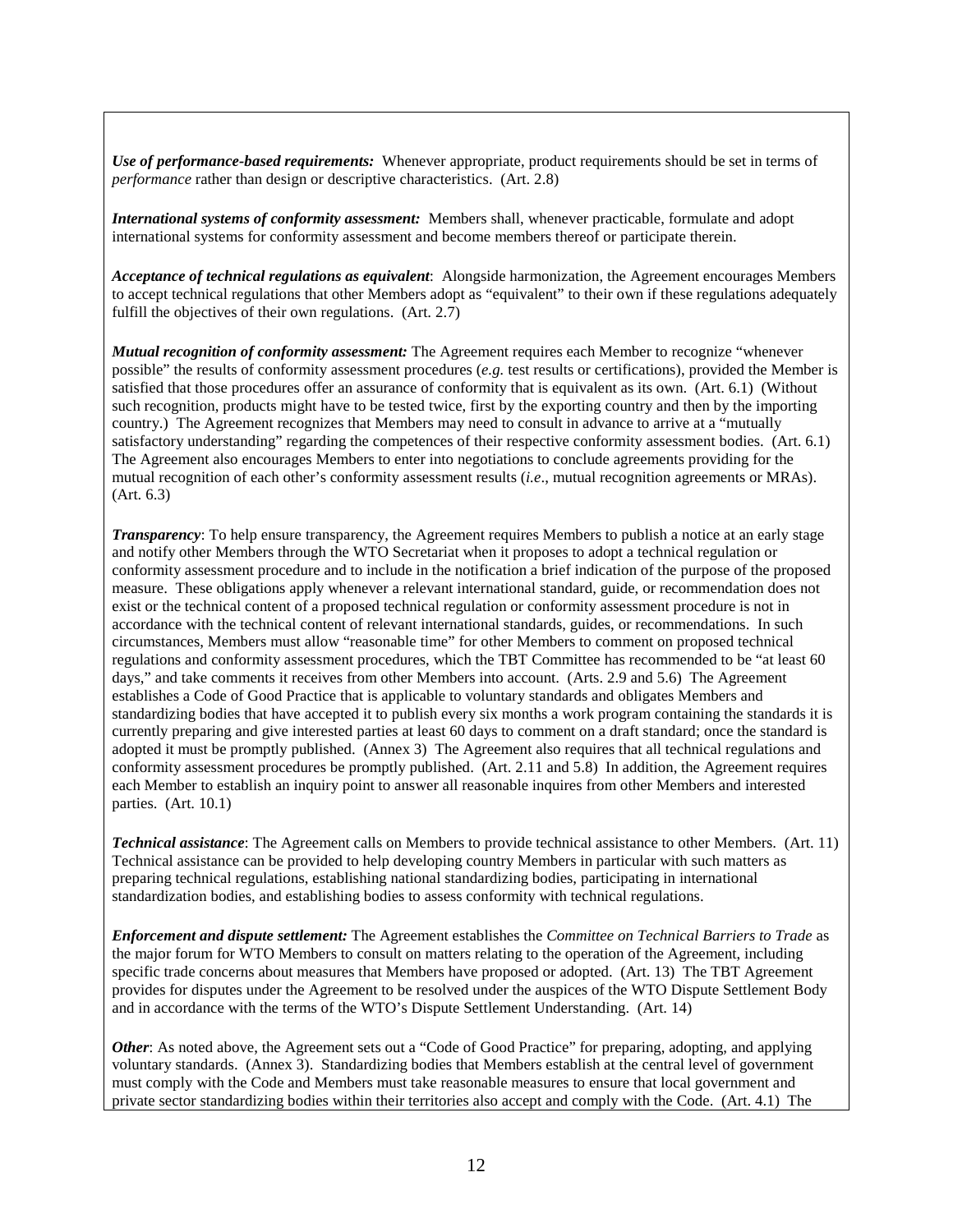Code is open to acceptance by any standardizing body in the territory of a WTO Member, including private sector bodies as well as public sector bodies. The Code requires Members and other standardizing bodies that have accepted it to adhere to obligations similar to those for technical regulations, for example, to ensure that the standards they adopt do not create unnecessary obstacles to trade and are based on relevant international standards, except where ineffective or inappropriate.

Note: The OECD and WTO have also developed summaries of the TBT Agreement. See Trade Policy Working Paper No. 58, *Do Bilateral and Regional Approaches for Reducing Technical Barriers to Trade Converge Towards The Multilateral Trading System?* [\(OECD \(TAD/TC/WP\(2007\)12/FINAL\),](http://www.olis.oecd.org/olis/2007doc.nsf/linkto/tad-tc-wp(2007)12-final) [WTO Trade Gateway,](http://www.wto.org/english/tratop_e/tbt_e/tbt_e.htm) and [TBT Committee](http://www.wto.org/english/tratop_e/tbt_e/tbt_work_docs_e.htm) reports and recommendations.

Access to information on product-related technical requirements is critical for facilitating trade. Producers, growers, manufacturers, and other supply chain participants need to know the requirements with which their products must comply in order to sell them in prospective markets. Accordingly, the TBT Agreement requires every WTO Member to establish a national Inquiry Point that is able to answer all reasonable questions from other Members as well as interested parties concerning its proposed or existing standards-related measures, and provide relevant documents related to those measures, as appropriate. It also requires each WTO Member to ensure all standards-related measures that it adopts are promptly published or otherwise made publicly available.

In addition, the TBT Agreement requires Members to afford other Members the opportunity to participate in the development of proposed mandatory standards-related measures. Members and interested parties can take advantage of those opportunities to help ensure that other Members' standards-related measures do not become unnecessary obstacles to trade.<sup>[3](#page-12-0)</sup> In particular, the TBT Agreement requires each WTO Member to publish a notice in advance that it proposes to adopt a technical regulation or conformity assessment procedure.<sup>[4](#page-12-1)</sup> It also requires each WTO Member to notify proposed technical regulations and conformity assessment procedures to the WTO so that other WTO Members may comment on them in writing. WTO Members are required, without discrimination, to take into account these written comments, plus the results of any requested discussions of those comments, when finalizing their measures.<sup>[5](#page-12-2)</sup> In 2009 alone,

<span id="page-12-0"></span><sup>&</sup>lt;sup>2</sup><br>3  $3$  Depending on the WTO Member's domestic processes, interested parties in other Members may participate directly in the Member's process for developing new standards-related measures, for example, by submitting written comments to the Member, or indirectly by working with their own governments to submit comments.

<span id="page-12-1"></span><sup>&</sup>lt;sup>4</sup> Members typically do this by publishing a notice in an official journal of national circulation or on a government website that they propose to adopt a technical regulation or conformity assessment procedure or by publishing the full text of the draft measure.

<span id="page-12-2"></span> $<sup>5</sup>$  The obligations described in this paragraph apply to measures that have a significant effect on trade and are not</sup> based on relevant international standards, guides, or recommendations or in circumstances where relevant international standards, guides, or recommendations do not exist. In many instances, however, Members, including the United States, notify proposed technical regulations and conformity assessment procedures regardless of whether they are based on relevant international standards.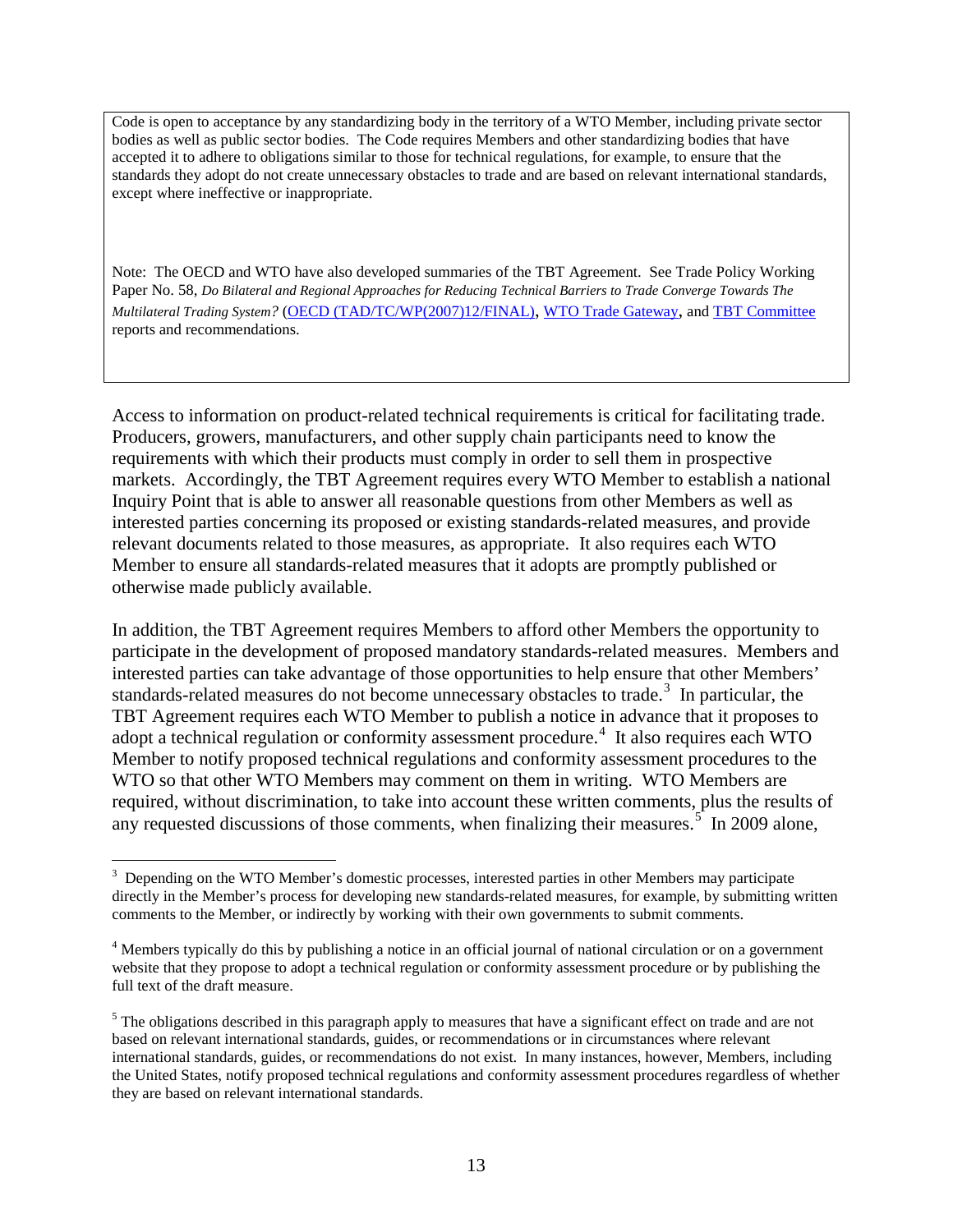WTO Members notified 1,490 new or amended technical regulations and conformity assessment procedures to the WTO. Box 3 shows the growth in notifications since  $1995$ .<sup>[6](#page-13-0)</sup>

Article 13 of the TBT Agreement establishes a "Committee on Technical Barriers to Trade" to oversee the operation and implementation of the TBT Agreement. The TBT Committee is open to participation by all 153 WTO Members. The TBT Committee is one of over a dozen standing bodies (others include the Committees on Import Licensing, Antidumping and Rules of Origin, for example) that report to the WTO Council on Trade in Goods. The activities of the TBT Committee are described in detail below.

### **Box 3: Number of TBT Notifications to the WTO since 1995**



Source: WTO, G/TBT/28

■ Notification ■ Addenda/Corrigenda

<span id="page-13-0"></span> <sup>6</sup> WTO Members notify new measures, as well as addenda and corrigenda to previously notified measures. An addendum alerts WTO Members that substantive or technical changes have been made to a measure that has been previously notified. A corrigendum conveys editorial or administrative corrections to a previous notification. Many Members also notify adopted technical regulations and conformity assessment procedures (regardless of whether or not they are based on relevant international standards).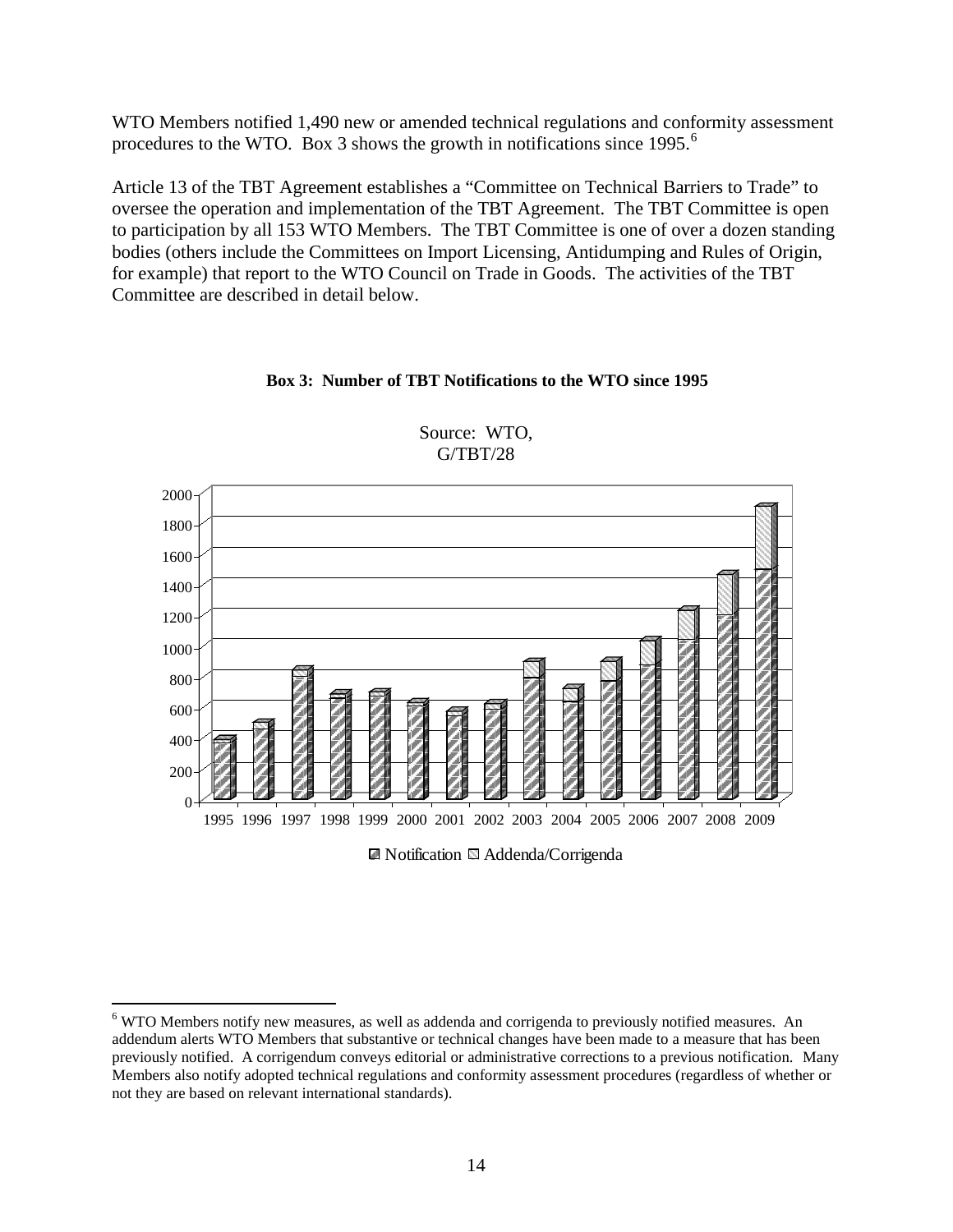## *Operation of the TBT Agreement*

The TBT Agreement seeks to set out simple rules (including regarding transparency, nondiscrimination, use of international standards, and the avoidance of unnecessary trade restrictiveness) covering complex requirements (technical regulations, standards, and conformity assessment procedures) that are developed and implemented by disparate bodies (central and local governmental agencies; inter-governmental entities; and non-governmental, national and international standardizing organizations). WTO Members' central government authorities have primary responsibility for ensuring compliance with the TBT Agreement, including by taking reasonable measures to ensure that local and non-governmental bodies, such as private sector standards developing organizations, adhere to the relevant provisions of the TBT Agreement. Further, each WTO Member must inform the TBT Committee of the laws, policies, and procedures it has adopted to implement and administer the TBT Agreement.<sup>[7](#page-14-0)</sup>

The quality and coherence of these laws, policies, and procedures – as well as how they are put into practice – influence the extent to which standards-related measures in any particular country are transparent, non-discriminatory, and avoid creating unnecessary obstacles to trade, as the TBT Agreement requires. In practice, sound mechanisms for internal coordination among a WTO Member's trade, regulatory, and standards officials are critical to ensuring that the WTO Member effectively implements the TBT Agreement. When interested agencies and officials coordinate their efforts in developing standards-related measures, it makes it more likely that the government will consider alternative technical specifications that may lessen any potential adverse effects on trade.

Further, when governments take account in developing standards-related measures how the products they propose to regulate are traded, it can make the measures they adopt more effective in fulfilling the objective of the regulation. The effectiveness of a WTO Member's internal coordination also often determines the extent to which it is able to resolve specific trade concerns raised by other WTO Members. In some developing countries, ineffective internal coordination and a lack of established procedures for developing standards-related measures are a key concern. For these countries, technical assistance or cooperative efforts to improve internal coordination can be vital in helping U.S. exporters sell into these markets.

In discharging its responsibility in overseeing the TBT Agreement, the TBT Committee conducts triennial reviews of systemic issues affecting WTO Members' policies and procedures for implementing specific TBT obligations.<sup>[8](#page-14-1)</sup> In the course of these reviews, Members adopt specific workshops to explore topics in depth. Recent Committee events have covered Good Regulatory [Practice](http://www.wto.org/english/tratop_e/tbt_e/wkshop_march08_e/wkshop_march08_e.htm), [Conformity Assessment,](http://www.wto.org/english/tratop_e/tbt_e/tbt_supplier_prog_21mar05_e.htm) [Information Exchange,](http://www.wto.org/english/tratop_e/tbt_e/meeting_nov07_e/tbt_fifth_meeting7_8nov_07_e.htm) and the Role of International recommendations and decisions, and lay out a forward-looking work program to strengthen the implementation and operation of the TBT Agreement. To advance their understanding of systemic issues, Members share experiences and participate in special events and regional

<span id="page-14-0"></span><sup>&</sup>lt;sup>7</sup> Se[e G/TBT/GEN/1/Rev.8](http://docsonline.wto.org/gen_search.asp?searchmode=simple) for a list of Members submissions on the measures they have taken to implement and administer the TBT Agreement.

<span id="page-14-1"></span><sup>&</sup>lt;sup>8</sup> The results of the most recent triennial review are discussed in Section V.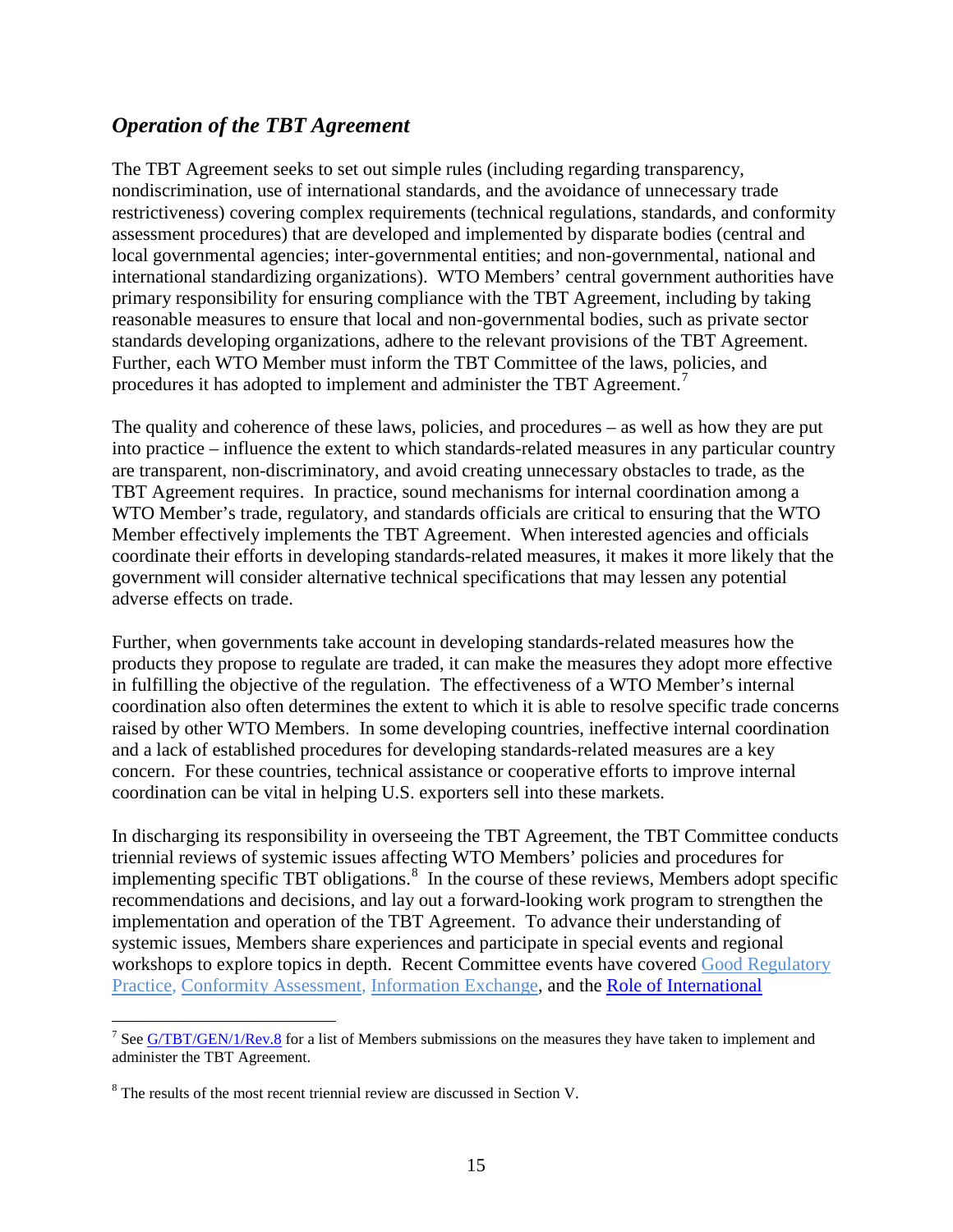Standards in Economic Development. Planned events include the  $6<sup>th</sup>$  Special Meeting on Information Exchange in June 2010 and a Workshop on Regulatory Cooperation in March 2011.

In addition to its triennial reviews and the special events and workshops it convenes in connection with those reviews, the TBT Committee meets three times a year. At these meetings, WTO Members may raise any specific trade concerns they have with standards-related measures that other WTO Members have proposed or adopted. The TBT Committee's discussion of specific trade concerns can serve to clarify the technical aspects of the measures concerned, promote greater understanding of how the measures might affect the trade of other WTO Members, and resolve the concerns that WTO Members have raised. In 2009, WTO Members raised 75 specific trade concerns in the TBT Committee, including, for example, concerns regarding measures relating to managing hazards arising from use of chemicals, conformity assessment systems for toys, and registration requirements for medical devices. Recently, WTO Members underscored the importance of the Committee's regular discussions of specific trade concerns, and agreed that the Committee's work has helped to clarify and resolve trade issues between WTO Members.<sup>[9](#page-15-0)</sup>

Box 4 shows the number of specific trade concerns that WTO Members have raised in the TBT Committee since 1995. The rise in the number of concerns raised reflects several factors – including an increase in the number of proposed measures that WTO Members have notified to the WTO, a heightened focus on standards-related activities, increased concern that standardsrelated measures may be used as a form of disguised protectionism, and an increasing perception that discussions in the TBT Committee, as well as bilateral discussions on the margins of Committee meetings, can lead to results in addressing trade concerns. At recent TBT Committee meetings, roughly a third of the specific trade concerns that Members have raised related to measures of the European Union. Concerns regarding Chinese measures have been the second most frequently cited. In a few cases, concerns have remained on the TBT Committee's agenda for years, such as the European Union's regulation on the Registration, Evaluation, and Authorization of Chemicals (REACH), which was first raised in March 2003.<sup>[10](#page-15-1)</sup> Over this time, 33 Members have taken the floor at various TBT Committee meetings to voice trade concerns over REACH.<sup>[11](#page-15-2)</sup> For a full accounting of the concerns raised in the Committee since 1995, see [G/TBT/28](http://www.wto.org/english/tratop_e/tbt_e/tbt_work_docs_e.htm) .

<span id="page-15-0"></span><sup>&</sup>lt;sup>9</sup> See the discussion of the Operation of the Committee in the "*Fifth Triennial Review of the Operation and Implementation of the Agreement on Technical Barriers to Trade under Article 15.4" <u>G/TBT/26</u>.* 

<span id="page-15-1"></span><sup>&</sup>lt;sup>10</sup> The process the United States uses to identify and raise issues in the TBT Committee is elaborated in Section VI.

<span id="page-15-2"></span> $11$  Specific trade concerns regarding REACH are addressed in Section X.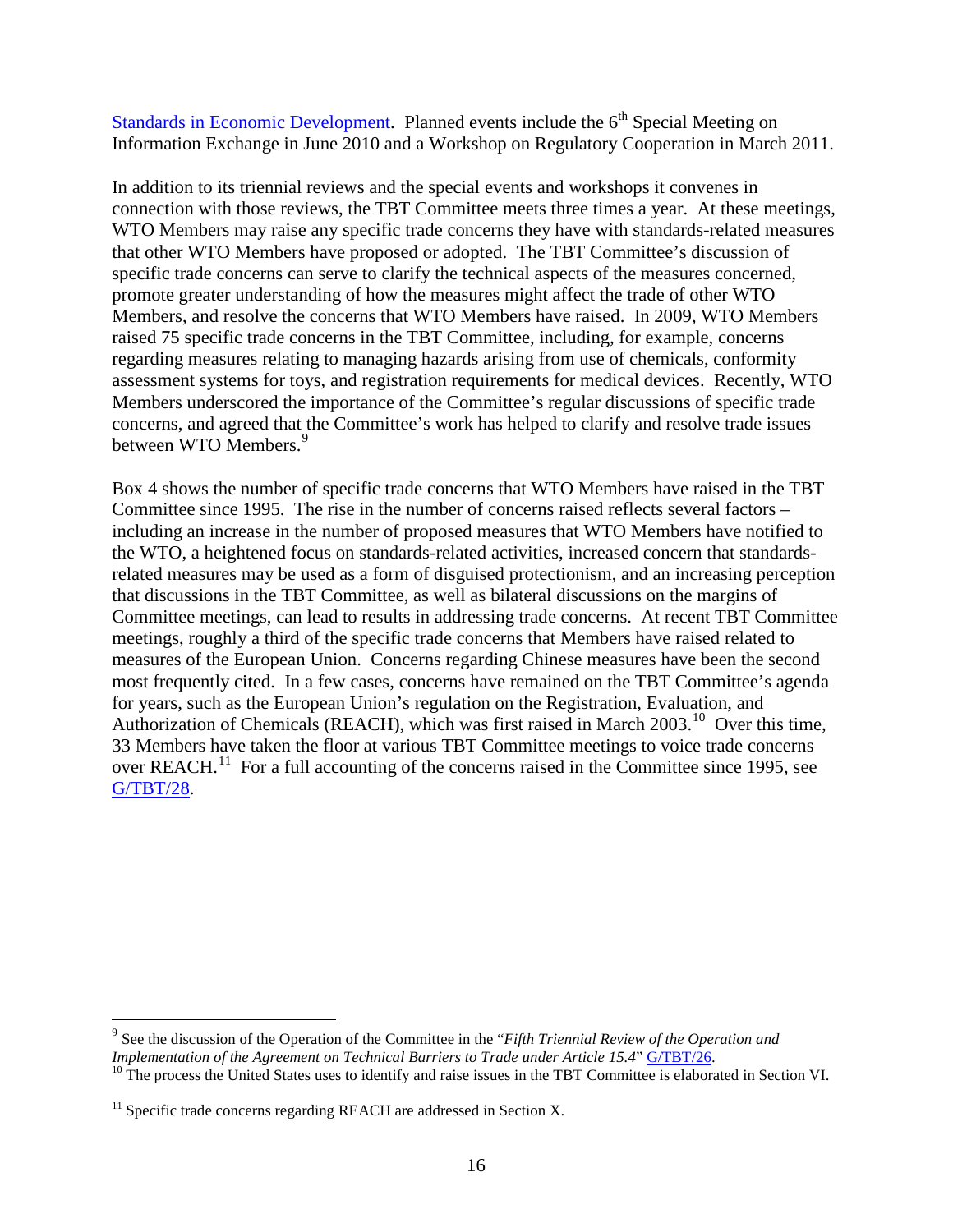### **Box 4: Number of specific trade concerns raised per year in the TBT Committee**



### **Source: WTO, G/TBT/28**

# *Standards-Related Provisions in U.S. Free Trade Agreements*[12](#page-16-0)

In U.S. free trade agreements (FTAs), the parties reaffirm their commitment to the TBT Agreement, and agree to strengthen its key provisions. U.S. FTAs build on the disciplines in the TBT Agreement in important ways, including by providing for greater transparency, establishing mechanisms for more in-depth consultation on specific trade concerns, and facilitating cooperation and coordination with FTA partners on systemic issues. As a result, the U.S. approach to standards-related measures in its FTAs is commonly referred to as "TBT plus."<sup>[13](#page-16-1)</sup> For example, U.S. FTAs require governments to publish the full text of their proposed standardsrelated measures, rather than simply publish a notice that it proposes to adopt the measure. In

<span id="page-16-0"></span><sup>&</sup>lt;sup>12</sup> This section describes TBT provisions of U.S. FTAs with Australia, Bahrain, Central America and the Dominican Republic, Chile, Morocco, Oman, and Peru, all concluded in 2003 or later. Pending FTAs with Panama, Korea, and Colombia contain similar TBT provisions. In addition to these FTAs, the North American Free Trade Agreement also includes provisions that go beyond those contained in the TBT Agreement, for example, with respect to transparency, cooperation with trading partners regarding standards-related measures, and national treatment for testing and certification bodies. The U.S. FTA with Singapore also includes TBT provisions that seek to enhance the parties' cooperation on standards-related measures.

<span id="page-16-1"></span><sup>&</sup>lt;sup>13</sup> For a discussion of agreements that promote divergence from multilateral approaches (or "TBT minus") see Trade Policy Working Paper No. 58, *Do Bilateral and Regional Approaches for Reducing Technical Barriers to Trade Converge Towards The Multilateral Trading System?* [\(OECD \(TAD/TC/WP\(2007\)12/FINAL\).](http://www.olis.oecd.org/olis/2007doc.nsf/linkto/tad-tc-wp(2007)12-final)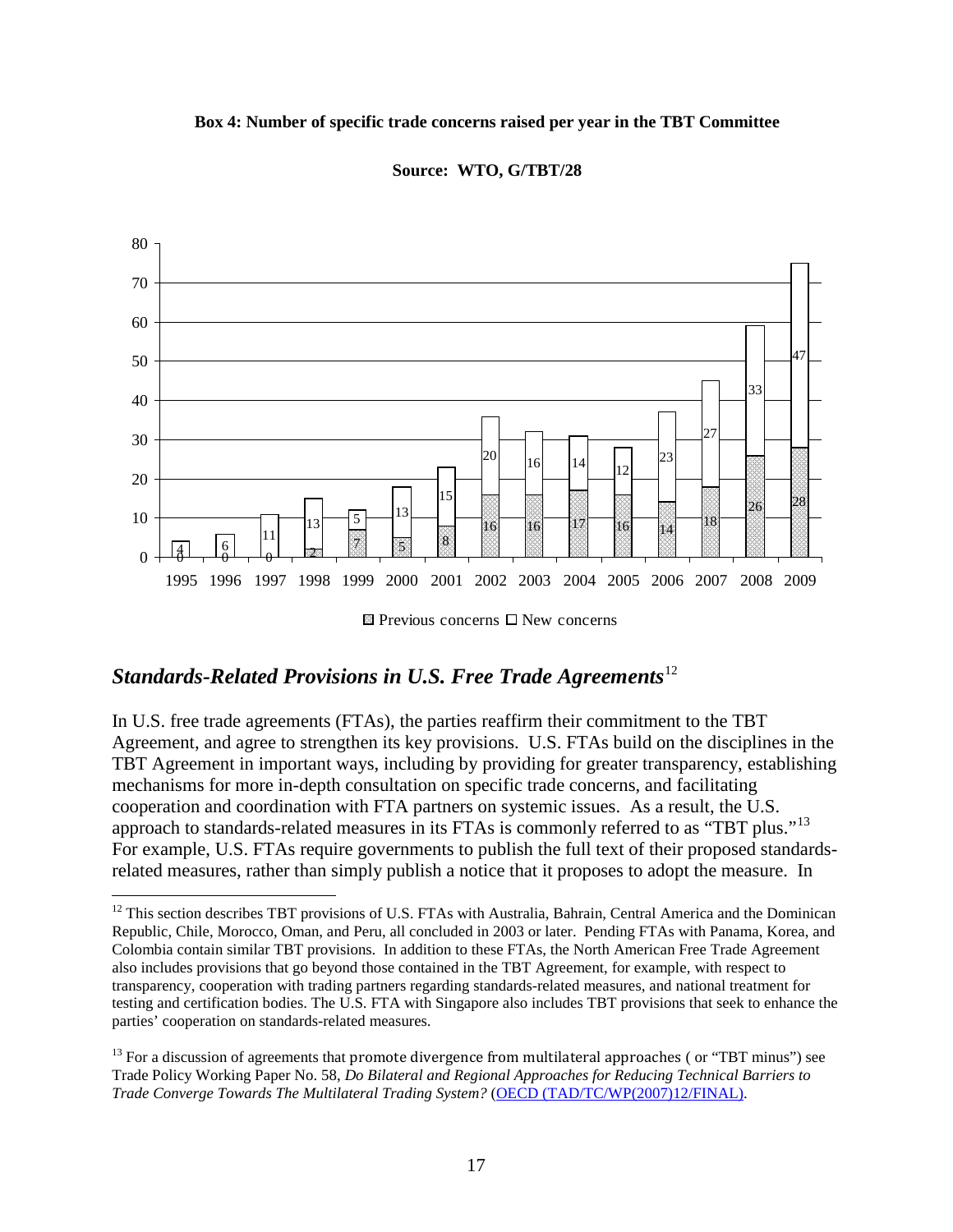addition, U.S. FTAs provide interested parties, as well governments, the opportunity to comment on proposed measures. This enables the United States and other FTA partners to engage and monitor each other's proposed measures more closely.

U.S. FTAs also contain substantive obligations that go beyond those in the TBT Agreement. For example, U.S. FTAs require FTA partners to accredit or otherwise recognize U.S. testing and certification bodies under no less favorable terms than FTA partners afford their own testing and certification bodies. U.S. FTAs, as well as the earlier NAFTA, also build in mechanisms (such as special committees) for closer and more enduring engagement and cooperation on standardsrelated measures. These mechanisms can prevent specific trade concerns from arising and assist the FTA governments in resolving emerging problems.

For example, by enhancing greater understanding of each Party's' respective rulemaking processes and standards and conformance infrastructure, these consultative mechanisms can enable early identification of potential trade problems and provide opportunities for the FTA partners to discuss technical alternatives before a measure is finalized. (See, for example, [G/TBT/W/317](http://docsonline.wto.org/gen_search.asp?searchmode=simple) for a discussion of the cooperative standards-related work on automobiles, chemicals, food, energy, and other issues under the NAFTA.) The provisions in U.S. FTAs that provide for more timely and robust consultations, enhance the notifications process, and provide for direct bilateral engagement on notified measures are particularly important in this regard.

Like the TBT Agreement, the TBT provisions of U.S. FTAs recognize that FTA partners should not be prevented from taking measures necessary to protect public health and safety or the environment. At the same time, U.S. FTAs lay out ways in which FTA partners can reduce the impact on their bilateral trade stemming from differing regulatory regimes. Several U.S. FTAs also contain provisions designed to encourage FTA partners to accept each other's regulations as equivalent to their own, where appropriate.

Lastly, recent U.S. FTAs provide strong support for the *[U.S. Standards Strategy](http://www.ansi.org/standards_activities/nss/usss.aspx)* – which establishes a framework for developing voluntary product standards – by formally recognizing the TBT Committee's *2000 Decision on Principles for the Development of International Standards. [14](#page-17-0)* The U.S. experience with the *2000 Committee Decision* is described at length in [G/TBT/W/305](http://docsonline.wto.org/gen_search.asp?searchmode=simple). These issues are discussed in more detail in the section below on Standards.

<span id="page-17-0"></span> $14$  Decision on Principles for the Development of International Standards, Guides and Recommendations with Relation to Articles 2, 5 and Annex 3 of the TBT Agreement, contained in document [G/TBT/1/Rev.9,](http://docsonline.wto.org/gen_search.asp?searchmode=simple) Part I, Section III (pp. 10-12) and Annex B (pp. 37-39).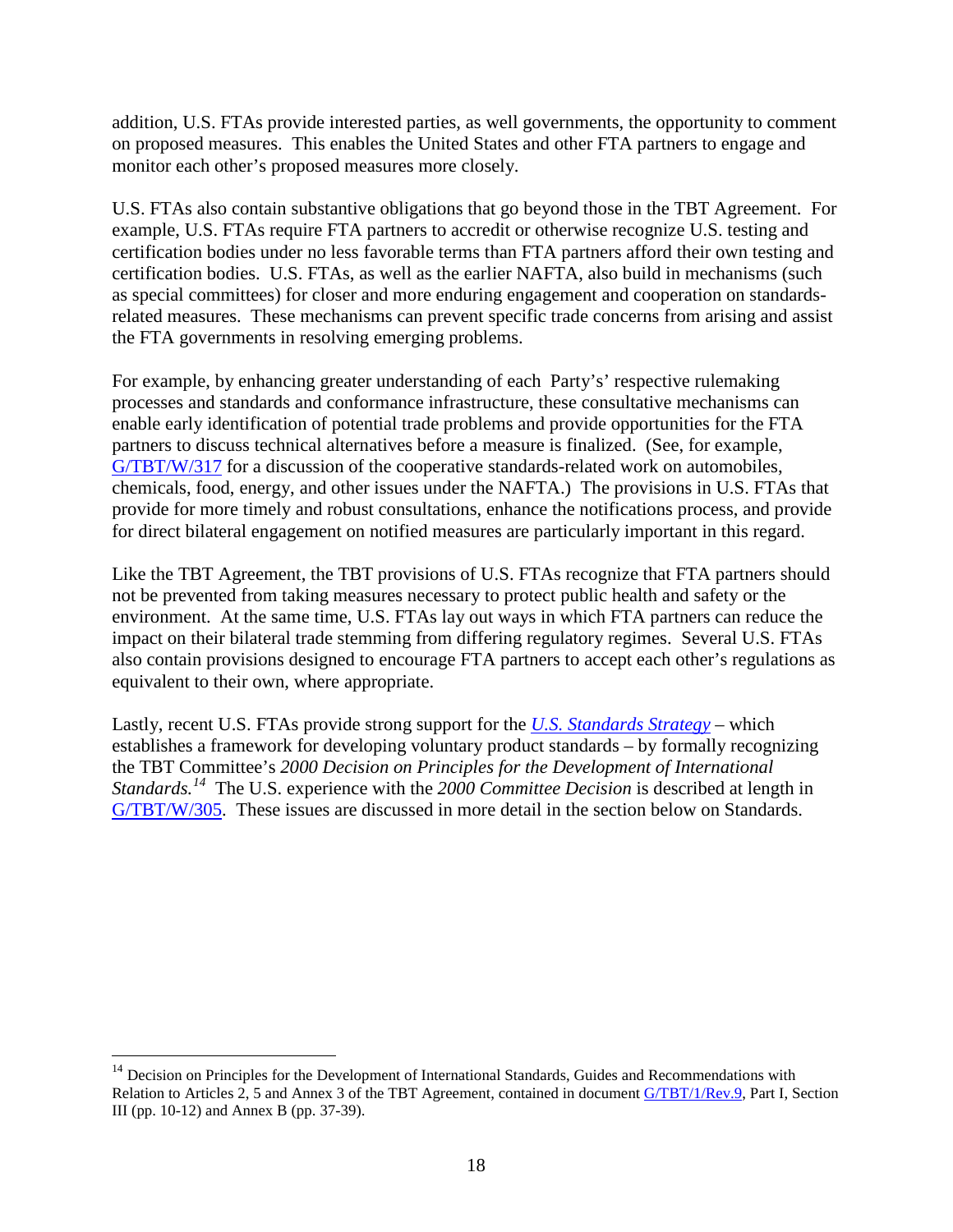### **Box 5: Key Standards-Related Provisions in U.S. Free Trade Agreements**

The United States has negotiated free trade agreements with a number of countries. While each agreement is unique, many of these free trade agreements share common provisions relating to standards-related measures. This box summarizes standards-related provisions common to U.S. FTAs with Australia, Bahrain, Central America and the Dominican Republic, Chile, Morocco, Oman, and Peru. Pending FTAs with Panama, Korea, and Colombia contain these provisions as well.

*Affirmation of the TBT Agreement:* The FTAs reaffirm the parties' obligations under the TBT Agreement and use the TBT Agreement's definitions of key terms, such as technical regulation, standard, and conformity assessment procedures.

*International standards:* The FTAs require FTA partners to apply the principles of the *2000 Committee Decision* in determining whether an international standard, guide, or recommendation exists.

*Conformity assessment procedures:* The FTAs recognize the variety of mechanisms that exist for facilitating acceptance of each other's conformity assessment procedures, and they list specific examples of those mechanisms. The agreements also call for FTA partners to intensify their exchange of information regarding these mechanisms; require an FTA partner to explain when it will not accept, or negotiate agreements to accept, another partner's conformity assessment results; call for FTA partners to recognize conformity assessment bodies in another partner's territory on a national treatment basis; and require FTA partners to explain any refusal to recognize another party's conformity assessment body.

*Transparency:* The FTAs state that each party shall permit persons from the other party to participate in the development of standards-related measures on terms no less favorable than those it accords to its own persons. They also enhance TBT Agreement transparency provisions by requiring that proposals be notified directly to the other Party, that objectives be included when notifying proposals, that interested parties as well as the FTA partner be provided a meaningful opportunity to comment and to have their comments taken into account in finalizing the measure, that 60 days be allowed for comment, that proposals be published or otherwise made available, that responses be provided to significant comments received at the time a final measure is published, and that additional information be provided about the objectives when requested.

*Cooperation:* The FTAs provide for FTA partners to intensify their joint work on technical regulations, standards, and conformity assessment bodies. They also urge participating governments to identify bilateral initiatives for specific issues or sectors.

*Information Exchange:* The FTAs call on each FTA partner to provide information or explanations regarding proposed measures within a reasonable period following a request from another FTA partner.

*Administration:* Each FTA creates its own committee or subcommittee to monitor application of the agreement's provisions, address specific issues that arise under the agreement, enhance cooperation, and exchange information on pertinent developments.

*Note:* For more information, see [http://www.ustr.gov/trade-agreements/free-trade-agreements.](http://www.ustr.gov/trade-agreements/free-trade-agreements)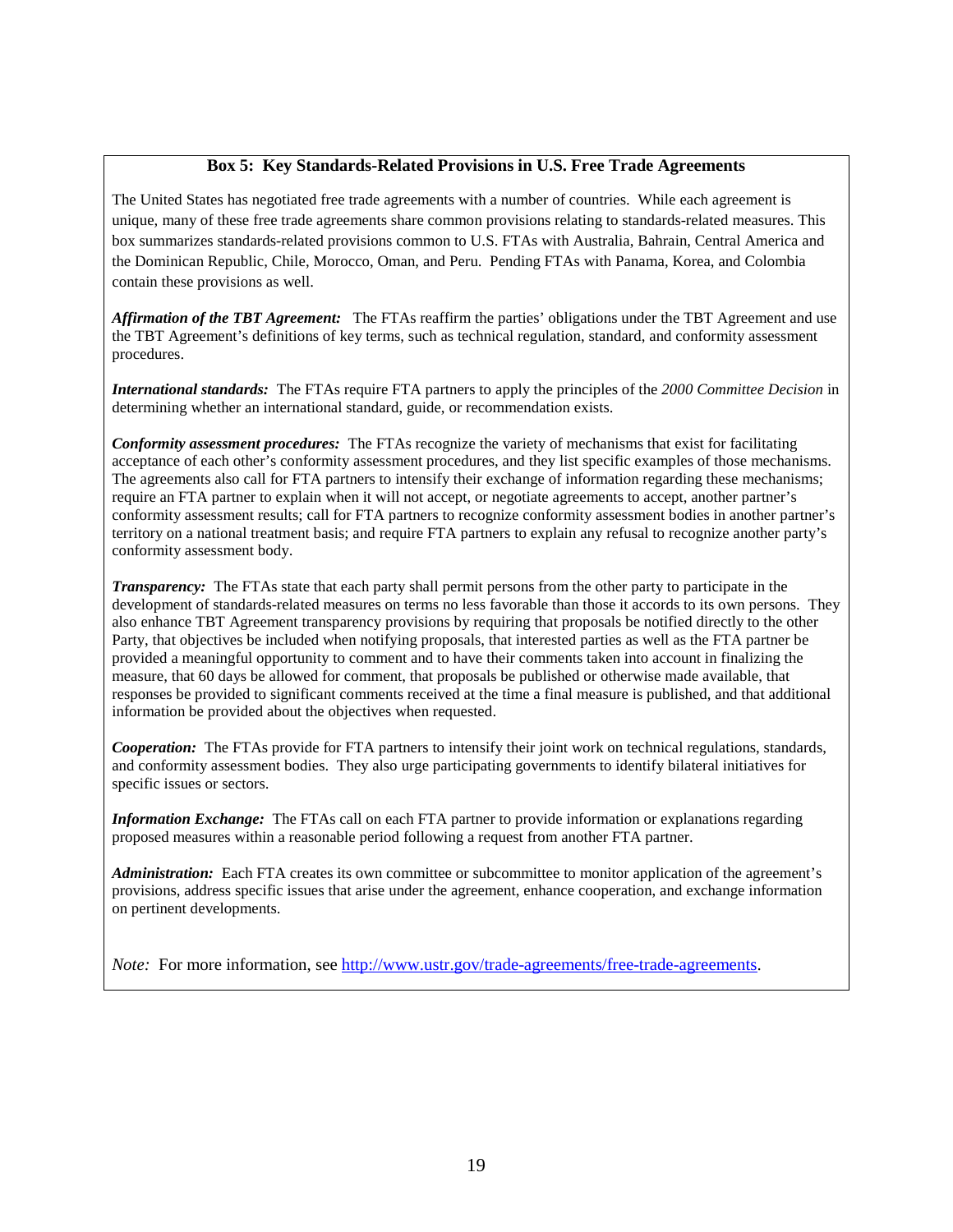## **IV. U.S. Statutory and Administrative Framework for Implementing Standards-Related Trade Obligations**

The United States maintains a robust system to support implementation of its trade obligations on standards-related measures through strong central management of its regulatory regime, an effective interagency trade policy mechanism, and public consultation. The legal framework for implementing U.S. obligations under the TBT Agreement and standards-related provisions in U.S. FTAs includes the *[Administrative Procedure Act of 1947](http://biotech.law.lsu.edu/Courses/study_aids/adlaw/)* (APA) and the *[Trade Agreements](http://www.law.cornell.edu/uscode/uscode19/usc_sup_01_19_10_13_20_II.html)*  [Act of 1979, as amended](http://www.law.cornell.edu/uscode/uscode19/usc_sup_01_19_10_13_20_II.html) (TAA).<sup>[15](#page-19-0)</sup> The APA establishes a process of public participation in rulemakings by U.S. agencies through a system of notice and comment. The TAA prohibits Federal agencies from engaging in any standards-related activity that creates unnecessary obstacles to trade and directs them to consider the use of international standards in rulemaking.

The *Trade Agreements Act* establishes USTR as the lead agency within the Federal government for coordinating and developing international trade policy related to standards-related activities, as well as in discussions and negotiations with foreign countries on standards-related matters. In carrying out this responsibility, USTR is required to inform and consult with Federal agencies having expertise in the matters under discussion and negotiation. The TAA also directs the Secretaries of Commerce and Agriculture to keep abreast of international standards activities, to identify those activities that may substantially affect U.S. commerce, and to inform, consult, and coordinate with USTR with respect to international standards-related activities.

The *Administrative Procedure Act* provides the foundation for transparency and accountability in developing Federal regulations. The APA requires agencies to undertake a notice and comment process open to all members of the public, both foreign and domestic, for all rulemakings, and to take these comments into account in the final rule.<sup>[16](#page-19-1)</sup> In accordance with the APA, agencies publish proposed technical regulations and conformity assessment procedures in the *Federal Register* and solicit public comment. To fulfill WTO obligations to notify proposed technical regulations and conformity assessment procedures, the National Institute of Standards and Technology (NIST) in the Department of Commerce serves as the U.S. notification authority. NIST officials review the *Federal Register* and other materials on a daily basis and notify the WTO of technical regulations and conformity assessment procedures that agencies propose to adopt. NIST also serves as the U.S. Inquiry Point for purposes of the TBT Agreement.

The foundation for central regulatory review is *[Executive Order 12866 –](http://www.whitehouse.gov/OMB/inforeg/eo12866.pdf) Regulatory Planning [and Review](http://www.whitehouse.gov/OMB/inforeg/eo12866.pdf)* (E.O. 12866) and the implementing guidance of the Office and Management and Budget (OMB) *[Circular A-4.](http://www.whitehouse.gov/OMB/Circulars/a004/a-4.pdf)* E.O. 12866 lays out the philosophy, principles, and actions that

<span id="page-19-0"></span><sup>&</sup>lt;sup>15</sup> The standards-related provisions of the TAA are codified at United Stated Code, Title 19, Chapter 13, Subchapter [II, Technical Barriers to Trade \(Standards\).](http://www.law.cornell.edu/uscode/uscode19/usc_sup_01_19_10_13_20_II.html)

<span id="page-19-1"></span><sup>&</sup>lt;sup>16</sup>The term "rule" refers to "an agency statement of general or particular applicability and future effect designed to implement, interpret, or prescribe law or policy…." 5 U.S.C. 551(4). "Rule making" means the "agency process for formulating, amending, or repealing a rule…." 5 U.S.C. 551(5). These definitions include rules or rulemakings regarding technical regulations and conformity assessment procedures. The APA makes exceptions for urgent matters, allowing Federal agencies to omit notice and comment, for example, where they find that notice and public procedures are impracticable or contrary to the public interest. 5 U.S.C. 553(b)(3).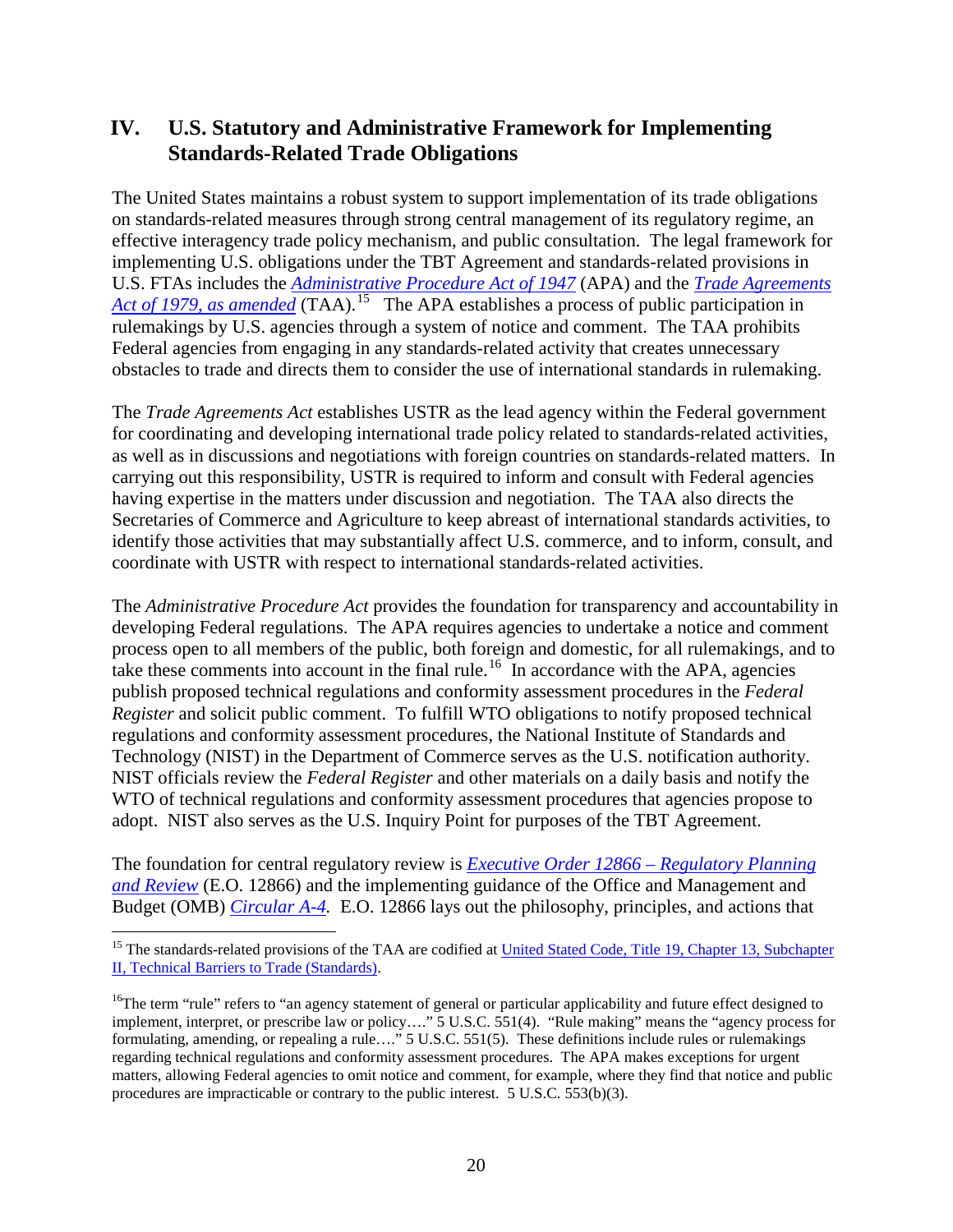guide Federal agencies in planning, developing, and reviewing Federal regulations. E.O. 12866 and Circular A-4 are the primary basis on which good regulatory practice (GRP) has been integrated into the Federal regulatory structure. These practices ensure openness, transparency, and accountability of the regulatory processes and as a result help ensure that the United States fulfills key TBT Agreement and U.S. FTA obligations. GRP,<sup>[17](#page-20-0)</sup> such as that embodied in E.O. 12866 and *OMB Circular A-4,* enables government agencies to achieve their public policy objectives efficiently and effectively. GRP, as well as the processes and procedures that give it effect, is also critical in reducing the possibility that governments will adopt standards-related measures that create unnecessary obstacles to trade.

Under the procedures spelled out in E.O. 12866, prior to adopting any significant regulatory action (*e.g.*, a proposed technical regulation) Federal agencies must submit it for review by OMB. Significant regulatory actions are defined as those with an estimated annual impact on the U.S. economy of at least \$100 million. OMB reviews Federal agencies' proposed regulatory actions and consults with USTR and other agencies as needed. This review is designed to ensure, *inter alia,* that proposed regulatory actions are not duplicative or inconsistent with other planned or existing Federal regulatory actions, are consistent with U.S. international trade obligations, and take into account the trade impact of proposed regulatory actions. At the conclusion of this process, OMB provides guidance to the pertinent agency to ensure that its regulatory actions are consistent with applicable law, Presidential priorities, and E.O. 12866's regulatory principles.

In addition to the statutes and policies outlined above, the *[National Technology Transfer and](http://ts.nist.gov/standards/information/113.cfm)  [Advancement Act](http://ts.nist.gov/standards/information/113.cfm)* (NTTAA) and OMB's implementing guidance to Federal agencies, *[OMB](http://www.whitehouse.gov/omb/rewrite/circulars/a119/a119.html)  [Circular A-119](http://www.whitehouse.gov/omb/rewrite/circulars/a119/a119.html)*, require Federal agencies to use<sup>[18](#page-20-1)</sup> voluntary consensus standards<sup>[19](#page-20-2)</sup> in their regulatory activities wherever possible and to avoid using "government-unique" standards.<sup>[20](#page-20-3)</sup> The purpose is to discourage Federal agencies from developing their own standards where suitable voluntary consensus standards already exist and their use can effectively achieve the regulatory objectives. The NTTAA and the TAA are complementary: The NTTAA directs Federal agencies to look to voluntary consensus standards to meet their regulatory objectives, while the TAA directs them to consider using relevant international standards.As elaborated in the next section, international standards are those that recognized bodies (either

<span id="page-20-0"></span> $17$  For a discussion of good regulatory practices from the perspective of APEC and the OECD, see:

APEC, "*Information Notes on Good Practice for Technical Regulation*," September 2000.

OECD*, Cutting Red Tape: National Strategies for Administrative Simplification.* Paris, 2006. OECD, *[Background Document on Oversight Bodies for Regulatory Reform](http://www.oecd.org/dataoecd/4/41/36785272.pdf.)*. Paris: OECD, 2007. OECD, *Regulatory Impact Analyses: Best Practices in OECD Countries.* Paris: OECD, 1997. OECD, *[Regulatory Performance: Ex post Evaluation of Regulatory Policies](http://www.oecd.org/dataoecd/34/30/30401951.pdf)*. Paris: OECD, 2003.

OECD and APEC, *APEC-OECD Integrated Checklist on Regulatory Reform*. Mexico City, 2005.

<span id="page-20-1"></span> $^{18}$  Circular A-119 defines "use" as the inclusion of a standard in whole, in part, or by reference in a regulation.

<span id="page-20-2"></span><sup>&</sup>lt;sup>19</sup> Circular A-119 states that the following attributes define bodies that develop voluntary consensus standards: openness, balance of interests, due process, an appeals process, and consensus.

<span id="page-20-3"></span><sup>&</sup>lt;sup>20</sup> Circular A-119 defines "government-unique standards" as standards developed by the government for its own uses.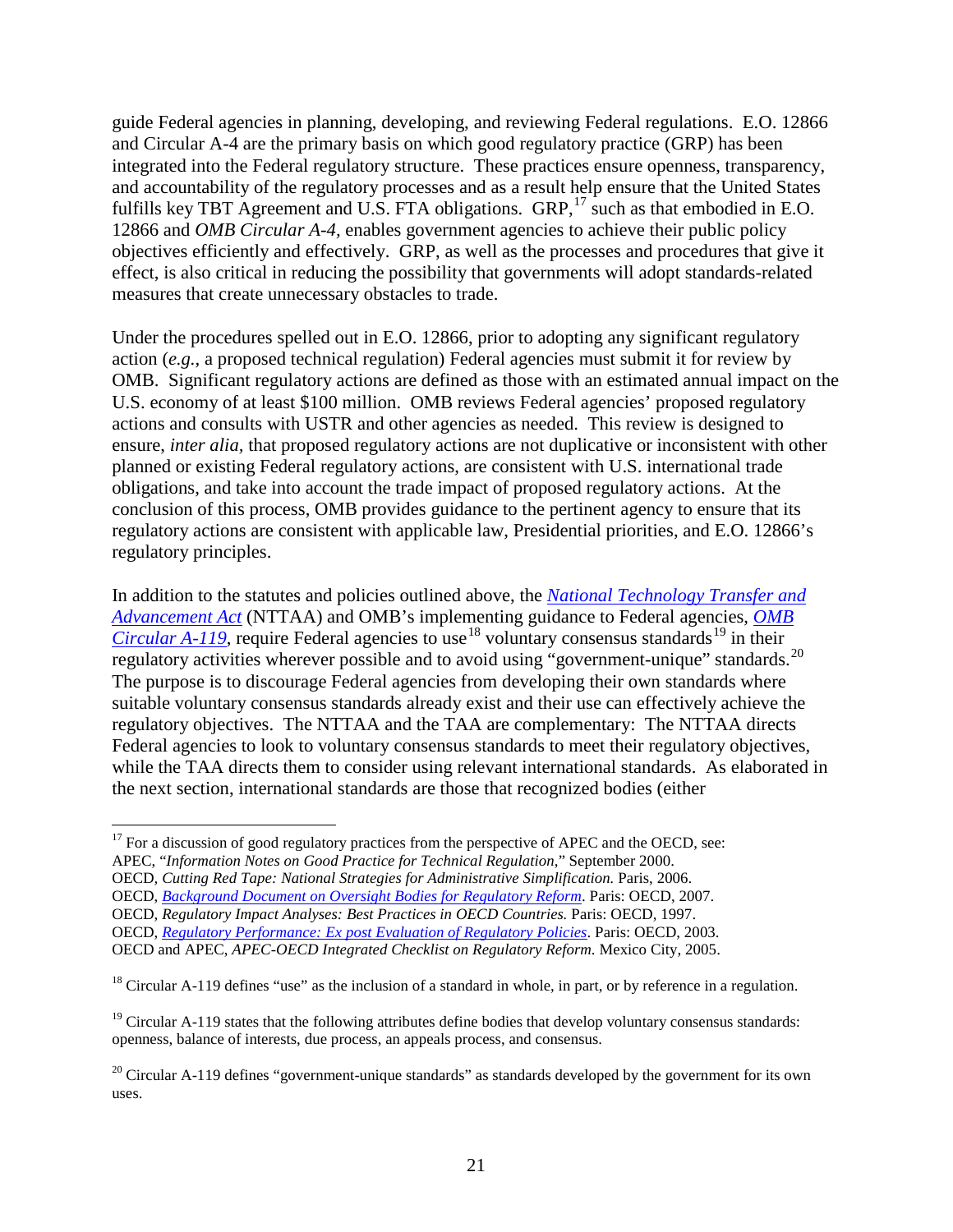intergovernmental or non-governmental) develop in accordance with principles such as openness, transparency, and consensus.

For additional information on the laws, policies, and interagency processes through which the United States implements the TBT Agreement, see [G/TBT/2/Add.2, G/TBT/W/285,](http://docsonline.wto.org/gen_search.asp?searchmode=simple) and [G/TBT/W/315.](http://docsonline.wto.org/gen_search.asp?searchmode=simple) See also the *[Report on the Use of Voluntary Standards in Support of Regulation](http://ts.nist.gov/Standards/upload/Use-of-Voluntary-Standards-in-Support-of-US-Regulation.pdf)  [in the United States](http://ts.nist.gov/Standards/upload/Use-of-Voluntary-Standards-in-Support-of-US-Regulation.pdf)* presented to the High Level Regulatory Cooperation Forum of the United States – European Union Transatlantic Economic Council (TEC) in October 2009. For additional information on the relationship between technical barriers to trade and GRP, see [G/TBT/W/287](http://docsonline.wto.org/gen_search.asp?searchmode=simple) and USITC Working Paper No ID-24, *[The Role of Good Regulatory Practice in](http://www.usitc.gov/publications/332/working_papers/ID_24.pdf)  [Reducing Technical Barriers to Trade](http://www.usitc.gov/publications/332/working_papers/ID_24.pdf)*.

# **V. Standards**

Voluntary standards serve a variety of functions and their use supports world trade, for example by ensuring the connectivity and compatibility of inputs sourced in global markets. The TBT Agreement has a specific definition of "standard" – a document approved by a recognized body that provides, for common and repeated use, rules, guidelines or characteristics for products or related processes and production methods for which compliance is not mandatory. Voluntary standards can facilitate buyer-seller transactions, spur competition<sup>[21](#page-21-0)</sup> and innovation, increase the efficiency of production, unify markets, and promote societal goals. When used as the basis for establishing a technical requirement in a regulation, voluntary standards can help officials harness relevant technology to achieve regulatory goals in a cost effective manner. In the United States, responsibility for developing voluntary standards rests almost exclusively, and appropriately, with the private sector, as this is where the technical know-how for sophisticated products and complex processes resides.<sup>[22](#page-21-1)</sup>

The TBT Agreement acknowledges the diversity of standardizing bodies, and seeks to minimize unnecessary obstacles to trade that can arise from multiple standards for the same product, specifications that favor domestic goods over imported ones, lack of transparency, or dominance by a region or government in standards development. To promote greater harmonization of the technical requirements that WTO Members impose, the TBT Agreement promotes the use of, and participation in the development of, international standards.

To this end, the TBT Agreement requires Members to base technical regulations and conformity assessment procedures on relevant international standards, guides and recommendations, except where they would be inappropriate or ineffective in meeting a legitimate objective. The TBT Agreement affords technical regulations based on relevant international standards a rebuttable presumption that they are not unnecessary obstacles to trade under the TBT Agreement. The

<span id="page-21-0"></span> <sup>21</sup> See *[Standards & Competitiveness: Coordinating for Results: Removing Standards-Related Trade Barriers](http://www.trade.gov/td/standards/pdf%20files/Standards%20and%20Competitiveness.pdf)  Through [Effective Collaboration](http://www.trade.gov/td/standards/pdf%20files/Standards%20and%20Competitiveness.pdf)*, International Trade Administration, 2005.

<span id="page-21-1"></span> $22$  Agriculture is a notable exception. USDA maintains several programs, such as the Agricultural Marketing Service, for the development of voluntary standards on the quality and identity of agricultural products sold in the U.S. market.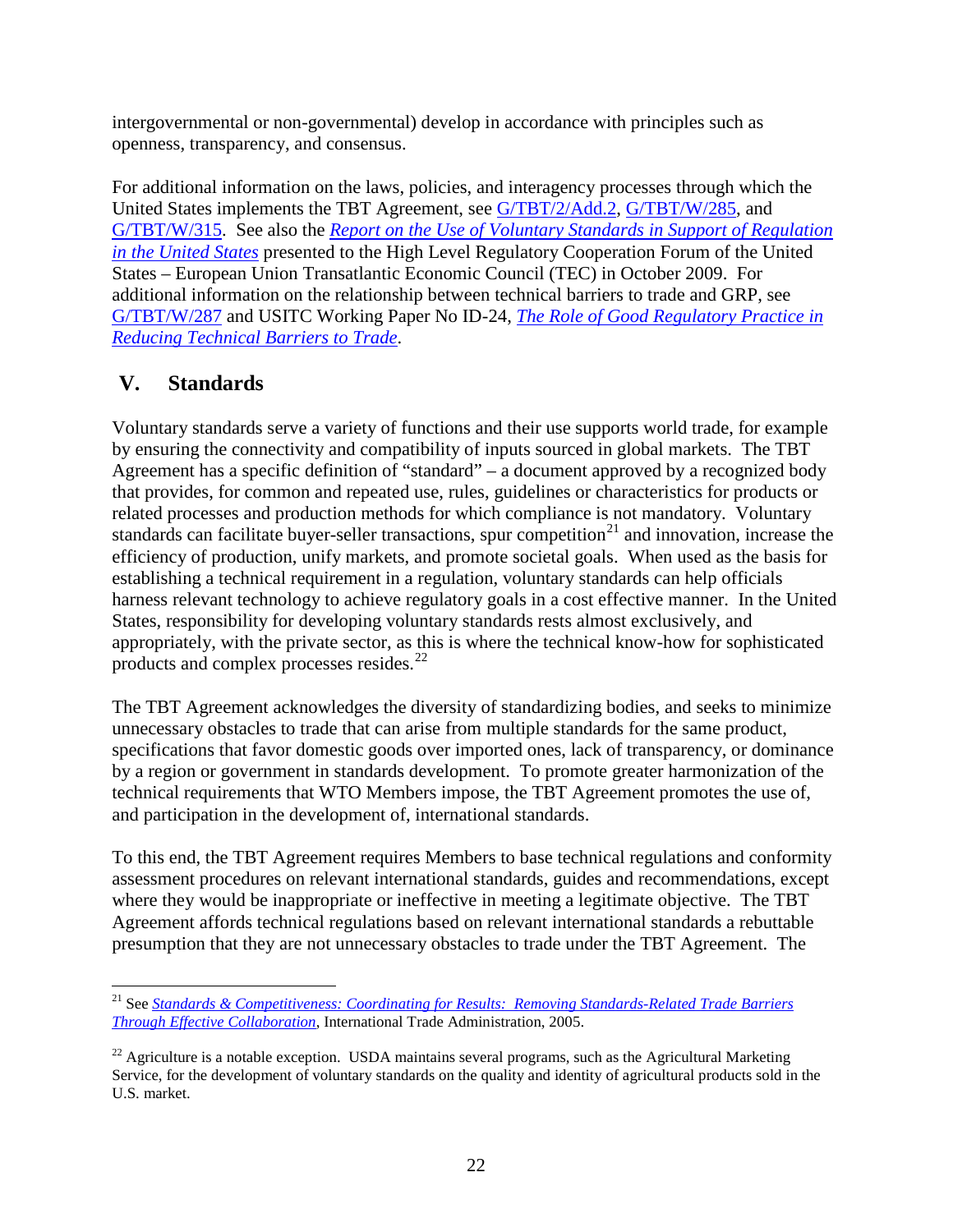TBT Agreement also strongly discourages standardizing bodies from developing standards where international standards already exist.

The TBT Agreement does not, however, designate specific standardizing bodies as "international." Instead, in its *2000 Decision on the Principles for the Development of International Standards, Guides and Recommendations (2000 Committee Decision)*, the TBT Committee adopted a set of six principles for developing international standards. [23](#page-22-0) The *Decision*  is designed to clarify the concept of "international standard" and to advance objectives such as greater harmonization of technical requirements across markets. The six principles are: (1) openness; (2) transparency; (3) impartiality and consensus; (4) relevance and effectiveness; (5) coherence; and (6) the development dimension.

It is the policy of the U.S. government to use the term "international standard" to refer to those standards developed in conformity with the *2000 Committee Decision* principles. [24](#page-22-1) For example, U.S. FTAs require trading partners to apply the *2000 Committee Decision* principles when determining whether a relevant international standard exists. When WTO Members use international standards developed in conformity with the *2000 Committee Decision* in their technical regulations, it can promote greater global regulatory alignment and reduce the adverse trade effects that regulatory divergences can create. Application of principles such as consensus, openness, and transparency when developing standards helps ensure standards are globally relevant and respond to both technical and regulatory needs. The *2000 Committee Decision* also helps ensure that all interested parties, including producers and consumers that may be affected by a particular standard, can participate in developing it.

Annex 3 of the TBT Agreement contains a *[Code of Good Practice](http://www.wto.org/english/docs_e/legal_e/17-tbt_e.htm)* for WTO Members and nongovernmental standardizing bodies to follow in preparing, adopting, and applying standards. Central government standardizing bodies must adhere to the *Code.* WTO Members are required to take reasonable measures to ensure non-governmental standardizing bodies conform to the *Code* as well. In the United States, the American National Standards Institute (ANSI) has accepted the *Code of Good Practice* on behalf of the over 200 [standards developing](http://publicaa.ansi.org/sites/apdl/Documents/Forms/AllItems.aspx?RootFolder=http%3a%2f%2fpublicaa%2eansi%2eorg%2fsites%2fapdl%2fDocuments%2fStandards%20Activities%2fAmerican%20National%20Standards%2fANSI%20Accredited%20Standards%20Developers)  [organizations](http://publicaa.ansi.org/sites/apdl/Documents/Forms/AllItems.aspx?RootFolder=http%3a%2f%2fpublicaa%2eansi%2eorg%2fsites%2fapdl%2fDocuments%2fStandards%20Activities%2fAmerican%20National%20Standards%2fANSI%20Accredited%20Standards%20Developers) (SDOs) that ANSI has accredited. ANSI, a private sector body, is the coordinator of the U.S. voluntary standards system with a membership that consists of standards developers, certification bodies, industry, government, and other stakeholders. In coordination with its membership, ANSI developed and implements the *U.S. Standards Strategy*. For more information on the ANSI system, see *[Overview of the U.S. Standards System.](http://publicaa.ansi.org/sites/apdl/Documents/News%20and%20Publications/Brochures/U.S.%20Standardization%20System-07.pdf)*

ANSI accredits SDOs based on its *[Essential Requirements](http://publicaa.ansi.org/sites/apdl/Documents/Forms/AllItems.aspx?RootFolder=%2Fsites%2Fapdl%2FDocuments%2FStandards%20Activities%2FAmerican%20National%20Standards%2FProcedures%2C%20Guides%2C%20and%20Forms%2F2009%20ANSI%20Essential%20Requirements%20and%20A)*. Many elements of these requirements mirror the *2000 Committee Decision.* The *Essential Requirements* require each SDO to maintain procedures for developing standards that ensure openness, consensus, due process, and participation by materially affected interests. ANSI also serves as the U.S. national

<span id="page-22-0"></span> $^{23}$  Decision on Principles for the Development of International Standards, Guides and Recommendations with Relation to Articles 2, 5 and Annex 3 of the TBT Agreement, contained in document [G/TBT/1/Rev.9,](http://docsonline.wto.org/gen_search.asp?searchmode=simple) Part I, Section III (pp. 10-12) and Annex B (on pp. 37-39).

<span id="page-22-1"></span><sup>&</sup>lt;sup>24</sup> The U.S. experience with the 2000 *Committee Decision* is described in [G/TBT/W/305.](http://docsonline.wto.org/gen_search.asp?searchmode=simple)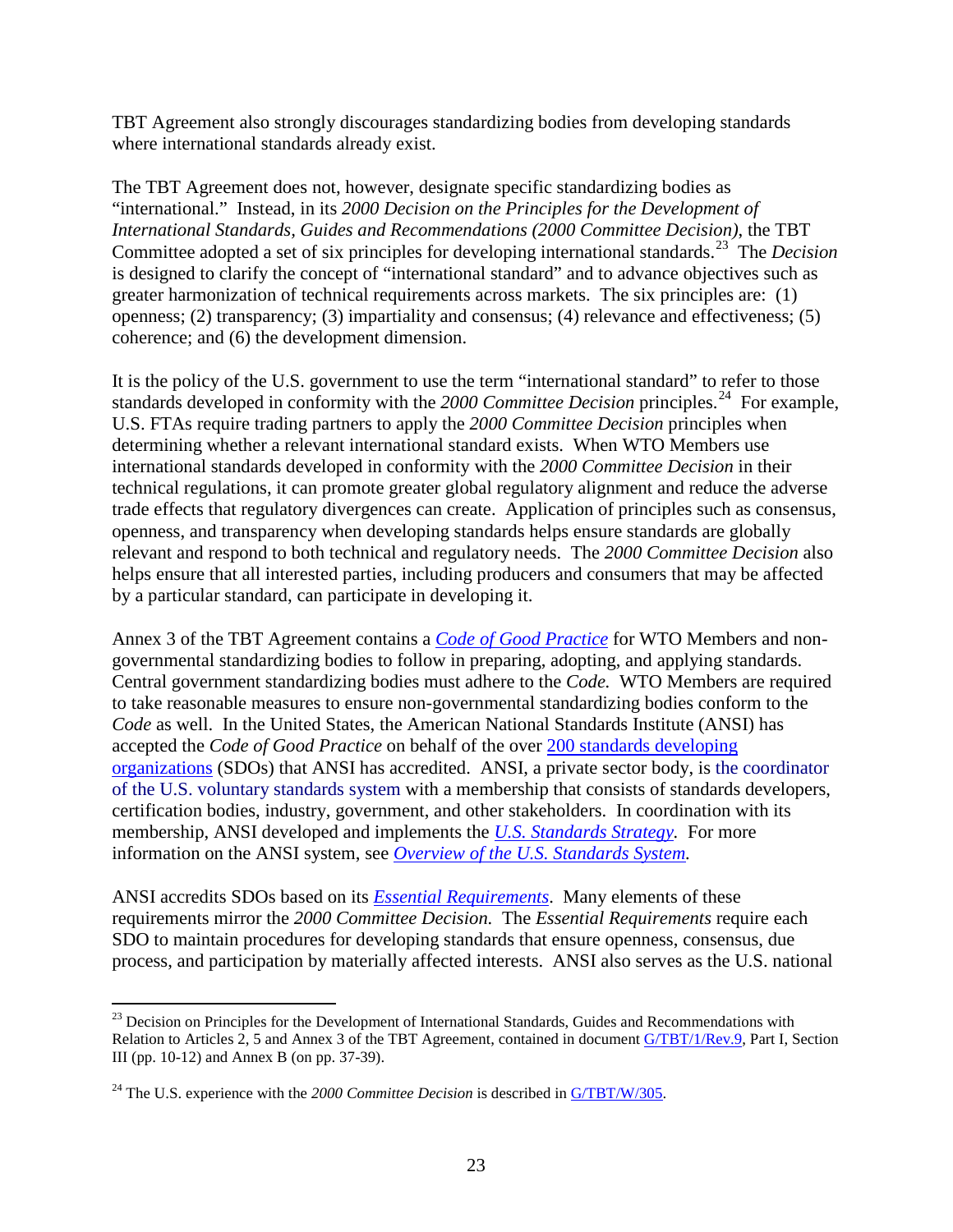standards body member of the International Organization for Standardization (ISO) and the International Electrotechnical Commission (IEC). Federal agency representatives participate actively in ANSI policy forums, as well as in the technical committees of ANSI-accredited SDOs, on an equal basis as other ANSI members.

*[OMB Circular A-119](http://www.whitehouse.gov/omb/rewrite/circulars/a119/a119.html)* contains guidance for Federal agencies in participating in the development of voluntary standards. *Circular A-119* directs Federal agencies to participate in private sector standards developing organizations consistent with agency missions and priorities. The Interagency Committee for Standards Policy, which NIST chairs, coordinates implementation of this guidance. More than 4,000 Federal agency officials participate in the private sector standards development activities of 497 organizations<sup>[25](#page-23-0)</sup> to support regulatory needs, enable efficient procurement, and to help devise solutions to support emerging national priorities. It is notable, however, that the governments in some regions and countries take a non-technical and more commanding role in standards setting than Federal agencies generally do. For example, some governments direct their national standards bodies or central government bodies to develop voluntary standards to achieve specific regulatory needs.

## **VI. Conformity Assessment Procedures**

Conformity assessment enables buyers, sellers, consumers, and regulators to have confidence that products sourced in global market meet specific requirements.<sup>[26](#page-23-1)</sup> Governments may mandate conformity assessment procedures – such as testing, sampling, and certification requirements – to ensure that the requirements they have established in standards or regulations for a product, process, system, person, or body are fulfilled. Suppliers also use conformity assessment procedures to demonstrate to their customers that their products or related processes or systems meet particular specifications.<sup>[27](#page-23-2)</sup>

Yet, the costs and delays attributable to unnecessary, duplicative, and unclear conformity assessment requirements are frequently cited as a key concern for U.S. exporters.<sup>[28](#page-23-3)</sup> Indeed, many specific trade concerns raised by the United States in the TBT Committee with respect to other WTO Members' measures center on difficulties associated with the measures' conformity

<span id="page-23-0"></span> $25$  Source: NIST, 2008.

<span id="page-23-1"></span> $26$  Conformity assessment procedures take a variety of forms, including, for example, testing, certification, registration, inspection, accreditation, and verification. The entities that conduct these procedures are referred to as conformity assessment bodies and include such bodies as testing laboratories, certification bodies, and accreditation bodies. Testing laboratories, for example, test products to evaluate their performance or product characteristics while certification bodies certify that products conform to specific standards or requirements. Accreditation bodies, for example, evaluate the competency of testing and certification bodies and verify that they comply with specific standards or requirements.

<span id="page-23-2"></span><sup>27</sup> For an introduction to conformity assessment, see Breitenberg, Maureen, *[The ABC's of the U.S. Conformity](http://ts.nist.gov/Standards/Conformity/primer.cfm)  [Assessment System,](http://ts.nist.gov/Standards/Conformity/primer.cfm)* NIST, 1997.

<span id="page-23-3"></span><sup>28</sup> See Johnson, Christopher, *Technical [Barriers to Trade: Reducing the Impact of Conformity Assessment Measures](http://www.usitc.gov/publications/332/working_papers/ca-dft-rev-final082008.pdf)*, U.S. International Trade Commission Working Paper, 2008.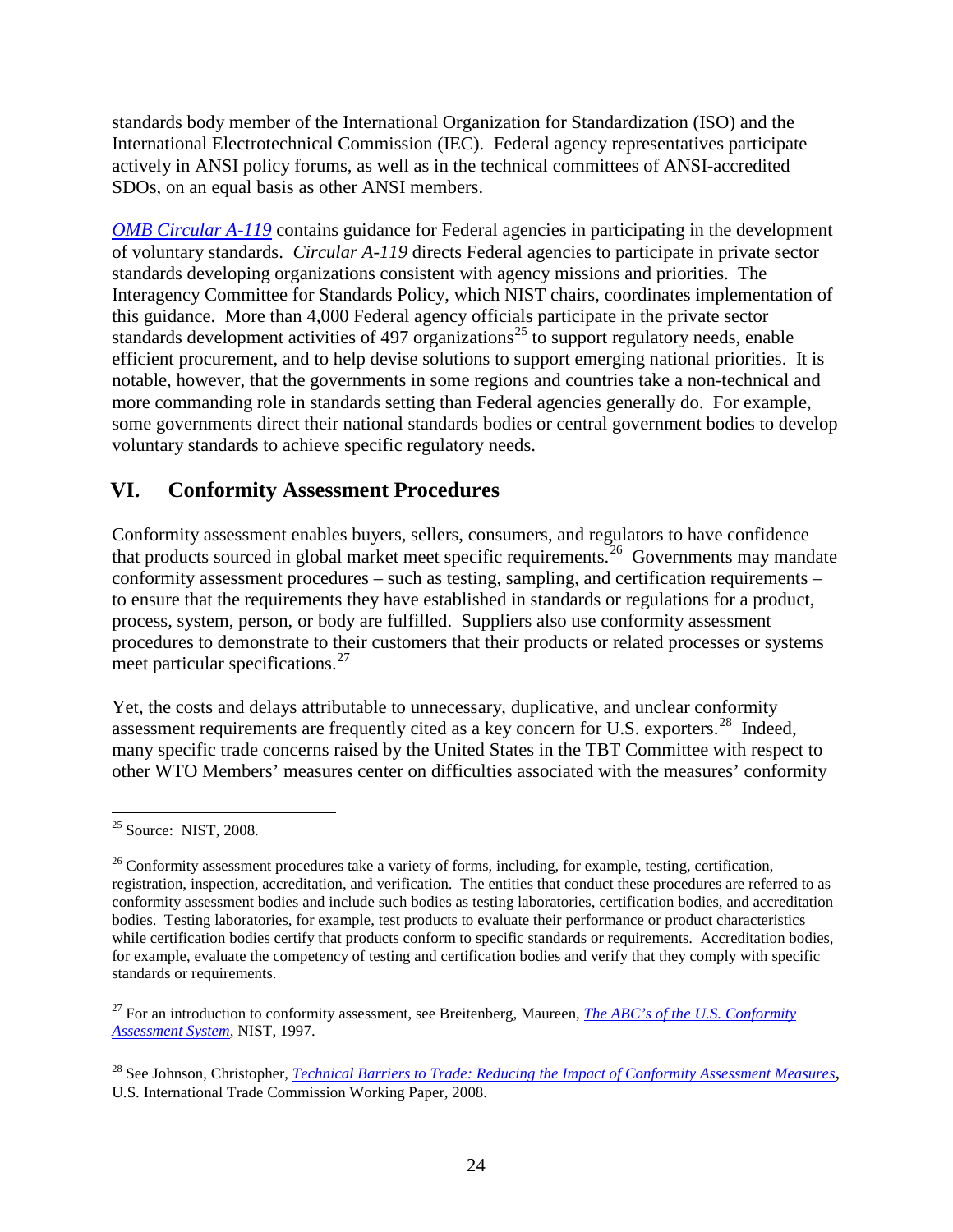assessment requirements. Governments can reduce or minimize such difficulties by taking into account the risks associated with a product's failure to conform to an underlying standard or requirement when choosing the type of conformity assessment procedure to apply with respect to that standard or requirement. Governments can also reduce or minimize costs associated with conformity assessment by adopting approaches that facilitate the acceptance of the results of those procedures (*e.g.*, approaches that allow products to be tested or certified in the country of export). The TBT Committee's list of approaches that facilitate this acceptance is contained in [G/TBT/1/Rev.9.](http://docsonline.wto.org/gen_search.asp?searchmode=simple)

In the United States, the NTTAA directs NIST to coordinate the conformity assessment activities of Federal, state, and local entities with private sector technical standards activities and conformity assessment activities. The goal is to eliminate any unnecessary duplication of conformity assessment activities. Pursuant to this statutory directive, NIST issued a *Federal Register* notice in 2000 providing [guidance to Federal agencies on conformity assessment.](http://ts.nist.gov/Standards/Global/caguidance.cfm) It calls for Federal agencies to provide sound rationales, seek public comments, look to the results of other government and private sector organizations, and use international guides and standards when incorporating conformity assessment procedures in their regulations and procurement processes**.** Today, the conformity assessment standards and guides published by ISO and IEC are known as the "CASCO toolbox." [29](#page-24-0)

In addition to NIST's efforts to inform and guide Federal agencies in adopting and applying conformity assessment procedures, Federal agencies and private sector organizations can look to guidance in ANSI's *[National Conformity Assessment Principles for the United States](http://publicaa.ansi.org/sites/apdl/Documents/News%20and%20Publications/Brochures/NCAP%20second%20edition.pdf)*. ANSI's principles provide supplemental information designed to promote increased acceptance of U.S. products in international markets through the use of competently conducted conformity assessment procedures. The TBT Agreement, NIST's guidance, and ANSI's principles all emphasize the importance of international systems of conformity assessment in facilitating international trade.

Participation and use of international systems of conformity assessment strengthens these international systems and produces global benefits. For example, international systems for accreditation play a vital role in allowing products to be tested and certified at sites that are convenient to production facilities and reducing duplicative testing and certification requirements. International systems for accreditation enable this by establishing procedures and criteria that accreditation bodies participating in the system agree to apply when accrediting testing, certification, or other conformity assessment bodies. Accreditations issued by such entities can, in appropriate circumstances, provide governments, as well as suppliers, assurances that a body – regardless of its location – is competent to test and certify products for relevant markets.

Examples of international accreditation systems include the International Laboratory Accreditation Cooperation (ILAC) and the International Accreditation Forum (IAF). ILAC and IAF have established voluntary mutual recognition arrangements (MRAs). Under these MRAs, accreditation bodies agree to adhere to international standards and other procedures and criteria when accrediting testing and certification bodies and subject themselves to a system of peer-to-

<span id="page-24-0"></span><sup>&</sup>lt;sup>29</sup> ISO/CASCO is the standards development and policy committee on conformity assessment of ISO.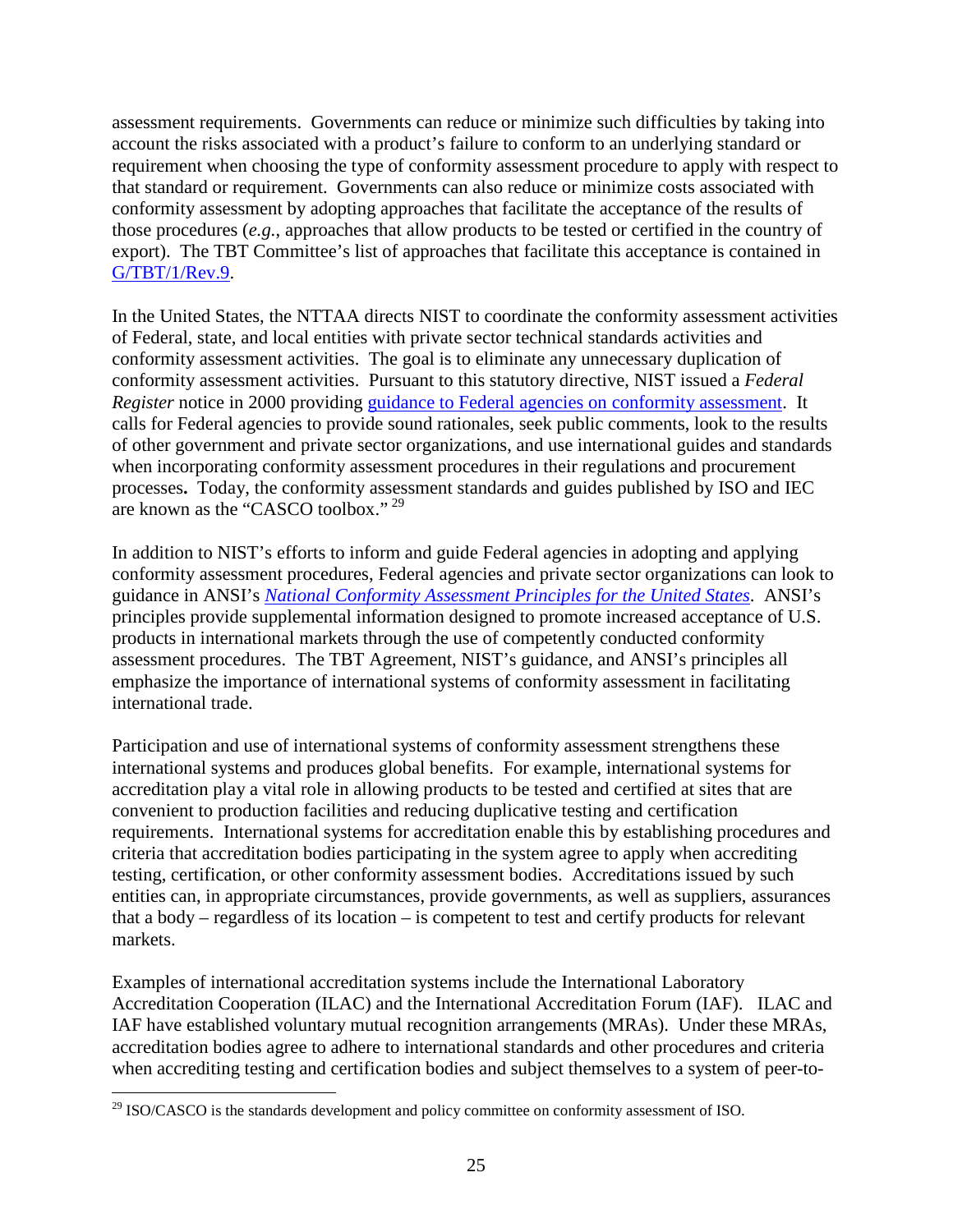peer review to ensure that they continue to meet MRA requirements. In the United States, accreditation bodies that participate in these mutual recognition arrangements are predominately private sector entities. Increasingly, Federal agencies, such as the Consumer Product Safety Commission and the Nuclear Regulatory Commission, are using international systems such as ILAC in support of their conformity assessment requirements.

## **VII. U.S. Process for Identifying Standards-Related Trade Barriers and Determining How to Address Them**

The United States also maintains rigorous, interagency processes and mechanisms for identifying, reviewing, analyzing, and addressing foreign government standards-related measures that act, or may act, as barriers to U.S. trade. USTR coordinates these processes and mechanisms through the TPSC and, more specifically, its specialized TBT subgroup, the [TPSC](http://www.ustr.gov/about-us/executive-branch-agencies-trade-policy-staff-committee-and-trade-policy-review-group) [Subcommittee](http://www.ustr.gov/about-us/executive-branch-agencies-trade-policy-staff-committee-and-trade-policy-review-group) on Technical Barriers to Trade (TPSC Subcommittee).

The TPSC Subcommittee, comprising representatives from Federal regulatory agencies and other agencies with an interest in foreign standards-related measures, meets formally at least three times a year, but maintains an ongoing process of informal consultation and coordination on all standards-related issues as they arise. Representatives of the Subcommittee include officials from the Departments of State, Agriculture and Commerce as well as officials from OMB and Federal regulatory agencies, such as the Food and Drug Administration and the Environmental Protection Agency. The Departments of Commerce and Agriculture serve as the primary conduits for communicating information between U.S. industry and agriculture export interests, respectively, and the TPSC Subcommittee.

Information for the TPSC Subcommittee on foreign standards-related measures is collected and evaluated on a day to day basis through a variety of government channels including: the TBT Inquiry Point at NIST, the Trade Compliance Center (TCC), the Office of Standards Liaison, and the U.S. Commercial Service (UCS) in the Department of Commerce; the Foreign Agricultural Service (FAS) and its Office of Scientific and Technical Affairs (OSTA) in the Department of Agriculture; the State Department's economic officers in U.S Embassies abroad; and USTR. U.S. government outreach and consultations with U.S. stakeholders generates much of the information supplied through these channels, which are further described below.

To disseminate information to U.S. stakeholders on proposed foreign notifications, NIST operates a web-based service, *[NotifyUS](https://tsapps.nist.gov/notifyus/data/index/index.cfm)*, which automatically notifies registered stakeholders of measures proposed and adopted by other WTO Members in sectors of interest. These notifications alert U.S. firms and other interested stakeholders of their opportunity to comment on proposed foreign measures that may have an impact on their exports. U.S. stakeholders may provide their comments directly to the WTO Member concerned, if its domestic processes provide for that, or through NIST, which works with relevant Federal agencies to review, compile and submit comments to the WTO Member. By providing comments through NIST, U.S. stakeholders alert Federal agencies to their concerns and can enable advocacy by Federal agencies on their behalf.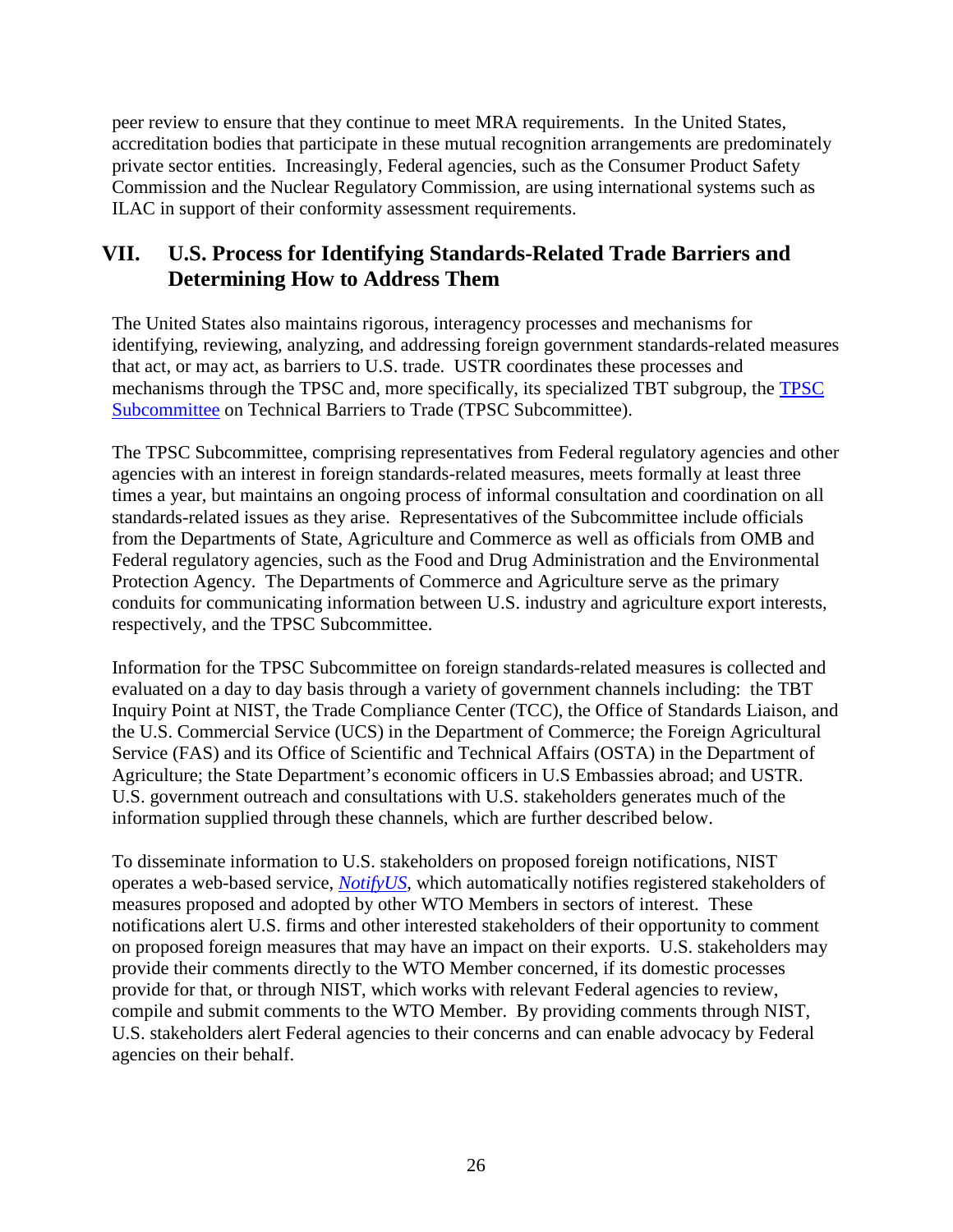In 2009, the TBT Notification Authority and Inquiry Point at NIST processed and distributed 155 U.S. government and industry comments to other WTO Members, and circulated 27 WTO Member comments on U.S. measures, as well as 67 WTO Member replies to U.S. comments, to relevant Federal agencies. NIST's service *NotifyUS* has over 5,000 registered users. U.S. stakeholders monitor notifications of new or revised measures of other WTO Members in sectors of interest through the *NotifyUS* alert program, and contact U.S. officials through the government channels listed above to obtain further information, to contribute to the submission of U.S. comments, and to coordinate follow-up actions.

The TCC administers the Department of Commerce's Trade Agreements Compliance Program and coordinates efforts and resources within the Department to systematically monitor, investigate, and help ensure foreign governments' compliance with trade agreements to which the United States is a party. The TCC offers an online trade complaint hotline at *[www.trade.gov/tcc](http://www.trade.gov/tcc)* where exporters can report and obtain assistance in overcoming foreign trade barriers. The TCC helps assemble teams of specialists to investigate market access problems, including ones involving standards-related measures, and develop strategies to address them. Compliance teams work with affected companies or industries to establish objectives and to craft and implement compliance action plans to achieve market access.

In addition, TCC regularly provides input to the TPSC based on the information on the specific trade concerns that it collects and analyzes through this process. This information informs the TPSC's development of the appropriate U.S. position in the various multilateral and bilateral forums for addressing standards-related measures. On-the-ground assistance is also provided from Compliance Officers at U.S. Embassies in China, India, El Salvador, Japan, and at the U.S. Mission to the European Union in Brussels. Free, online tools include the texts of more than 270 non-agricultural trade agreements plus a checklist of the kinds of trade barriers that the Program can help exporters overcome.

OSTA provides a conduit for queries and comments on foreign standards-related measures in the agricultural sector. OSTA monitors developments in relevant export markets, provides information on foreign standards-related measures through a range of publications, disseminates WTO TBT notifications from foreign governments to interested parties, and provides translation services on key export market requirements. OSTA works cooperatively with U.S. industry, as well as with technical specialists in its overseas offices and Federal regulatory agencies, to develop comments and positions on specific foreign standards-related measures. In addition, FAS works through relevant international organizations to resolve agriculture-related issues arising from foreign standards-related measures.

In addition to these government channels, the TPSC Subcommittee receives information from the Industry and Agriculture Trade Advisory Committees (ITAC and ATAC, respectively). The ITAC and the ATAC help identify trade barriers and provide assessments regarding the practical realities that producers face in complying with technical regulations and conformity assessment procedures. USTR and Commerce officials meet at least quarterly with the ITAC on Standards and Technical Trade Barriers (ITAC 16), which is composed of cleared advisors from manufacturers, trade associations, standards developers, and conformity assessment bodies.<sup>[30](#page-26-0)</sup>

<span id="page-26-0"></span> <sup>30</sup> See [http://www.ustr.gov/Who\\_We\\_Are/List\\_of\\_USTR\\_Advisory\\_Committees.html.](http://www.ustr.gov/Who_We_Are/List_of_USTR_Advisory_Committees.html)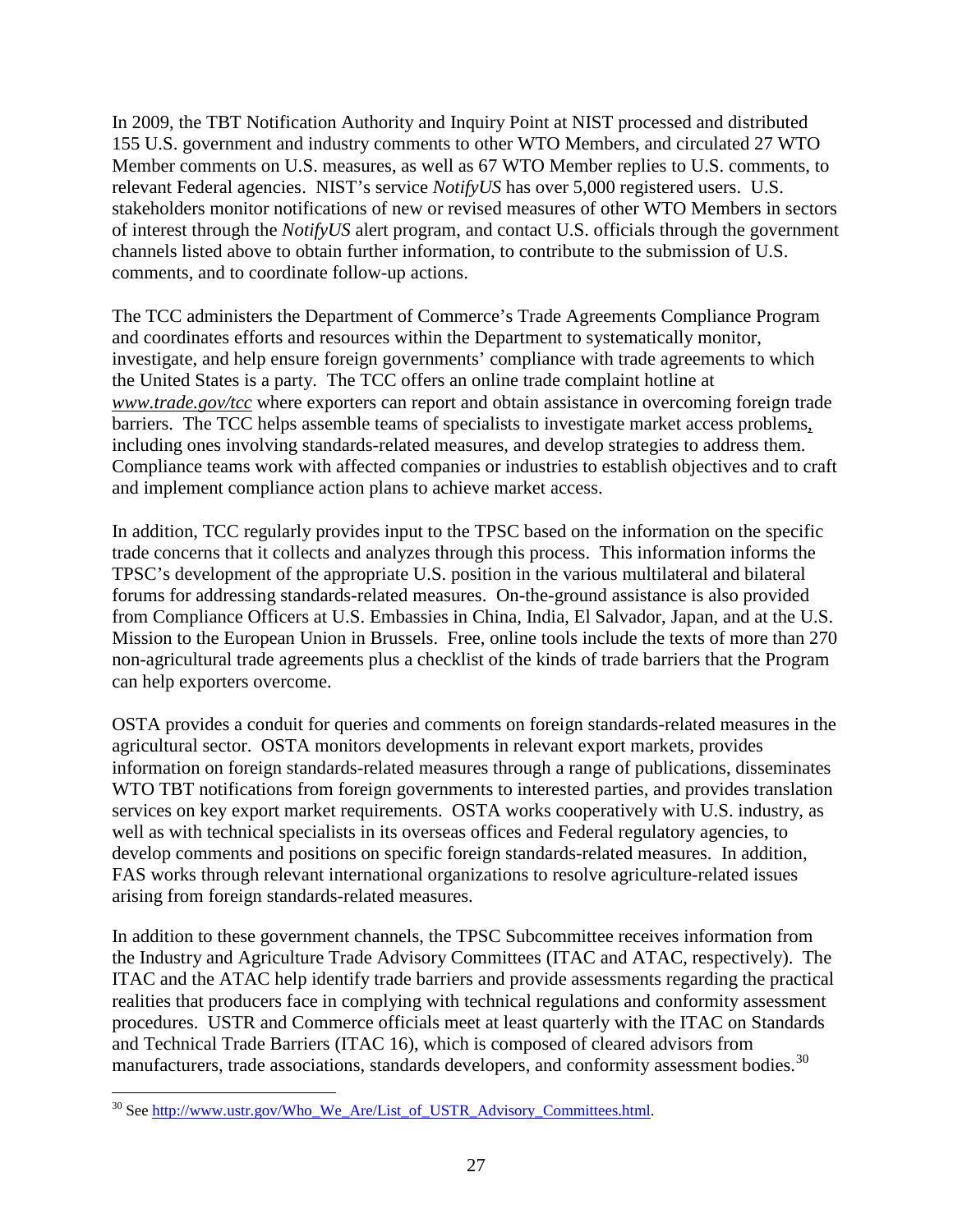USTR also meets with other ITACs and advisory committees to receive advice on TBT issues affecting specific industry sectors, such as steel, chemicals, automobiles, processed foods, and textiles, or specific regulatory areas, such as labor and environment.

In developing the U.S. position on any foreign standards-related measure, the TPSC Subcommittee takes into account how the United States regulates the same or similar products. Regulatory agency officials on the TBT TPSC Subcommittee also provide important information on the technical and scientific aspects of particular foreign standards-related measures, as well as insights on cooperative efforts through international organizations that may be relevant to the issue. The TPSC Subcommittee factors the views that regulatory agencies express into the positions that the United States takes in multilateral, regional, and bilateral trade discussions regarding standards-related measures. Particularly in the area of emerging technologies where standards-related activities are nascent, the technical, scientific, and policy advice that regulatory agencies provide is critical in formulating U.S. views.

Indeed, the need for greater coordination and policy attention to emerging technologies is critical. On March 12, 2010, the Office of Science and Technology Policy and the Office of Management and Budget and USTR sent a joint memorandum to the heads of Federal departments and agencies announcing the establishment of a high level interagency group to serve as a point of coordination for identifying, and where appropriate, addressing cross-cutting issues relating to emerging technologies that affect multiple agencies. This group, the "Emerging Technologies Interagency Policy Coordination Committee" (ETIPC), will complement the work of the TPSC and the National Science and Technology Council (NSTC), by providing a forum for appropriate and timely consideration of a broad range of policy questions and to coordinate positions that Federal agencies may take when engaging on these issues internationally. The goals of the ETIPC are to ensure that U.S. policy capitalizes on the potential of emerging technologies for spurring economic growth and breaks down barriers that could stifle innovation.

## **VIII. U.S. Engagement on Standards-Related Measures in International, Regional, and Bilateral Fora**

## *Overview of U.S. Engagement on Standards-Related Measures*

The United States maintains a broad and active agenda of engagement with foreign governments both to prevent unnecessary obstacles to trade and to resolve specific trade concerns arising from standards-related measures. As noted above, the TBT Committee is the principal multilateral forum for engagement on trade issues relating to standards-related measures. The mechanisms for cooperation on standards-related measures in U.S. FTAs also play a vital role in facilitating U.S. bilateral and regional efforts to prevent and resolve trade concerns. U.S. agencies also seek to prevent potential technical barriers from emerging by engaging in multilateral, regional, and bilateral cooperative activities, information exchanges, technical assistance, and negotiations on specific agreements. These efforts are aimed at helping other governments design effective and well-conceived standards-related measures, with the goal of producing better regulatory outcomes and facilitating trade.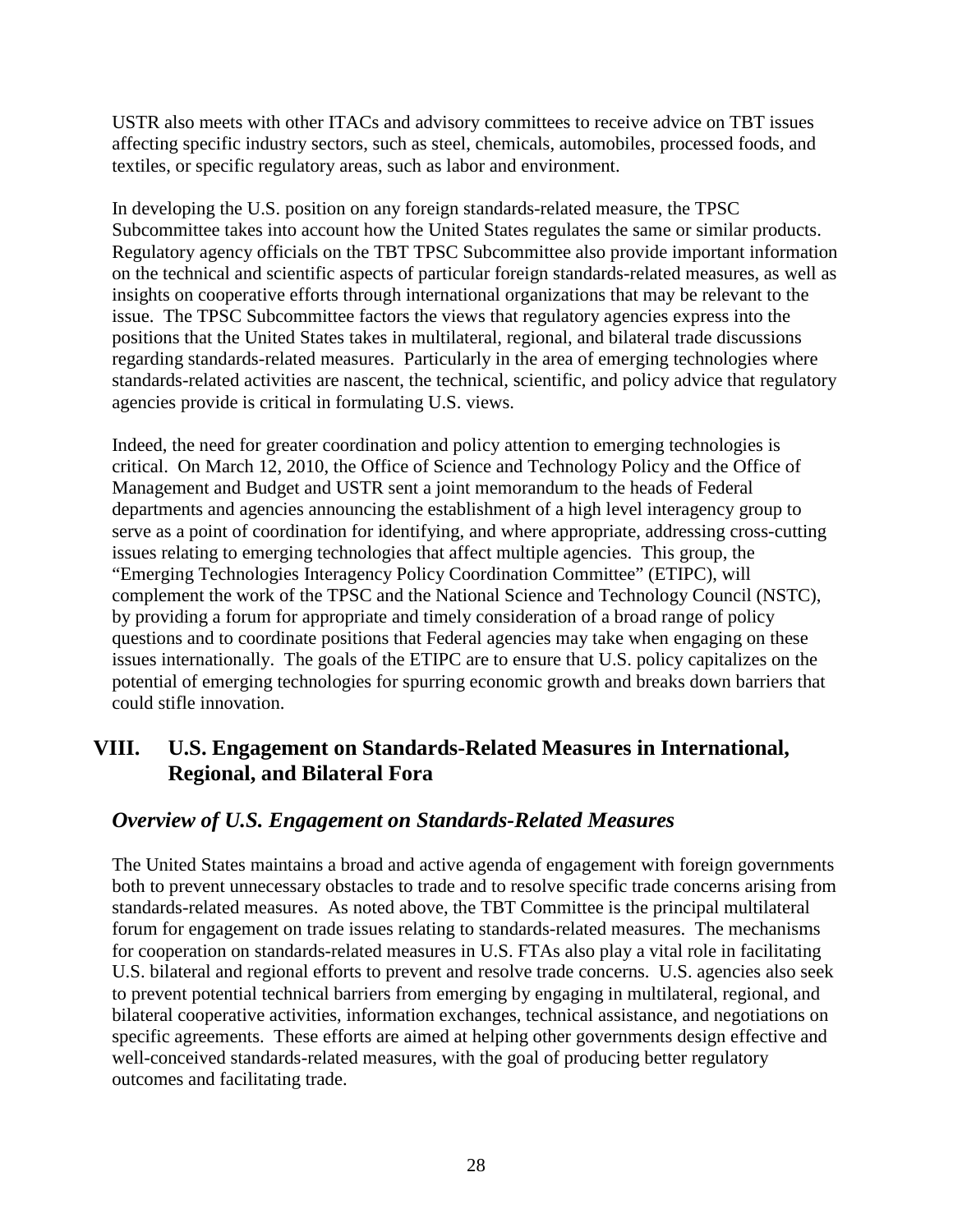U.S. government cooperative efforts and information exchanges with developing countries can assist firms in those countries build their capacity to comply with foreign standards-related measures. As developing country producers increase their participation in global supply chains, they need a better understanding of foreign technical requirements and strategies to consistently meet those requirements. Cooperative activities can also serve to prevent localized high-profile incidents of the type that can disrupt trade across all markets and damage both producer reputations and consumer confidence. Close coordination among trade, regulatory, and standards officials with highly specialized technical expertise is required in order to carry out cooperation and information exchange initiatives that successfully meet these objectives.

The United States provides bilateral technical assistance and capacity building to developing countries on standards-related activities through the U.S. Agency for International Development (USAID), the U.S. Trade and Development Agency (USTDA), and the Commerce Department's Commercial Law Development Program (CLDP), Market Development Cooperator Program (NDCP), and NIST. USDA's Foreign Agricultural Service (FAS) also provides technical assistance on standards related to food trade. These agencies have broader missions and generally provide standards-related capacity building assistance as a component of a specific project or mission.

To reduce the negative impact on trade of divergences in technical requirements across markets, USTR negotiates bilateral, regional, and multilateral mutual recognition agreements (MRAs) with U.S. trading partners. These agreements establish procedures for each party to accept the results of conformity assessment procedures for specified products carried out in the other party's territory or to accept the other government's technical specifications for those products as sufficient to meet its own requirements. MRAs with trading partners that have a regulatory approach compatible with that of the United States and a similar level of technical capacity can help facilitate trade in select sectors where trade flows are significant and technical requirements can be complex, such as in the telecommunication equipment sector.

NIST maintains a complete inventory of the government-to-government [MRAs to which the](http://ts.nist.gov/standards/conformity/mra/mra.cfm)  [United States](http://ts.nist.gov/standards/conformity/mra/mra.cfm) is a party. It also maintains a listing of the accreditation requirements for conformity assessment bodies under each MRA to which the United States is a party and a list of conformity assessment bodies that NIST has designated pursuant to each MRA as competent to perform tests or certify products to ensure they conform to the other MRA party's technical requirements. (The [Federal Communications Commission \(FCC\) website](http://www.fcc.gov/oet/ea/mra/) provides useful background information on U.S. MRAs and examples of how they work.)

The United States also seeks to reduce foreign technical barriers by concluding "equivalency" arrangements with other governments. A recent example is the June 2009 [exchange of](http://www.ams.usda.gov/AMSv1.0/ams.fetchTemplateData.do?template=TemplateN&navID=NationalOrganicProgram&page=USCanadaDeterminationofEquivalency&leftNav=NationalOrganicProgram&description=US-Canada%20Determination%20of%20Equivalency&acct=nopgeninfo)  [equivalency determinations](http://www.ams.usda.gov/AMSv1.0/ams.fetchTemplateData.do?template=TemplateN&navID=NationalOrganicProgram&page=USCanadaDeterminationofEquivalency&leftNav=NationalOrganicProgram&description=US-Canada%20Determination%20of%20Equivalency&acct=nopgeninfo) between USDA and Canada's Food Inspection Agency on organic agricultural products. As a result of that exchange, U.S. producers that a USDA-accredited agent has certified as meeting U.S. National Organic Program standards do not need to be certified under the Canada's National Organic Standard in order to market their products in Canada as "organic." The exchange provides for Canadian producers to receive a similar accommodation for products they export to the United States.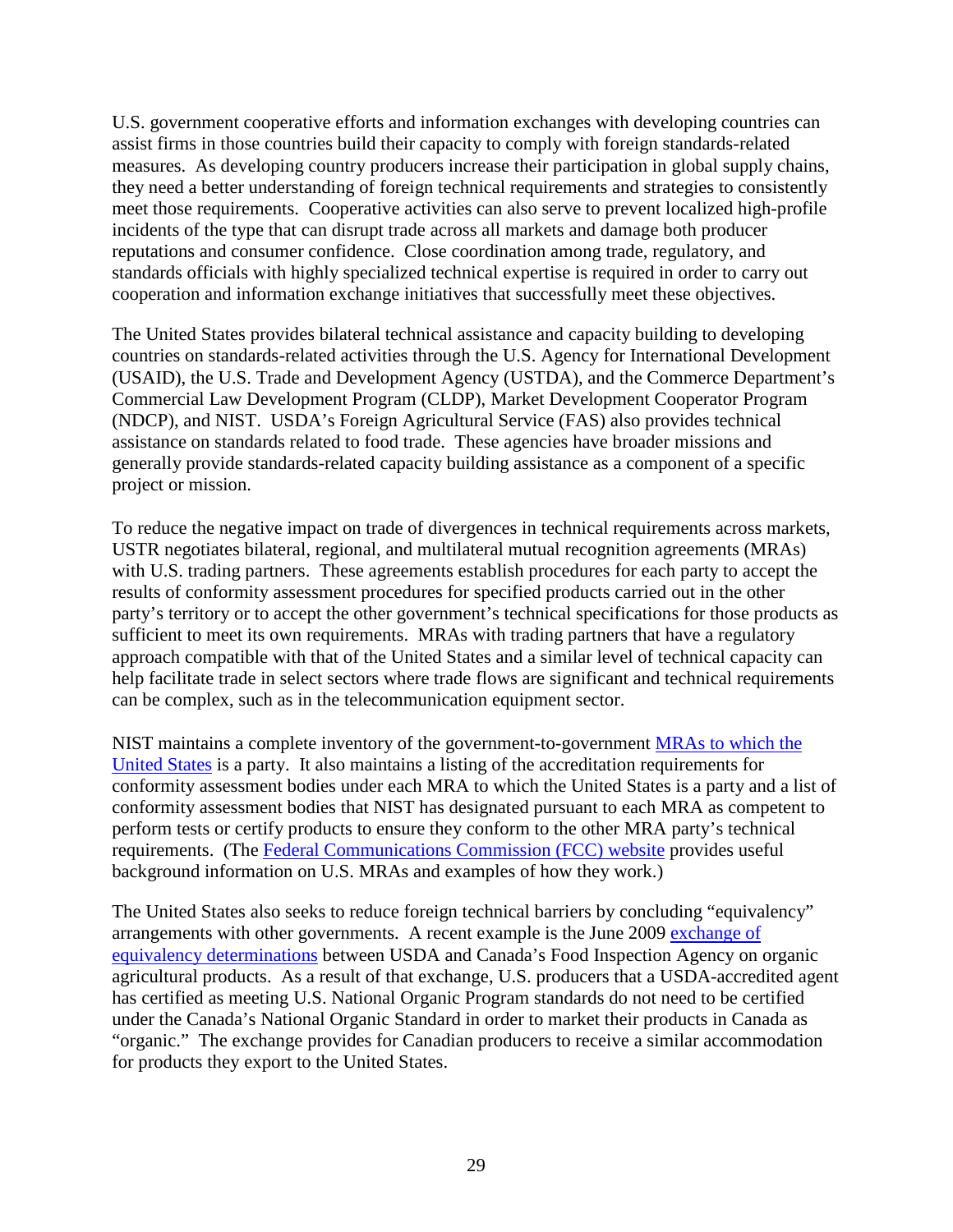U.S. engagement on standards-related measures in various international and regional fora is detailed below. U.S. bilateral engagement with its trading partners on standards-related measures is detailed in individual Country Specific Reports in Section X.

# *TBT Committee*

## *Specific Trade Concerns*

The U.S. government actively seeks to prevent and eliminate technical barriers to trade through the TBT Committee, with its focused WTO Member-driven agenda. The Committee dedicates a significant portion of each of its three annual meetings to affording WTO Members the opportunity to raise specific trade concerns on measures that other Members have proposed or adopted. WTO Members may also use Committee sessions to share experiences, case studies, or concerns relating to cross-cutting issues regarding how WTO Members are implementing the TBT Agreement. The TBT Committee often holds workshops or other events on special topics alongside its formal meetings. On the margins of each meeting, Members engage in informal bilateral and plurilateral meetings to clarify and resolve specific trade concerns and to discuss how to resolve other issues of mutual interest.

In 2009, the United States raised specific trade concerns regarding 20 to 30 foreign TBT measures at each TBT Committee meeting held during the year and in the informal meetings it held with individual or groups of WTO Members. The details and status of many of the specific trade concerns that the United States raised in, and on the margins of, the TBT Committee sessions are described in Section X of this report, Country Specific Reports. As elaborated in the Country Specific Reports, U.S. interventions in the TBT Committee, and on its margins, have helped resolved a number of standards-related concerns affecting U.S. trade.

The Committee's annual review of its activities is contained in [G/TBT/28,](http://docsonline.wto.org/gen_search.asp?searchmode=simple) and includes a thumbnail description of the specific trade concerns that WTO Members raised, as well as identifies the Members that raised them.

## *The Fifth Triennial Review of the TBT Agreement*

The TBT Agreement calls for the TBT Committee to review the implementation and operation of the Agreement every three years. These triennial reviews provide an important opportunity for WTO Members to clarify particular provisions of the Agreement. Triennial reviews have resulted in a significant body of agreed recommendations and decisions, contained in [G/TBT/1/Rev.9,](http://docsonline.wto.org/gen_search.asp?searchmode=simple) which are intended to strengthen and improve the operation of the TBT Agreement. In November 2009, the TBT Committee completed its *Fifth Triennial Review of the Operation and Implementation of the Agreement on Technical Barriers to Trade Under Article 15.4.* Suggestions that the United States put forward for purposes of the review on regulatory cooperation, good regulatory practice, internal coordination, transparency, and international standards figure prominently among the Committee's recommendations in its report on the results of the review, which are set out in [G/TBT/26.](http://docsonline.wto.org/gen_search.asp?searchmode=simple) The Committee also established an important and ambitious work program on conformity assessment in the report on the review. The report and its recommendations establish the focus of the TBT Committee's work program.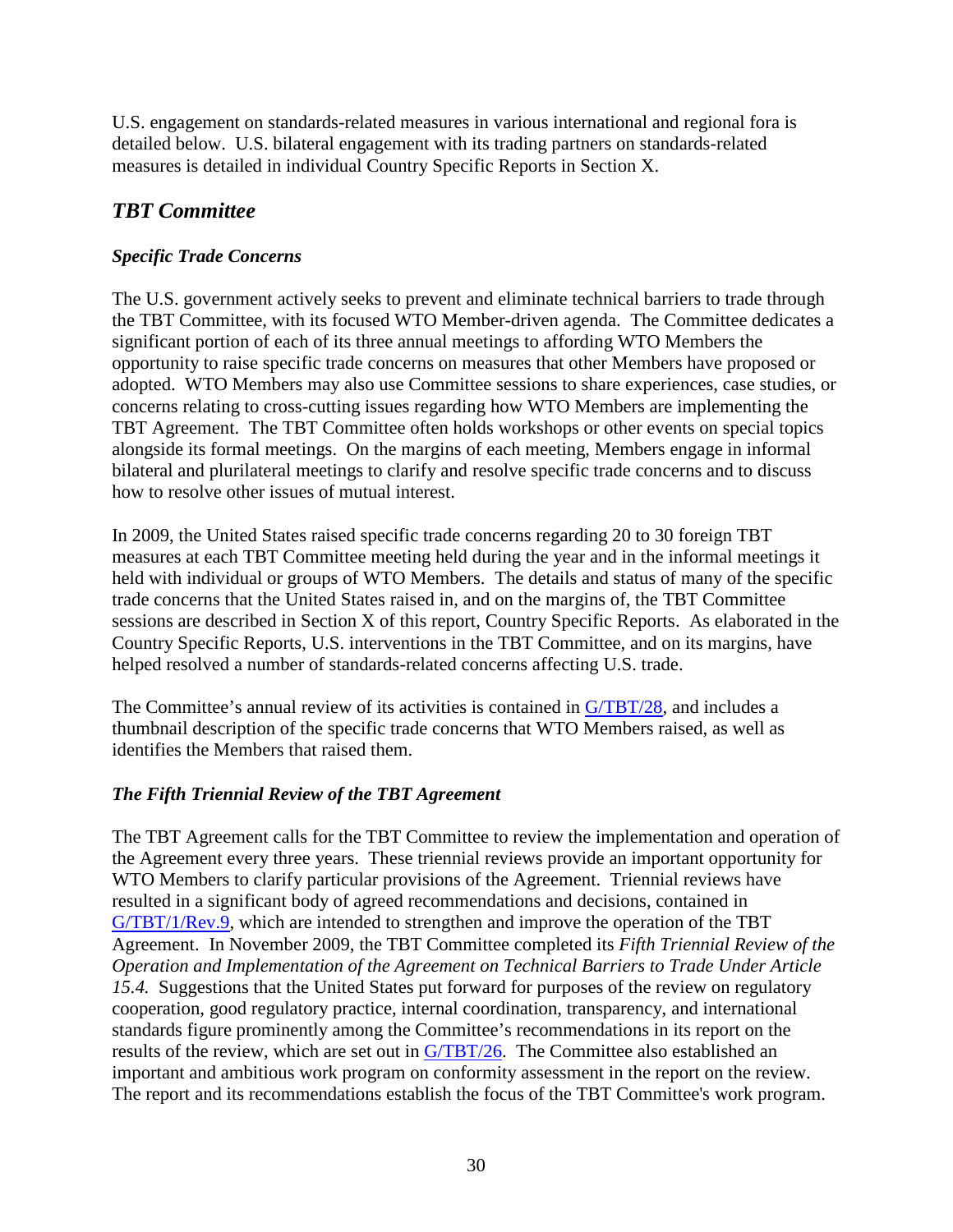Regulatory issues featured prominently in the discussions under the review. The United States advocated for greater regulatory cooperation in a joint submission with its NAFTA partners [\(G/TBT/W/317\)](http://docsonline.wto.org/gen_search.asp?searchmode=simple). Regulatory cooperation is an avenue for reducing unnecessary technical divergences as well as for achieving better regulatory outcomes – both of which can help to facilitate and expand trade. For example, regulatory efforts that effectively reduce the incidence of unsafe products benefit both the consumers who purchase those products as well as the producers that produce those products. The TBT Committee supported the proposal from the NAFTA countries, and agreed to hold a workshop to explore the variety of approaches to regulatory cooperation. The workshop is tentatively scheduled for March 2011. The Committee will be looking to use the workshop to identify whether there are avenues to promote greater regulatory alignment.

During the review, a U.S. submission on how to identify the need to regulate, [G/TBT/W/285,](http://docsonline.wto.org/gen_search.asp?searchmode=simple) also factored into the TBT Committee's discussions and recommendations as an important component of GRP discussions. Other Members showed significant interest in advancing work on GRP, with Brazil, Canada, China, Costa Rica, Jordan, Korea, Israel, and New Zealand submitting papers and comments relating to GRP issues. GRP carries the potential to help WTO Members: enhance their capacity for market surveillance; apply risk analysis in developing regulation; produce clarity in the definition of regulatory objectives; facilitate communication with industry and consumers; provide a basis for effective training; maximize the benefits of trade facilitation; and generally ensure policy integrity. Going forward, the TBT Committee will compile guidelines and discuss mechanisms for WTO Members to implement GRP.

In the course of the review, the United States also spearheaded in-depth discussions on the benefits and challenges of greater use of international standards. Worldwide use of international standards facilitates trade by helping firms achieve economies of scale in production, source lowcost global inputs, and achieve greater acceptance for their products across countries. In March 2009, the Committee held a workshop on overcoming challenges and instituting best practices relating to the development and use of international standards to help firms in developing countries participate more fully in global markets. Experts from Peru, Pakistan, Brazil, Colombia, Chile, Egypt, and Kenya presented practical case studies illustrating how the use of international standards yielded positive economic benefits to their economies. Several developing country Members stressed the challenges confronting their producers in complying with multiple or conflicting standards around the world. Many U.S. exporters strongly support the principle that governments should avoid mandating unnecessary local specifications for globally traded products.

Members also reaffirmed the importance during the review of both the TBT Agreement's *Code of Good Practice* for developing, adopting, and using standards and the *2000 Committee Decision* on the development of international standards. The *Code* calls on Members to ensure that their standardizing bodies at the central level of government do not adopt standards that create unnecessary obstacles to trade, and to take reasonable measures to ensure that standardizing bodies at sub-central levels of government as well as private standardizing bodies do not produce standards that create unnecessary obstacles to trade. The *2000 Committee Decision* states that processes for developing international standards should be transparent, consensus-based, and open to all interested parties. Both the *Code* and the *2000 Committee Decision* seek to avoid duplication in standards development. At the conclusion of the review,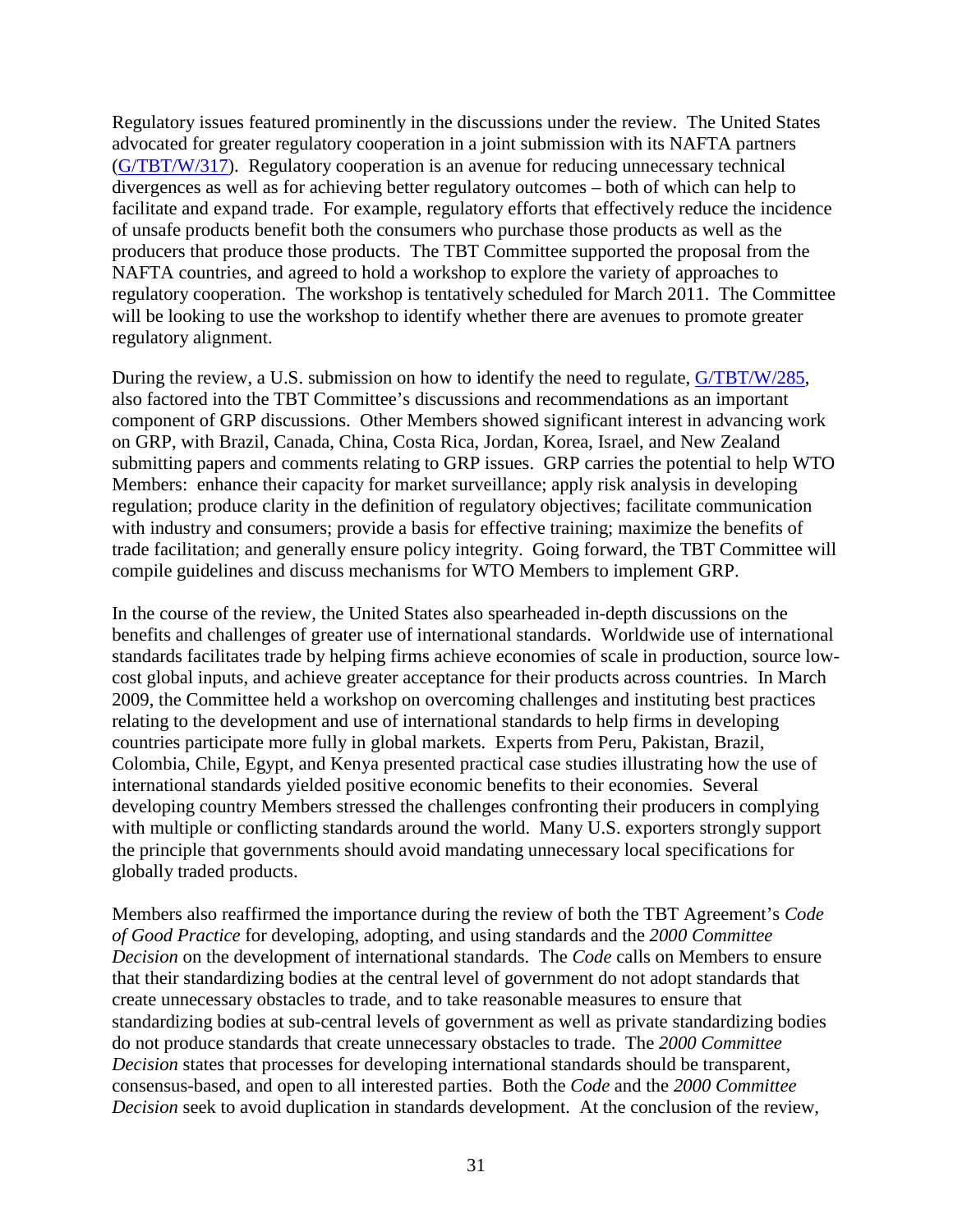the TBT Committee agreed to share experiences and examine more closely the ways in which Members implement both the *Code* and the *2000 Committee Decision*.

In previous triennial reviews, the Committee's work on conformity assessment focused on information exchange. In the course of those reviews, the Committee held several events addressing conformity assessment<sup>[31](#page-31-0)</sup> and developed an indicative list of approaches that Members other countries (see *G*/TBT/1/Rev.9). In the *Fifth Triennial Review*, Members agreed to can use to facilitate the acceptance of results of conformity assessment procedures performed in continue to exchange information on this subject, but broadened the scope of that exchange to include the criteria, methods of analysis, and concepts that Members use to inform their evaluation and choose conformity assessment procedures for specific purposes, including in the context of a risk management framework. Further, based on these exchanges, the TBT Committee agreed to initiate work on developing practical guidelines on how to choose and design efficient and effective mechanisms aimed at strengthening the implementation of the conformity assessment provisions of the TBT Agreement.

Finally, during the *Fifth Review*, the Committee continued its focus on how Members are carrying out those provisions of the TBT Agreement that provide for Members to give notice and comment on proposed technical regulations and conformity assessment procedures. The TBT's notice and comment rules and the requirement for Members to take comments into account in finalizing the measure they notify are fundamental to preventing and minimizing unnecessary obstacle to trade. During the *Fifth Review*, Members discussed and reaffirmed the significant body of recommendations and decisions on these transparency procedures that the Committee had established in earlier reviews. In addition, reflecting the increase in standards-related regulatory activity of local governments (*e.g.*, at the state and provincial level) affecting trade, the Committee called for better coordination between central and local governments to improve Members' implementation of the TBT Agreement's transparency provisions.

# *APEC*

In 1994, APEC<sup>[32](#page-31-1)</sup> established the Subcommittee on Standards and Conformance (SCSC) with the goal of better aligning the divergent approaches to standards and conformance issues that economies in the region have adopted. The SCSC works to reduce the negative impact of these divergences on trade and investment, as well as to facilitate increased market access through improved standards and conformance procedures. The SCSC seeks to improve these measures by promoting approaches that embody the APEC principles of market-driven interdependence

<span id="page-31-0"></span><sup>&</sup>lt;sup>31</sup> These events were: (i) a Symposium on Conformity Assessment Procedures was held on 8-9 June 1999 (G/TBT/9, 13 November 2000, Annex 1); (ii) a Special Meeting dedicated to Conformity Assessment Procedures was held on 29 June 2004 (G/TBT/M/33/Add.1, 21 October 2004); (iii) a Workshop on Supplier's Declaration of Conformity (SDoC) was held on 21 March 2005 (Annex 1 of G/TBT/M/35, 24 May 2005); and, (iv) a Workshop on the Different Approaches to Conformity Assessment, including on the Acceptance of Conformity Assessment Results, was held on 16-17 March 2006 (G/TBT/M/38/Add.1, 6 June 2006).

<span id="page-31-1"></span><sup>&</sup>lt;sup>32</sup> The APEC members are Australia, Brunei Darussalam, Canada, Chile, China, Hong Kong China, Indonesia, Japan, Korea, Malaysia, Mexico, New Zealand, Papua New Guinea, Peru, the Philippines, Russia, Singapore, Taiwan, Thailand, Vietnam, and the United States.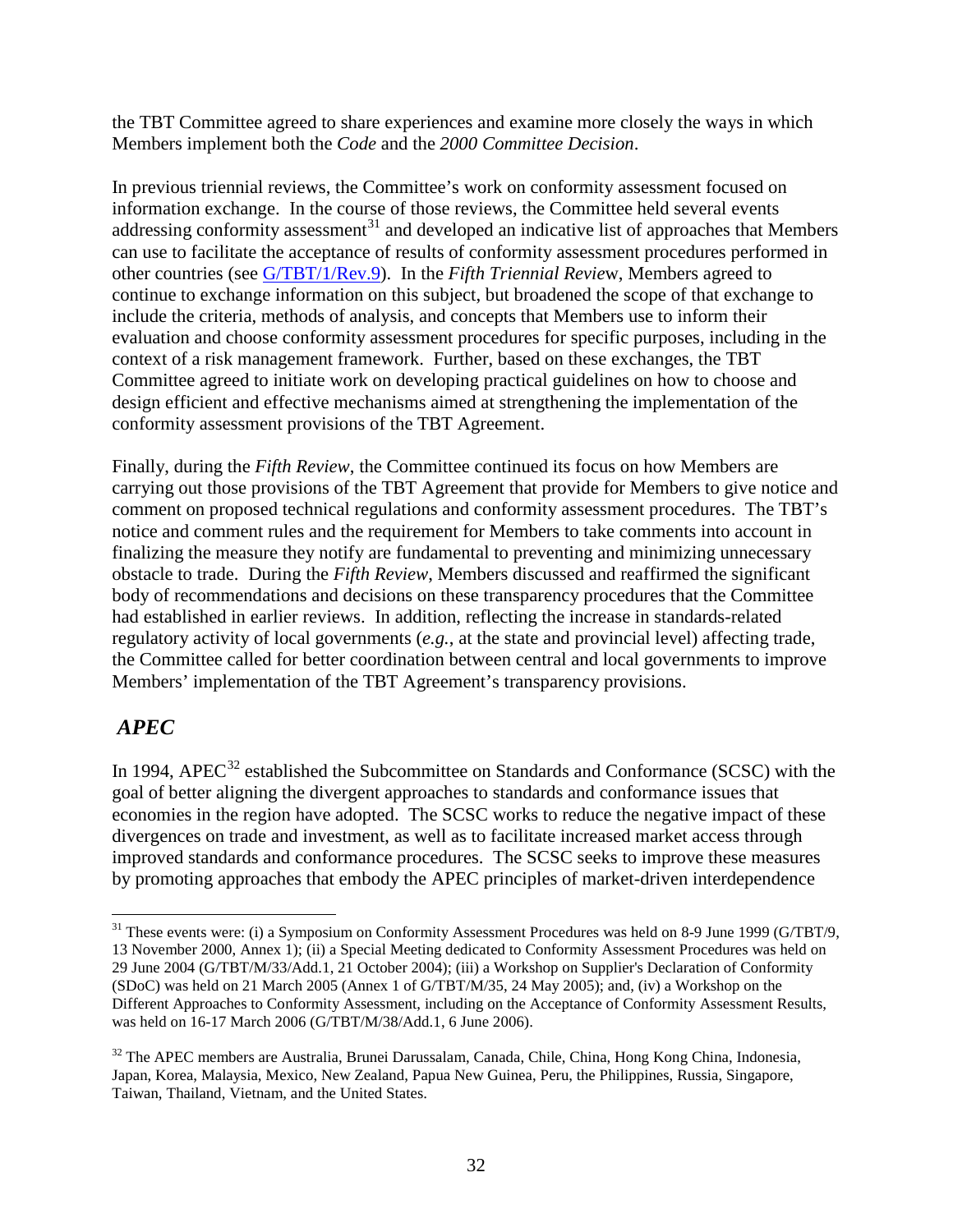and open regionalism. The SCSC does not develop standards and does not support the use of regional standards. Rather, the SCSC seeks to encourage APEC economies to align their standards-related measures with international standards.

The SCSC is unique among inter-governmental forums in that it regularly brings together trade policy officials, representatives of national standards bodies, and other technical specialists<sup>[33](#page-32-0)</sup> to advance standards-related goals through cooperation. Regulatory officials often participate in SCSC special events and initiatives. The SCSC often invites private sector representatives with specific expertise to participate in its special events. The United States has established several public-private partnerships to advance priority issues in the SCSC. These partnerships provide the SCSC with invaluable access to technical expertise and resources – and provide critical information on the practical realities that producers face in complying with technical regulations, and that governments confront in developing standards and using conformity assessment procedures.

The SCSC is a valuable forum for garnering support for policy priorities, conducting capacity building activities, and building consensus among APEC economies on standards-related measures. The Committee makes use of studies, surveys, workshops, training, and other events to achieve these objectives. The SCSC work is member-driven, with officials of different APEC countries working collaboratively to develop and implement projects and initiatives. These efforts are designed to promote greater alignment to international standards, pursue recognition arrangements for conformity assessments, encourage cooperation to develop "technical infrastructure," and improve implementation of good regulatory practices, including through activities to promote greater understanding and cooperation on regulatory issues. The SCSC addresses both TBT and SPS issues.

Over the years, the SCSC has made important contributions to advancing progress and understanding on the trade aspects of standards-related matters, both in the region and internationally. In its work on conformity assessments, the SCSC has published reports and surveys on topics such as suppliers' declaration of conformity, market surveillance, and the effectiveness of MRAs. The SCSC established a "Voluntary Alignment Program" that has identified priority areas for member economies to align their measures with international standards and monitored the progress of each economy has made in adopting international standards. The SCSC has also adopted a strategic plan for improving technical infrastructure that identifies capacity building priorities for each developing APEC economy in the areas of standards, accreditation, laboratory accreditation, metrology, and legal metrology.

The United States has led several important standards-related initiatives in APEC, including the APEC Toy Safety Initiative, the Partnership Training Institute Network (PTIN) of the Food Safety Cooperation Forum (FSCF), and the Strategy on Business Engagement in Standards and

<span id="page-32-0"></span><sup>&</sup>lt;sup>33</sup> Representatives from the APEC "Specialized Regional Bodies" (SRBs) participate in the SCSC as technical experts. The five APEC SRBs are: the Pacific Area Standards Congress (PASC), the Asia-Pacific Metrology Program (APMP), the Pacific Accreditation Cooperation (PAC), the Asia Pacific Legal Metrology Forum (APLMF) and the Asia-Pacific Laboratory Accreditation Cooperation (APLAC). For a summary of work of the SRBs, see ["The Role of the APEC Specialist Regional Bodies: Elements of the Standards and Conformance Infrastructure"](http://www.apec.org/etc/medialib/apec_media_library/downloads/committees/cti/scsc/misc/2009.Par.0001.File.tmp/0430_MSC_longform_250309.pdf) March 2008.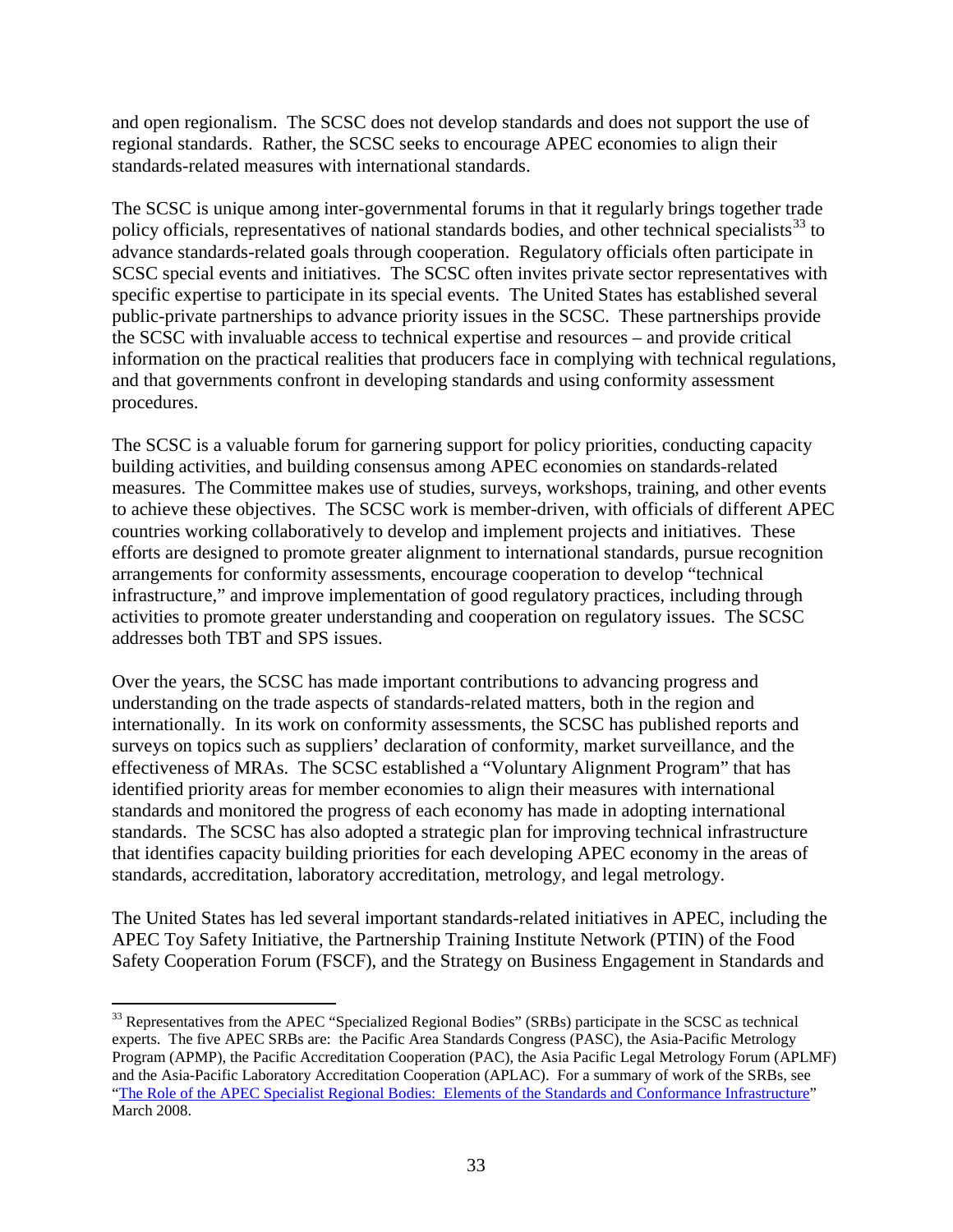Conformance. All three of these initiatives were developed and are being implemented as public-private partnerships. The United States also co-chairs the SCSC's Trade Facilitation Task Force (TFTF), which brings trade and technical experts together on a regular basis to share information and cooperate on product-related environmental standards-related measures. The United States recently co-sponsored a project led by Singapore on models of assistance in helping SMEs overcome technical barriers to their exports.

## *The APEC Toy Safety Initiative*

Following high-profile incidents involving recalls of unsafe toys in 2007, APEC Leaders directed their officials to work to strengthen product safety standards and practices in the region without creating unnecessary obstacles to trade. The SCSC responded in 2008 by launching the U.S.-led APEC Toy Safety Initiative. Co-sponsored by the U.S. Toy Industry Association, the goals of the APEC Toy Safety Initiative are to strengthen toy safety, increase transparency, promote better regulatory alignment, and reduce unnecessary obstacles to trade that may arise as a result of toy safety systems. The Initiative sought to advance these goals through the "*Regulator Dialogue on Toy Safety*" held in Singapore in August 2009 and the *Survey of Toy Safety Regulators* delivered at the "*Open Dialogue on Toy Safety for All Stakeholders*" held in conjunction with the Hong Kong Toy Fair in January 2010.<sup>[34](#page-33-0)</sup>

The APEC Toy Safety Initiative was critical. First, of course, the safety of children is a paramount concern among APEC economies. Second, trade in toys is vital to prosperity in the region. APEC economies are home to 85 percent of the world's toy manufacturers and exporters. Further, technical requirements related to toy safety have been changing rapidly and these new requirements differ markedly across markets around the globe. In APEC alone, 11 of the 21 member economies had notified the WTO of changes to their regulatory practices regarding toys in the previous three years.<sup>[35](#page-33-1)</sup> Further, over recent years WTO Members have increasingly raised trade concerns in the TBT Committee regarding new toy safety measures that other Members have proposed.

Chairman Inez Tenenbaum of the U.S. Consumer Product Safety Commission gave the keynote address to *Regulator Dialogue,* which brought together regulators from 20 APEC economies. Regulators from 10 economies provided detailed information on their regulatory schemes, and the leading technical experts from standards developing organizations discussed the similarities and divergences among three toy standards, ASTM  $F-963$ ,  $^{36}$  $^{36}$  $^{36}$  EN-71,  $^{37}$  $^{37}$  $^{37}$  and ISO 8124. Five

<span id="page-33-0"></span><sup>&</sup>lt;sup>34</sup> All of the agendas, presentations and reports on the APEC Toy Safety Initiative's activities are available on the website of the Toy Industry Association: [http://www.toyassociation.org.](http://www.toyassociation.org/)

<span id="page-33-1"></span><sup>&</sup>lt;sup>35</sup> WTO Members that have notified the TBT Committee of toy safety measures include Chile, China, Japan, Korea, Mexico, New Zealand, Peru, the Philippines, Taiwan, the United States, and Vietnam.

<span id="page-33-2"></span><sup>&</sup>lt;sup>36</sup> ASTM International is non-governmental organization that develops voluntary standards for materials, products, systems, and services. ASTM-F963 is its *Standard Consumer Safety Specification for Toy Safety.*

<span id="page-33-3"></span> $37$  EN-71 is the European standard that specifies the safety requirements for all toys sold in the European market. EN-71 is developed by CEN, the European Committee for Standardization (Comitée Européen de Normalisation).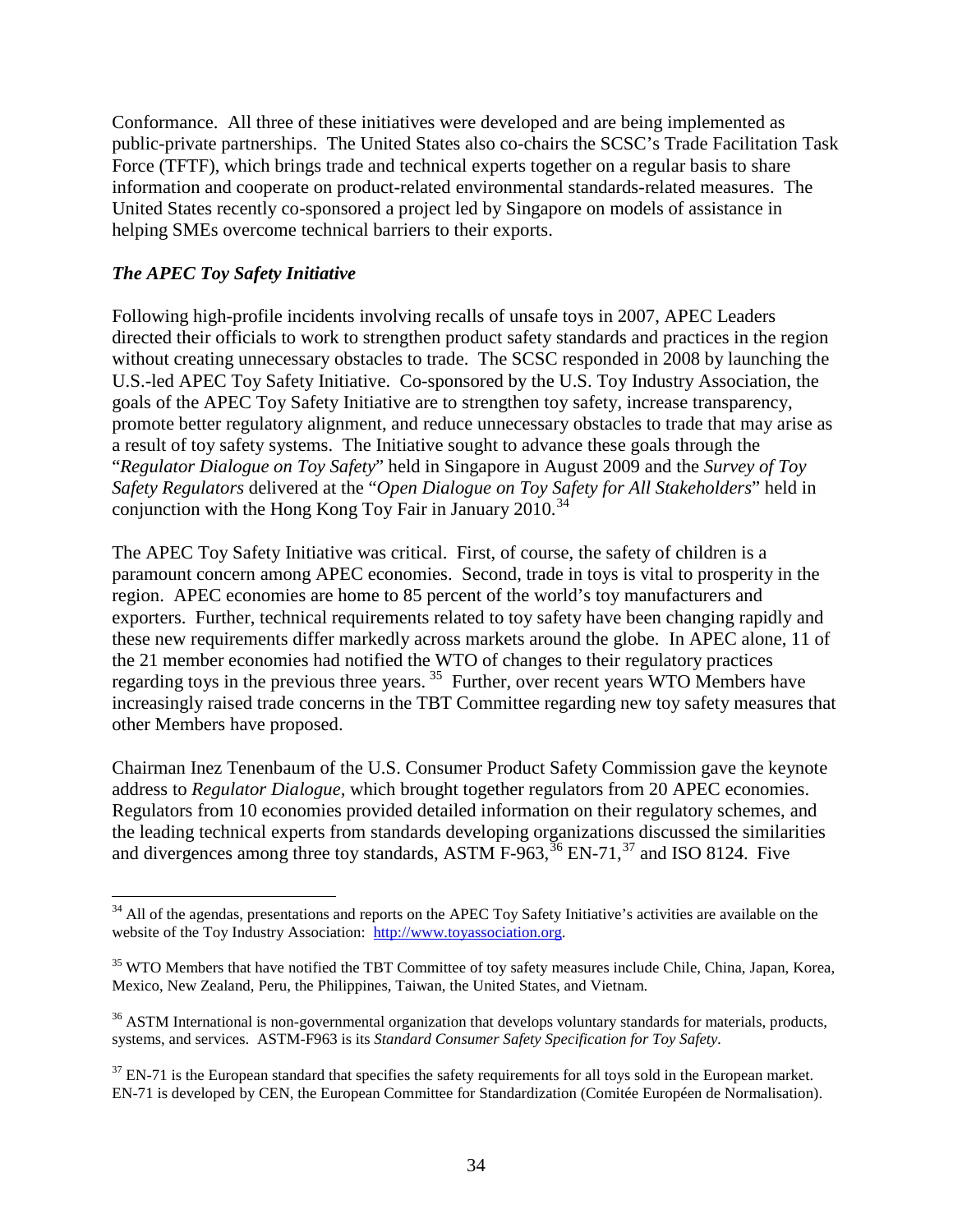economies presented information on their procedures for export inspections, compulsory certifications, pre-market inspections, and mandatory third party testing, and the role their customs authorities play in identifying unsafe toys.

A consensus emerged from the *Regulator Dialogue* that ensuring toys are safe is a responsibility that no single economy can undertake on its own, and that safety solutions must have global currency. Regulators agreed to consider ways to improve conformity assessment procedures for toys by strengthening and expanding dialogue on best practices with key stakeholders. Participants also concurred on the need to promote greater alignment of technical requirements, including by exploring ways to "expand the common set" of reference standards for toys and redoubling efforts to harmonize approaches to emerging hazards.

The *Open Dialogue on Toy Safety among All Stakeholders,* sponsored by APEC, the U.S. Toy Industry Association, and the Hong Kong Trade Development Council brought together officials from 19 economies<sup>[38](#page-34-0)</sup> (11 served as speakers)<sup>[39](#page-34-1)</sup> to discuss advancing trade in safe toys with representatives of consumer groups, manufacturers, retailers, standards organizations, and conformity assessment bodies. Keynote addresses affirming the commitment to seek to align toy standards were given by Chinese Vice Minister Wei of AQSIQ, CPSC Chairman Tenenbaum, and EU Consumer Commissioner Kuneva. The United States also presented the results of the *Survey of Toy Safety Regulators,* which showed the wide diversity of the regulatory regimes in the region. Eighteen of the 21 APEC economies mandate toy safety standards: 13 reference ISO 8124; 10 reference EN-71; and 7 reference ASTM F-963. (In some instances, APEC economies reference all three standards in their regulatory regimes.)

The APEC Toy Safety Initiative has advanced regulatory cooperation both within and beyond APEC, and helped to initiate relationships between regulators, standards experts, and stakeholders that will further the project's goals. Regulators that participated in the Initiative agreed to continue this cooperation in other international organizations, and to collaborate in a project to identify successful market surveillance practices. The Initiative resulted in greater collaboration and coordination among the standards developers. ASTM and ISO pledged to support greater technical cooperation in developing toy standards and agreed to hold future joint meetings when possible.

In particular, ASTM International invited delegates to the ISO Technical Committee on Toy Safety (ISO TC/181) to attend and participate in reviewing proposed changes to ASTM F-963. Representatives from 17 countries, including some APEC economies, joined with members of the ASTM F15.22 committee on toy safety to explore enhancements to technical standards that could address potential toy hazards related to impaction, magnets, and projectiles. Further, the ISO Technical Committee on Toy Safety adopted a resolution to establish an advisory panel to determine priorities for the ISO Technical Committee that will facilitate increased cooperation

<span id="page-34-0"></span> <sup>38</sup> Brunei Darussalam and Russia did not send representatives.

<span id="page-34-1"></span><sup>39</sup> Australia, Canada, China, Hong Kong, China, Indonesia, Japan, Malaysia, Mexico, New Zealand, United States, and Vietnam, plus European representatives from the European Commission, the ISO 8124 Technical Committee, Chairman of the CEN Technical Committee 52, and the World Trade Organization.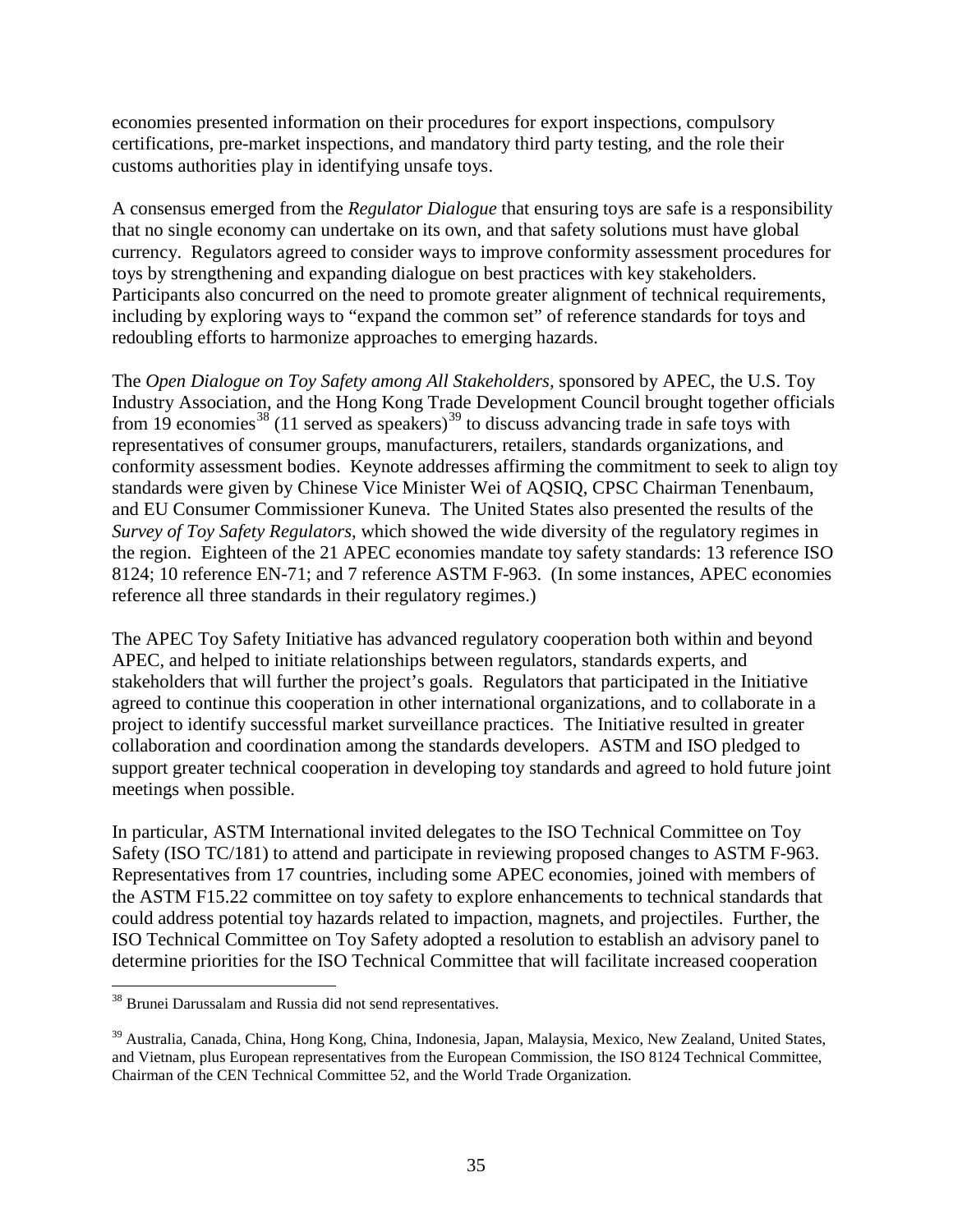among toy standard setting bodies in the interest of promoting standards alignment and avoiding development of further divergences among major toy standards. Experts from CEN will participate in the advisory panel.

## *Partnership Training Institute Network of the Food Safety Cooperation Forum*

Concerns about food safety in the Asia Pacific region have risen sharply in recent years and have spurred a collective mandate from APEC Leaders to improve food safety standards and practices in the region without creating unnecessary impediments to trade. In response, the SCSC established the Food Safety Cooperation Forum (FSCF) in 2007 with the goal of improving food safety regulatory systems in APEC economies, including food inspection, assurance, and certification systems that are consistent with WTO Members' rights and obligations under both the SPS and TBT Agreements.<sup>[40](#page-35-0)</sup> The FSCF seeks to advance food safety and facilitate trade in safe food by addressing capacity building opportunities for APEC member economies in priority areas such as information sharing, food safety regulatory systems, and food inspection. In 2008, Leaders called for increased capacity building to improve technical competence and understanding of food safety management among stakeholders in the food supply chain, which include regulators, growers, packers, handlers, storage providers, processors, manufacturers, retailers, and food service providers.

The FSCF, co-chaired by Australia and China and composed of high-level regulatory officials responsible for food safety – including Dr. Steven Sundlof of FDA's Center for Food Safety and Nutrition and Dr. David Goldman of USDA's Food Safety and Inspection Service – set about to address this direction by identifying the capacity building priority needs in each developing APEC economy. The FSCF initiated 25 different capacity building activities, held in five cities across the region. In 2008, the United States in collaboration with the Grocery Manufacturers Association and the Joint Institute for Food Safety and Nutrition (JIFSAN) of the University of Maryland, spearheaded the establishment of the Partnership Training Institute Network under the FSCF (FSCF PTIN) to combine the expertise and resources of industry and academia to strengthen and augment the FSCF's efforts in addressing the capacity building needs in the region. The FSCF PTIN initiative was endorsed by APEC Leaders in 2008, launched in July 2009, and has now entered the implementation phase.

The goal of the FSCF PTIN is to facilitate trade and protect public health by building the capacity of stakeholders in the food supply chain to use international standards and best practices in food safety management from production to consumption. To this end, the FSCF PTIN will help APEC economies anticipate, prevent, and manage food safety incidents, and thus better assure the safety of the food supply chain in the APEC region. The FSCF PTIN will seek to fulfill this goal by creating a network of food safety institutes, trainers, and practitioners in the APEC region. This network will communicate and exchange scientific and technical information related to food safety, as well as strengthen and expand food safety management training by developing a set of curricula and training tools that support the use and understanding of international standards and best practices.

<span id="page-35-0"></span> <sup>40</sup> The FSCF covers both SPS and TBT issues. For convenience, the activities of the FSCF are included in the *<sup>2010</sup> TBT Report* rather than *2010 SPS Report*.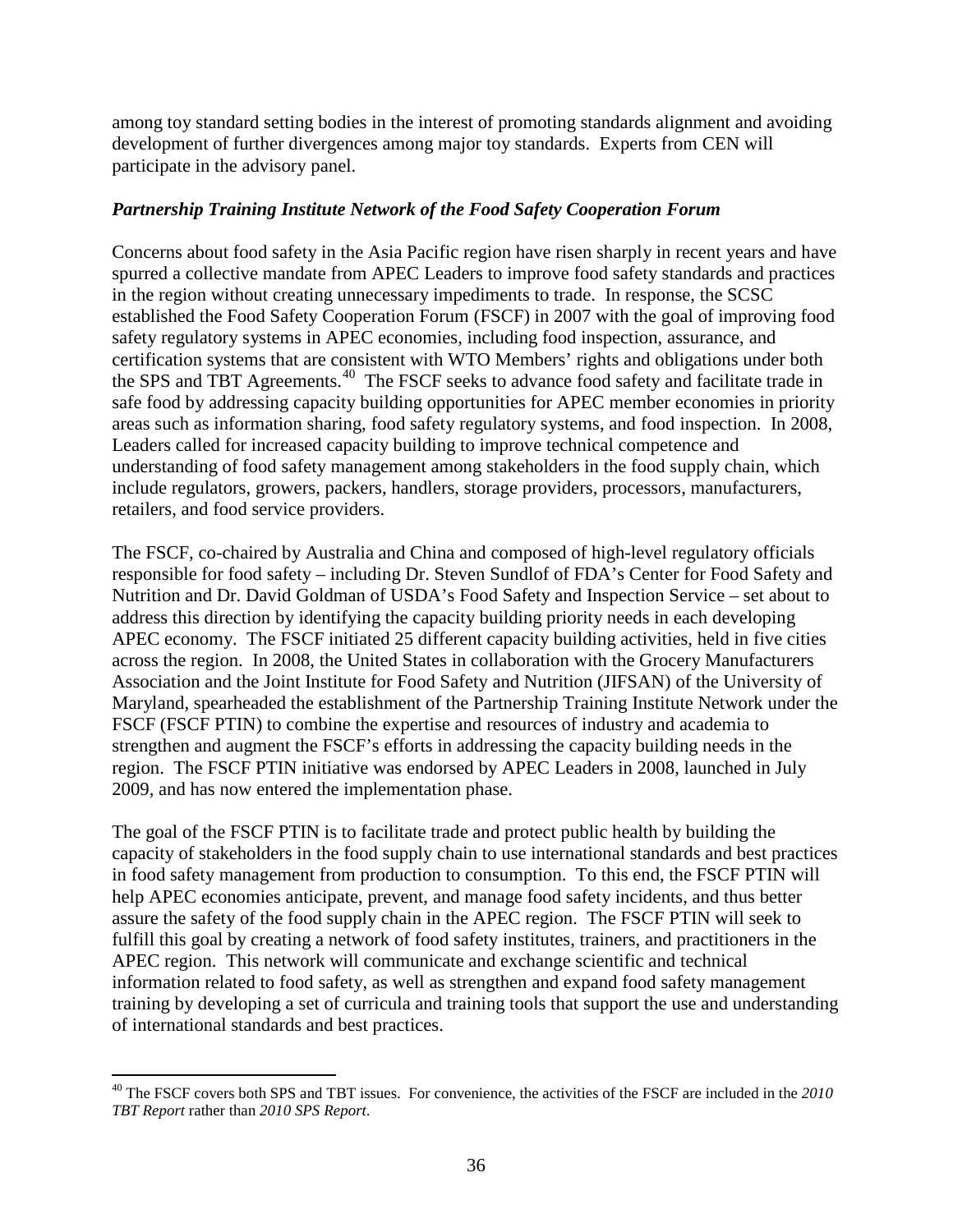The FSCF PTIN will support training on food safety in a manner consistent with the rights and obligations of the WTO SPS and TBT Agreements. The FSCF PTIN is not intended to be an actual "bricks and mortar" facility, but instead will build on existing resources in the region to create a network of institutes with the capacity to conduct training in international best practices in food safety. FSCF PTIN training programs will draw on expert faculty and experienced practitioners from academia, industry, consulting firms, and government agencies.

#### *Business Engagement in Standards and Conformance*

The SCSC has long recognized the importance of the engagement of business and industry stakeholders from APEC economies on key topics in order to enhance cooperation on standardsrelated measures and facilitate trade in the region. By working together, policy makers, standards developers, and business leaders can maximize the positive contribution that standards and conformance procedures make in promoting trade and investment in the region. When APEC economies use market-relevant international standards and conformance procedures they help to expedite trade transactions, reduce costs, encourage broader product acceptance, and promote greater integration of supply networks. The SCSC seeks to promote greater participation by APEC economies in international standardization activities to ensure that the international standards adequately reflect the region's trade interests. Moreover, when those standards take into account the market considerations in the region, APEC economies will be more likely to adopt them, and result in greater alignment of technical requirements in the APEC region.

The SCSC is seeking through this initiative, co-led by Vietnam and the United States, to develop a long term strategy to increase business involvement with the SCSC in support of these goals. In August 2009, business and industry representatives with expertise in standards and conformity assessment joined the SCSC to discuss potential areas for facilitating trade in the region through on-going cooperative activities. Participants discussed current engagement by APEC economies in developing standards for such products as smart cards, Information Technology (IT)-based vehicle control logic for intelligent transport systems, and mobile technologies for e-commerce, as well as product safety design in IT products.

Participants stressed how important it is for governments to establish market relevant conformity assessment procedures and for businesses to develop strategies to monitor and comply with emerging technical regulations. The SCSC convened a Conference on Business Engagement, co-sponsored by ANSI, the U.S. Chamber of Commerce, and the National Association of Manufacturers. Mr. Teng Theng Dar, 2009 Chair of the APEC Business Advisory Council and CEO of the Singapore Business Federation, provided the keynote address. The Conference resulted in over 50 recommendations to the SCSC for possible future collaboration with businesses in the APEC region to promote further progress on ensuring trade-facilitative approaches to standards and conformity assessment procedures in the region.

#### *Trade Facilitation Task Force (TFTF)*

The proliferation and diversity of product-related environmental regulations, particularly those of the European Union, prompted the need for an APEC forum to promote information exchange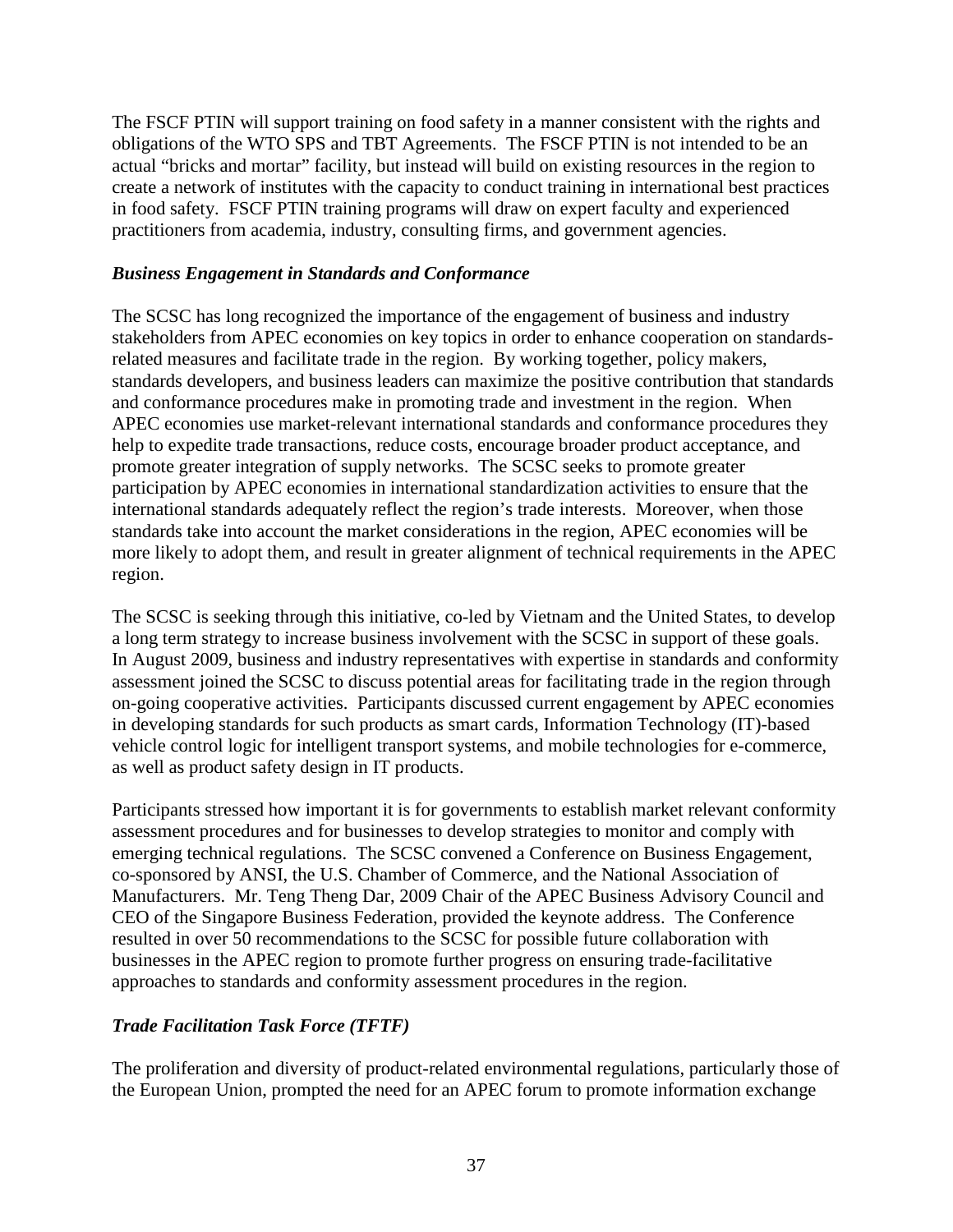and cooperation to reduce the potential adverse trade impact on APEC economies of these emerging technical requirements. In 2006, the SCSC established the Trade Facilitation Task Force (TFTF). The TFTF, co-chaired by Korea and the United States, brings together trade and technical experts to exchange information on specific trade concerns affecting APEC economies (whether imposed by other APEC economies or countries outside the APEC region) and to promote cooperation in international standardization activities associated with product-specific environmental regulations. Experts from industry, academia, international or regional bodies, and other relevant authorities participate in TFTF activities.

In February 2009, the TFTF met in Singapore to exchange information and promote cooperation on several topics. First, the TFTF reviewed technical work on standards under way in various standardizing bodies, such as IEC and ASTM International, to help producers implement and comply with material declaration aspects of product-specific environmental regulations (such as the EU Directive on the Restriction of the Use of Certain Hazardous Substances in Electrical and Electronic Equipment (RoHS), the EU Directive on Energy Using Products (EuP), and EU REACH.) The TFTF also explored new areas of work including trade and technical aspects of current work related to carbon emission estimation and sustainability.

Carbon footprinting is one method that can assist governments, industry, and consumers in promoting the use and development of low carbon products. During the TFTF meeting, experts from government, academia, and standards organizations exchanged information on the methodological and conceptual challenges involved in developing estimates of a product's "carbon footprint." The TFTF also discussed the challenges associated with carbon footprint labeling programs – particularly difficulties relating to comparability of estimates across products and to the ability to communicate complex information to consumers in an understandable, reliable, and concise form.

The TFTF also reviewed the status of international standardization activities related to carbon footprinting, such as through ISO TC 207/SC7/WG2 (an ISO working group that develops standards addressing greenhouse gas management in the value or supply chain). Participants noted that few APEC economies have been involved in these activities to date, and questions were raised regarding the representation of trade perspectives in this work and the potential implications for the market relevance of the standards being developed.

The TFTF also regularly collaborates with experts from the APEC Chemical Dialogue Steering Group and the APEC Energy Working Group's Expert Group on Energy Efficiency and Conservation on work underway in those bodies related to regulatory practices and standards development.

### *Export Assistance Models for Small and Medium Sized Enterprises (ETAM)*

Businesses, in particular SMEs, that seek to export overseas, often face difficulties in learning about and understanding foreign regulatory requirements applicable to their products. Finding effective ways to assist SMEs overcome TBTs as they seek to export is a priority for the United States. Accordingly, the U.S. Department of Commerce took on a leadership role in cosponsoring an initiative that Singapore is leading in the SCSC to study the existing models in the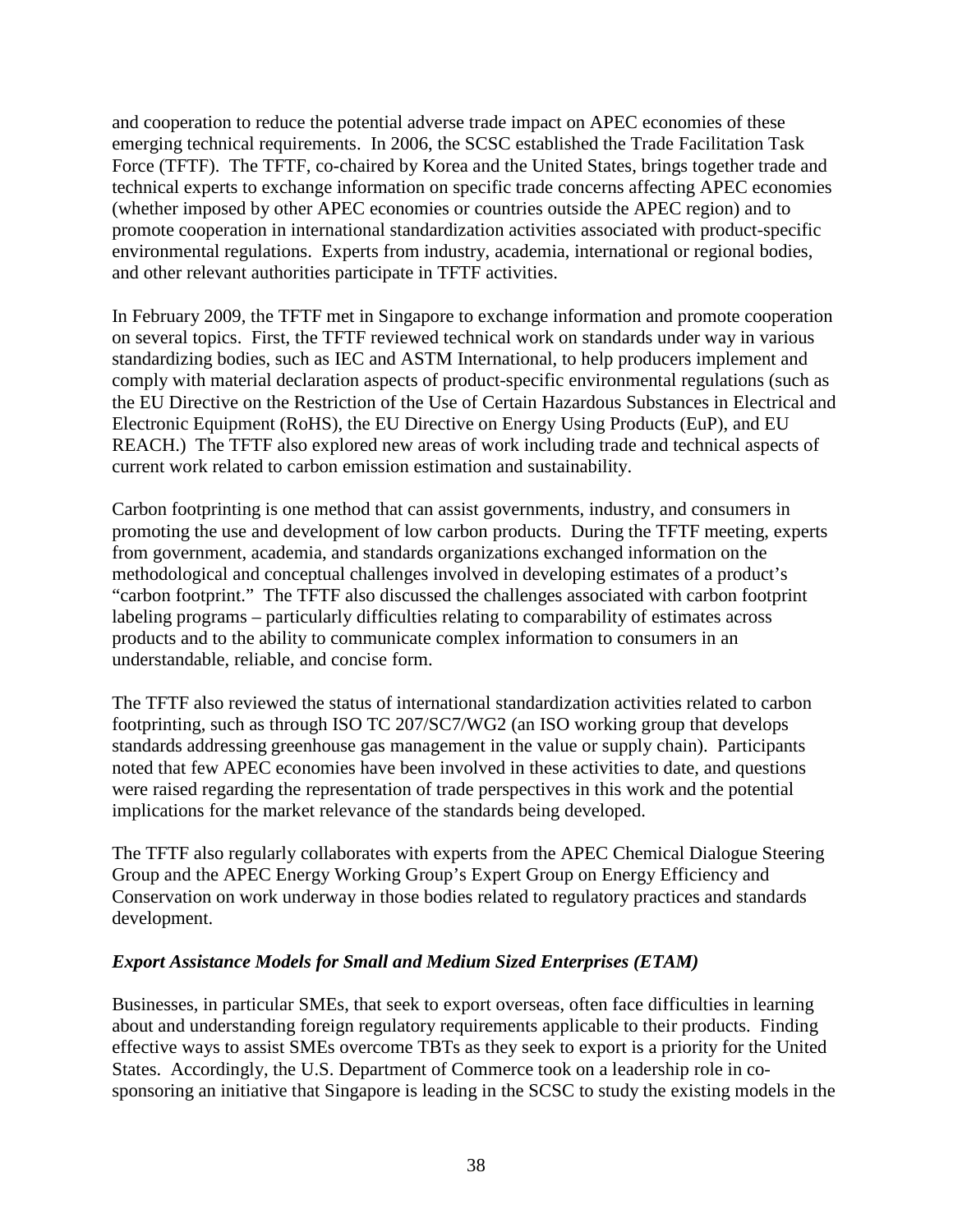various APEC economies for providing this type of assistance, with a view to gaining insights into working models and learning best practices to inform policy makers in all APEC economies. U.S. programs to assist SMEs will be featured in the final report of this initiative. Many APEC economies have launched initiatives to help their businesses address this problem. Singapore would also like to help develop a network of APEC member agencies that provide these services to share information and work together, especially when dealing with new and existing technical regulations in major export markets around the world. The SCSC will review this study and develop recommendations in 2010.

# *North American Free Trade Agreement*

Under NAFTA, the parties established the CSRM and related subcommittees. This forum is an important venue for discussing standards-related matters affecting North American trade. In addition, the three NAFTA governments have long acknowledged the positive effects of improved trilateral regulatory cooperation, which acts to lower costs for North American businesses, producers, governments and consumers; maximize trade in goods and services across North American borders; and protect health, safety, and the environment. In March 2005, the Leaders of Canada, Mexico and United States launched a Regulatory Cooperation Framework (RCF) in the context of the Security and Prosperity Partnership of North America, with three general goals: (1) to strengthen regulatory cooperation, including at the outset of the regulatory process; (2) to streamline regulations and regulatory processes; and (3) to encourage compatibility of regulations, promote the use or adoption of relevant international standards in regulations, and eliminate redundant testing and certification requirements, consistent with each country's WTO obligations. While the work of the RCF extends beyond standards-related measures, many key areas of the RCF's work concern or relate to standards-related measures.

Under the RCF, the United States, Canada, and Mexico agreed to a set of common regulatory principles to guide North American regulators as they develop regulations.<sup>[41](#page-38-0)</sup> These common principles are rooted in WTO rules and mirror closely OECD principles. They include minimizing the adverse impact of regulations on fair and competitive market economies; minimizing unnecessary duplicative requirements within North America; identifying alternatives to addressing public policy objectives, including non-regulatory options; and ensuring that regulations are developed and implemented in a transparent fashion. The three governments also established a list of illustrative "best practices" that provide concrete guidance, in each of the three countries, on how to achieve these common principles.<sup> $42$ </sup> These best practices encompass government efforts to streamline the regulatory process, increase the use of regulatory impact assessments, and improve transparency through effective public consultations throughout the rulemaking process.

In addition, the NAFTA governments established a trilateral forum on Regulatory Impact Analysis (RIA)<sup>[43](#page-38-2)</sup> under the RCF, which brings together regulatory policy experts from the three

<span id="page-38-0"></span><sup>41</sup> See [http://www.spp.gov/docs/RCF\\_Common\\_Regulatory\\_Principles\\_Inventory\\_Best\\_Practices\\_FINAL.doc.](http://www.spp.gov/docs/RCF_Common_Regulatory_Principles_Inventory_Best_Practices_FINAL.doc)

<span id="page-38-1"></span> $42$  Ibid.

<span id="page-38-2"></span><sup>43</sup> For an explanation of regulatory impact analysis, see OECD. *Regulatory Impact Analyses: Best Practices in OECD Countries.* Paris: OECD, 1997.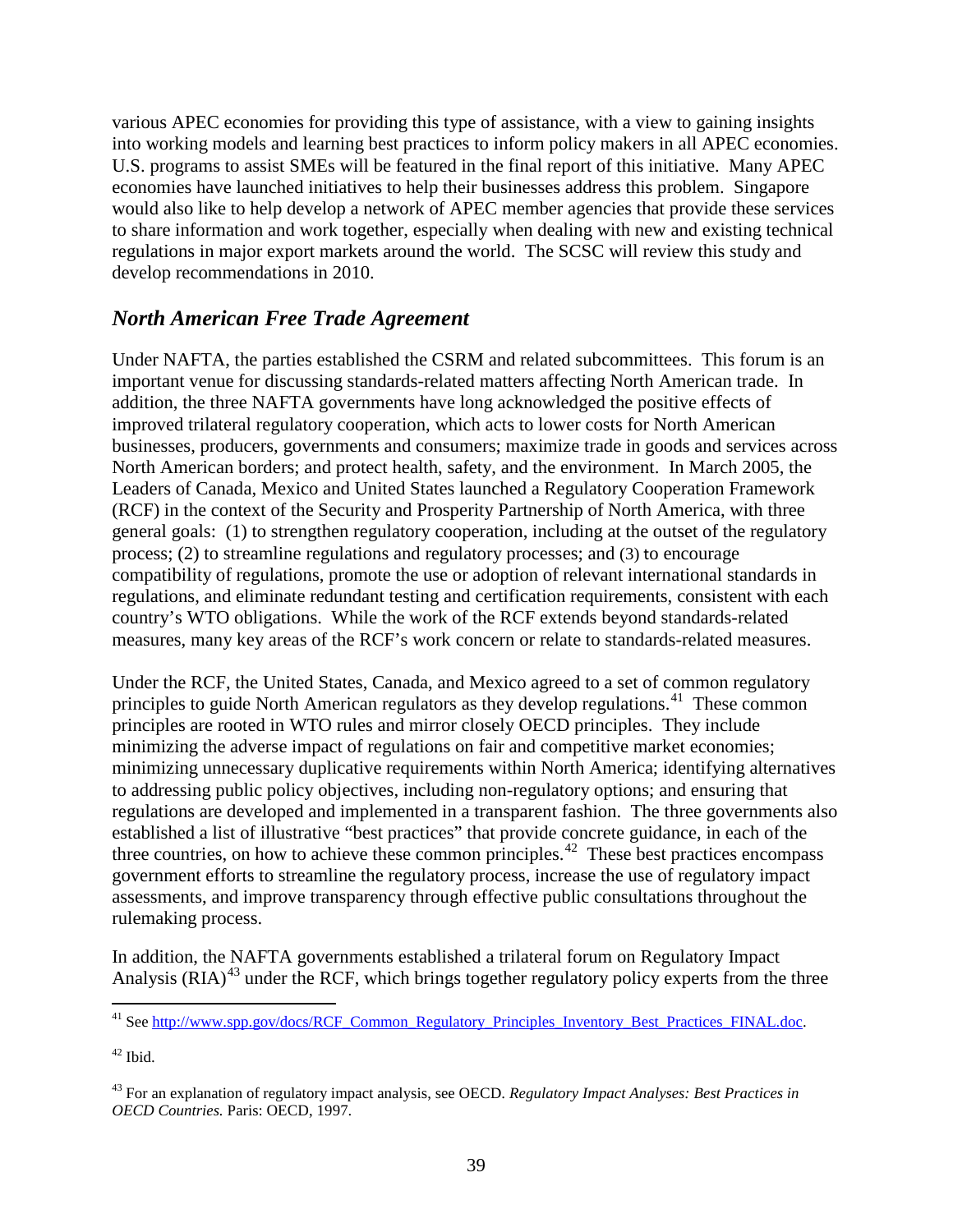countries to strengthen their collaboration on procedures, practices, and tools that underpin new regulatory proposals. In 2008, this forum undertook a trilateral review of an existing U.S. Department of Transportation RIA on electronic stability control for motor vehicles, allowing Canada and Mexico the opportunity to provide comments on the analysis. This joint pilot project also allowed representatives from regulatory agencies and departments, as well as representatives from federal agencies in the three governments that are responsible for regulatory policy in the three countries, to discuss the similarities and differences between the analyses and methodologies each country applies in developing regulations. The participants found the discussion to be highly instructive and the three governments intend to pursue similar reviews in the future. The United States believes that this type of analytical work and dialogue are key for developing compatible approaches to technical regulations.

In the food and agricultural sector, the United States, Canada, and Mexico have been working together for many years to improve sector-related product regulations and practices. The three governments have established NAFTA technical working groups (TWGs) to address issues such as food labeling and packaging. TWGs and forums such as the North American Biotechnology Initiative play a significant role in enhancing regulatory cooperation in this sector, in particular through collaboration on a wide range of regulatory projects. One such project, for example, sought to enhance cooperation between the three countries regarding food laboratories by: (1) establishing a procedure to share information on laboratory methods; (2) exchanging information on proficiency testing programs in each country; and (3) identifying gaps where programs are not available. In another project, the three countries have agreed on a harmonized approach to the scientific basis they use to update dietary reference values for labeling food products.

The United States, Canada, and Mexico are also undertaking several joint activities with the goal of reducing air pollution and greenhouse gas emissions from vehicles and engines and ensuring that significantly cleaner vehicles and fuels are marketed throughout North America while enhancing regulatory cooperation among the three countries. The three governments have shared information on policies and programs on standards for vehicle fuel efficiency, standby power consumption, and the potential for natural gas to support optimal energy use for the future. The three governments undertook a comprehensive analysis of various emissions inventories of the three countries to prepare a trilateral strategy to make them more compatible. Additional areas for future cooperation could include activities such as exchanging of information on vehicle and engine testing, as well as sharing information on developing and using voluntary partnerships to reduce in-use fleet emissions.

The United States, Canada, and Mexico have also collaborated to enhance auto safety, guard against vehicle theft, and promote fuel economy. The three countries are also working towards harmonizing regulations and streamlining the regulatory process for the auto sector in order to help the North American auto industry remain competitive. Specifically, the U.S. Department of Transportation (DOT) and Transport Canada (TC) signed a bilateral Memorandum of Cooperation (MOC) in the area of motor vehicle safety regulation. The Mexican Ministry of Communications and Transportation and Ministry of Economy have agreed to commence negotiations to join in this effort and conclude a trilateral North American MOC.

The United States, Canada, and Mexico have also developed a trilateral approach to apply the results of ongoing efforts to: (1) assess, prioritize, and take appropriate action on existing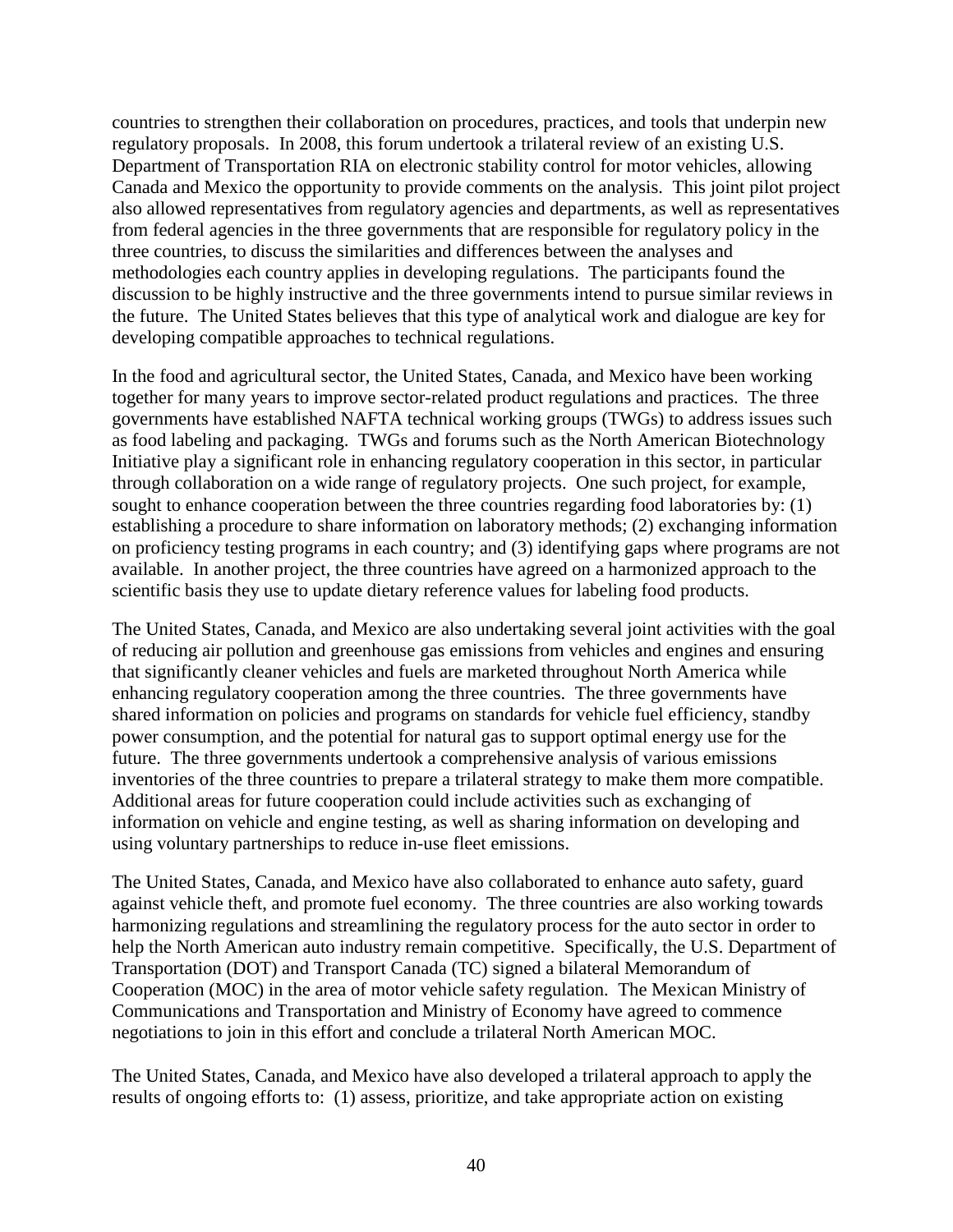chemicals in the United States; (2) update information on inventories of such chemicals in Canada's Chemicals Management Plan; and (3) assist Mexico in developing a chemical inventory. The objective of this work is to achieve the following by 2020: (1) establishing or updating inventories of chemicals in commerce in all three countries;(2) enhancing capacity in Mexico to assess and manage chemicals; and (3) achieving sound management of chemicals in North America as articulated by the World Summit on Sustainable Development Johannesburg Plan of Implementation and reinforced by the Strategic Approach to International Chemicals Management. These efforts are designed to contribute to improving regulation to protect human health and the environment, while avoiding unnecessary obstacles to trade, through a practical and focused approach to strengthen chemical management in North America over the long term.

In July 2007, the three countries also concluded an agreement on energy science and technology – a framework designed to stimulate innovation and to share and help build capacity in all three countries. Ministers emphasized that developing cleaner and more efficient ways to produce and use conventional energy and advancing knowledge of renewable energy, science, and technology were fundamental to increasing energy security, sustaining economic prosperity, and protecting the environment, and that greater regulatory cooperation increased the potential return on investment in energy science and technology.

The three NAFTA countries have also harmonized their energy efficiency performance standards for freezers and refrigerators, three-phase motors, and room air conditioners as part of a larger effort under the RCF to systematize energy efficiency harmonization among the three countries. The three governments have also held workshops on Standby Power and Transportation Efficiency. The NAFTA governments are also committed to further aligning their energy efficiency standards on key consumer products, and identifying specific ways to increase cooperation on research and development and to reduce barriers to deployment of new technologies in a wide variety of areas, including biofuels, gas hydrates, hydrogen, carbon capture and storage, clean coal, and electricity transmission.

In short, the NAFTA approach to regulatory cooperation emphasizes the importance of regulatory alignment (including reduction of regulatory inconsistencies and redundancies), administrative simplification, and the use of practical, science- and risk-based tools, to attain critical health, safety, environmental, and security goals in a way that avoids unnecessary obstacles to trade. Such an approach enables the NAFTA partners to attain their legitimate regulatory objectives while reducing rather than increasing the burden on businesses and consumers.

# *Doha Round Negotiations Regarding Standards-Related Measures*

<span id="page-40-1"></span>The United States has tabled three proposals in the WTO's Doha Round of Trade Negotiations on Non-Agricultural Market Access (NAMA) aimed at reducing standards-related non-tariff barriers (NTBs). These proposals cover: (1) textiles, apparel, footwear, and travel goods  $(TAFT)$ ;<sup>[44](#page-40-0)</sup> (2) electronic goods;<sup>[45](#page-40-1)</sup> and (3) automotive goods.<sup>[46](#page-40-2)</sup> WTO Member "senior officials"

<span id="page-40-2"></span><span id="page-40-0"></span> <sup>44</sup> Understanding on the Interpretation of the Agreement on Technical Barriers to Trade with respect to the Labelling of Textiles, Clothing, Footwear, and Travel Goods (TN/MA/W/93/Rev.1, 15 September 2009).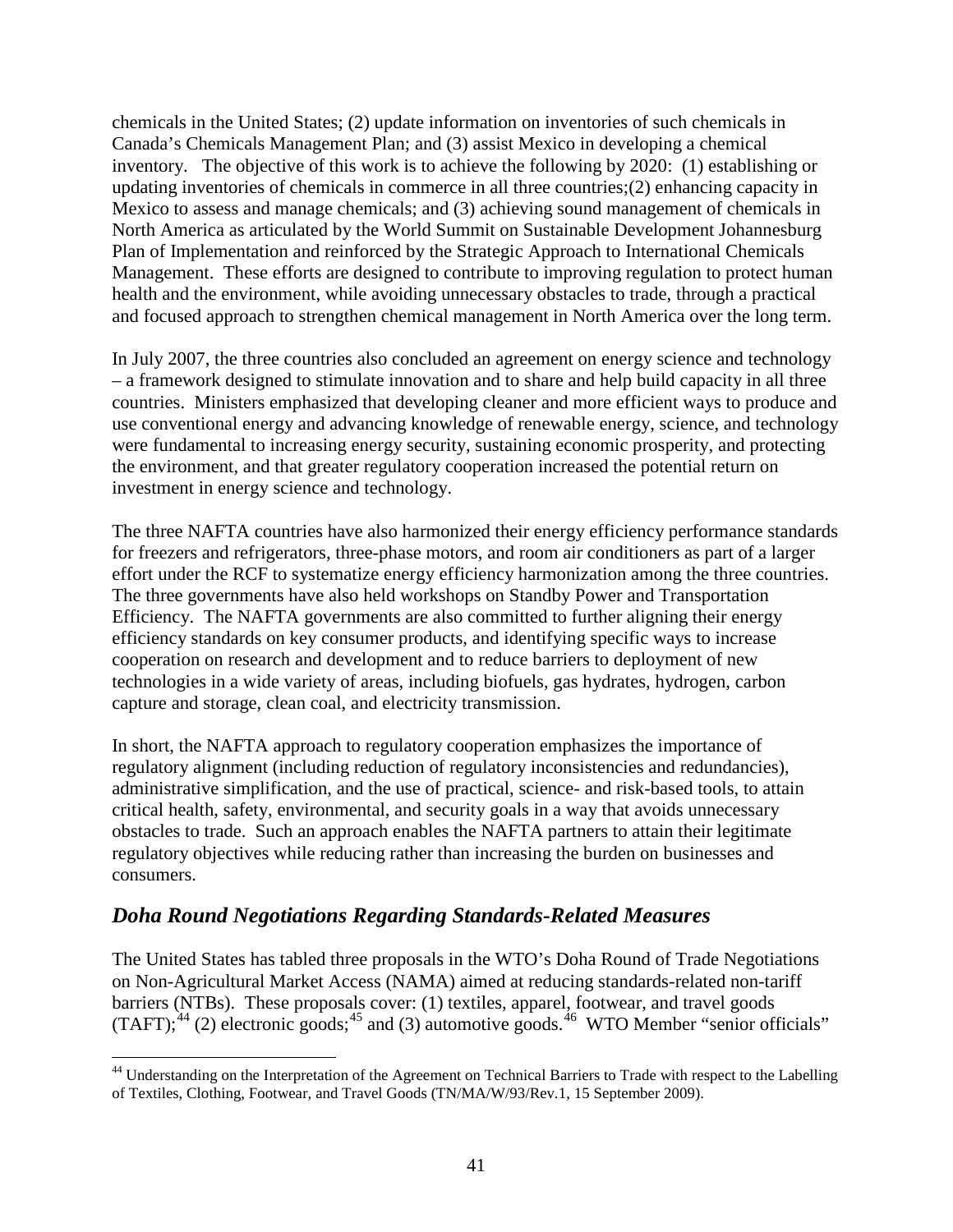have set all three of these proposals for priority negotiations as part of the overall NAMA NTB negotiations and the proposals were included in the NAMA Chair's December 2008 negotiating text. $47$ 

Each of the three proposals seeks to facilitate trade in specific sectors for which U.S. industry has expressed particular concern about standards-related NTBs. For example, the TAFT proposal grew out of U.S. industry concern that the differing approaches that WTO Members take to labeling requirements and sudden changes in those requirements can impose substantial costs and burdens on producers and delay time to market for these products, which are often seasonal. In many cases, these costs are then passed on to importers and consumers. The three proposals aim to build on existing TBT Agreement disciplines to create new or enhanced disciplines for these specific sectors in areas such as transparency, good regulatory practice, international standards, and conformity assessment procedures, while at the same time ensuring that regulators retain the ability to meet legitimate policy objectives, such as protecting health, safety, and the environment, at levels they consider appropriate.

The U.S. NAMA proposals contain a number of provisions similar to the standards-related provisions of U.S. free trade agreements. In particular, the U.S. proposals seek to ensure that U.S. exporters and other relevant stakeholders have the right to participate on a nondiscriminatory basis in the process by which other WTO Members develop standards-related measures. The proposals would guarantee these stakeholders a right to submit comments on proposed measures (including voluntary standards that central government bodies develop), to have other WTO Members take their comments into account, and to see a response to their comments no later than the date the WTO Member publishes the final measure.

The U.S. autos and electronics proposals also contain provisions to encourage standardizing bodies in the territories of WTO Members to develop standards in accordance with principles designed to ensure that they are globally and technically relevant and that the processes these bodies use to develop them include a meaningful opportunity for U.S. exporters and other stakeholders to participate. The proposals would do this by directing WTO Members to base their decisions on whether a standard is "international" on whether the body that developed the standard did so in accordance with the six principles of the *2000 Committee Decision* discussed in Section V of this report.

The autos and electronics proposals also seek to require WTO Members to provide national treatment with respect to the criteria and procedures they use to accredit or otherwise approve conformity assessment bodies to test and certify products for their markets and to accept test results performed by competent facilities outside a WTO Member's territory. In addition, the autos and electronics proposal would require WTO Members to review their existing technical

<sup>&</sup>lt;sup>45</sup> Agreement on Non-Tariff Barriers Pertaining to the Electrical Safety and Electromagnetic Compatibility (EMC) of Electronic Goods (TN/MA/W/105/Rev.2, 15 September 2009).

<sup>46</sup> Agreement on Non-Tariff Barriers Pertaining to Standards, Technical Regulations, and Conformity Assessment Procedures for Automotive Products (TN/MA/W/120, 15 September 2009).

<span id="page-41-0"></span><sup>&</sup>lt;sup>47</sup> Fourth Revision of the Draft Modalities for Non-Agricultural Market Access (TN/MA/W/103/Rev.3, 6 December 2008. The list of proposals is in paragraph 24.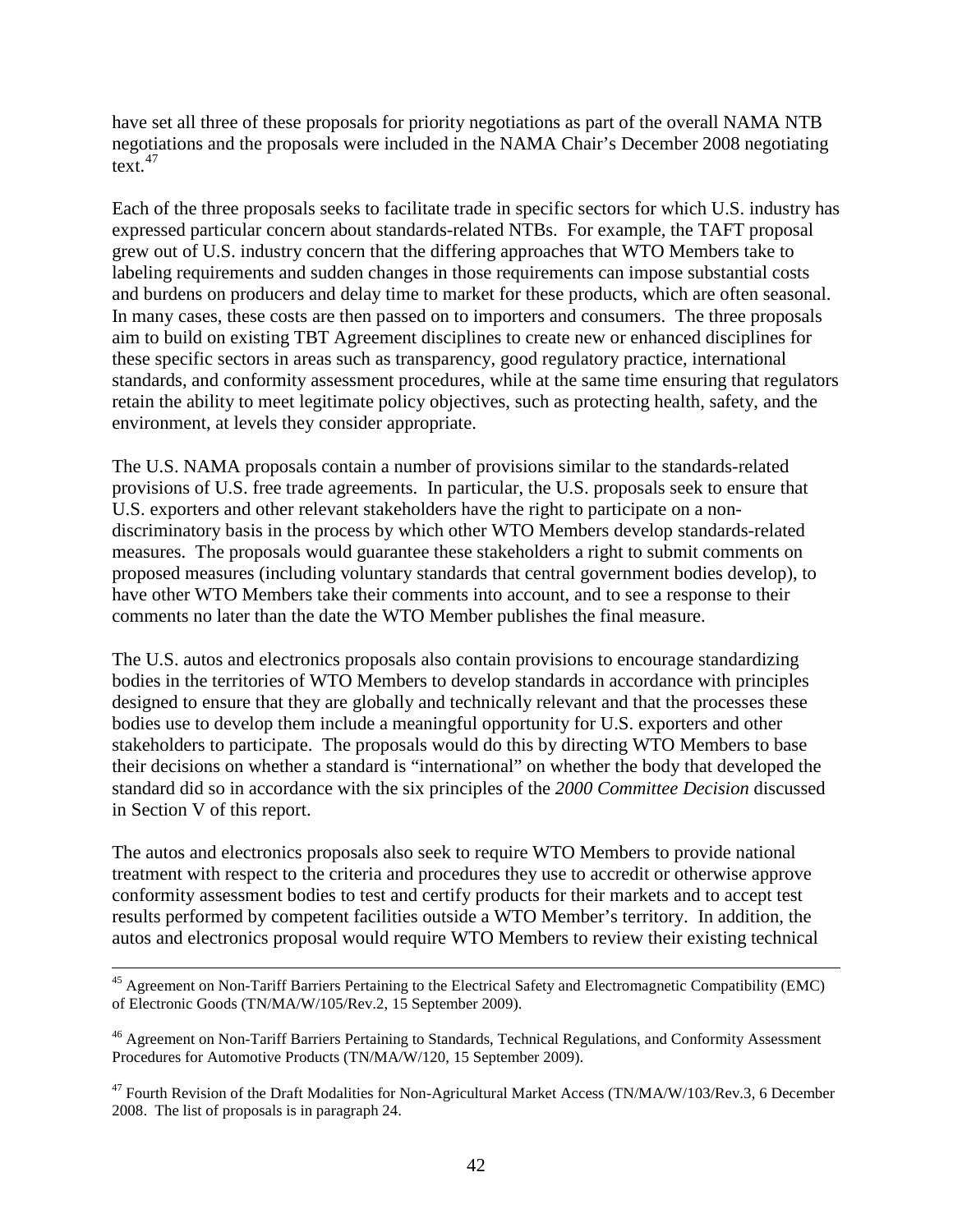regulations and conformity assessment procedures in these sectors at regularly-scheduled intervals and ensure that they have adequate domestic procedures in place to review the actions their regulators take in applying technical regulations and conformity assessment procedures in these sectors.

In addition, the U.S. autos and electronics proposals would require WTO Members that are preparing or proposing to adopt a technical regulation or conformity assessment procedure to consider the costs of complying with the proposed measure, recognizing that considering the cost of compliance can both inform Members' regulatory analyses and help them ensure that the requirements they adopt do not create unnecessary obstacles to trade. Further, the U.S. autos proposal would require Members to assess, when they prepare or propose to adopt a technical regulation or conformity assessment procedure, whether regulatory and non-regulatory alternatives are available.

The provisions in the U.S. proposals to enhance transparency, good regulatory practice, and reliance on the *2000 Committee Decision* principles seek to help U.S. stakeholders influence the development standards-related measures in WTO Member countries in ways that minimize their effect on trade. These provisions also promote greater alignment of standards-related measures across WTO Members. If adopted, these provisions will help ensure, for example, that as regulators in various WTO Members develop standards-related measures to address common problems, stakeholders have the opportunity to provide relevant information and to advocate for solutions that are consistent across jurisdictions (*e.g.*, that rely on a common standard or conformity assessment approach). These provisions also help hold regulators accountable by requiring them to take into account and respond to such comments. These provisions will increase the likelihood that regulators in different countries will reach similar conclusions, such as on the risks associated with a particular product and appropriate measures to mitigate those risks, and develop and adopt more efficient and effective measures.

In addition to these provisions, the U.S. TAFT proposal seeks to facilitate trade in textiles, apparel, footwear, and travel goods through provisions that would promote greater alignment of labeling requirements, which should, in turn, reduce costs for suppliers, exporters, and consumers. The proposal would promote greater alignment of labeling requirements by presumptively deeming that certain types of labeling requirements (such as requirements to include care instructions or fiber content on a label) comply with the TBT Agreement's rule that technical regulations should be "no more trade restrictive than necessary to meet a legitimate objective" and by prohibiting other requirements (such as requirements for labels to be certified or made of certain materials). The proposal would also encourage Members to use nonpermanent labels. Under the proposal, regulators would retain their ability to require information on permanent labels needed to inform and protect consumers (*e.g.*, flammability information on labels for children's sleepwear).

The U.S. proposal on electronic goods seeks to commit WTO Members to one of two forms of conformity assessment procedures in the areas of electrical safety and electro-magnetic compatibility – third party certification or a suppliers' declaration of conformity. The proposal would establish disciplines for both types of procedures that ensure, for example, any product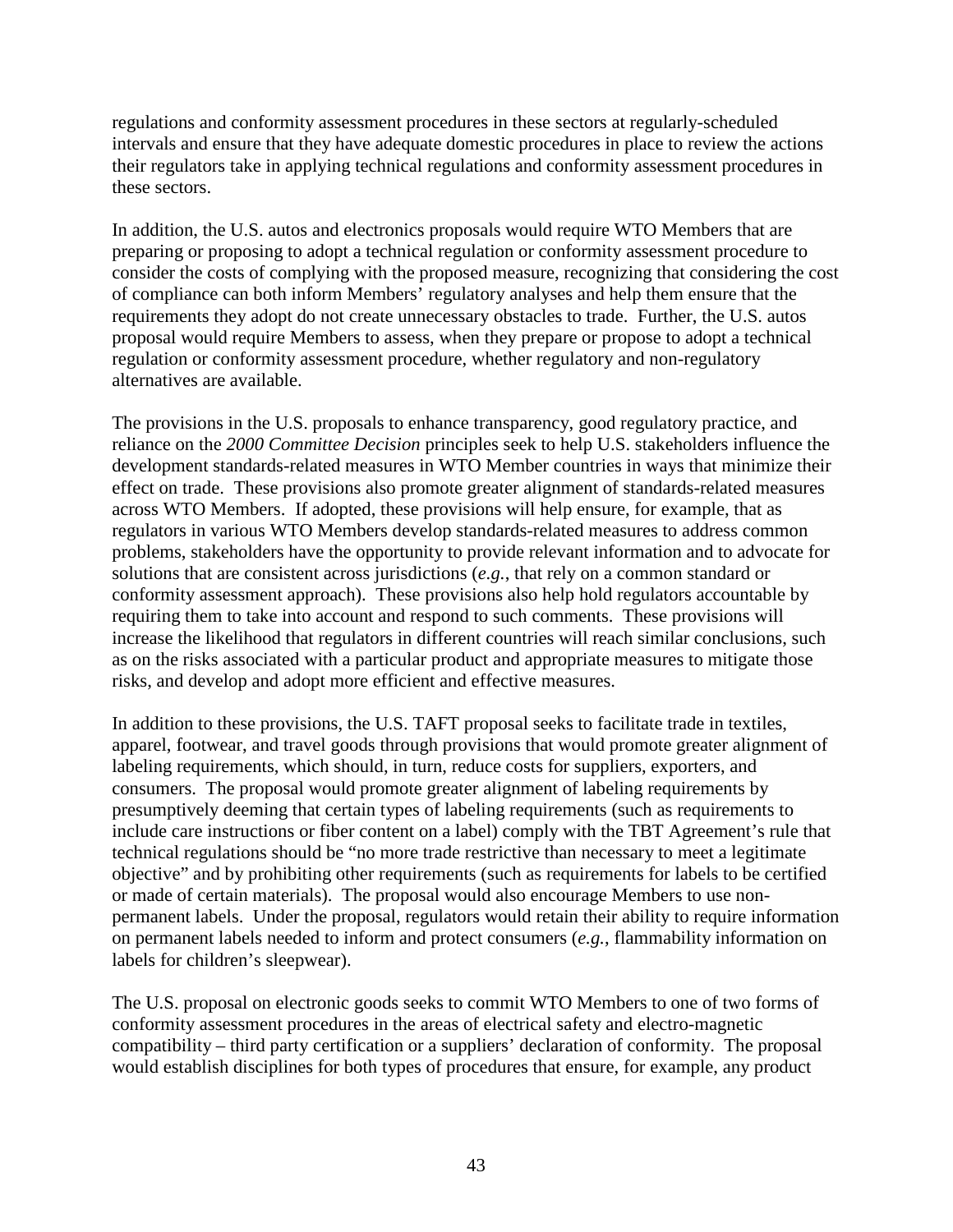testing a Member requires can be performed in the exporting country and that U.S. testing and certification bodies are treated no less favorably than equivalent bodies in other WTO Members.

Finally, the U.S. proposal on automotive products seeks to encourage Members to (a) participate in the work of international standardizing bodies as a way of harmonizing technical regulations and conformity assessment procedures for those products; (b) consider other Members' automotive technical regulations and conformity assessment procedures when they determine that there is a need to regulate and explain any proposed deviations in substance from relevant international standards; and (c) provide at least 18 months for producers to comply with a new technical regulation that would require substantial change in automobile design or technology.

# *Organization for Economic Cooperation and Development*

The OECD is an organization comprising 30 governments that seeks to support sustainable economic growth, boost employment, raise living standards, maintain financial stability, assist other countries develop economically, and contribute to growth in world trade. As part of its [work program on non-tariff barriers to trade,](http://www.oecd.org/document/11/0,3343,en_2649_36251006_1842622_1_1_1_1,00.html) the OECD conducts a variety of activities and studies to deepen understanding of the nature and magnitude of the trade effects that standardsrelated measures can produce. The United States actively supports this research by facilitating the exchange of information between U.S. and OECD experts through papers, discussions, and workshops. The OECD Secretariat has work underway or recently completed on several TBT topics.

The OECD is currently looking at the extent to which WTO Members use relevant international standards when they establish technical regulations, as the TBT Agreement generally requires. The Secretariat is also pursuing work in the area of product labeling, where government requirements have grown more complex and divergent in recent years with potentially negative implications for trade. Other recent current studies include an assessment of trade problems related to the use of conformity assessment procedures and a comparison of TBT provisions in regional trade agreements. The OECD also regularly holds workshops on the nexus of trade policy and standards-related activities.

# **IX. Trends**

The U.S. government actively seeks to prevent and eliminate technical barriers to trade through a variety of venues and on many levels. Previous sections of this report reviewed U.S. government engagement in bilateral and multilateral venues on specific trade concerns and on systemic issues. Section X provides a summary of the specific concerns of the United States with standards-related activities in specific countries or groups of countries. This section reviews trends that appear across various U.S. trading partners' markets as well as trends, or systemic issues, observed within a single trading partners' market. These trends concern standards-related measures or policies that can significantly affect the ability of U.S. businesses and producers to access foreign markets.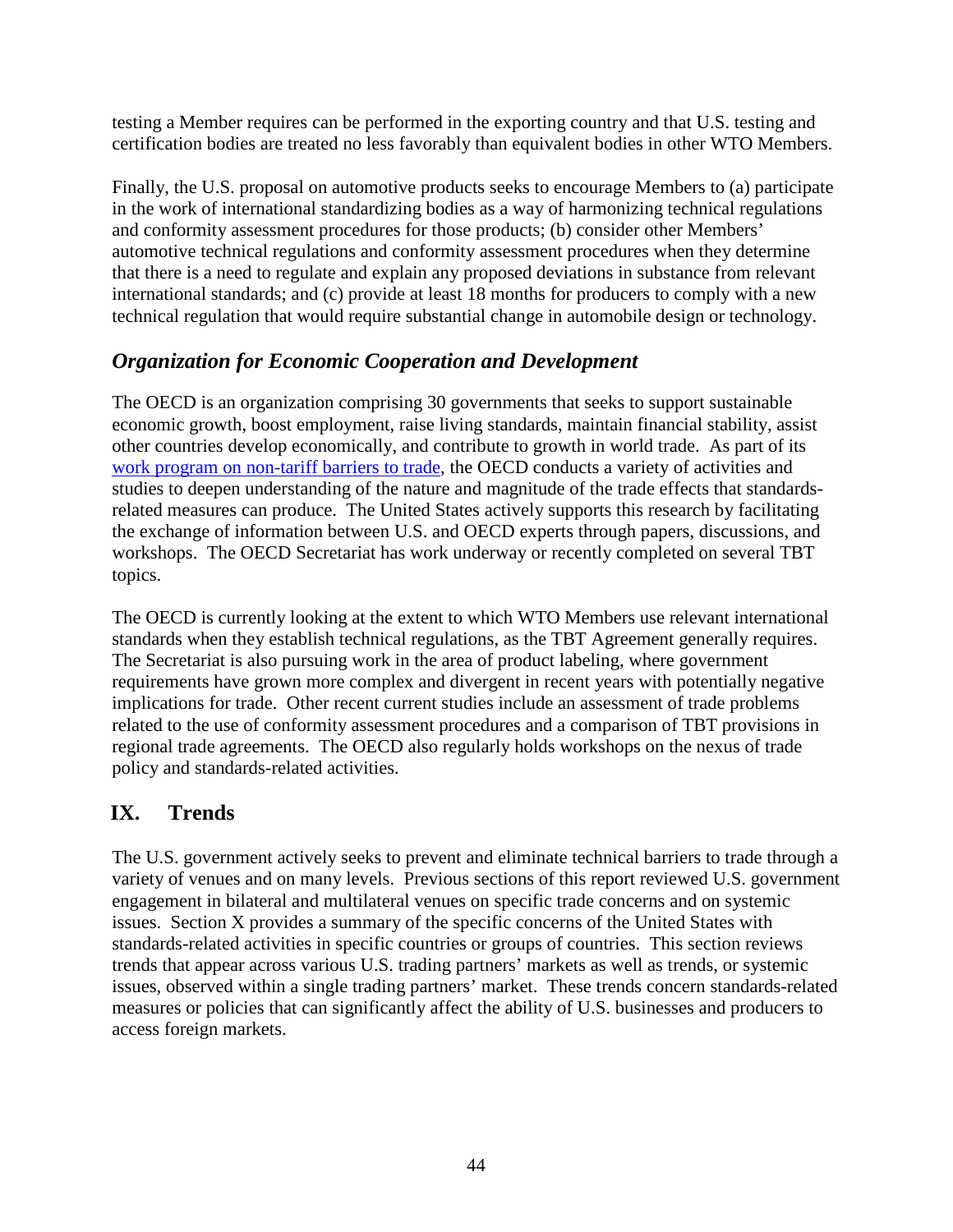# *European Union's Approach to Standards and Conformity Assessment*

Several years after the completion of the 1992 European single market initiative, the European Commission announced its intention to encourage its trading partners to adopt standards and regulatory approaches based on, or compatible with, European practice.<sup>[48](#page-44-0)</sup> The European Commission noted in a 2007 strategy paper submitted to the European Council and Parliament that its single market can act as a global standard setter to enhance the competitiveness of European industry. This strategy paper recommended that the EU "promote greater global regulatory convergence – including where appropriate the adoption of European standards – internationally through international organizations and bilateral agreements."[49](#page-44-1) This section lays outs several ways in which the European Commission promotes European standards and how this provides an advantage to European industry.

One way the EU promotes use of European standards is through its New Approach Directive. Under the EU New Approach, the European Commission requests European standards bodies CEN, CENELEC and  $ETSI<sup>50</sup>$  $ETSI<sup>50</sup>$  $ETSI<sup>50</sup>$  to develop standards to meet "essential requirements" of various other EU directives. Non-EU persons cannot vote in the CEN and CENELEC technical committees. These EU directives then identify CEN, CENELEC or ETSI standards that, if complied with, create a "presumption of compliance" with the essential requirements of the corresponding EU directive.

While the New Approach allows other standards to be used to meet essential requirements, U.S. producers report that in practice the costs and uncertainty associated with not using a CEN or CENELEC standard<sup>[51](#page-44-3)</sup> and attempting to demonstrate that their use of alternative standards will fulfill the essential requirements can be prohibitive. As a result, U.S. producers often feel

<span id="page-44-2"></span> $50$  CEN – the European Committee for Standardization – and CENELEC– the European Committee for Electrotechnical Standardization – are the two primary European standardizing bodies. ETSI, the European Telecommunications Standards Institute, a recognized body, operates differently than CEN and CENELEC.

<span id="page-44-3"></span><sup>51</sup> An example of the costs and uncertainties with using non-European standards is U.S. stakeholders' experience with the EU [Pressure Equipment Directive \(97/23/EC\).](http://eur-lex.europa.eu/LexUriServ/LexUriServ.do?uri=CONSLEG:1997L0023:20031120:en:PDF)The PED provides a presumption of compliance with the PED's essential requirements for products that conform to certain CEN standards; products that conform to other standards do not enjoy that presumption. Under the PED, a producer seeking to use other standards has two options: (1) obtain a "particular material appraisal" (PMA) from the Commission indicating that when a particular manufacturer uses a particular material in a particular product it meets the relevant PED essential requirement; or obtain a European Approval of Materials (EAM) indicating that when any pressure equipment is made of a particular material by any manufacturer it meets the relevant PED essential requirements. However, industry reports that both options demand significant time and resources. Moreover, PMAs are limited to a particular manufacturer's use of a particular material in a particular product and, while EAMs apply more broadly, they are difficult to obtain in practice *inter alia* because they include review by the Member States. In the case of the PED, industry estimates that only about a third of industry EAM applications have been approved through 2008.

<span id="page-44-0"></span><sup>&</sup>lt;sup>48</sup> European Commission, "Community External Trade Policy in the Assessment" (COM(96)564 final, 13.11.96), Jan. 13, 1997, p. 1.

<span id="page-44-1"></span><sup>&</sup>lt;sup>49</sup> Commission of the European Communities, "Communication from the Commission to the Council, The European Parliament, The European Economic and Social Committee and the Committee of the Regions: A Single Market for Citizens," COM (2007) 60 Final, Brussels, 21.2.2007, p. 7.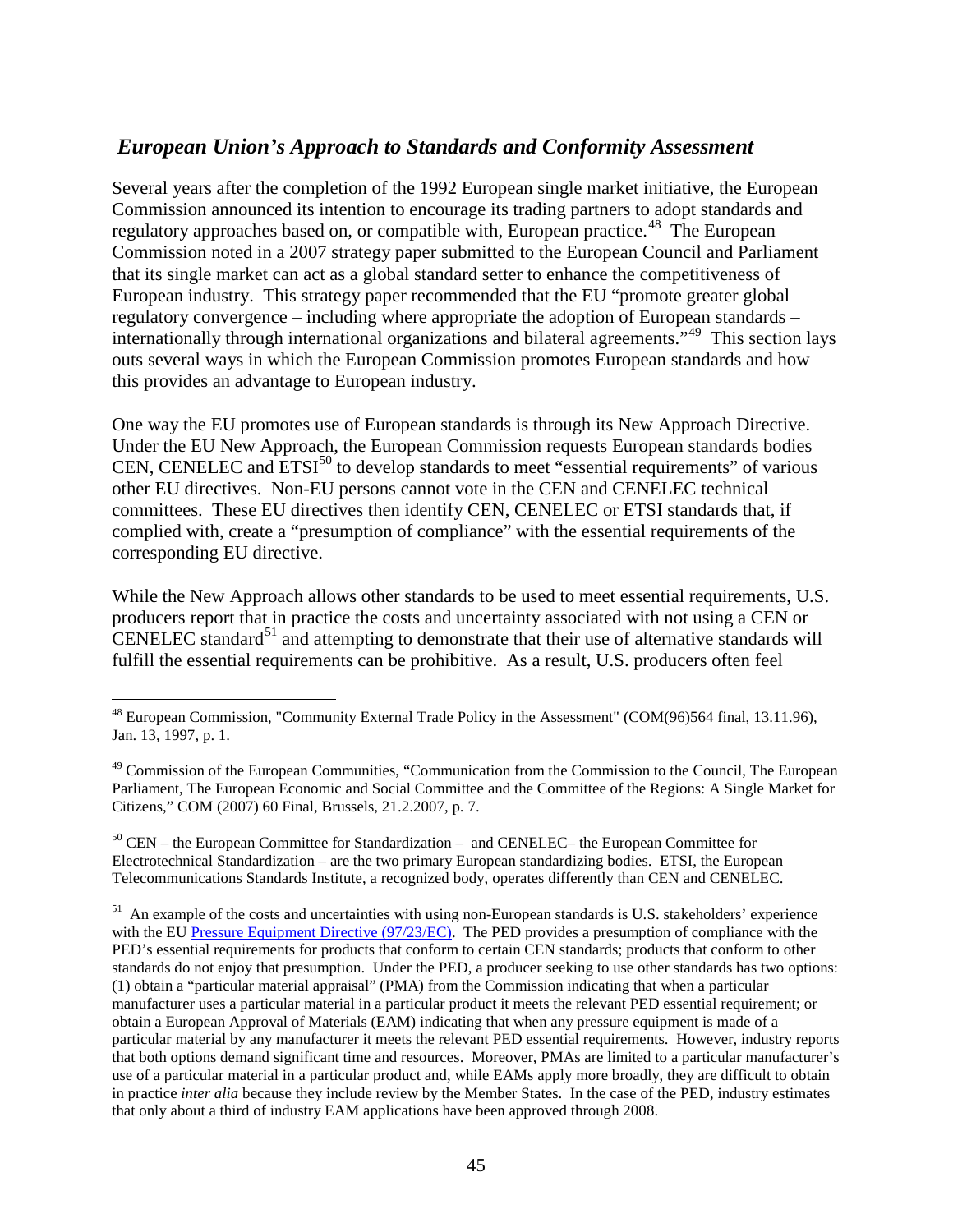compelled to use the relevant CEN or CENELEC standard for products they seek to sell on the EU market.

However, because non-EU persons cannot vote in the CEN or CENELEC technical committee, when a U.S. producer uses a CEN or CENELEC standard it may be using a standard that has been developed through a process in which it had no meaningful opportunity to participate. This is particularly the case for SMEs and other companies that do not have a European presence. The opportunity for U.S. stakeholders to influence the technical content of EU directives setting out essential requirements (*i.e.*, technical regulations) is also limited. This is because when the EU notifies proposed directives containing essential requirements to the WTO, the EU does not identify the specific CEN or CENELEC standards for which the presumption of compliance will be given. As a consequence, U.S. stakeholders often do not have the opportunity to comment on critical technical elements of proposed technical regulations and conformity assessment procedures contained in EU directives.

The EU also promotes adoption of European standards in other markets – and often requires the subrogation of non-EU standards to EU standards as a condition of providing assistance to, or affiliation with, other countries – which can give EU companies commercial advantages in those markets. The EU and some Member States have established standards initiatives as part of foreign-aid programs. European entities promote the use of EU directives and European standards to developing countries through technical training. European entities are known to link provision of technical assistance to the adoption of European standards and legislation. At a recent TBT Committee workshop on standards, one developing country stated that the EU had conditioned roughly 2 million Euros in technical assistance on the country's adoption of 10,000 European standards.

The EU promotes European standards through its use of Partnership Standardization Body (PSB) agreements with national standards bodies. Negotiated by CEN and CENELEC with their counterpart organizations in developing countries that have an FTA or other links with the EU, such agreements provide developing country standards authorities with free access to European standards but oblige them to use those standards and delete any standards that conflict with such standards from their national codes. The deleted standards can be standards that U.S. producers use and that may be of equal or superior quality to the CEN or CENELEC standards that replaced them. U.S. producers would then need to choose between the cost of redesigning or reconfiguring the product or exiting the market. CEN has 20 affiliate members, while CENELEC has eleven, including the national standards bodies Israel, Turkey, and the Ukraine. U.S. companies report that European standards are incorporated into other countries' legal codes, affecting U.S. exports to those markets as well.

The EU strategy is evident in its influence on the development of international standards and guides as well. Through the Vienna Agreement between CEN and ISO and the Dresden Agreement between CENELEC and IEC, the EU is able to bypass a portion of the deliberative and consensus building processes that generally characterize translation of new standards proposals into international standards through ISO and IEC. For example, when standards are developed through those agreements with a CEN or CENELEC lead, the CEN and CENELEC technical committees do not need to submit their standards to ISO and IEC for a vote until the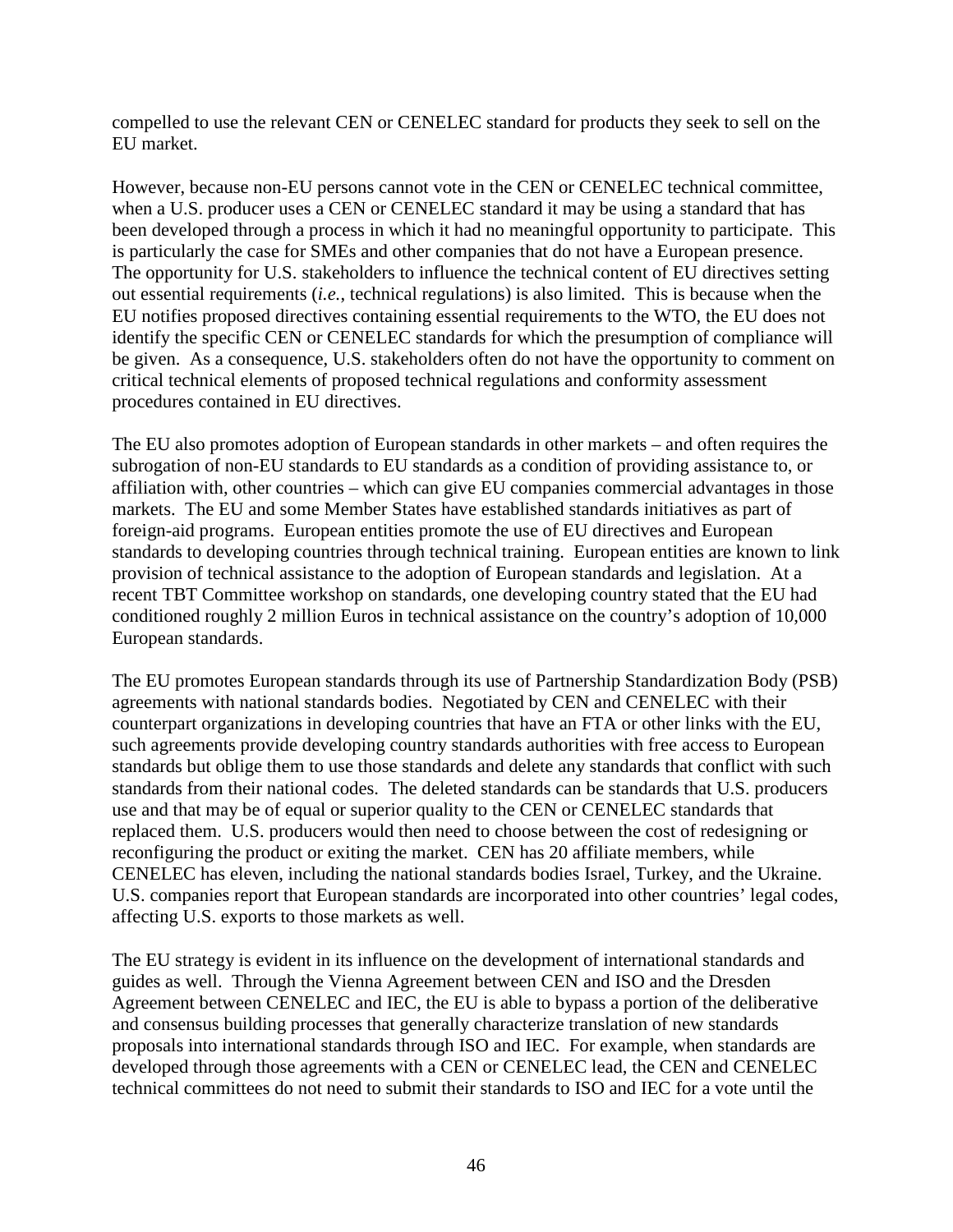standards reach the "draft International Standard" stage – at which point it is often difficult to make substantive changes to the standard. If the parallel ISO or IEC committee disagrees with the technical content of a draft standard, the CEN or CENELEC technical committee may choose to develop a regional standard rather than participate in technical work of ISO or IEC.

In some instances, this choice may influence ISO and IEC technical committees to agree to develop standards under the Vienna and Dresden Agreements. It can also dampen opposition to provisions of CEN or CENELEC-drafted standards by non-EU members of the ISO and IEC technical committees when those provisions eventually come before those committees for review and voting. For example, after a French ride-on lawnmower standard failed to gain support in ISO, France sought to have the standard developed in CEN. The United States has expressed concerns with this standard, including its deviation from standards used in the United States and other EU Member States. (See the European Union Country Report in Section X for further details on concerns the United States has raised with respect to the French lawnmower requirement.) Similarly, the ISO technical committee on nanotechnologies, TC229, agreed to develop jointly a nanotechnology labeling standard that some committee members believed was unnecessary because the alternative was that CEN would develop the standard on its own.

Even where a standard is not developed through the Vienna or Dresden Agreements, the participation of 27 EU Member States can result in the EU having greater influence in ISO and IEC technical committees than other countries. This influence can facilitate the incorporation of EU standards and technical requirements into ISO and IEC standards. To counter this regional influence, ISO and IEC have in recent years adopted policies to promote the "global relevance" of their standards. Under this policy, the technical content of ISO and IEC standards should be able to be implemented anywhere in the world, and not give preference to the characteristics of a particular country or region. The adoption of these global relevance policies should help ensure that ISO and IEC standards support global trade and do not create trade barriers. In some instances, however, implementation of global relevance policies at the technical level, particularly with respect to the incorporation of "essential differences," has been inadequate.

For example, several IEC standards for wireless devices contain provisions accounting for differences in the electrical infrastructures of several EU Member States. However, U.S. producers report that their proposals to modify these standards to take into account the electrical infrastructures of countries outside the EU were not supported by European members of the relevant technical committees. As a result, U.S. and other non-EU competitors in the electrical equipment business cannot claim that their products comply with the IEC standards or utilize the IECEE CB scheme.<sup>52</sup> Compliance with IEC standards can give companies a competitive advantage in emerging markets that are developing electrical infrastructure and regulations to support that infrastructure. In a few cases, U.S. producers report that EU companies have urged other countries to adopt these IEC standards and to delete the standards used by U.S. companies from their national codes, which could push U.S. products out of those markets.

<span id="page-46-0"></span> $52$  The [IECEE CB Scheme](http://www.iecee.org/cbscheme/pdf/cbfunct.pdf) is international system for mutual acceptance of test reports and certificates dealing with the safety of electrical and electronic components, equipment and products.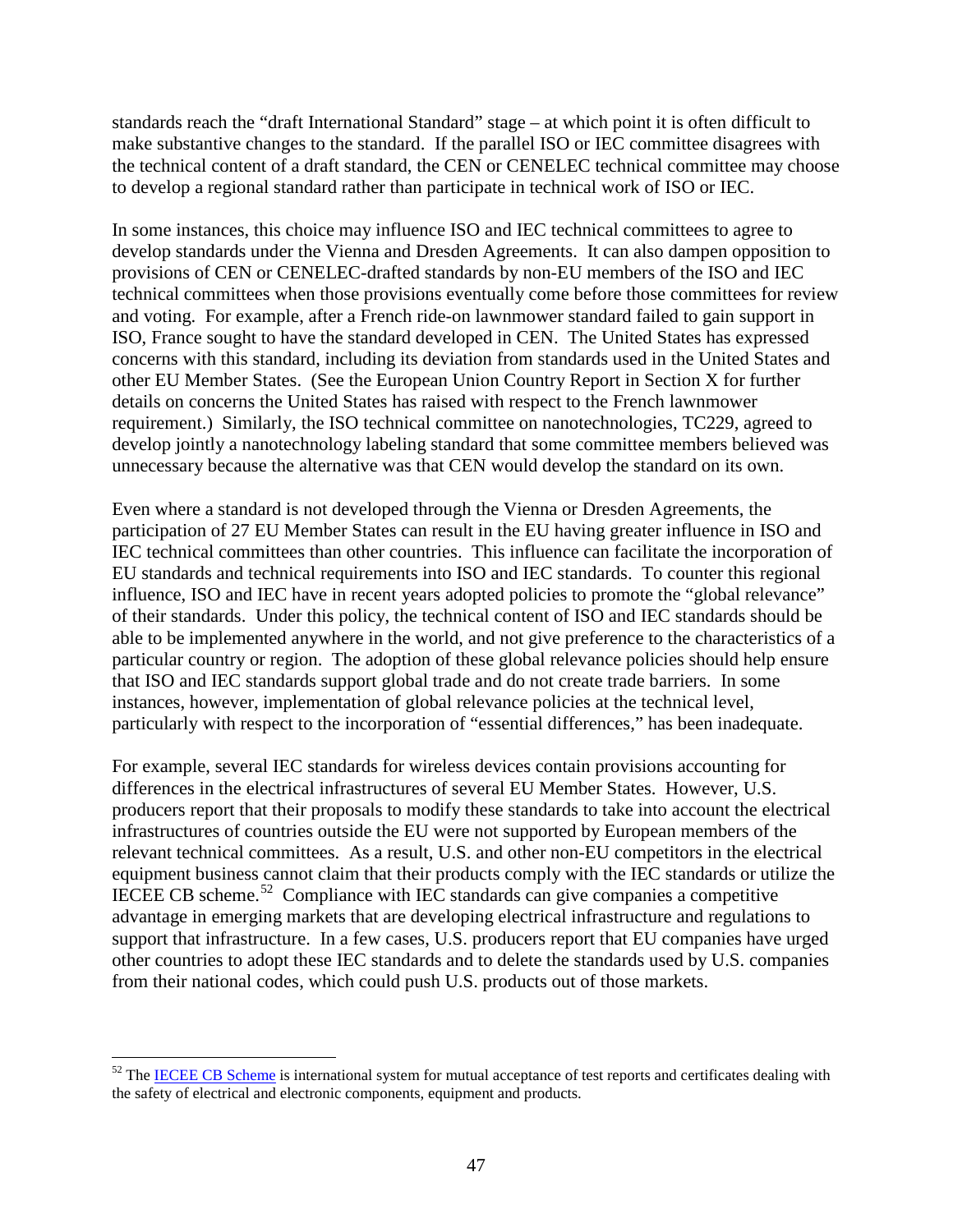With respect to the Codex Alimentarius Commission,  $5<sup>3</sup>$  the participation of 27 EU Member States and the EU's special status as a Regional Economic Integration Organization has in some cases enabled European standards and regulatory approaches at odds with those of other countries to influence Codex work. For instance, the EU maintains a mandatory biotechnology labeling regime and has been pressing for over a decade to have Codex develop a biotechnology labeling standard that reflects the EU approach. The United States and other trading partners have consistently voiced concerns about the EU's mandatory biotechnology labeling requirement and its negative impact on U.S. and other foreign producers' ability to export safe biotechnology products to the EU.

There are other examples as well. Some EU Member States are attempting to obtain a modification to one of the parameters for extra virgin olive oil, linolenic acid, in the Codex standard for extra virgin olive oil. If they are successful, olives grown in Europe could be used to produce olive oil to be labeled "extra virgin." However, due to differences in climatic and geographic conditions, the levels of linolenic acid in authentic extra virgin olive oils produced in other countries – *e.g.*, Argentina, Australia, Chile, Mexico, New Zealand, South Africa, and the United States – may not meet the levels set out in the modification proposed by the EU. EU Members States have also previously successfully advocated for the inclusion of annexes setting out European cheese-making standards and practices in  $16<sup>54</sup>$  $16<sup>54</sup>$  $16<sup>54</sup>$  separate Codex cheese standards and, most recently, successfully lobbied to maintain these annexes within these standards.

The EU also seeks to promote its approach to the accreditation of testing and certification bodies. The EU has explained for example that it seeks to "promote, in its international relations, the European model of accreditation."<sup>[55](#page-47-2)</sup> Under the EU approach, each Member State must designate a single, not-for-profit entity that may accredit conformity assessment bodies in Europe. The EU approach provides for recognition of accreditation bodies in other countries, provided they have been designated by their governments as the country's single, not-for-profit accreditation body. In the United States alone there are over 200 accreditation bodies; choosing a single body to accredit all conformity assessment bodies in the United States would be impracticable and inappropriate.

As a result, the United States is concerned that U.S. accreditation bodies may no longer be recognized in the European Union, irrespective of their competence and status under ILAC or

<span id="page-47-0"></span> $53$  The Codex Alimentarius Commission is an intergovernmental body established in 1963 by the Food and [Agriculture Organization](http://en.wikipedia.org/wiki/Food_and_Agriculture_Organization) of the [United Nations](http://en.wikipedia.org/wiki/United_Nations) (FAO) and the [World Health Organization](http://en.wikipedia.org/wiki/World_Health_Organization) (WHO). The Commission's main aims are to protect the [health of consumers](http://en.wikipedia.org/wiki/Consumer_protection) and ensure fair practices in the international food trade. The SPS Agreement recognizes the Codex Alimentarius Commission as a source of international standards for the purposes of the SPS Agreement.

<span id="page-47-1"></span><sup>54</sup> Codex standards for Cheddar (C-1), Danbo (C-3), Edam (C-4), Gouda (C-5), Havarti C-6, Samso (C-7), Emmental (C-9), Tilsiter (C-11), Saint-Paulin (C-13), Provolone (C-15), cottage cheese (C-16), Coulommiers (C-18), cream cheese (C-31), Camembert (C-33), Brie (C-34), and mozzarella (c-46).

<span id="page-47-2"></span><sup>&</sup>lt;sup>55</sup> See "General Guidelines for Cooperation between the European co-operation for Accreditation and the European Commission, the European Free Trade Area and the competent national authorities," European Commission Enterprise and Industry Directorate-General, Certif doc 2009-01, pages 4, 7-8.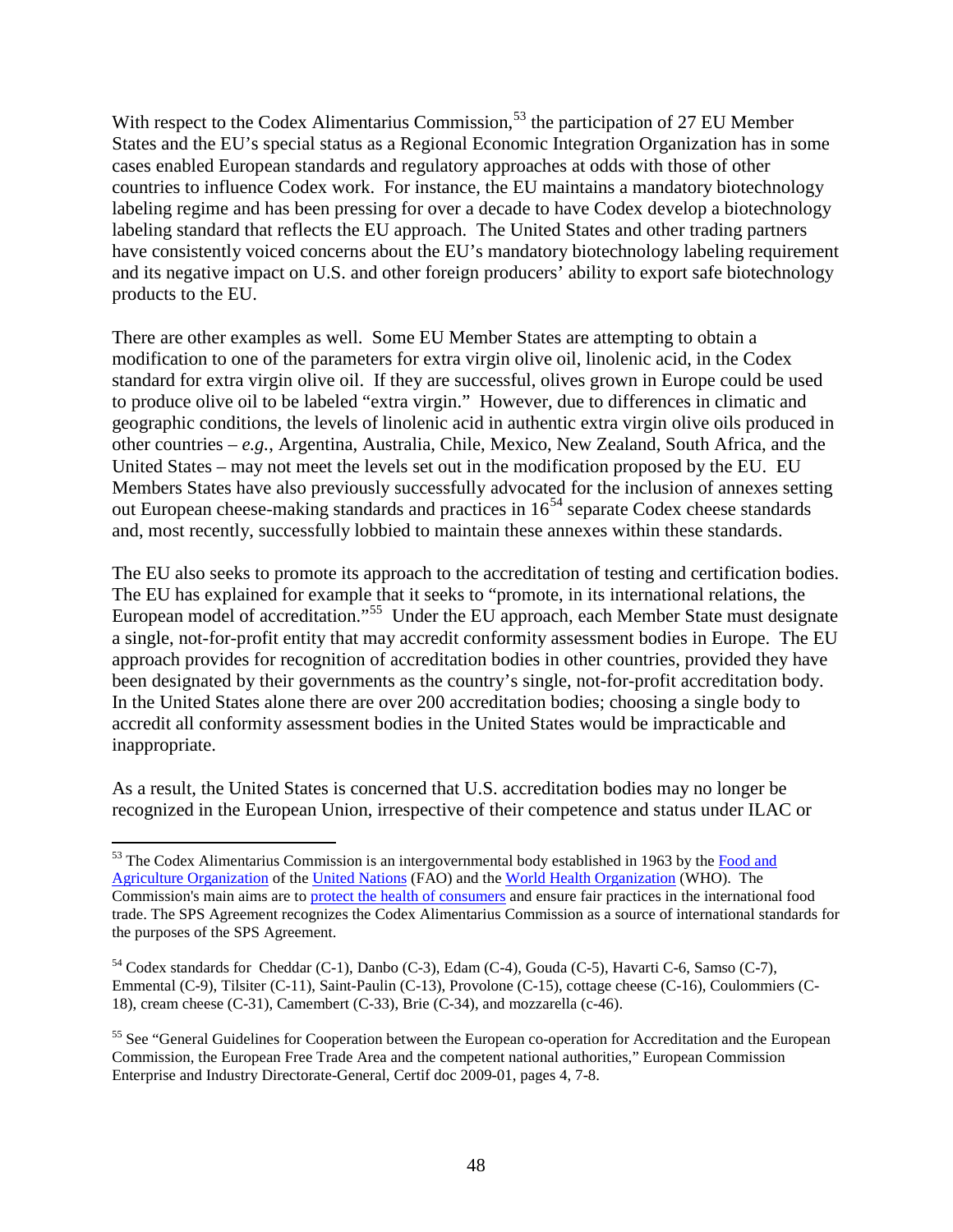IAF. There is also significant concern in the United States and elsewhere that the EU approach may undermine the ILAC and IAF international accreditation systems. In particular, by leaving to Members States' discretion whether to recognize these systems, conformity assessment bodies in other countries accredited by ILAC and IAF signatories may no longer be recognized in Europe. Other countries, particularly developing countries, may find that the only way to have their accreditation bodies recognized in Europe is to adopt the EU approach. (See the EU Country Report in Section X for further details on this issue.)

The EU approach to promoting its standards and conformance system also includes efforts to establish ISO, IEC and other bodies in which Europe is represented by its 27 member states as the exclusive developers of "international standards" and to require its trading partners to use these particular standards as the basis for their technical regulations. For example, in several venues the EU has sought to establish that the relevant international standards for a particular sector or sectors are developed exclusively by these bodies. Thus, for example, the EU-Korea FTA and the EU's electronics proposal in the WTO NAMA NTB negotiations identify ISO, IEC, and the International Telecommunications Union (ITU) as the exclusive international standardizing bodies for the electronics sector and seek to commit trading partners to base their technical requirements for electronics on standards developed by these bodies.

The EU's autos proposal in the WTO NAMA NTB negotiations is another example. That proposal identifies the World Forum for the Harmonization of Vehicle Regulations, within the framework of the United Nations Economic Commission for Europe (UNECE), as the "main international standardizing body" for automotive products and would require that WTO Members adopt all standards developed by this body within ten years. The vast majority of autos standards developed under the UNECE framework have been developed pursuant to procedures established in an agreement known as the "1958 Agreement." Under the 1958 Agreement procedures, a standard can be adopted by a two-thirds vote and each of the 27 EU Member States votes individually. As a result, the majority of 1958 Agreement standards were developed through a process dominated by EU Member States. Thus, the standards resulting from the 1958 Agreement process arguably resemble EU regional standards rather than "international standards."

Although the United States was the only non-European founder of the UNECE and its subsidiary body WP-29, it is not a signatory to the 1958 Agreement due to the "closed door" practice of developing standards and regulations under that Agreement. In 1995, the United States spearheaded the development of a new agreement and pushed for its conclusion in 1998. The 1998 Agreement – which entered into force in 2002 – established a more open, transparent, and consensus-based process for the development of "global technical regulations" (GTRs) under the UNECE. The 1998 Agreement established the protocols and standards development mechanisms that have led to the development of several GTRs.

The United States raises concerns with the EU's standards-related activities as they arise in the context of particular market access issues, including as they affect SMEs which, because of their more limited resources may be less able to manage the problems presented by the EU's approach. In 2010, U.S. officials intend to work to develop a more comprehensive strategy for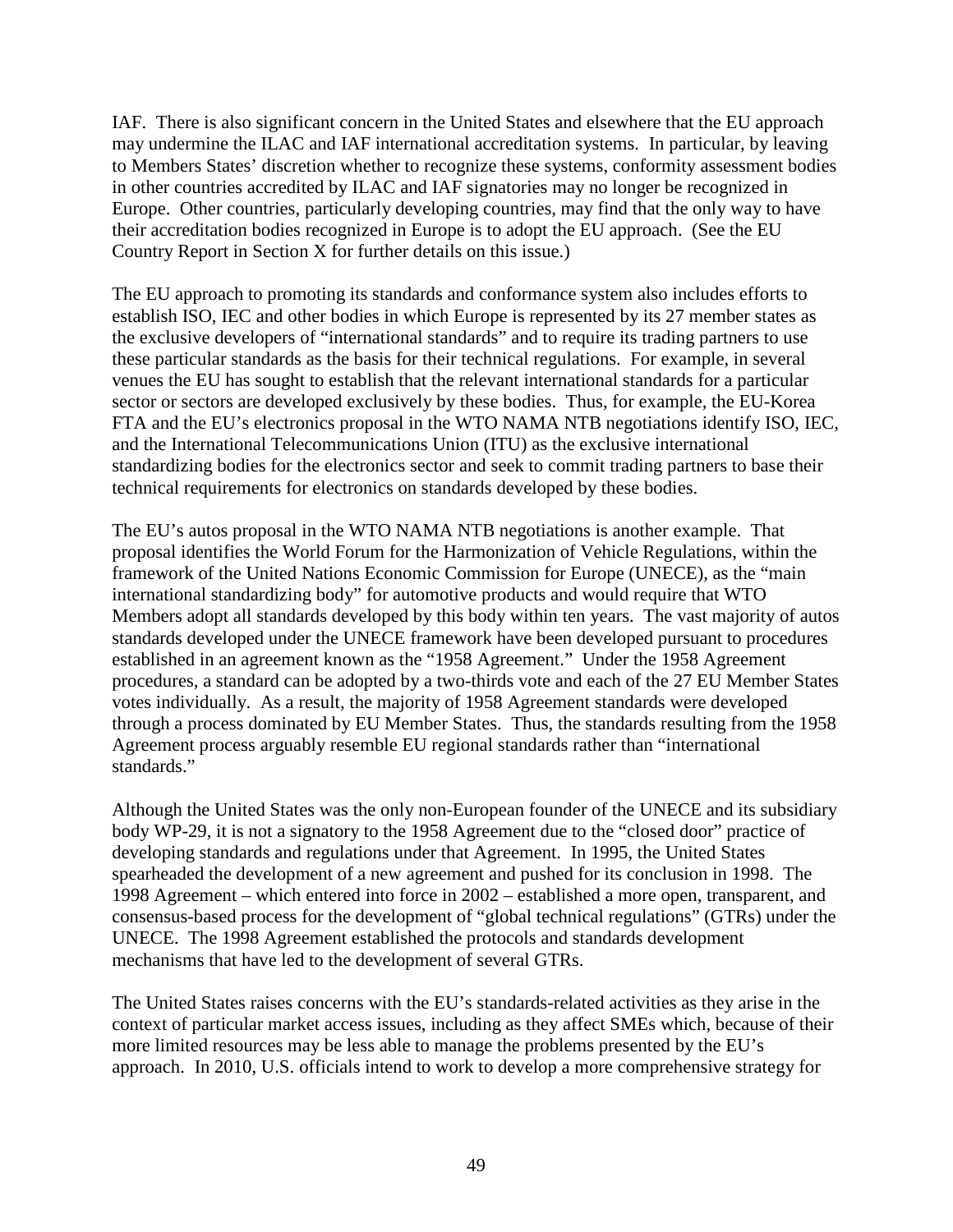addressing the negative impact of the EU's approach on standards and conformance on U.S. exports to the EU as well as third countries.

# *China's Development and Use of Standards and Technical Regulations in the Information Technology Sector*

Since its accession, China has devoted significant energy to reforming its standards, testing, and certification regimes following its WTO accession. In general, China has worked towards aligning its standards system with international practices and developing procedures for notifying its proposed technical regulations and conformity assessment procedures to the WTO. The United States remains concerned, however, about China's current approach to developing and using standards and technical regulations in the information technology sector, which in too many instances appears designed to favor China-specific approaches. Many of the standards are developed absent meaningful (if any) foreign input and tend to favor domestic producers.

First, China still does not notify some proposed technical regulations and conformity assessment procedures to the WTO, provide WTO Members an opportunity to comment, take those comments into account, or provide a reasonable time period for compliance. For instance, during bilateral talks in September 2009, the United States learned from officials from China's Ministry of Industry and Information Technology (MIIT) that China would approve hand held devices that employ the widely-used WiFi standard, but only if those devices are also enabled with the Chinese standard – the WAPI (WLAN authentication and privacy infrastructure) encryption algorithm for secure communications. MIIT officials acknowledged that there is no published or written measure setting out this requirement, and that China had not notified this requirement to the WTO. Thus, WTO Members and private sector stakeholders were unable to comment on the technical merits of the measure.

Similarly, in May 2009, China's MIIT issued a proposed measure mandating that all computers sold in China be pre-installed or packaged with the Chinese-produced "Green Dam – Escort of the Youth Flowers" Internet filtering software by July 2009. China never notified the measure to the WTO and provided a very short (*i.e.*, less than two months) implementation period. When global technology companies, worldwide media, and Chinese citizens learned of the measure, they expressed serious concerns about the stability of the Chinese software, the scope and extent of the filtering activities, and its security weaknesses. In June 2009, China announced that it was suspending the measure indefinitely.

Second, China's standards-setting process lacks openness and transparency. The vast majority of Chinese technical committees have not been fully open to foreign participation. In some cases, Chinese technical committees refuse membership to foreign firms. In other cases, the committees may permit companies with majority foreign ownership to attend but deny them the right to vote. In instances where the committees allow foreign firms to have non-voting observer status, these firms reportedly may be required to pay membership fees far in excess of those the domestic voting members pay.

The lack of openness and transparency in Chinese standards-setting processes appears to be part of China's broader strategy, outlined in the Standards Administration of China's September 2004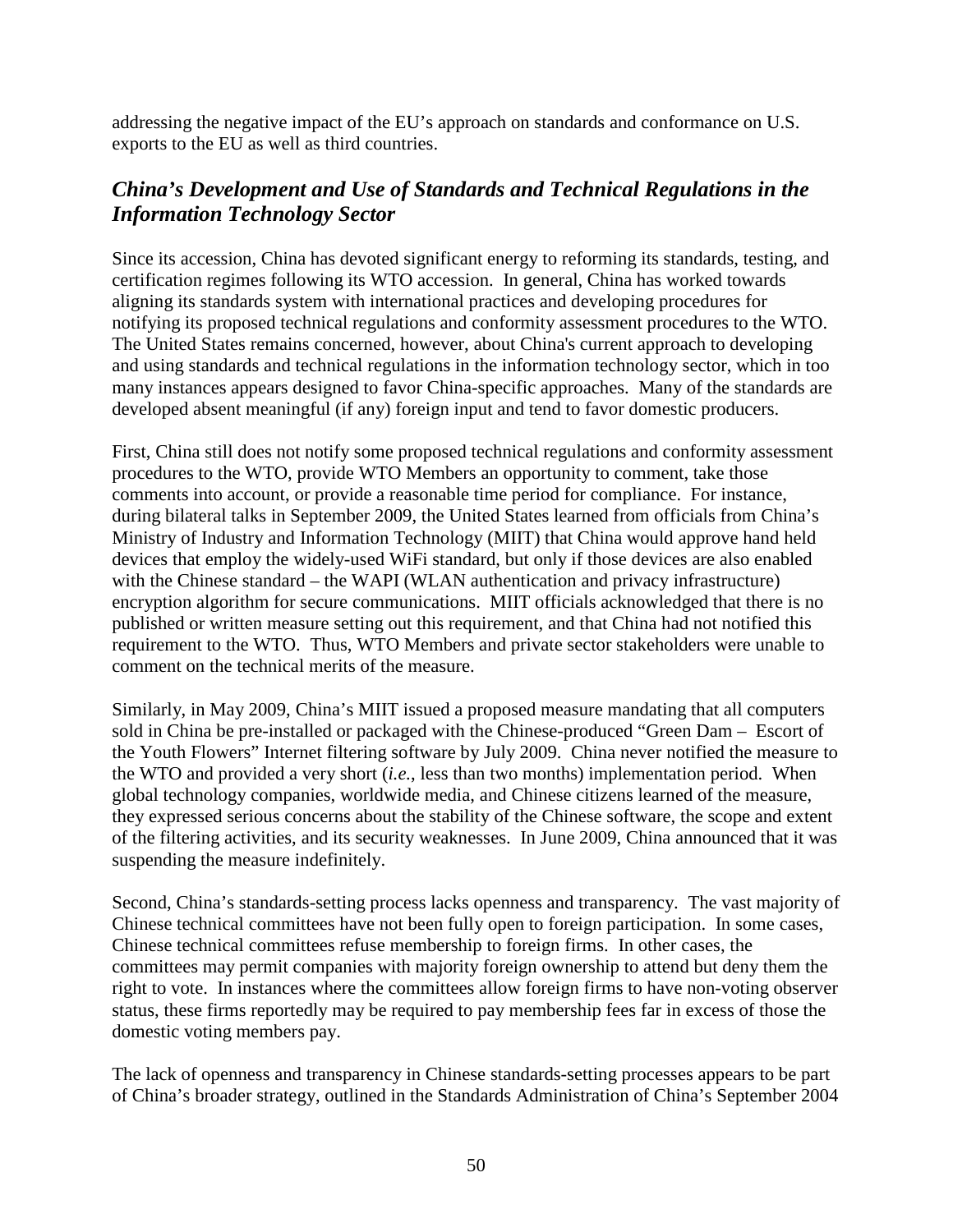strategy report, to promote China's development of standards and technical regulations as a means of protecting its domestic industry as its tariff rates fall. Chinese regulators often favor the use of Chinese-developed standards despite the existence of relevant international standards, and these policies may serve to protect domestic companies from competing foreign standards and technologies.

The following examples highlight how the lack of transparency and openness in China's processes for developing technical regulations and standards have promoted China-specific approaches that may adversely impact access to the Chinese market for U.S. companies.

With respect to the WAPI standard mentioned above, China has made several attempts over the years to require incorporation of this standard in information technology products used in China, even though there is a relevant international standard – WiFi. China first sought to enforce the use of WAPI in China by mandating its use and providing a necessary algorithm only to a limited number of Chinese companies. Later, China began requiring all government agencies, quasi-government bodies, and government-affiliated organizations to give priority to WAPIcompliant products when procuring WLAN and related products using government funds. Most recently (as discussed above), China indicated that it will only approve mobile handsets sold in China incorporating the WiFi standard for WLAN technology if they are also enabled with WAPI.

China also attempted to develop a standard for mobile phone batteries that would have specified requirements for size, electrical performance, safety performance, and labeling. The proposed battery sizes were too large for many phones, especially newer, smaller phones, would have raised questions about the ability of suppliers to sell mobile phones with a built-in battery in China, and would have limited innovation in battery design, performance, and safety. China suspended development of the standard after domestic and international stakeholders, including the United States, the European Union, and Japan, raised concerns.

In addition, in 2007 China proposed to require that thirteen categories of commercially available information technology products to be tested and certified to Chinese standards for information security functions. No other country had imposed such requirements in the commercial sphere or for non-sensitive government functions. China eventually rolled back the proposal, but the compulsory certification requirement in the final measure still applies when suppliers sell certain specified information technology products to Chinese government agencies. Thus, U.S. hightech companies are being forced to decide whether to develop one set of products for the Chinese public sector and another for the rest of the world or entirely forego the Chinese government market. The United States remains concerns about this measure and will continue to engage with China on this issue.

See Section X below for further information on U.S. efforts to address these issues.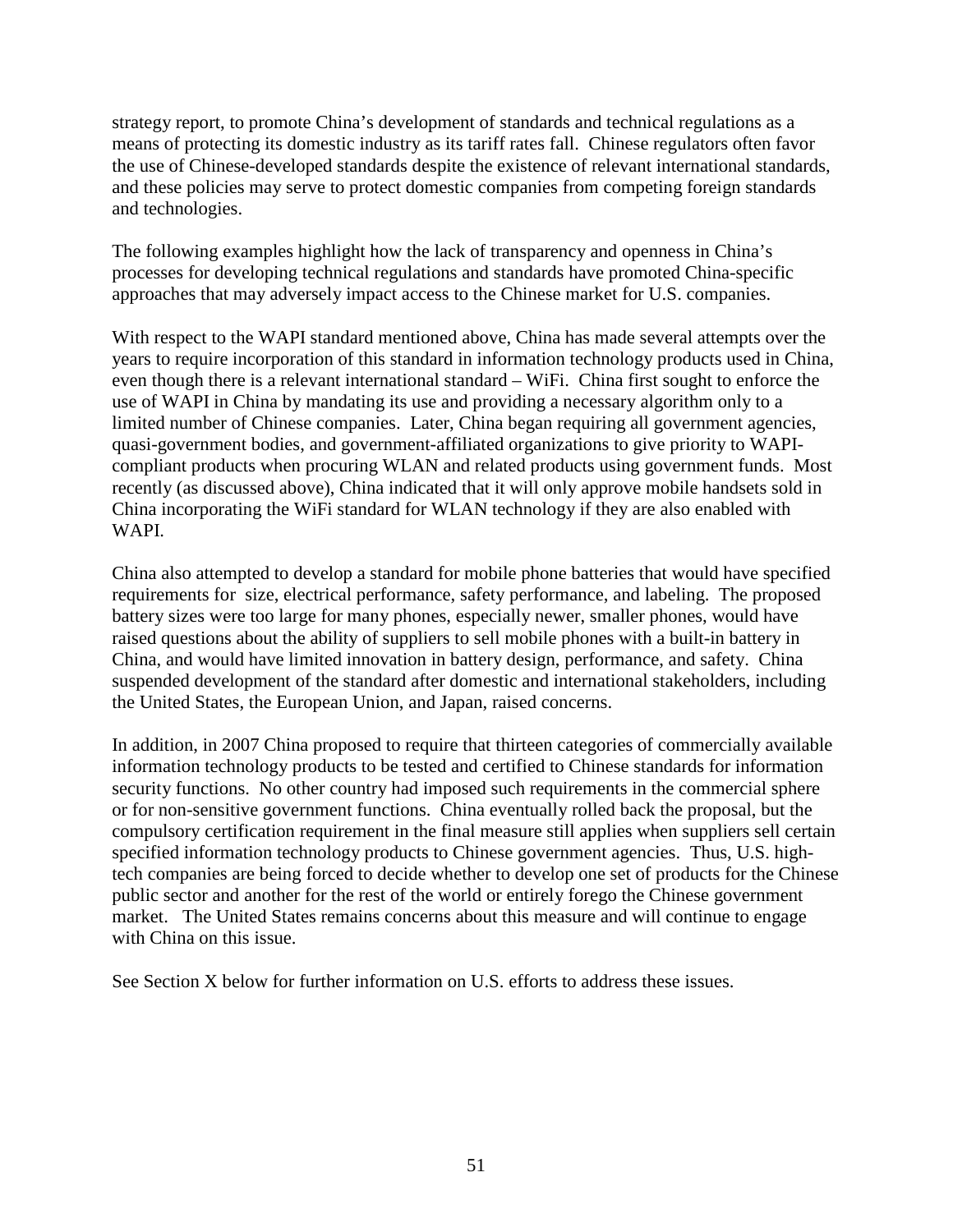# *Mandatory Biotech Labeling*

A growing number of markets around the world either require or have proposed mandatory retail labeling for food products that contain or are derived from biotechnology. Details, as well as implementation, of the regimes vary from market to market. However, the mandatory nature of these regimes has impeded or, in some cases, completely blocked U.S. exports of such food products to several countries. These countries include Australia, Brazil, China, EU Member States, Indonesia, Japan, Korea, Malaysia, New Zealand, Russia, Saudi Arabia, Thailand, and Taiwan. U.S. biotechnology crops are ubiquitous and include corn, cotton, and soybeans, as well as food produced or processed from these crops. Biotechnology crops are the core of U.S. agricultural exports, which totaled \$98.6 billion in 2009. Proposed mandatory biotechnology labeling measures in Korea, Turkey, and Vietnam are discussed in Section X.

For three reasons, the mandatory labeling of food products containing or derived from biotechnology negatively affects trade. First, mandatory labeling affects the consumer's impression of a product subject to the labeling requirement. As a general matter, no requirements exist that all food be labeled to indicate the breeding technique used to produce it. A mandatory method-of-production regime that applies only to products containing or derived from biotechnology creates the impression that the labeled food is in some way different from, or less safe, than a comparable, unlabeled food not containing or derived from biotechnology. Second, mandatory biotechnology labeling for such food products has unnecessarily increased costs for consumers and industry stakeholders. It has also raised costs and presented other challenges for government officials who implement and enforce mandatory biotechnology labeling regimes. Third, the negative impact on trade of mandatory biotechnology labeling is compounded where countries lack adequate infrastructure or mechanisms to implement and enforce these regimes in a consistent and transparent manner.

In many markets, the combined effect of these three problems has caused companies to reformulate their products to eliminate the use of ingredients containing or derived from biotechnology. These companies bear additional costs of searching for alternative ingredients, some of which may be expensive or in limited supply. Many of these costs are ultimately passed on to the consumer.

# *Recognition of Conformity Assessment Bodies*

Some governments do not permit U.S. suppliers to use competent conformity assessment bodies (*e.g.*, testing laboratories or product certifiers) located in the United States to demonstrate that their products comply with their technical regulations. Rather, U.S. exporters are required to use conformity assessment services provided by bodies in the destination market. Requiring conformity assessment procedures to be performed by conformity assessment bodies in the destination market can impose additional costs and burdens on U.S. exporters, particularly SMEs. These costs and burdens can be compounded by significant delays when the foreign market lacks sufficient domestic testing, inspection, or certification capacity.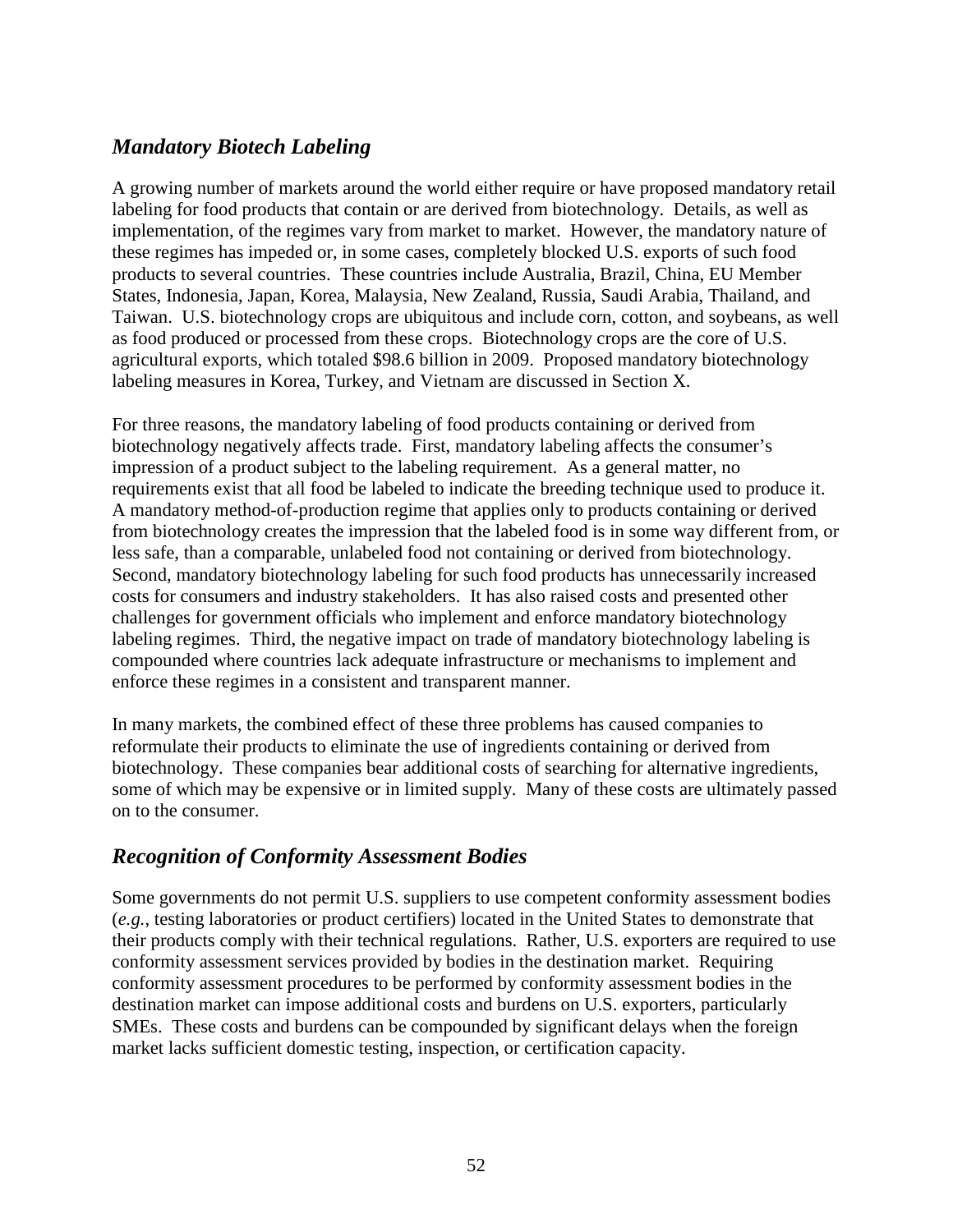The TBT Agreement includes several provisions relevant to this issue. First, it encourages WTO Members to permit foreign conformity assessment bodies to participate in their conformity assessment procedures on terms no less favorable than those accorded to domestic or other foreign conformity assessment bodies. The Agreement also requires Members to accept, whenever possible, test results, certifications and other forms of assurance performed in other Members' territories provided they are satisfied that they offer an assurance of conformity equivalent to their own. To advance that possibility, the Agreement encourages Member to negotiate agreements with other WTO Members to mutually recognize the results of each other's conformity assessment procedures (MRA).<sup>[56](#page-52-0)</sup>

Further, the TBT Agreement calls on Members to use, wherever practicable, international systems of conformity assessment. As discussed in Section VI, two such systems are the ILAC and the  $IAF<sup>57</sup>$  $IAF<sup>57</sup>$  $IAF<sup>57</sup>$  international accreditation systems. These systems enable WTO Members to rely on them as a basis for recognizing conformity assessment bodies, including bodies located outside their territories, to test, certify, and perform other forms of conformity assessment on products destined for their markets.

In 2009, the United States raised concerns in bilateral, regional and multilateral venues regarding the testing, certification, or accreditation procedures of several trading partners in cases where the trading partner's system does not provide for recognition of foreign conformity assessment bodies including bodies that have been accredited under the ILAC or IAF systems. As a result to sell their products in those markets, U.S. exporters must have their products tested or certified there and U.S. conformity assessment bodies have lost opportunities to provide conformity assessment services for those markets:

*Argentina and Brazil:* In September 2009, Brazil's toy regulator (INMETRO) announced that it would allow laboratories that have been accredited by an ILAC MRA signatory to conduct required testing of toys and other children's article in certain instances. Its previous position was that all testing would have to be conducted in Brazil, which industry feared would lead to delays to the Brazilian market. In response to similar industry concerns, Argentina is working to identify additional testing capacity, which U.S. officials hope will include recognizing laboratories outside Argentina that have been accredited by an ILAC MRA signatory to perform phthalates testing for toys to be sold on the Argentine market. In Argentina's case, suppliers are concerned that if Argentina does not identify such additional capacity and requires imported toys to be tested by a single designated Argentine laboratory, exports of toys to Argentina would face significant delays due to that laboratory's insufficient capacity.

*China:* One U.S.-based conformity assessment body has entered into a memorandum of understanding (MOU) with China allowing it to conduct follow-up factory inspections (but not primary inspections) of manufacturing facilities that make products for export to China that

<span id="page-52-0"></span><sup>&</sup>lt;sup>56</sup> In addition, U.S. FTAs require each party to afford conformity assessment bodies of the other party treatment no less favorable than it affords its own conformity assessment bodies with respect to criteria and procedures to accredit, recognize or otherwise approve conformity assessment bodies to test, certify or perform other conformity assessment procedures.

<span id="page-52-1"></span><sup>57</sup> See Section VI for a discussion of the ILAC and IAF MRAs.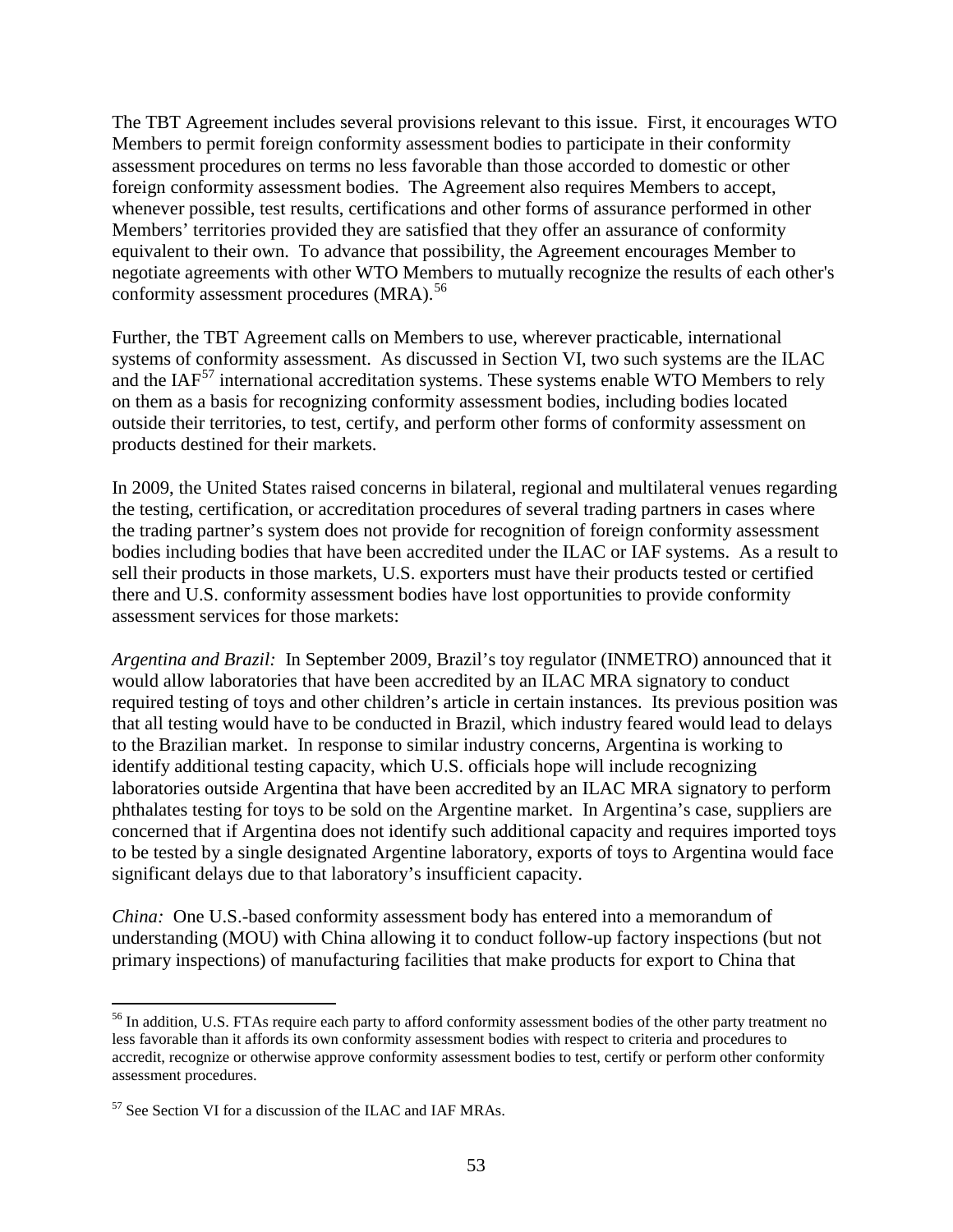require the China Compulsory Certification mark (CCC mark). However, China allows only one MOU per country, so other U.S.-based conformity assessment bodies have not been granted similar rights. China has rejected suggestions that it recognize laboratories that have been accredited by ILAC MRA signatories or develop other procedures to recognize foreign conformity assessment bodies, insisting that it will accept conformity assessment bodies domiciled abroad only if their governments negotiate MRAs with China, a condition that in this instance is both unnecessary and impracticable.

*European Union:* The EU's system for conformity assessment is set out in its "Global Approach to Certification and Testing." The EU Member States have the authority to designate conformity assessment bodies – known as Notified Bodies – as competent to test, inspect, and certify products for conformance with EU mandatory requirements. Products meeting EU requirements must bear the European mark (CE mark); the EU requires the CE mark for a wide range of products sold in the EU. EU Member States, however, are not permitted to designate conformity assessment bodies outside their territories as Notified Bodies. As a result, U.S. conformity assessment bodies cannot provide conformity assessment services for the EU market unless there is a government-to-government MRA or U.S. conformity assessment bodies act as subcontractors to Notified Bodies.

The United States is also concerned that the new EU accreditation regime could disrupt the ability of U.S. accreditation bodies to accredit conformity assessment bodies to test, inspect, and certify products for compliance with EU requirements, as is now being done under the ILAC and IAF arrangements. Regulation (EC) No 765/2008, which became effective on January 1, 2010 and applies to all sectors, requires each Member State to appoint a single national accreditation body and prohibits competition among Member States' national accreditation bodies. The regulation further specifies that national accreditation bodies shall operate as public, not-forprofit entities. This means that only a single government-recognized entity in each Member State will be permitted to accredit conformity assessment bodies in the EU.

In addition, the regulation appears to give discretion to Member States regarding whether to recognize non-European accreditation bodies, as well as the discretion concerning whether to accept conformity assessments issued by ILAC MRA and IAF MLA accredited bodies.<sup>58</sup> The European Commission, however, has not issued guidance to the EU Member States on this issue. There is significant concern that absent clear guidance from the Commission, EU Member States will refuse to recognize non-European accreditation bodies and conformity assessments issued by non-European testing and certification bodies.

While the EU advocates that authorities in key emerging markets liberalize their approaches to conformity assessment, including acceptance of ILAC and IAF accreditations, the EU continues to maintain a non-reciprocal approach to conformity assessment that other countries, such as China, have adopted.

*India:* Since 2007, the United States has raised concerns, both directly with India and in the TBT Committee, about a proposed Bureau of Indian Standards (BIS) conformity assessment procedure for tires. The BIS conformity assessment system for tires is a "type approval" system.

<span id="page-53-0"></span> <sup>58</sup> See Section VI which describes the ILAC MRA and IAF MLA.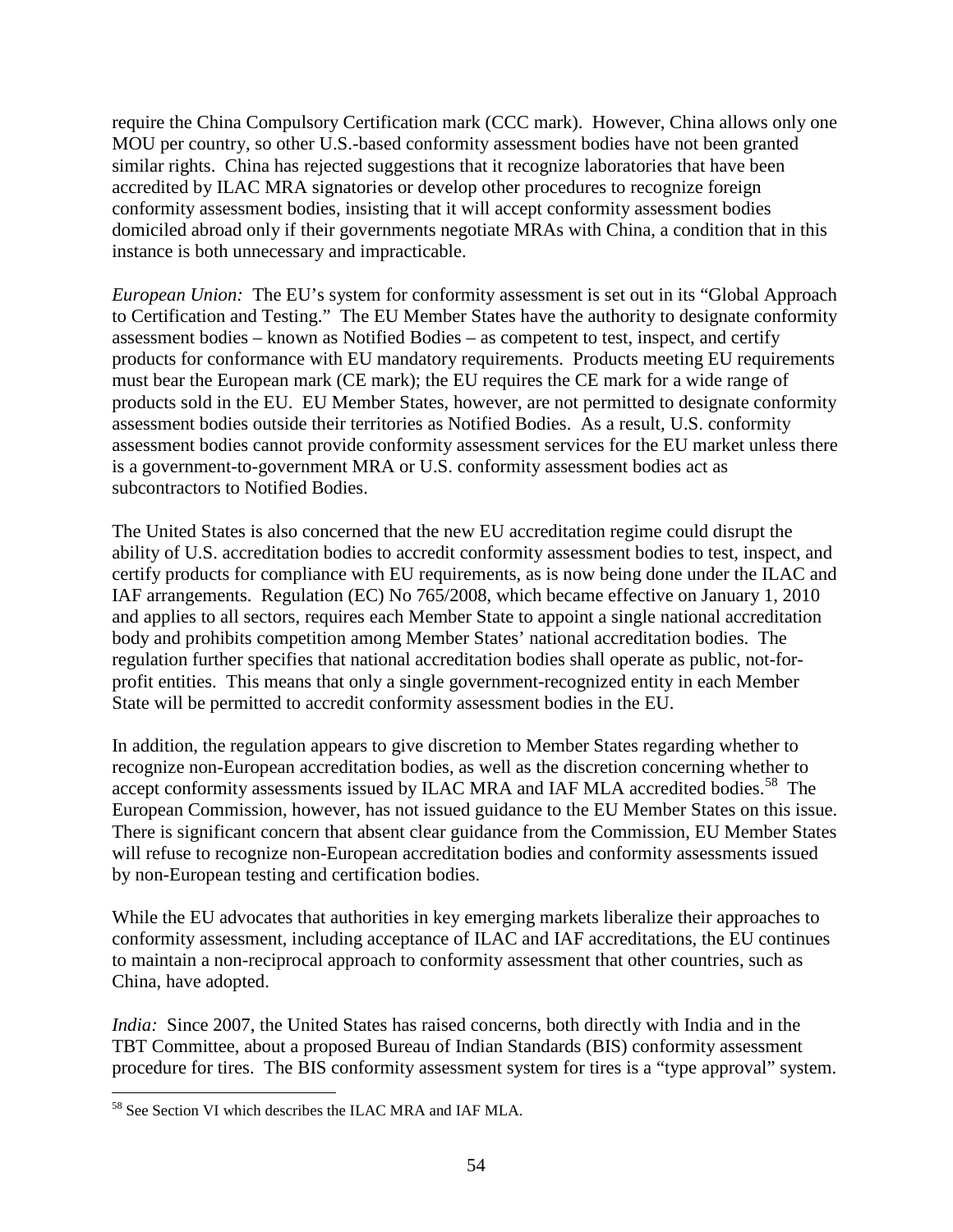India published the final version of this measure in November 2009, with an effective date of 180 days from date of publication. The measure requires suppliers seeking to export tires to India to apply for approval for each tire family from each tire plant and send sample tires for each family to India for compliance testing at the Central Institute for Road Transport (CIRT). CIRT is currently the only laboratory BIS has authorized to conduct the testing. Given CIRT's limited capacity, industry believes that this could lead to testing backlogs and disrupt U.S. exports of tires to India. The United States continues to urge India to recognize additional test laboratories, such as foreign test laboratories that have been accredited by ILAC MRA signatories, wherever they may be located, to avoid backlogs.

*Korea:* In Korea, electrical safety testing and certification for the Korean market must be conducted by designated certification bodies, which must be "domestic nonprofit organizations equipped with suitable testing equipment and qualified testing personnel…" This requirement means that conformity assessment bodies located outside Korea cannot provide certification for the Korean market. In addition, Korea has not allowed foreign conformity assessment bodies with a presence in Korea to be designated as nonprofits, even those that are registered as nonprofits in the United States. Therefore, even U.S. conformity assessment bodies with a presence in Korea are denied the opportunity to test and certify products for the Korean market. While there were positive developments in Korea in 2009 in the areas of lithium ion batteries and energy efficiency testing, U.S. conformity assessment bodies are still precluded from testing and certifying products for electrical safety for the Korean market, and U.S. suppliers continue to incur additional burdens and expense caused by the requirement to have their products tested and certified in Korea.

*Mexico:* Under Article 908.2 of the NAFTA, Mexico is required to accredit, approve, license, or otherwise recognize U.S. conformity assessment bodies on terms no less favorable than those applied to conformity assessment bodies in Mexico. Yet action on applications that two U.S. conformity assessment bodies submitted for accreditation by the *Entidad Mexicana de Acreditación* (EMA), the body responsible for accrediting conformity assessment bodies to Mexican official standards, was delayed for years until the end of 2007/early 2008 when the two U.S. conformity assessment bodies were finally accredited to offer conformity assessment services for a limited range of products for the Mexican market. Because these and other conformity assessment bodies may want to apply for additional accreditations in the future, however, the United States has urged Mexico to: clarify whether a conformity assessment body can apply for accreditations at any time or if it must wait (as happened in the case mentioned above) until Mexican government officials request applications for specific accreditations before applying; set out a reasonable timeline for the accreditation process; and modify its accreditation rules to ensure that the application fees charged by Mexican authorities to accredit conformity assessment bodies are set in a fair and transparent manner.

Under NAFTA Article 1304.6 of the NAFTA, Mexico committed to adopt, as part of its conformity assessment procedures for telecommunications equipment, provisions necessary to accept test results from test laboratories in the United States. Mexico could meet this commitment by implementing the Inter-American Telecommunications Commission's Mutual Recognition Agreement for Conformity Assessment of Telecommunications Equipment (CITEL Telecom MRA) or the APEC Mutual Recognition Arrangement for Conformity Assessment of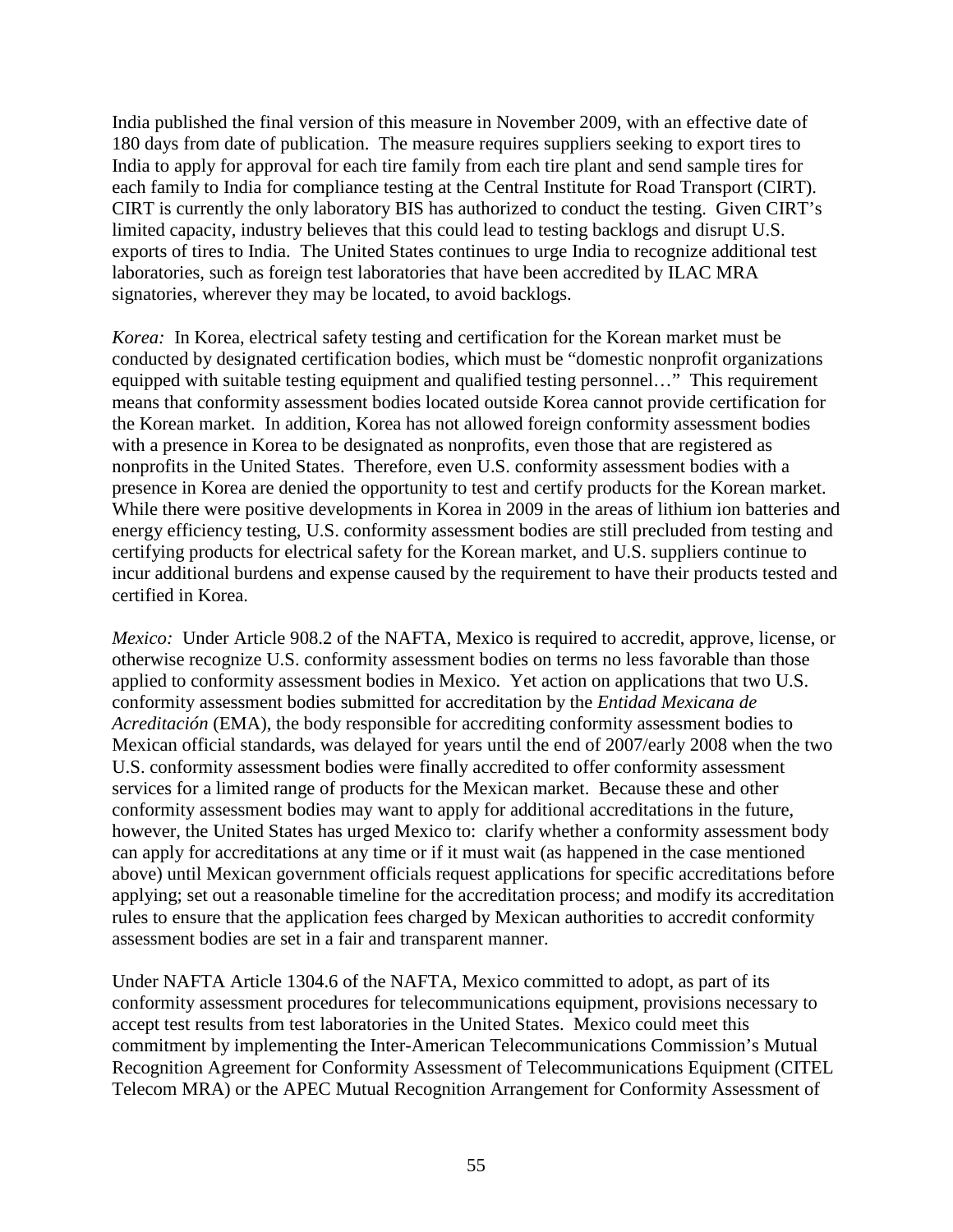Telecommunications Equipment (APEC Telecom MRA) with respect to the United States. These MRAs contain procedures for each party to recognize laboratories located in the other party's territory as competent to test or certify equipment for compliance with the party's technical requirements. If Mexico implemented the CITEL or APEC Telecom MRA with the United States with respect to testing of telecommunications equipment, U.S. laboratories could test telecommunications equipment for the Mexican market, saving them the expense and burden of having to send their products to Mexico for testing. The United States has continued to press Mexico to implement the APEC or CITEL Telecom MRAs with the United States and recently progress was made in this regard, as explained in the Mexico country report in Section X.

In all of these cases, recognition of additional conformity assessment bodies could provide adequate assurances of conformity that would facilitate trade while ensuring that WTO Members can still achieve their legitimate objectives. In 2010, the United States will continue to pursue bilateral engagement as well as support ongoing multilateral efforts to urge its trading partners to recognize U.S. conformity assessment bodies under their conformity assessment regimes and enhance the prospect that U.S. manufacturers are able to have their products tested and certified by competent bodies wherever they are located.

# *Distilled Spirits*

Divergences in how governments in different regions regulate distilled spirits have also created trade problems for U.S. exporters. For instance, the EU maintains a three-year minimum aging requirement for whiskey. The EU's age threshold is based on the climatic conditions in Scotland and Ireland, where three years of aging may be necessary to produce Scotch Whiskey and Irish Whiskey. By contrast, the climatic conditions in Kentucky, Tennessee, Indiana, and other U.S. states are different, so U.S.-produced whiskey need not be aged three years to achieve the same result. The EU requirement acts to restrict U.S. exports to the EU of whiskies that are aged less than three years or are blended with neutral spirits.

The ramifications of the U.S.-EU divergence on whiskey aging adversely affect U.S. whiskey producers when they export to other markets as well. Israel has recently adopted the same minimum aging requirement as the EU – even though Israel does not produce whiskey – and Colombia is considering doing the same. Further, Colombia is proposing that brandy be aged solely through the solera method, a system of aging that was developed in Europe. This would restrict exports to Colombia of U.S. brandy, most of which is aged using the barrel aging method.

In addition, Brazil and Colombia have proposed quality and identity requirements for vodka, gin, rum, and whiskey that differ in important respects from how North American and European regulators have traditionally regulated these beverages. North American and European regulations are based primarily on differences in the raw materials used and the process that producers use to make them. The Brazilian and Colombian proposals would define these products based primarily on whether they meet certain analytical parameters for alcohol content, congener levels, and other factors.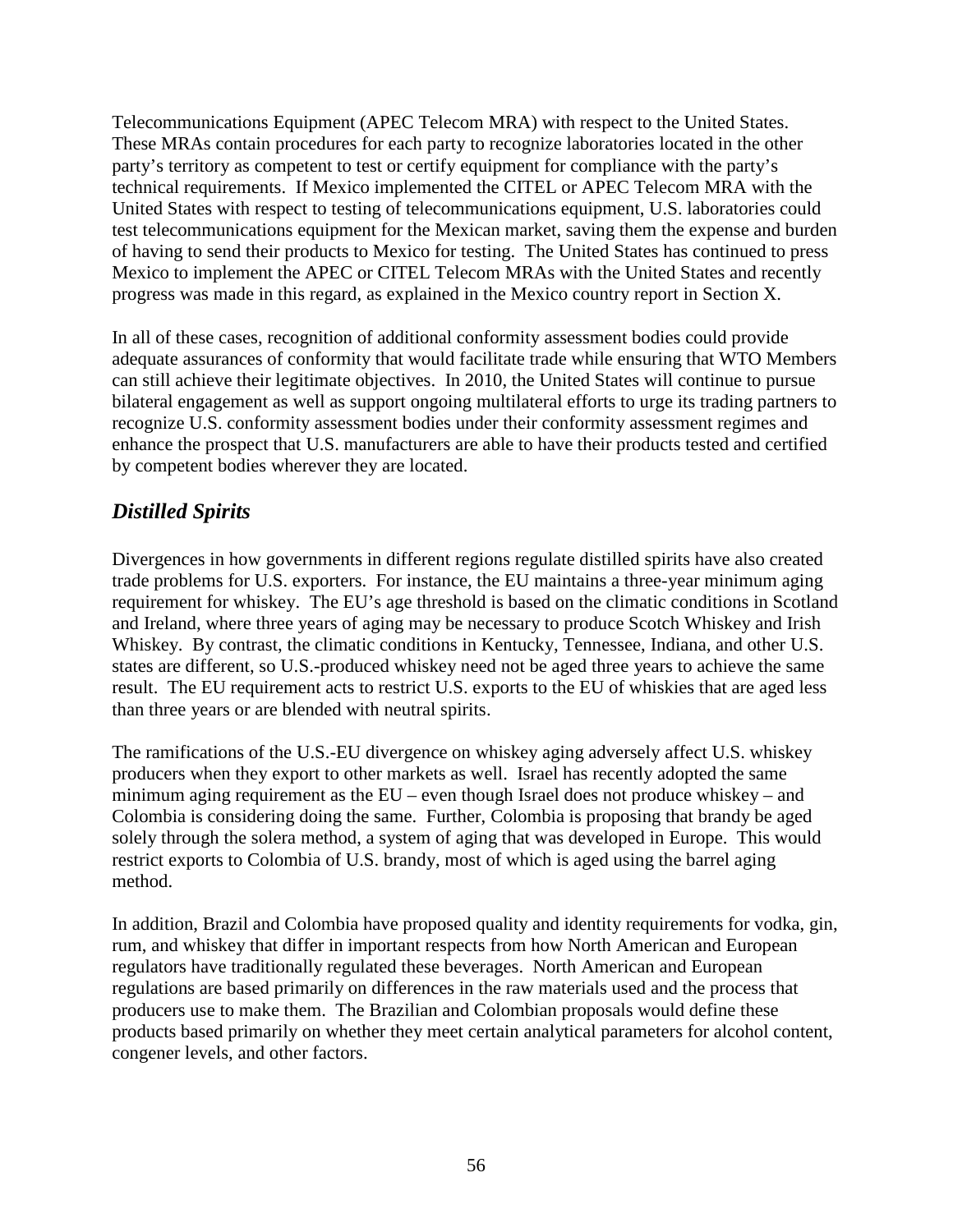Whereas Brazil has clarified that its proposal would only apply to domestically-produced spirits, Colombia's proposal would apply to both domestic and imported products. As a result, if finalized in its present form, Colombia's proposal could effectively bar some U.S. spirits from the Colombian market, such as those with alcohol content levels that fall above or below the ranges specified in the proposed Colombian requirements. U.S. and Colombian regulators and trade officials continue to discuss these issues bilaterally. Recently, U.S. producers have also raised concerns about labeling requirements adopted by Brazil that could potentially prohibit U.S. exports of distilled spirits to Brazil. See the country reports on Brazil and Colombia in Section X for more details.

# *Organic Products*

Divergences in how countries regulate organic products can make exporting U.S. organic products a more costly and burdensome endeavor – in some instances, prohibitively so. In the organics sector, the United States has negotiated three types of agreements, alone or in combination, with major trading partners in an attempt to facilitate trade in organic products and overcome such divergences.

Under a "recognition agreement," an importing country agrees to recognize USDA's National Organic Program (NOP) to accredit certifying agents within the United States to certify products as organic under the importing country's requirements. (The United States has negotiated such an agreement with the European Union.) Similarly, USDA has accredited certifying agents in other countries to certify products as organic under the NOP.

Under an "equivalency arrangement," the United States and another country agree to allow some or all products produced and certified to the exporting country's organic requirements to be sold as organic in the importing country. The United States concluded its first equivalency arrangement with Canada, the largest U.S. organics trading partner, in 2009. In addition, the United States and the EU have begun discussions for possible equivalence negotiations to begin in 2010.

Under an "export arrangement," U.S. organics producers can sell their products as organic in another market (*e.g.*, Japan, Taiwan), provided that their products meet specific requirements of the importing country.

These efforts have been highly effective in facilitating trade in organic products. However, in some instances it has not been possible to bridge some, or all, of the differences between U.S. and foreign organics requirements using these tools.

U.S. organics exports to Japan are limited by Japan's zero tolerance policy for pesticide and herbicide residues on organic products. U.S. organics exports to Japan are also limited by Japan's ban on alkali extracted humic acid, a substance that USDA permits for use on U.S. organic crops.

In addition, U.S. organics exports to Korea can potentially be limited by Korea's zero tolerance policy for adventitious presence of biotechnology content in organic products. U.S. organics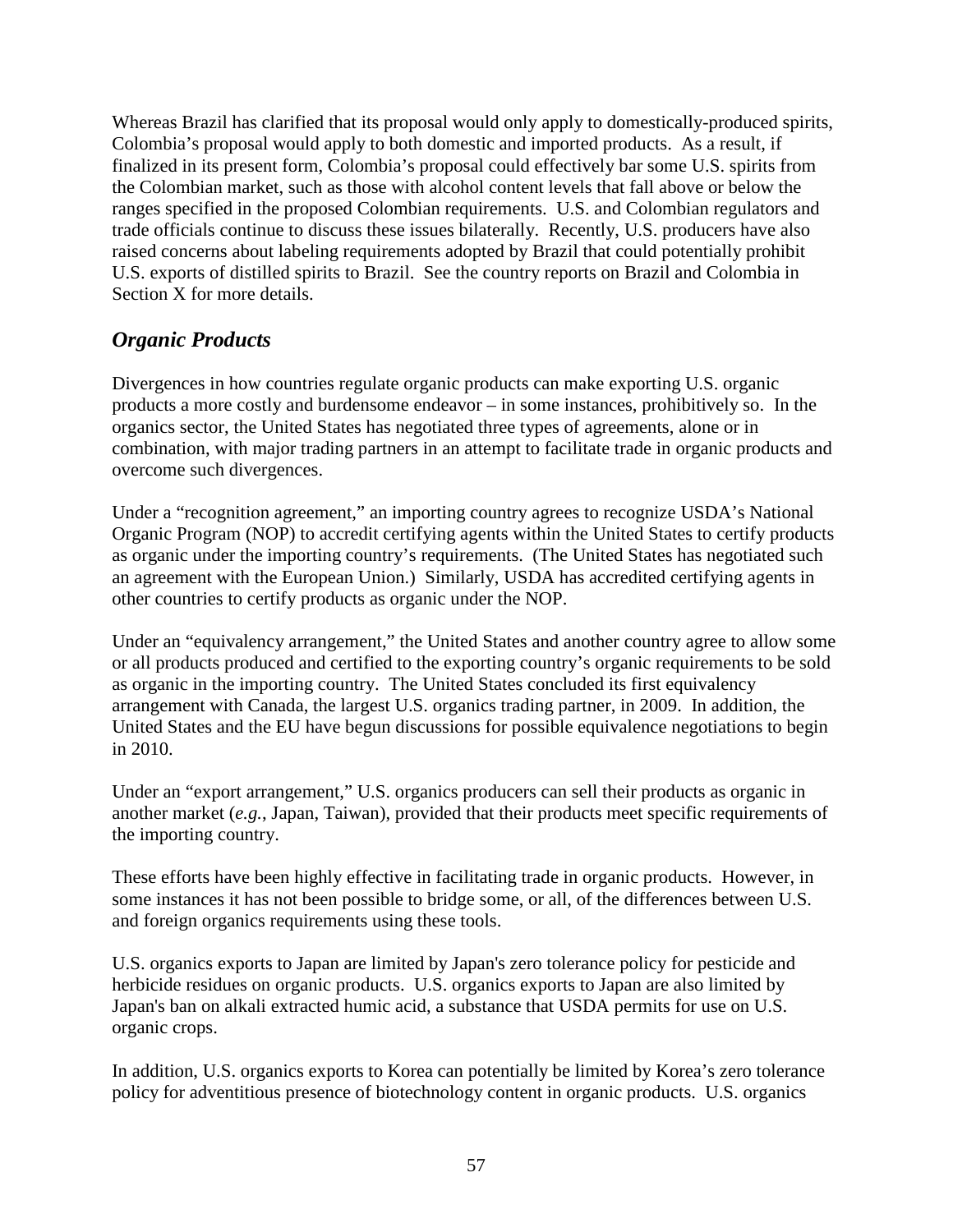exports to Korea could be further restricted beginning in January 2011 if Korea does not quickly adopt regulations allowing it to negotiate one or more of the arrangements outlined above.

U.S. officials continue to engage with trading partners in an attempt to resolve these issues.

# *Toys and Children's Products*

Following high-profile recalls of unsafe toys in 2007, many WTO Members – including the United States and ten other APEC member economies – adopted new or improved toy safety measures to protect their children from potential hazards posed by certain toys and children's articles. This is a critical policy goal and demonstrates the ability of individual countries to respond swiftly to address emerging safety hazards. While fully supporting the objective of protecting children from exposure to potentially dangerous substances in toys and other children's articles, the United States and other WTO Members have raised trade concerns in the TBT Committee with new testing requirements for toys and children's articles that Argentina, Brazil and other countries have adopted. Discussion of these new measures in the TBT Committee has sought to ensure that they do not provide less favorable treatment for imported products than for domestically-produced products and provide sufficient availability of testing facilities to ensure timely market access for toys and children's articles that fulfill such requirements.

Argentina's measure initially required that imports of toy and children's articles be accompanied upon entry by a test report issued by a single government Argentine laboratory; the measure does not require that domestic manufacturers provide such a report. In response to concerns expressed by the United States and other trading partners, Argentina suspended the requirement that imported toys be accompanied at the time of import by a test report while it develops additional testing options. In addition, at the November 2009 TBT Committee meeting, Argentina indicated that it does recognize test results in certain circumstances from conformity assessment bodies that had been accredited by an ILAC MRA signatory.

Brazil's measure initially gave domestic producers two options for demonstrating that their products conform with Brazilian requirements, while it gave foreign producers only one option. In addition, Brazil's measure subjected imported toys and children's articles to two sets of testing – the second of which had to be performed in Brazil – while domestic products were only subject to one set of testing. In response to concerns expressed by the United States and other trading partners, Brazil eventually allowed importers to choose from both conformance options and eliminated the second testing requirement for imports. Brazil also indicated that it would recognize test results in certain circumstances from conformity assessment bodies that had been accredited by an ILAC MRA signatory.

The United States held bilateral discussions with Malaysia in 2009 on its proposed conformity assessment procedures for toys and children's articles, seeking to clarify how several aspects of the procedures would operate. In early 2010, Malaysia announced a new conformity assessment system that resolved these concerns. Among other things, the new system does not require that suppliers obtain test results solely from Malaysian laboratories.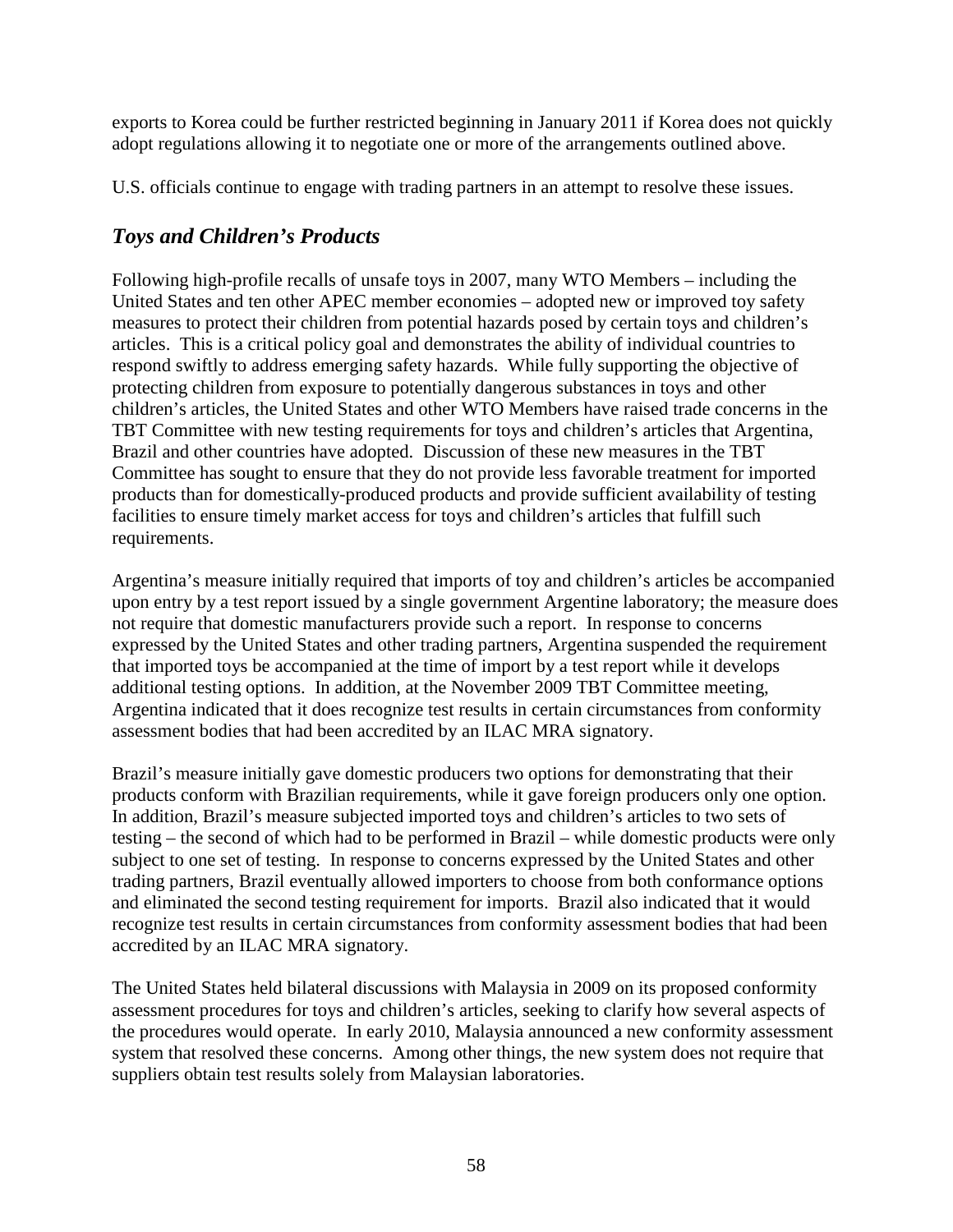Some elements of these countries' revised regulatory approaches appear similar to elements of the conformity assessment system that the U.S. Consumer Product Safety Commission is implementing pursuant to the Consumer Product Safety Improvement Act enacted in 2008. This illustrates the propensity of U.S. trading partners to look to the United States and the measures the United States has in place when adopting their own standards-related measures. When the United States adopts measures that facilitate trade, while ensuring that legitimate health, safety, and other objectives are met and similar approaches are adopted by U.S. trading partners, the ability of U.S. exporters to sell their products abroad is enhanced.

In 2008 at the initiative of the United States, APEC economies launched the *Toy Safety Initiative*. The United States led this project, which was co-sponsored by the U.S. Toy Industry Association. The goals of the *APEC Toy Safety Initiative* are to strengthen toy safety, increase transparency, promote better regulatory alignment and reduce unnecessary obstacles to trade that can arise from toy and children's article safety systems. The initiative has advanced regulatory cooperation both within and beyond APEC, and helped to establish relationships between regulators, standards experts, and industry stakeholders that will further the project's goals in other international fora. Regulators agreed to continue this cooperation in other international organizations and collaborate on a project to identify successful market surveillance practices. The *APEC Toy Safety Initiative* also resulted in greater collaboration and coordination among the standards developers. Section XIII contains additional information on the *APEC Toy Safety Initiative.*

Developments in the toys and children's products sector demonstrate the importance to the global trading system of U.S. leadership in (1) developing regulatory approaches that facilitate trade in safe, high-quality products while also ensuring that legitimate public policy objectives are achieved, and (2) encouraging other governments to adopt those approaches.

# **X. Country Reports**

# *Background on Trade Concerns Contained in the Country Reports*

This section sets out specific TBT concerns in individual country reports. The issues included in these reports are a product of U.S. government engagement at home and abroad with U.S. stakeholders concerning specific standards-related barriers that U.S. stakeholders have encountered. The selection of issues for inclusion in the *TBT Report* reflects a considered process that is based on the USTR's along with other Federal agencies' understanding and analysis of the measures and practices that give rise to those issues. The measures and practices that the country reports identify raise significant trade concerns and, in some instances, give rise to questions concerning whether a trading partner is complying with its obligations under trade agreements to which the United States is a party.<sup>[59](#page-58-0)</sup>

In each instance, USTR's goal is to work as vigorously and expeditiously as possible to resolve the concern. The tools the U.S. government uses vary depending on the particular issue and

<span id="page-58-0"></span><sup>&</sup>lt;sup>59</sup> Nothing in this report should be construed as a legal determination that a measure included in the report falls within the scope of any particular WTO Agreement (*e.g.*, whether the measure is subject to the TBT as opposed to the SPS Agreement).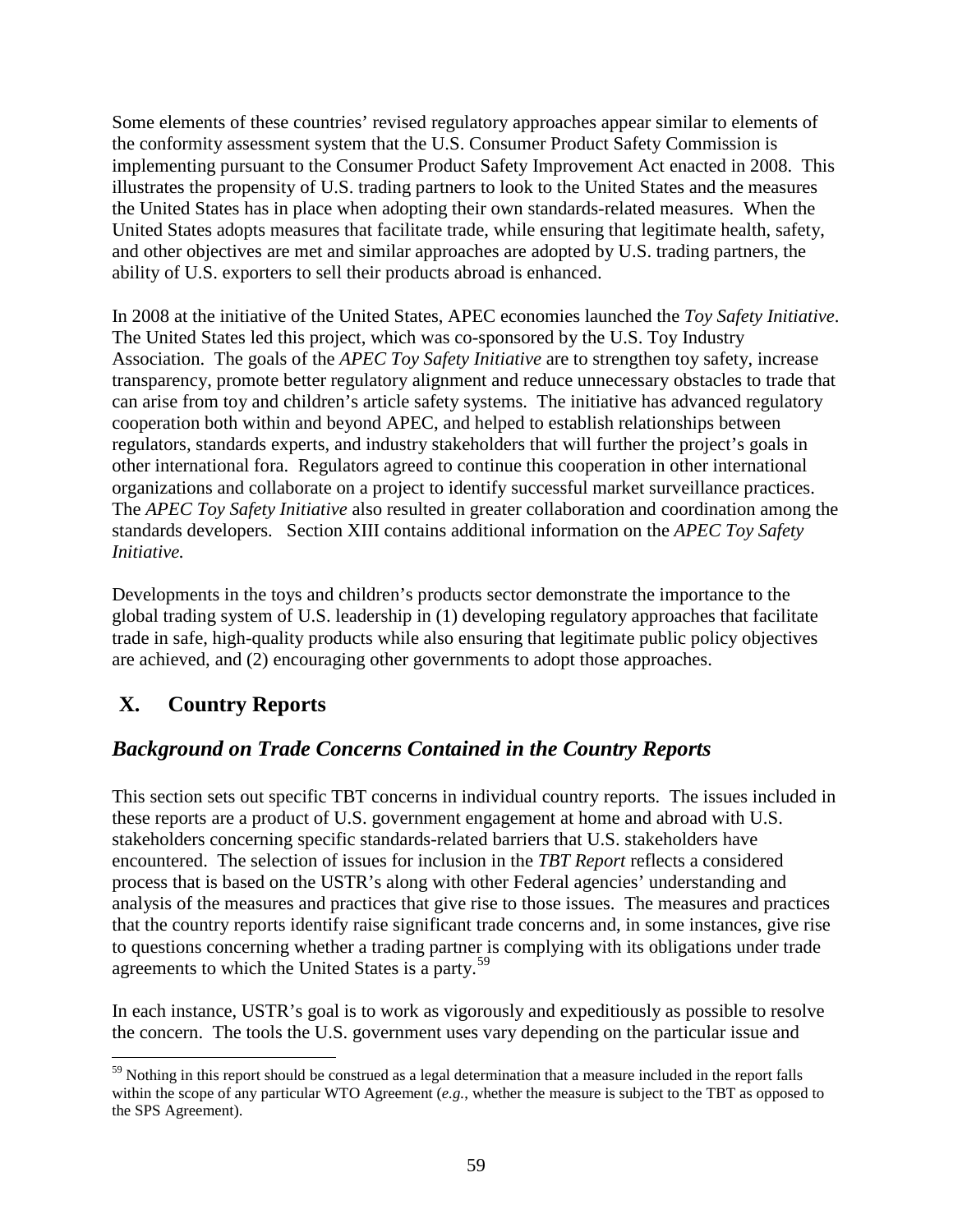circumstances. As reflected in the country reports, in many instances USTR seeks to resolve specific concerns through dialogue with the pertinent trading partner – either bilaterally or through multilateral fora – and working collaboratively to obtain changes that result in improved market access for U.S. exporters. In appropriate instances, dispute settlement under the WTO or in another relevant forum can be a tool to address specific concerns.

In response to USTR's outreach in compiling this report, stakeholders raised a number of new standards-related concerns. In several cases, USTR lacked sufficient information about those concerns at the time of publication to include them in the report. For those issues, USTR will seek to compile additional information, including by following up with stakeholders, U.S. Embassies and other Federal agencies. Stakeholders should not view the absence of an issue in the report as a sign that USTR does not believe the matter raises significant concerns; it may simply reflect the fact that we need additional time or information to consider it.

The *TBT Report* provides more focused and structured reporting on country-specific standardsrelated issues than appeared in past years' NTE reports, and past years' NTE reports may have included standards-related issues that USTR has not included in the *TBT Report*. The *TBT Report* describes USTR's and other Federal agencies' current understanding of a measure or practice, why it is a concern, and how the United States is seeking to address that concern. The report is not simply a recounting of all outstanding issues that stakeholders have brought to USTR's attention this year or in the past. For purposes of the *TBT Report*, USTR determined that the report would include measures and practices that USTR knows more about, while continuing to gather information about others. Regardless, USTR will continue to follow those concerns and pursue them, as appropriate, with the trading partners concerned, in the same manner as those listed below.

# *Argentina*

### Bilateral engagement

The United States discusses TBT matters with Argentina both bilaterally and during meetings of the TBT Committee. The next bilateral meeting between Argentina and the United States is tentatively scheduled for April 2010.

#### Toys – testing and accreditation requirements

On June 4, 2008, Argentina's Ministry of Health (MoH) issued Resolution 583/2008 limiting the amount of phthalates that toys and other children's articles may contain. While this is in itself not problematic, the resolution's requirement that products be tested for compliance with the phthalate limit is limited to imported products. In addition, the resolution initially required that imported toys and children's articles be accompanied at the time of import by a technical report by a single designated Argentine government laboratory, the Center of Investigation and Technological Development for the Plastics Industry (INTI). INTI is a part of the Argentine National Institute of Industrial Technology.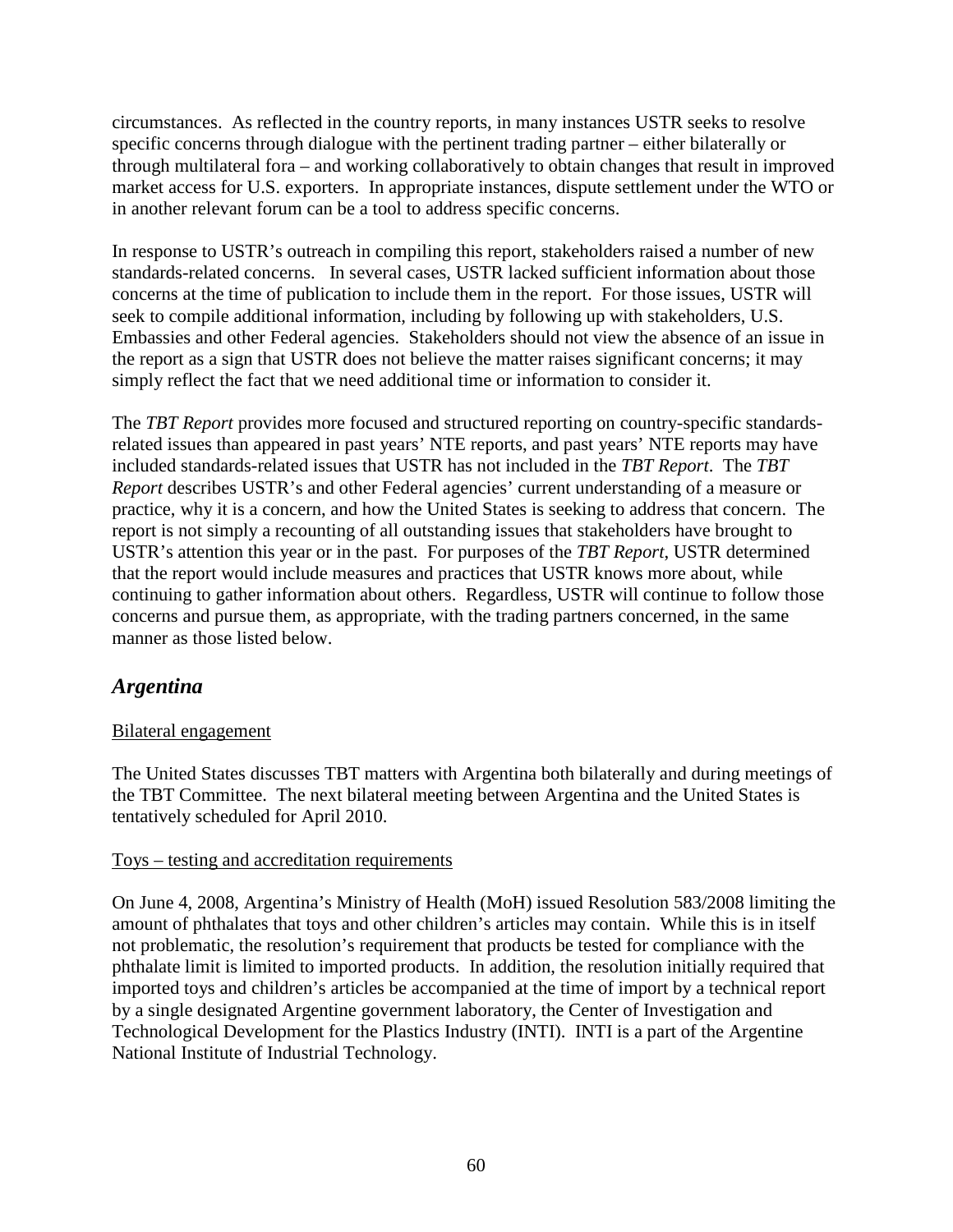At the time, MoH indicated that it would not accept technical reports from other laboratories, including accredited laboratories in the country of production. U.S. industry expressed concern that Argentina lacked sufficient testing capacity to perform the required testing and that this coupled with the inability to test these products in the country of production gave rise to a high probability of significant delays, costs, and burdens for exports of toys and children's articles to Argentina. Some U.S. stakeholders exporting toys to Argentina did, in fact, experience delays, with one reporting that complying with the in-country test requirement added more than 90 days to the process of placing its products on the market in Argentina.

The United States raised this issue with Argentina in the TBT Committee in June and November 2009. The United States noted its strong support for Argentina's objective to protect children from exposure to potentially dangerous substances in toys and other children's articles, and posed several questions to Argentina, including the rationale for requiring test reports for imported, but not domestic, products. The United States noted that the resolution applies the testing requirement only to imports and asked Argentina whether any testing requirements apply to domestic toys and children's products. Argentina stated that testing requirements apply to both domestic and imported products; however, it has not provided a copy of any Argentine measure that requires domestic products to be tested. The United States also noted concerns about the requirement to perform the testing in Argentina and the overall lack of testing capacity there, which could increase costs and create substantial delays to market for exports to Argentina.

U.S. officials explained that the U.S. system for testing toys and children's articles, established pursuant to the Consumer Product Safety Improvement Act and related implementing regulations, requires mandatory third party testing of toys and children's articles, but permits such testing to be performed by any private laboratory – including one in the country of production – that has been accredited by an ILAC MRA signatory. While still fulfilling Argentina's objective to ensure that toys and children's articles are safe, U.S. officials urged Argentina to consider something similar as one potential option for its phthalates testing regime as this could be less burdensome and costly for U.S. exporters. The United States also asked Argentina to clarify in writing that domestic producers will be required to supply testing results as well.

Lastly, U.S. officials offered to facilitate discussions on this matter between Argentine regulators and officials of the U.S. Consumer Product Safety Commission which has recently implemented an ILAC-based testing regime for many toys and children's articles, including, among other things, with respect to chemical content testing. U.S. officials also noted new opportunities for Argentina to participate in APEC toy safety activities, which would enable Argentine regulators to learn how other regulators around the world are addressing these safety issues and share best practices.

Following these discussions, Argentina has indicated its willingness to work to develop technical solutions to the issues the United States has raised, including by taking steps to identify additional laboratories to perform phthalates testing, such as the possibility of recognizing laboratories accredited by ILAC MRA signatories.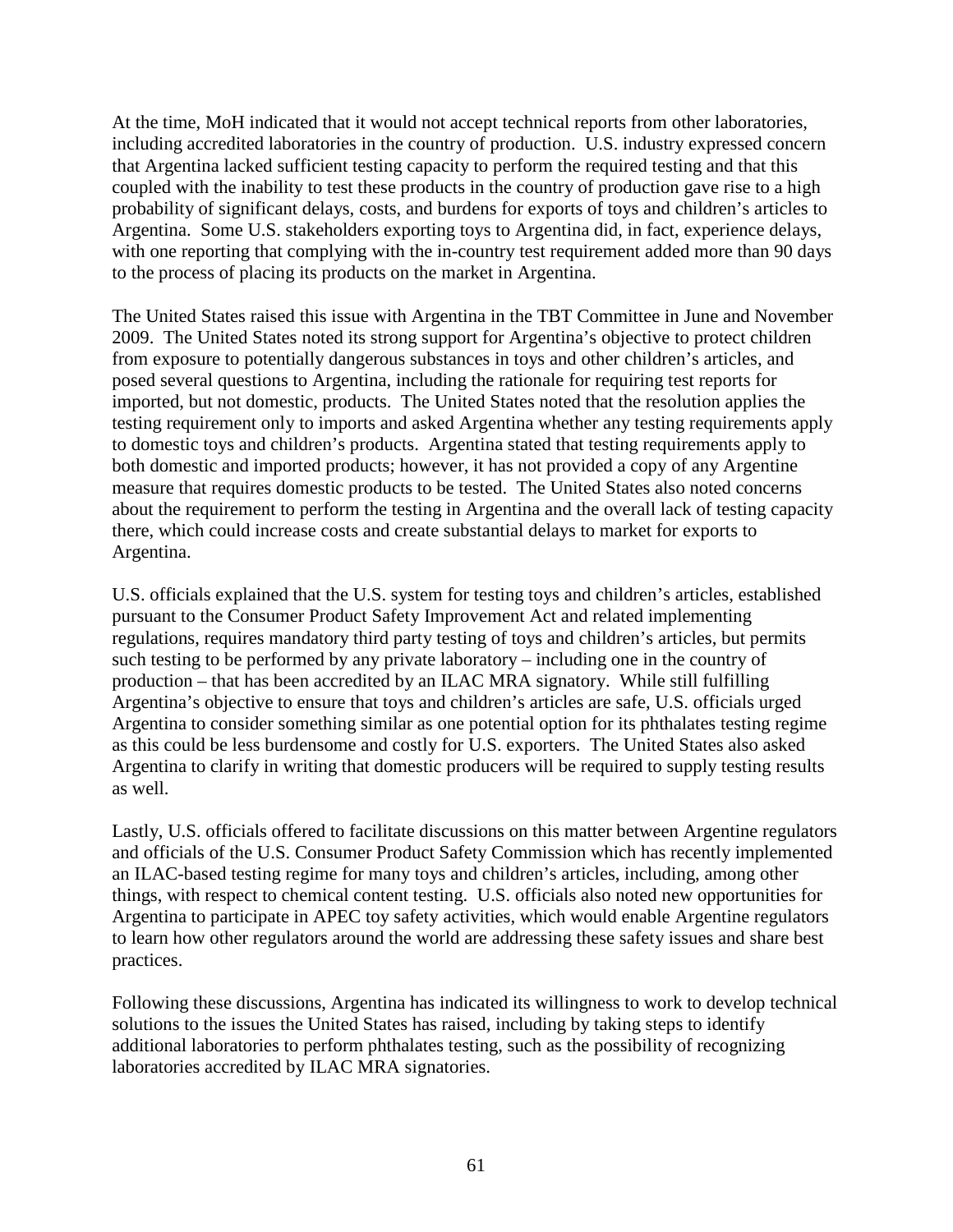Following U.S. engagement, Argentina revised Resolution 583 in October 2009 to allow producers to market toys and children's articles in Argentina if the supplier: (1) certified that the products meet Argentine product safety requirements; and (2) indicated that the producer had requested a test report from INTI prior to September 23, 2009. This revision was issued several weeks after September 23, 2009. Because Argentina issued the revision several weeks after that date, the United States raised concerns during the November 2009 TBT Committee meeting that many suppliers were likely unaware of Argentina's new flexibility and suggested that Argentina consider adopting a cut-off date that is later than September 23, 2009. The United States suggested that this could act as a short-term measure to address the current marketing delays while Argentina considered whether to modify Resolution 583 further to allow for recognition of additional test laboratories, including ones located outside Argentina, and ways to expand its domestic testing capacity.

Following this U.S. intervention, Argentina noted that it recognizes test results from laboratories that have been accredited by an ILAC MRA signatory, but that it also requires such laboratories to comply with other requirements. The United States has requested a copy of these other requirements and will engage further with Argentine officials to understand the extent to which Argentina recognizes test results from laboratories that an ILAC MRA signatory has accredited (*i.e.*, to understand whether Argentina accepts such test results in lieu of INTI test results).

In December 2009, Argentina issued Resolution 1078/2009. This resolution allows suppliers of toys and children's products to export their products to Argentina without a test report from INTI if the products are accompanied by written proof that samples of the products have been presented to, and are being analyzed by, INTI. This is a positive development that should help reduce delays while Argentina considers further revisions to its testing requirement for toys and children's products (*e.g.*, by recognizing laboratories outside of Argentina) and determines how best to expand laboratory capacity to ensure that producers can obtain test results before their products are imported into Argentina. The United States will continue to raise this issue with Argentina.

# *Brazil*

### Bilateral engagement

The United States and Brazil discuss TBT-related matters at various bilateral fora, including the Bilateral Consultative Mechanism (led by Brazil's Ministry of External Relations and USTR), the Commercial Dialogue (led by Brazil's Ministry of Development, Industry, and Commerce and the U.S. Department of Commerce) and the Economic Partnership Dialogue (led by Brazil's Ministry of External Relations and the U.S. Department of State). At the most recent meeting of the Economic Partnership Dialogue in December 2009, the U.S. and Brazilian governments welcomed further cooperation on regulatory issues, noting the importance of working together to share information. They also agreed to continue discussing memoranda of understanding (MOUs) outlining a framework for cooperation, including a proposed MOU between the U.S. Alcohol and Tobacco Tax and Trade Bureau (TTB) and Brazil's Ministry of Agriculture (MAPA). The United States also discusses TBT matters with Brazil during, and on the margins of, TBT Committee meetings.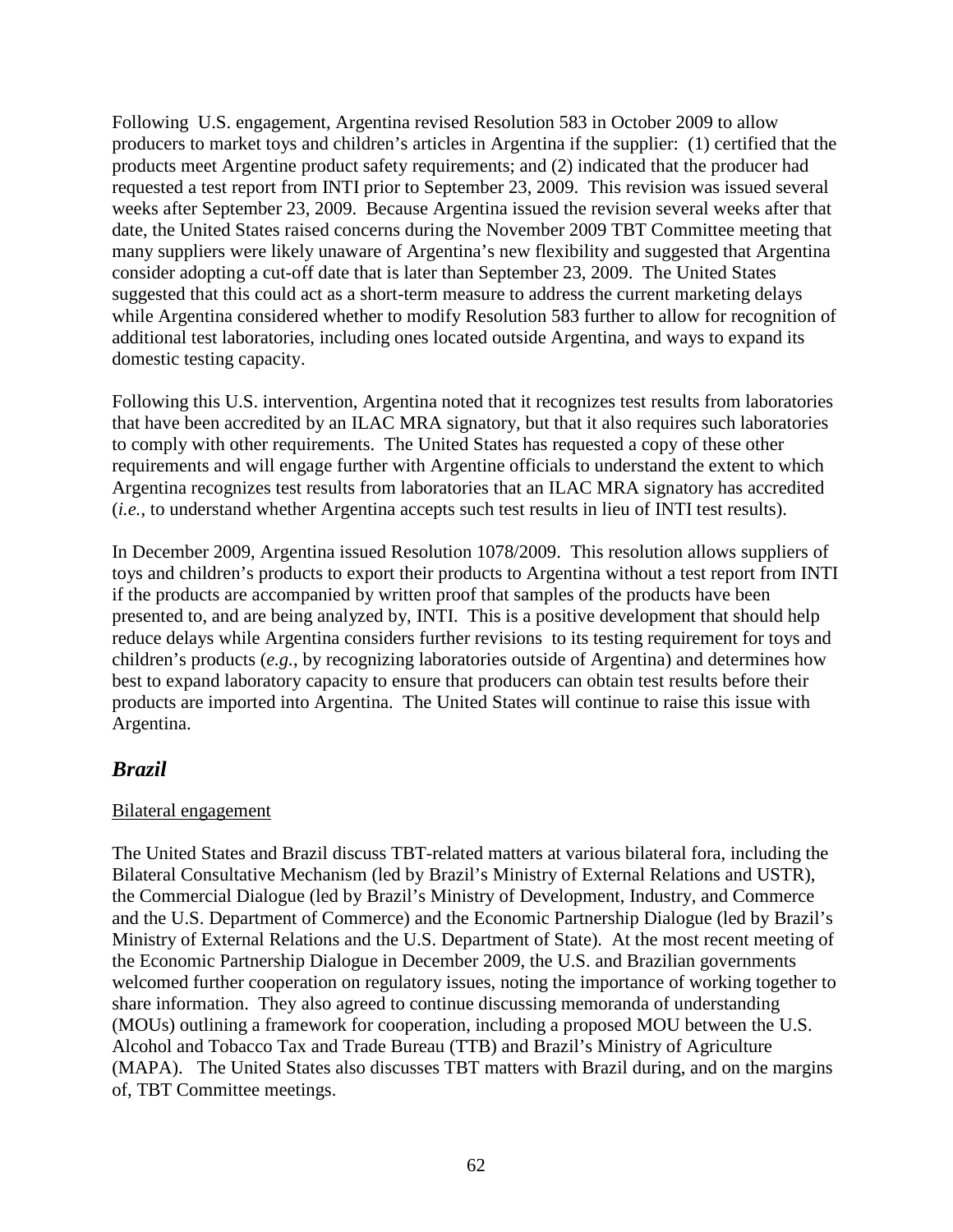#### Distilled spirits – quality and identity requirements

In spring 2008, Brazil notified the WTO of numerous proposed changes to its technical requirements for distilled spirits. U.S. industry raised concerns that the requirements differed from international practices, were not justified by health and safety considerations, and could bar exports of a number of U.S. spirits to Brazil.

In particular, the proposed Brazilian requirements make use of analytical parameters or chemical composition limits to define products that can be marketed as distilled spirits, liqueurs, or cordials in Brazil. In the United States, by contrast, rules of identity for spirits are based solely on the raw materials and production processes that producers use to make these products, not their chemical composition. The minimum and maximum alcohol content requirements set out in Brazil's proposal also do not conform to global practices for most spirit categories. For example, the proposal would establish a maximum alcohol content level of 54 percent alcohol by volume for distilled spirits. Yet none of the major spirits trading countries (*e.g.*, the United States, Canada, or EU Member States) establishes maximum limits for alcohol content. As certain U.S. spirits are bottled at significantly higher strengths than the proposed 54 percent limit, the proposal could bar many U.S. spirits from the Brazilian market. Lastly, Brazil's proposal would not recognize Bourbon and Tennessee Whiskey as distinctive products of the United States that can only be produced in the United States in conformity with U.S. requirements.

In 2009, the United States, joined by Mexico and the EU, expressed concerns in the TBT Committee that differences between the proposed Brazilian identity and quality requirements and requirements in other major markets could restrict trade in wine and spirits. In response, Brazil clarified that Article 34 of Brazil's Decree 2314 provides that beverages that are produced abroad and do not comply with Brazilian requirements can continue to be imported, provided that a certificate is presented attesting that: (1) the beverage is a typical product from its country of origin; (2) the beverage was produced in accordance with that country's laws and regulations; and (3) the beverage is regularly consumed in that country. Thus far, U.S. industry has not reported any disruption of shipments of distilled spirits to Brazil.

In October of 2009, Brazil notified additional amendments to its technical regulations establishing criteria for the labeling of beverages and products of acetic fermentations. U.S. industry raised concerns that some of the requirements could potentially prohibit imports of specific U.S. –origin, internationally-traded spirits. Specifically, their concerns include a prohibition on using abbreviations for common terms on labels, an explicit requirement for product names to be printed on the main label in bold face and upper case letters, a requirement for a large decal to be placed on the label including the importer's registration number, as well as a prohibition of the use of certain expressions on labels (such as "home-made", "hand-crafted", "reserve" and "special reserve"), even if these are associated with the company's name or trademark, among others.

Thus far, U.S. industry has not reported any disruption of shipments of distilled spirits to Brazil.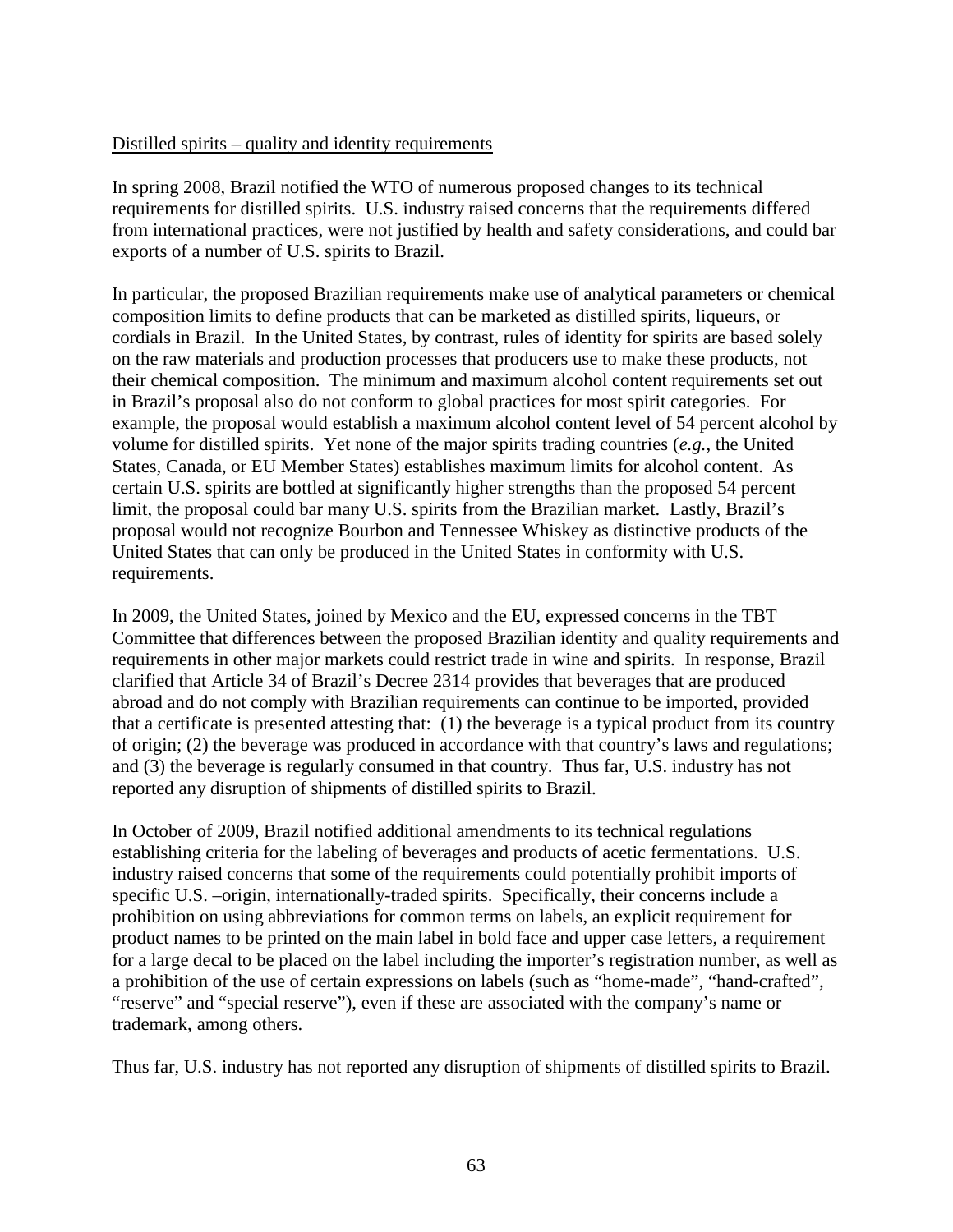#### Medical devices – inspection requirements

Resolution 25, which Brazil notified to the WTO on May 18, 2009, requires ANVISA (Brazil's medical device inspection agency) to inspect facilities that produce certain "high risk" medical devices to be sold in the Brazilian market by May 22, 2010. The United States does not contest Brazil's right to inspect U.S. facilities, as the U.S. Food and Drug Administration (FDA) has analogous authority to conduct inspections of Brazilian facilities. However, the United States is concerned that ANVISA may not have sufficient resources to inspect all overseas facilities that ship these devices to the Brazilian market by the May 22, 2010 deadline that the Resolution sets, which could disrupt hundreds of millions of dollars in U.S. exports of medical devices to Brazil and jeopardize the adequate supply of essential medical devices to the Brazilian market.

In September 2009, ANVISA and the U.S. Department of Commerce co-sponsored an event on medical device regulation – the Medical Device Information Exchange Forum – in Brasilia that U.S. industry and FDA's regional representative attended, where the two sides discussed the inspection issue. In addition, on November 4, 2009, ANVISA representatives participated in a seminar that the American Chamber of Commerce hosted in São Paolo to explain Brazil's new inspection requirement to local representatives of foreign manufacturers, including how companies can apply for an inspection and what the inspections will entail. At the November 2009 TBT Committee meeting, the United States, the EU, Mexico, Canada, and Switzerland raised concerns about the inspection requirement, requesting assurances from Brazil that trade in medical devices will not be disrupted after May 2010 if ANVISA cannot complete all of the inspections (and related registrations) in time, and noting that companies still had questions about the registration and inspection processes, including how to apply for an inspection and the coverage of such inspections.

The meetings that FDA and ANVISA had during the Medical Device Information Exchange Forum were productive, and that FDA has agreed to hold follow-up technical discussions with ANVISA so that respective regulators in each country can learn more about the other's regulatory systems. This is a positive development that the United States hopes will increase the opportunities for increased dialogue on this and other issues. In addition, Brazil has now clarified that class I medical devices (*e.g.*, tongue depressors, bedpans) and class II devices (*e.g.*, powered wheelchairs, surgical drapes) are exempted from the inspection requirement, and that ANVISA's inspections will apply only to the last place of manufacture (as opposed to all the supplier facilities). In addition, only plants that manufacture devices subject to re-registrations or new registrations will need to be inspected by the May 2010 deadline. The United States understands that ANVISA has also been hiring additional inspectors and has started scheduling inspections, and will be issuing a technical note answering many of industry's questions in the coming weeks. The United States will continue to engage with Brazil on the inspection issue and work with Brazil to resolve the matter in such a way that avoids a disruption in trade in safe and effective medical devices.

#### Medical devices – data requirements for registration

Resolution 185 of 2001 sets out ANVISA's registration requirements for medical devices. The measure, which Brazil has not notified to the WTO, requires manufacturers to submit detailed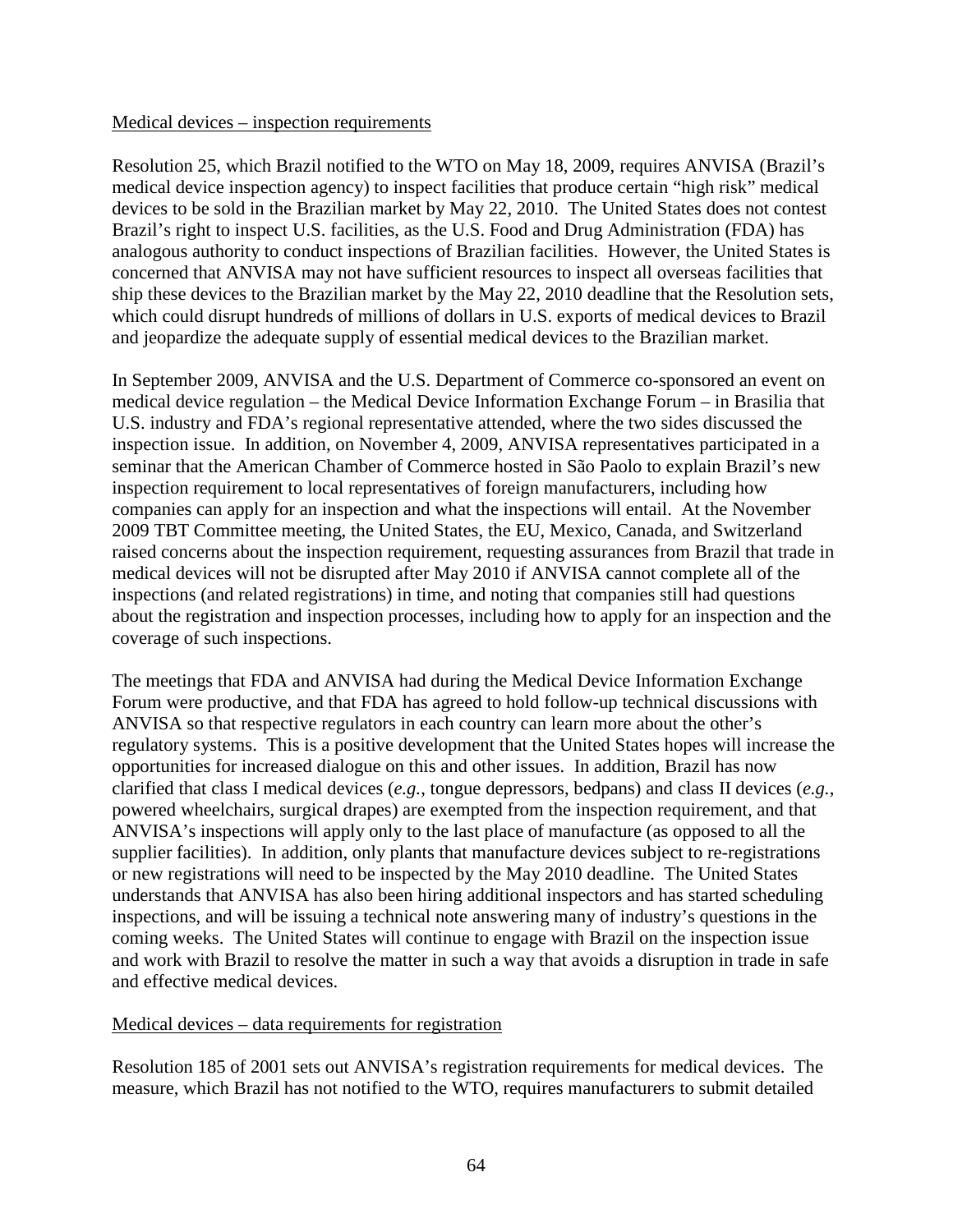economic data, such as the prices they charge in other markets, advertising budgets, and distributor mark-ups, with each product registration or re-registration. The Resolution's registration requirements do not appear related to evaluating the safety or efficacy of medical devices, they lack clarity and transparency, and they seem excessively burdensome and intrusive. Moreover, they could require producers to submit information that either does not exist, could be business confidential or proprietary, or could not be obtained without giving rise to antitrust concerns since producers would have no way of obtaining the information without contacting each other.

The United States has raised these concerns with Brazil on repeated occasions, both bilaterally and in the TBT Committee. As a consequence of those discussions, ANVISA recently published a resolution that clarifies the registration requirements in Resolution 185. U.S. and industry officials have welcomed this development and are reviewing the new measure to determine whether it resolves the concerns or if additional follow-up with Brazil is necessary. Additionally, industry did not report any trade disruptions in 2009 due to the registration requirements. Brazil and the United States are currently engaged in discussions aimed at finding a long-term resolution to the issue.

#### Telecommunications – acceptance of test results

Brazil's National Telecommunications Regulatory Agency (ANATEL) does not accept test data generated outside Brazil (except in cases where the equipment is too physically large or costly to transport). Accordingly, U.S. suppliers must submit virtually all of their information technology and telecommunications equipment (*e.g.*, cell phones and optic cables) for testing to laboratories located in Brazil. This requirement results in redundant testing, higher costs for importers, and delayed time to market in Brazil.

There was some progress in 2009 in informal discussions with Brazil on this issue. However, the United States continues to urge Brazil to implement the CITEL (Inter-American Telecommunication Commission) Mutual Recognition Agreement (MRA), noting that if ANATEL implements the CITEL MRA, it would also benefit Brazilian suppliers who would then be free to use test results from Brazilian laboratories to certify that their telecommunications products meet U.S. FCC requirements.

#### Toys and children's articles – conformity assessment procedures

U.S. industry raised concerns about a proposed National Institute of Metrology, Standardization, and Industrial Quality (INMETRO) measure amending Brazil's existing conformity assessment procedures for toys and children's articles. The proposed measure would have permitted foreign manufacturers to test their toys for compliance with Brazilian toy safety requirements in the country of manufacture. At the same time, however, it would have required imported toys that had been tested abroad to undergo a second round of testing in Brazil. This measure would not have required domestically-produced toys to be tested twice. Industry also raised concerns about proposed procedures for placing INMETRO conformity assessment seals on conforming products and whether, similar to domestic producers, U.S. producers could use either the System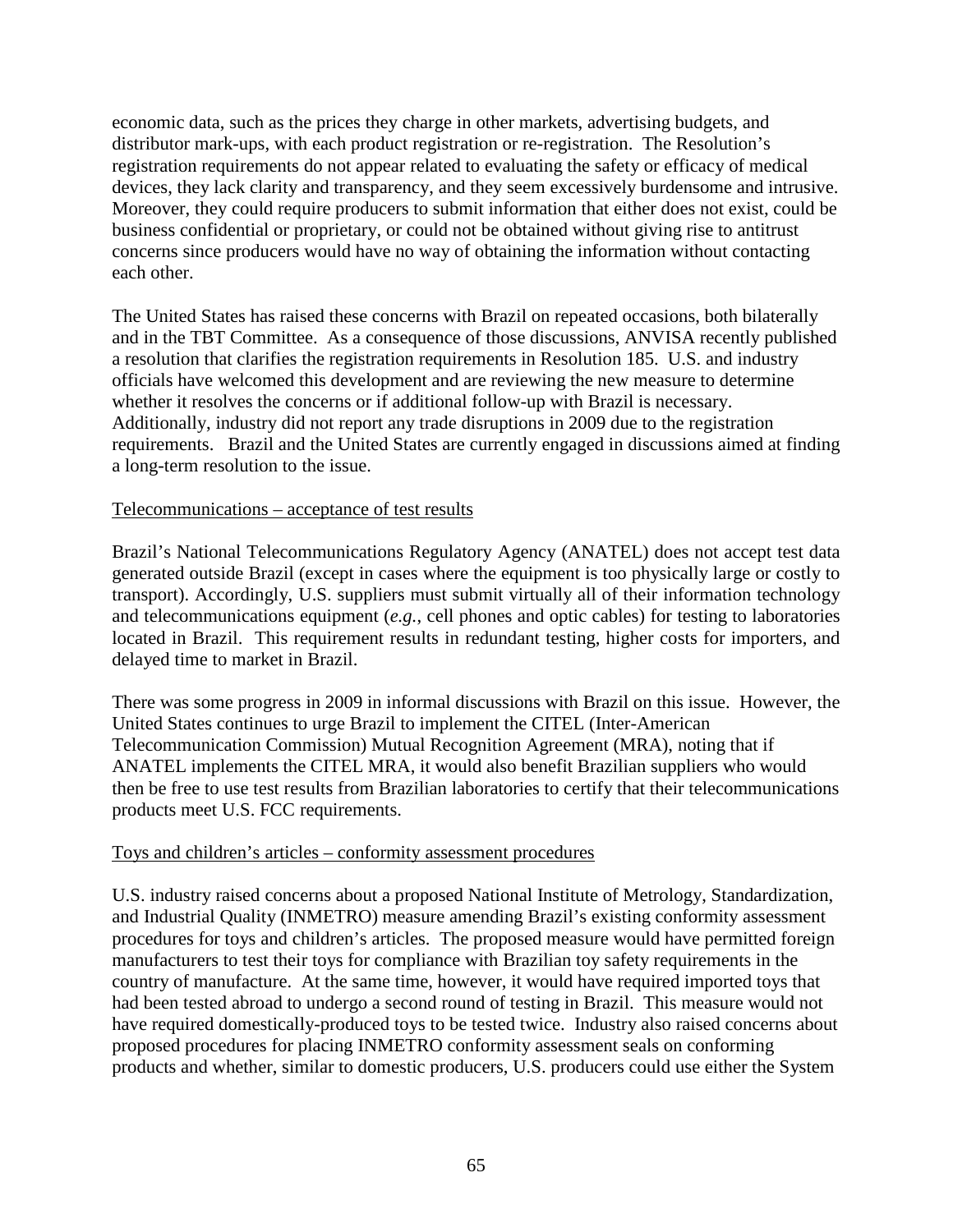5 ("Compliance Imprint Certification Model") or System 7 ("Lot Certification Model") conformity assessment procedures for their products.

In the TBT Committee, the United States, joined by the EU, Thailand, and China, noted that it strongly shares Brazil's objective of protecting children from exposure to potentially dangerous substances in toys and other children's articles, but questioned the basis for Brazil's requirement that imported toys would be subject to two sets of tests, while domestic toys would only be subject to only one.

In September 2009, INMETRO announced that it would: (1) eliminate the second test requirement on imports; (2) allow laboratories that have been accredited by an ILAC MRA signatory to conduct the testing in certain instances; (3) provide foreign producers with the option of importing under System 5 or System 7; (4) provide a transition period of a few months to one year from the date INMETRO publishes its final measure for producers to comply; (5) permit foreign producers utilizing System 5 to add the INMETRO seal at the place of manufacture; and (6) eliminate a proposed number sequencing system for the seal, which INMETRO determined would not have been efficient or practical.

In early November 2009, INMETRO published a revised measure incorporating these improvements and notified it to the WTO. The United States welcomed the new measure, which addressed most of U.S. concerns, but posed additional questions about how the new system would operate in practice, including: (1) what criteria INMETRO would use for accrediting test laboratories in cases where it found that accreditation by an ILAC MRA signatory was insufficient; (2) whether the six-month transition period for compliance that the revised measure provides is sufficient, given that INMETRO accreditation of an ISO 9001 certification body takes, on average, six months; (3) whether INMETRO would consider recognizing certification bodies that are accredited by IAF signatories; (4) whether Brazil would consider accepting toxicological evaluations by Board Certified Toxicologists instead of requiring animal testing; and (5) why Body of Product Certification (OCP) would need to select test samples rather than allowing an accredited laboratory to select its own samples. U.S. officials are following up with Brazilian authorities on these issues in 2010.

#### Wine – alcohol content levels and conformity assessment procedures

In mid 2008, Brazil notified proposed changes to its import procedures and other technical requirements for wine to the WTO. The U.S. government and industry raised concerns that the requirements were unjustified by health and safety considerations and could bar certain U.S. wine exports to Brazil.

For example, Brazil's proposal, which would require foreign wineries to register with the Ministry of Agriculture, Livestock, and Food Supply (MAPA) before exporting to Brazil, appeared to be duplicative since wine importers in Brazil were already required to register. The proposal would permit MAPA to inspect foreign wineries to verify their "technological, hygienic-sanitary, and documentation conditions" – even though the TTB already thoroughly inspects U.S. wineries through its process of implementing statutory permit requirements needed prior to initiating operations, and upholds a set of comprehensive regulations regarding the safety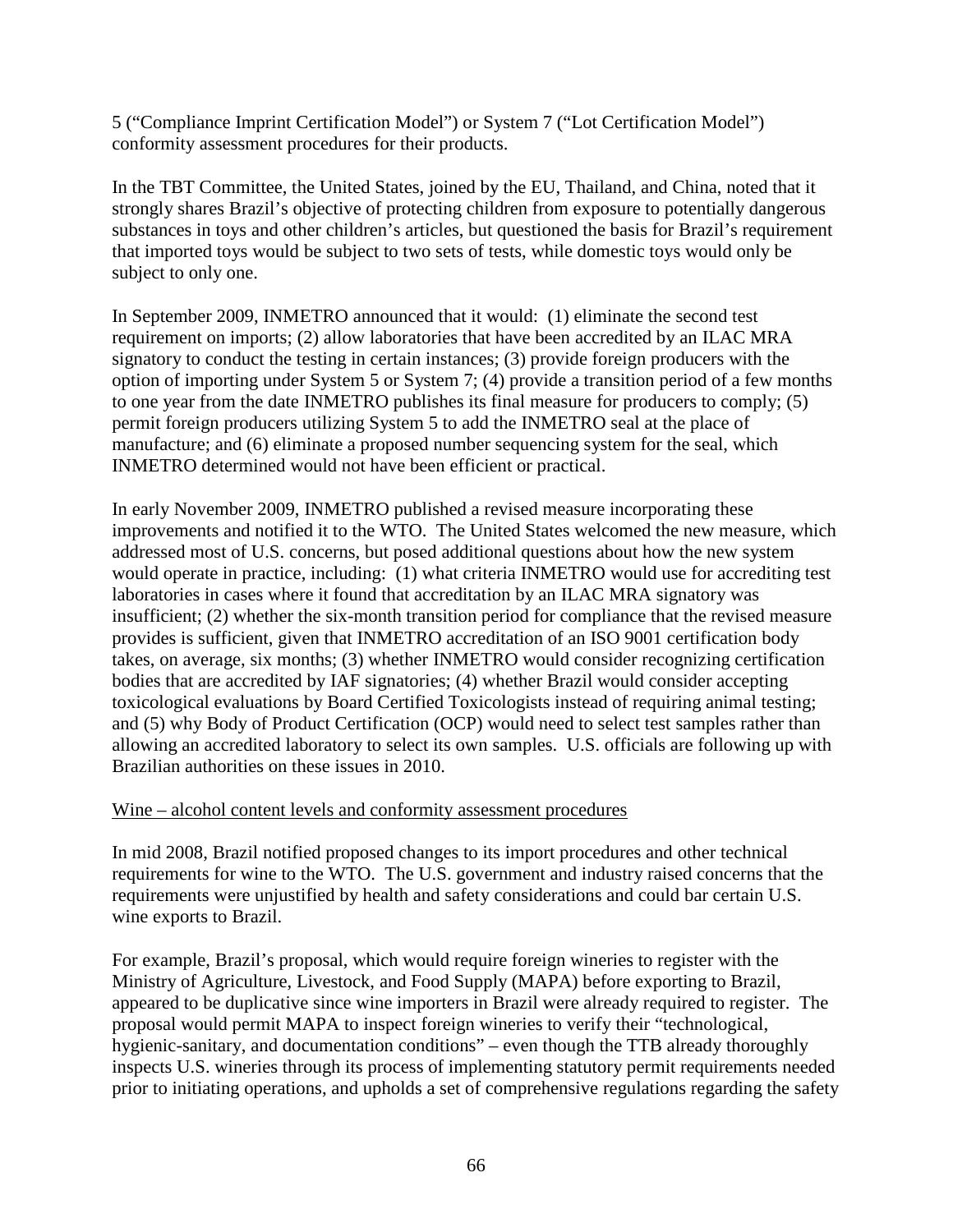and security of wineries and wine products. The proposal would also require suppliers to reregister wine products each time they make even minor modifications to their wine labels, such as a change in a label's color.

Further, the proposal would limit the wine alcohol content to 14 percent by volume, unless a wine is accompanied by a statement clarifying it has "typical" or "distinctive" characteristics of a particular region (*e.g.*, wines with a geographical indication or appellation of origin). Geographic and regional factors can influence wine alcohol content, which U.S. regulations recognize by providing that wine may vary in alcohol content from 7 to 24 percent alcohol by volume. By contrast, Brazil's proposed measure does not take account of regional differences and, if applied to U.S. imports, could have blocked access to its market for many U.S. wines with an alcohol content of greater than 14 percent alcohol by volume. Thus far, Brazilian authorities have been accepting TTB-issued certificates for such wine indicating that the product is a wine, or a byproduct of grapes and wine, with typical, regional, and peculiar characteristics from the United States; or the product is a wine, or a byproduct of grapes and wine, in conformity with U.S. requirements.

In December 2009, Brazil notified a new measure that eliminated the winery registration requirement to the WTO. However, the measure also instituted a new certificate of origin and product analysis requirement for foreign wines. At present, U.S. industry is not reporting any disruption of wine shipments to Brazil.

# Canada

### Bilateral engagement

The United States discusses TBT matters with Canada during, and on the margins, of TBT Committee meetings, as well as bilaterally, such as in the United States-Canada Consultative Committee on Agriculture. The United States also discusses specific trade concerns and systemic issues with Canada together with Mexico in the NAFTA CSRM and subordinate Technical Working Groups (TWGs) established to address particular standards-related issues. For example, the NAFTA TWG established to address food labeling and packaging led to enhanced cooperation among the three NAFTA parties regarding food laboratories and nutritional labeling. The NAFTA parties also address standards-related measures in the context of the NAFTA RCF. For details on these fora and other trialateral cooperation regarding standards-related measures between the NAFTA parties, see Section VIII.

### Cheese – compositional requirements

On June 16, 2007, Canada published proposed amendments to its Food and Drug Regulations and Dairy Products Regulations that altered the compositional requirements for cheese. The final requirements, which were published in December 2007 and entered into force in December 2008, mandate that a certain percentage of a cheese's protein content must be casein derived from raw milk rather than reintroduced whey, thereby limiting the protein content of cheese that may be derived from milk protein concentrates (MPCs). The raw milk used in Canadian cheese is primarily supplied by Canadian producers. According to U.S. industry, Canada implemented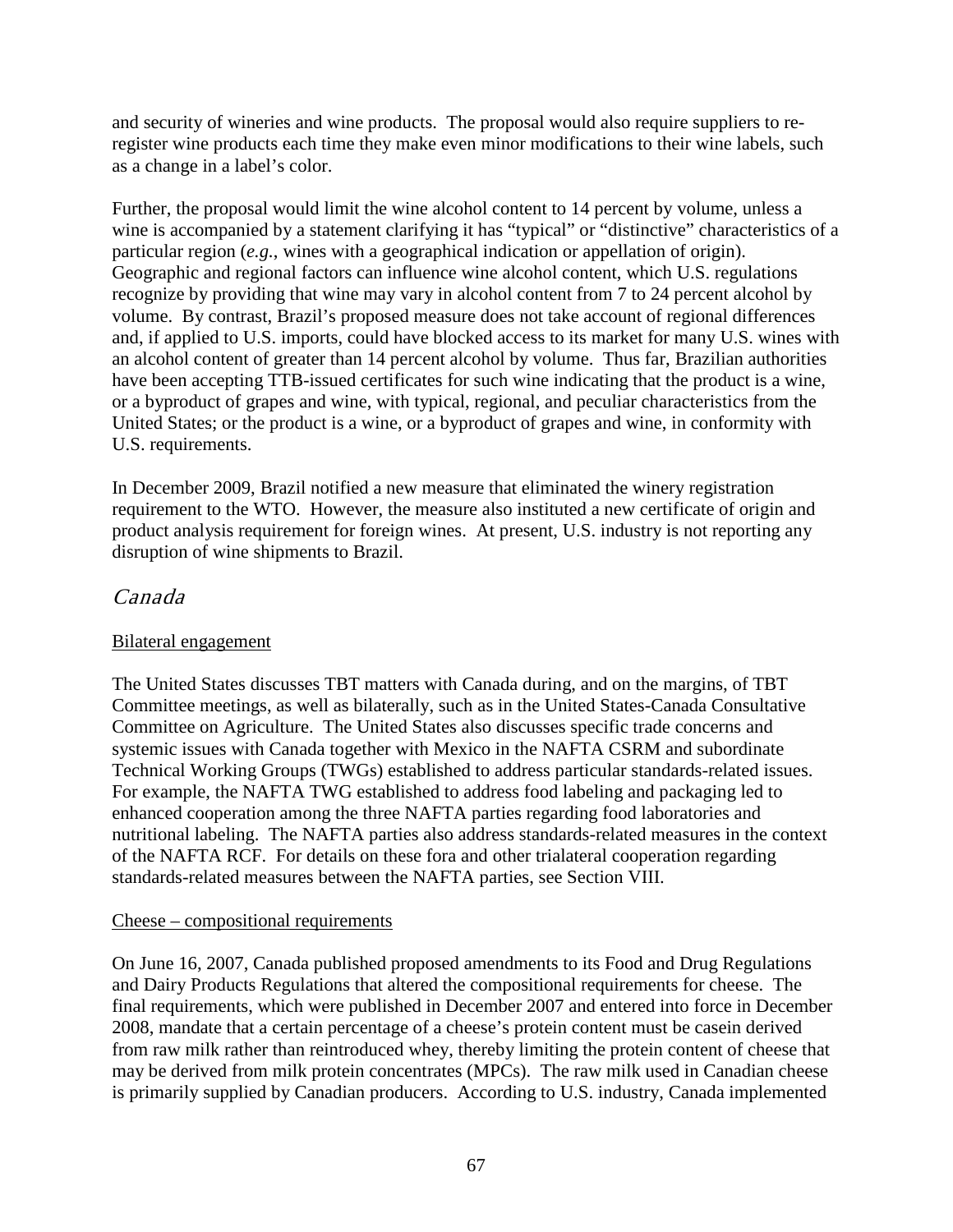the requirements as a means to increase demand for Canadian fluid milk and hence limit the use of MPCs, which are imported from the United States and other countries. While the regulations were under development, the United States and other trading partners raised concerns both bilaterally and in the TBT Committee that the requirements could significantly reduce access for exports of MPCs to the Canadian market.

In October 2008, several U.S. companies, in cooperation with the Canadian dairy processing industry, petitioned the Federal Court of Canada for judicial review of the cheese compositional requirements. The plaintiffs asked the Court to invalidate the regulations, contending, *inter alia*, that the regulations were promulgated for the purpose of providing an economic benefit to dairy producers at the expense of dairy processors and others. On October 7, 2009, the Court issued an opinion upholding the Canadian government's authority to issue the requirements.

In 2010, the United States will continue to monitor trade flows of dairy products between the United States and Canada as well as any additional regulatory developments in Canada.

#### Provincial notifications

In 2009, Canada did not notify two provincial measures to the WTO that raised potential TBT concerns for U.S. exporters: the British Columbia Recycling Regulation (B.C. Reg. 449/2004) and the Ontario Electrical Safety Authority's product safety registration process for electrical products. As a result of Canada's failure to notify these measures to the WTO in draft form, the views expressed by some U.S. stakeholders were not taken into account by Canadian provincial authorities until late in the regulatory process. The United States believes that this may be evidence of a systemic problem. In 2010, the United States hopes that Canada will take steps to improve its WTO notification practice for sub-central government technical regulations and conformity assessment procedures.

#### Tobacco products – restrictions on additives

In 2009, Canada enacted amendments to its Tobacco Act relating to the use of additives in cigarettes and other tobacco products. The United States strongly supports the objective of deterring youth from tobacco use. In connection with this goal, U.S. officials have sought additional information on the approach taken in Canada's measure, as well as additional information on any regulations that may be necessary to implement the amendments to Canada's Tobacco Act.

At the November 2009 TBT Committee meeting, the United States asked Canada to confirm when sections 4 and 5 of the Act relating to use of additives in the manufacture and sale of tobacco products would enter into effect, and whether the Canadian government has the authority to amend the schedule of additives that are regulated. At the meeting, U.S. officials asked whether Canada was considering any amendments to the schedule of additives. The United States also asked if Canada could provide information on the criteria used to develop the list of prohibited additives, and the specific efforts it made to identify the relationship in general between prohibited additives and products marketed to or that are innately attractive to youth.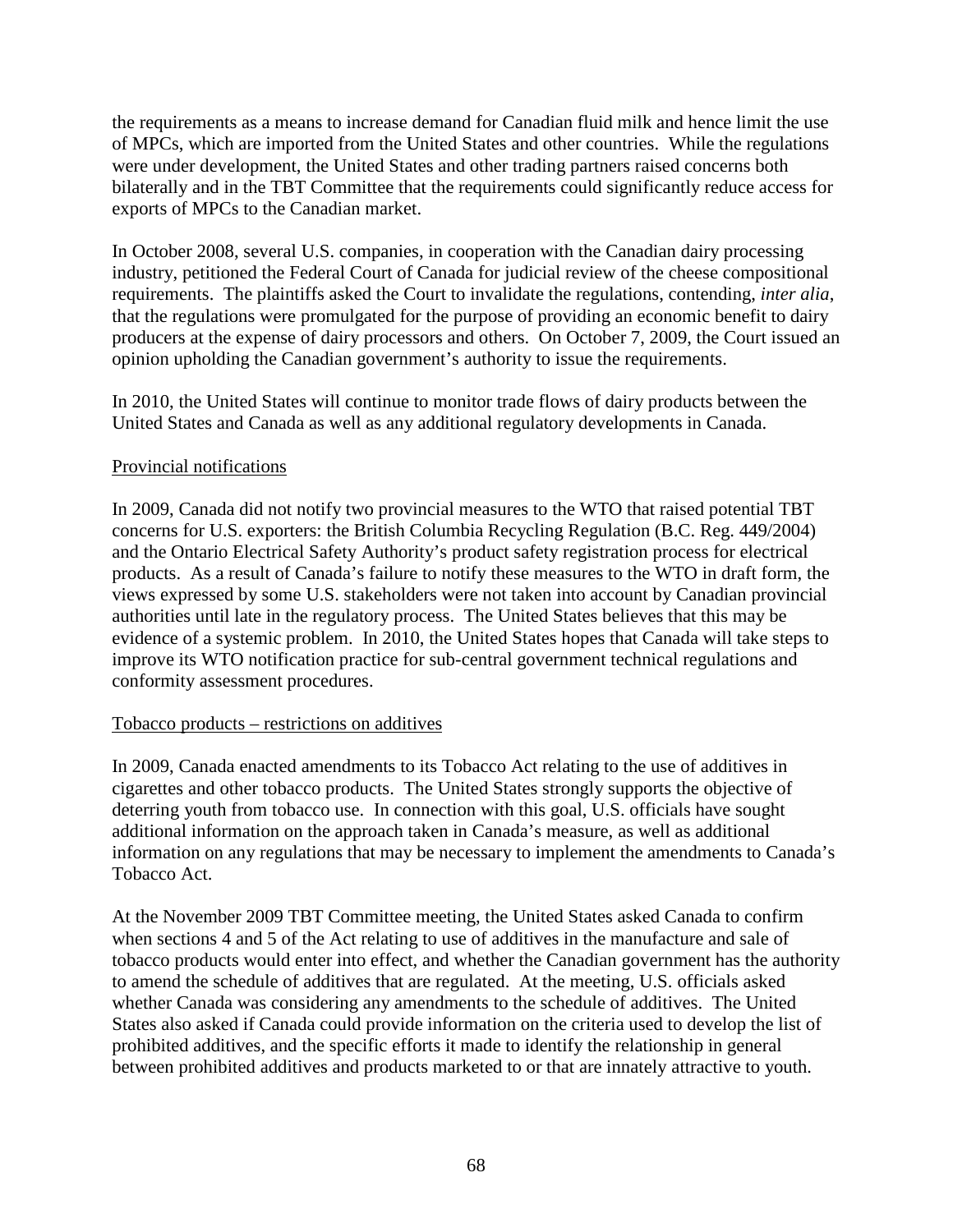Canada said that it would consider the comments and indicated that it would notify any implementing regulations to the WTO for comment. During the March 2010 TBT Committee meeting, Canada provided written responses to the U.S. questions. The United States stated that it would consider those responses, together with Canada's responses to questions and comments from other WTO Members, in reflecting further on the matter.

## China

### Bilateral engagement

The United States and China regularly engage on TBT-related issues through the U.S.-China Joint Commission on Commerce and Trade (JCCT) and bilaterally on a case-by-case basis, when specific market access issues arise. Established in 1983, the JCCT is the main forum for addressing bilateral trade matters and promoting commercial opportunities between the United States and China. The JCCT has played a key role in helping to resolve bilateral TBT issues, including those related to medical device recalls and registration, certification of IT products, and cotton registration requirements. At the October 2009 JCCT meeting, in an effort to increase collaboration on standards and conformity issues, the two sides agreed to convene a publicprivate meeting on standards and conformity assessment procedures in the first quarter of 2010.

#### Conformity assessment procedures

In August 2003, China required the China Compulsory Certification (CCC) mark to be applied to Chinese and foreign goods covering more than 159 product categories – including electrical machinery, IT equipment, household appliances, and their components. Since then, U.S. companies have continued to raise concerns that the regulations are unclear regarding which products require a CCC mark. Industry has also reported that China is applying the CCC mark regulation in an inconsistent manner. In addition, U.S. officials understand that small and medium-sized U.S. companies without a presence in China find it particularly burdensome to apply for CCC mark exemptions, such as for replacement and re-export, because China requires the applications to be submitted in China's Certification Accreditation Administration (CNCA) Beijing offices.

To date, CNCA has accredited 14 certification and 153 testing bodies to test and certify products for purposes of the CCC mark. Despite China's commitment that qualifying minority foreignowned (upon China's accession to the WTO), and majority foreign-owned (two years later) joint venture conformity assessment bodies would be eligible for accreditation and would be accorded national treatment, China has so far accredited only six foreign-invested conformity assessment bodies. It is not clear whether these six foreign-invested conformity assessment bodies play a sizeable role in accrediting products sold in China.

As a result, exporters to China are often required to submit their products to Chinese laboratories for tests that have already been performed abroad, resulting in greater expense and a longer time to market. One U.S.-based conformity assessment body has entered into a MOU with China allowing the conformity assessment body to conduct follow-up factory inspections (but not primary inspections) of manufacturing facilities that make products for export to China requiring the CCC mark. However, U.S. officials understand that China has not been willing to grant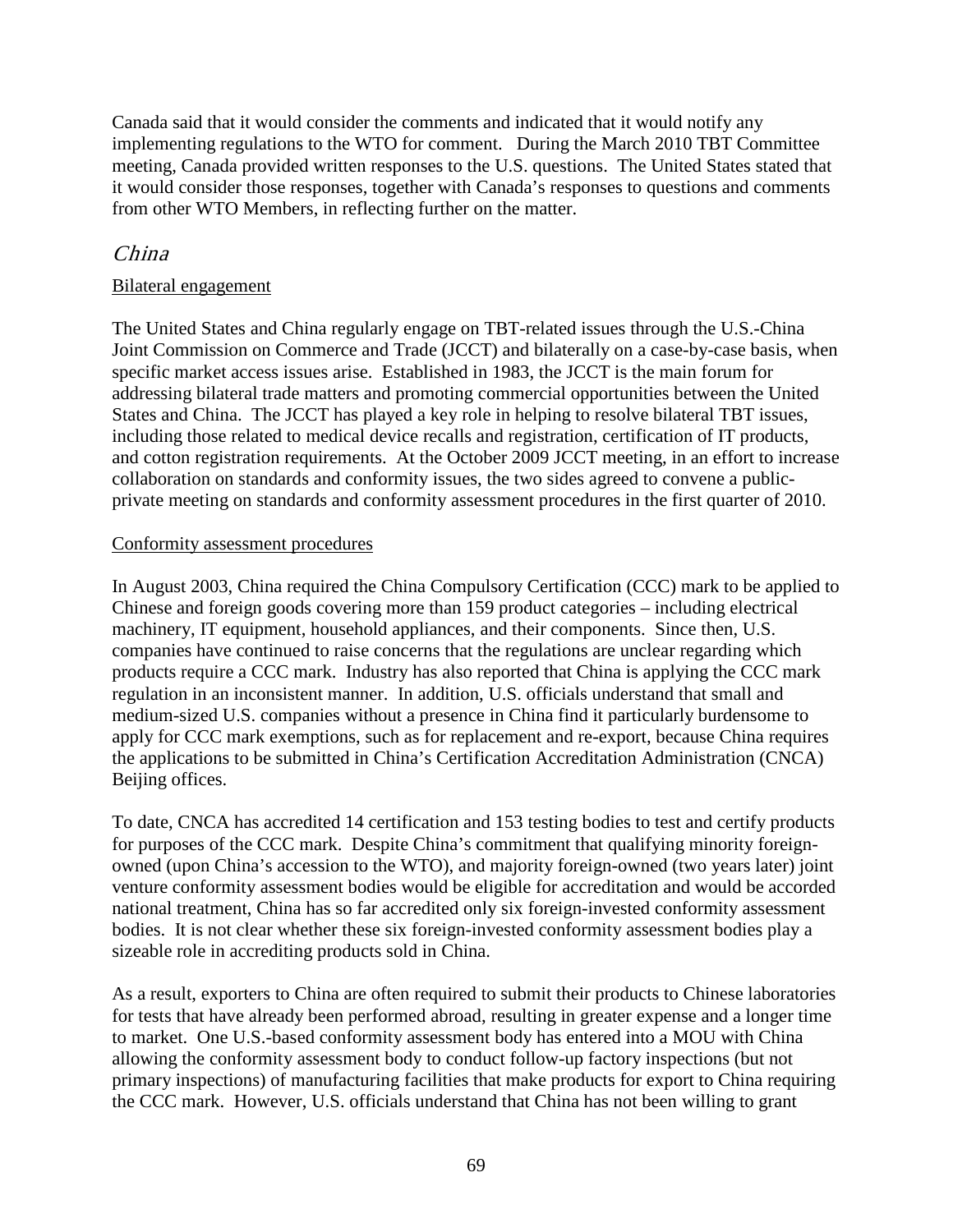similar rights to other U.S.-based conformity assessment bodies, claiming that it is only allowing one MOU per country, the rationale for which has not been provided.

### Cotton supplier registration requirements

In August 2008, China's General Administration of Quality Supervision, Inspection and Quarantine (AQSIQ) issued Announcement No. 87, which proposed to establish a new registration process for foreign cotton suppliers (domestic cotton suppliers were already subject to an inspection system), and notified it to the WTO. A related AQSIQ measure issued in November 2008 addressed quality assessment of cotton shipments and set out many of the details to implement Announcement No. 87. China did not notify this measure to the WTO. Under these measures, effective March 2009, consignees of foreign cotton are subject to foreign inspection at the border. Foreign suppliers that do not register under this system are automatically subject to a lower "quality credit assessment grade" and are required to include a pre-shipment inspection clause in their contracts.

At the September 2008 JCCT meeting and the March 2009 TBT Committee meeting, the United States identified these measures as a potential trade issue and began holding bilateral meetings with AQSIQ officials to discuss U.S. concerns. U.S. cotton exporters, as well as government officials and exporters from Australia, Brazil and other countries, also raised concerns. The United States noted that, by establishing a government-run regime to grade foreign exporters of cotton to China, the proposed registration and quality assessment system appeared to depart from prevailing commercial practice within the cotton trade. By contrast, in other countries, cotton quality and related issues are addressed through private contract and arbitration.

China claimed that registration was voluntary. The United States noted that exporters that did not register would be subject to pre-shipment inspection and automatically assigned the lowest rating. Because Chinese cotton mills began refusing to do business with unregistered U.S. producers, a number of exporters felt compelled to register out of economic necessity. Finally, U.S. officials expressed concern that AQSIQ was seeking confidential business information on the trading volume, value, and history of an exporter's shipments to China and requested that China explain its purpose in requiring such information. In response to these concerns, AQSIQ agreed to consider suggestions for revising particular provisions of the measure that it had received from the interested governments and foreign industry representatives.

Active dialogue continues between U.S. and Chinese experts on registration and testing requirements. In 2010, the United States will continue to monitor how AQSIQ implements these measures at issue in order to ensure that China's cotton registration requirements do not create a market access barrier for U.S. cotton exporters.

### "Excessive packaging" requirements

In November 2007, China notified the WTO of proposed restrictions on "excessive packaging" for six commodities, including alcoholic beverages, cake, grains, health food, and cosmetics. The United States noted its support of China's objective of protecting the environment and conserving resources, noting that other countries, as well as some U.S. states, have chosen to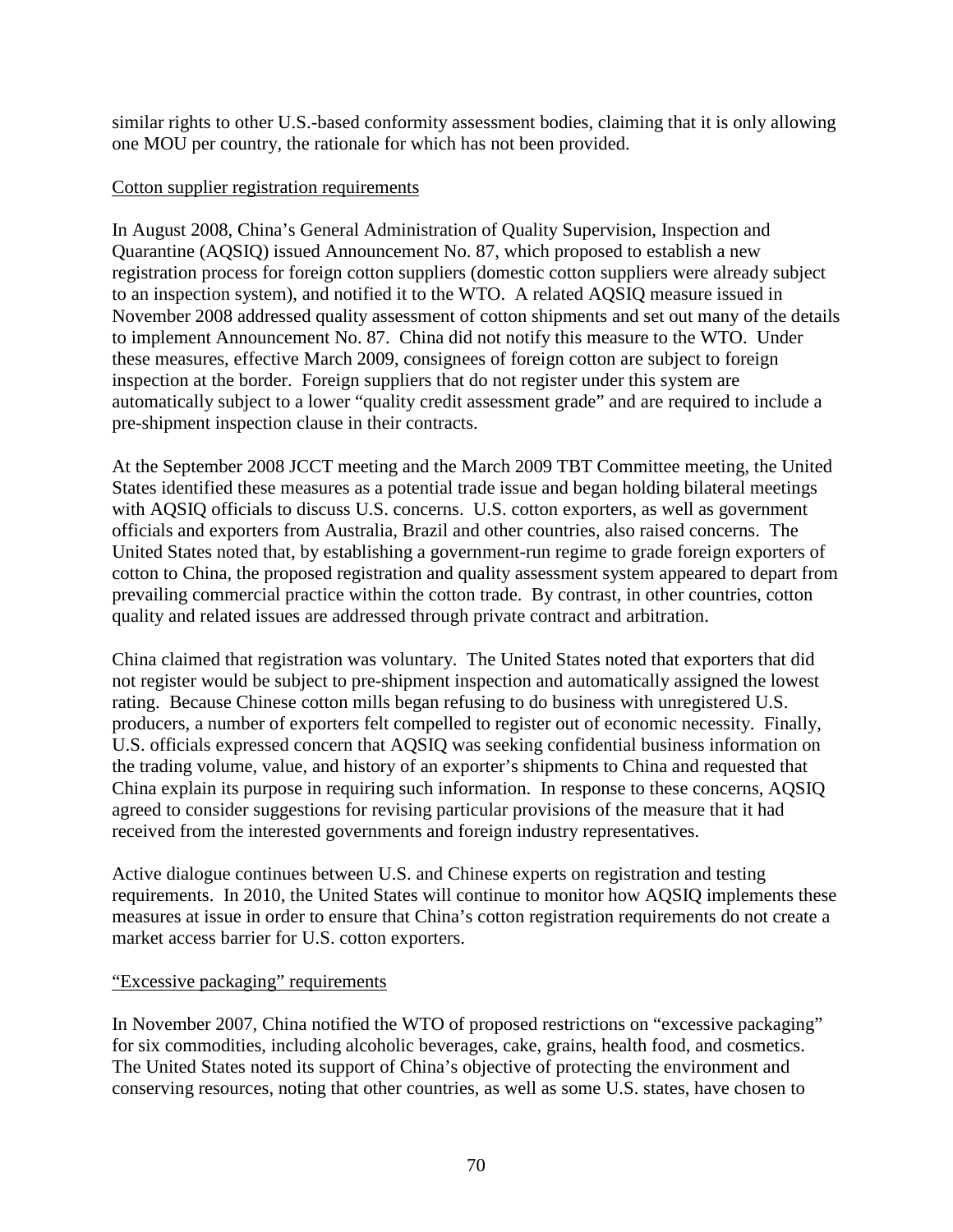reduce the effect of waste on the environment by linking packaging cost to specific targets for recyclable content and reuse materials.

However, during TBT Committee meetings in 2008 and 2009, the United States expressed concerns about the efficacy of restricting total packaging cost in relation to product cost, as China had done, to meet its objective. U.S. officials pointed out that the cost of environmentally friendly packaging (*i.e*., packaging with the highest recyclable content or reuse percentage) often far exceeds that of traditional packaging. Thus, if China were to limits the total cost of packaging, the result may be that industry will be forced to package more products in cheaper materials that cannot be recycled or reused. U.S. officials also noted that less expensive packaging may also contain higher levels of heavy metal contaminants and other potentially hazardous materials, and that packaging enhancements designed to protect safety, such as child safety seals, often increase packaging costs. Further, they noted that China's proposed measure may also discourage innovations in packaging, such as smart shelf life packaging, which may be more costly than cheaper packaging. The United States asked China to re-evaluate its approach to this technical issue and encouraged it to consider some of the methods that other WTO Members employ that could more effectively assist China in meeting its environmental objectives while at the same time not creating new safety and environmental issues and potentially disrupting trade.

While it did not alter its overall regulatory approach on this issue, China took steps to respond to many of the U.S. concerns with a view to enabling foreign suppliers to comply with the requirements. With respect to China's requirements regarding the "inter space ratio" of packaging, China clarified its calculation methodology in a manner that was acceptable to U.S. industry. Second, under China's original proposal, the packaging cost could not exceed 15 percent of the commodity's ex-factory price. China eventually raised the limit to 20 percent, clarified that the original package is the package in direct contact with the product and does not include the label, and indicated that the cost of the original package should not be counted in the calculation of packaging cost. Lastly, China delayed enforcement until April 1, 2010. Thus far, U.S. industry has not reported concerns with the modified requirements.

### IT products – mandatory testing and certification

In August 2007, China notified to the WTO a series of thirteen proposed measures requiring certain IT products to be certified for information security functions. The proposed measures appeared to require testing and certification to certain Chinese national standards for information security which, in some areas, may differ from international standards used in the global market. In some cases, the Chinese standards require access to algorithms held by Chinese regulators, and it is unclear on what basis those algorithms will be made available. AQSIQ indicated that the thirteen proposed measures would be mandatory for all covered products as of May 1, 2009.

The United States and other WTO Members expressed serious concerns to China about these proposed measures in numerous bilateral and multilateral meetings. At the September 2008 JCCT meeting, China announced that it would delay publication of final implementing regulations while Chinese and foreign experts continued to discuss the best ways to ensure information security in China. In April 2009, CNCA, AQSIQ, and the Ministry of Finance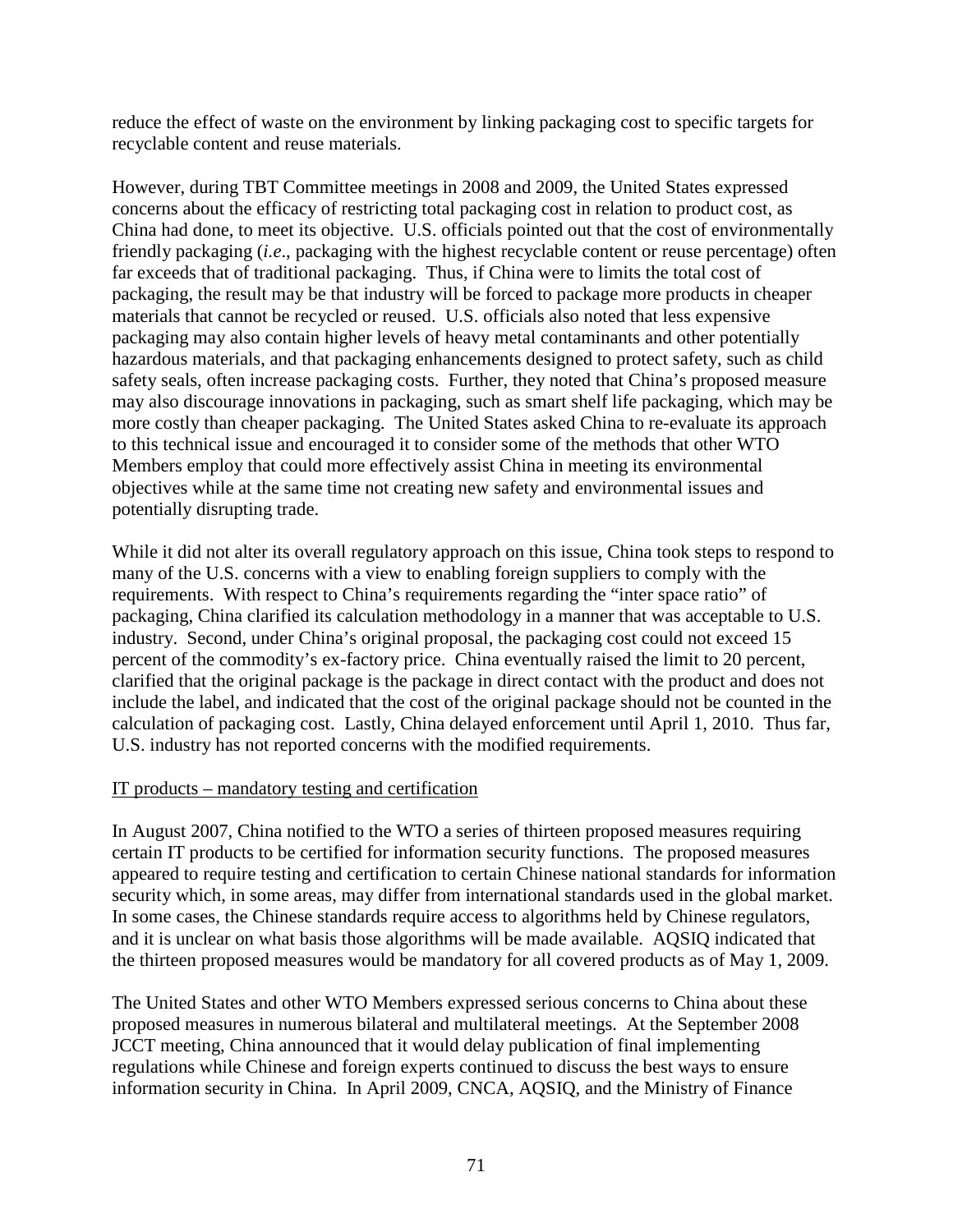announced that implementation of the measures would be delayed until May 2010, and subsequently, in September 2009, China confirmed that the compulsory certification requirement will apply only when products are sold to government agencies, and not to state-owned enterprises or in other sectors of China's economy, representing a significant reduction in the scope of the requirements from China's original plan. At the October 2009 JCCT meeting, China also agreed to a dialogue with the United States regarding global best practices for trade in information security products. The United States will continue to monitor this issue in 2010.

### Internet filtering software –"Green Dam"

In May 2009, China's Ministry of Industry and Information Technology (MIIT) proposed a measure that would have required imported or domestically-produced computers sold in China to be pre-installed or packaged with the Chinese-produced "Green Dam – Escort of the Youth Flowers" Internet filtering software, effective July 2009. The software regularly connects to the Internet to download a current list of content to be blocked.

U.S. government officials, as well as a broad coalition of global industry groups and officials from other countries, expressed serious concerns about this proposed measure shortly after it was made public and urged China to revoke it. Among other things, China never notified the measure to the WTO for review and comment and did not provide a reasonable period of time for manufacturers to comply. Additionally, global technology companies, Chinese citizens, and worldwide media expressed serious concerns about the stability of the software, the scope and extent of its filtering activities, and its security weaknesses.

In June 2009, China announced that it was suspending the measure indefinitely.

#### Medical devices – conformity assessment procedures

The United States has expressed concerns that China maintains two separate authorities — the State Food and Drug Administration (SFDA) and AQSIQ — to enforce regulations with similar, but not identical, requirements for selected medical devices. This potential overlapping and unclear delineation of responsibilities can result in additional and unnecessary regulatory procedures with no demonstrable public health benefit. For example, Decree 95, issued by AQSIQ in June 2007, would have imposed an onerous examination and supervision regime on imported medical devices, introducing additional testing and inspection redundancy to the certification schemes administered by SFDA and, in some cases, CNCA.

The United States, working closely with U.S. industry, raised these concerns as part of JCCTrelated meetings with AQSIQ and China's Ministry of Commerce (MOFCOM). In November 2007, AQSIQ issued a notice suspending implementation of Decree 95. In a further step to streamline the registration process, in September 2008 SFDA and AQSIQ jointly announced that they would require only one test, one report, one fee, and one factory inspection for medical devices. Industry welcomed this commitment, projecting that by reducing redundancies this step could cut medical device approval times in half, which would provide U.S. industry with more timely access to China's medical device market.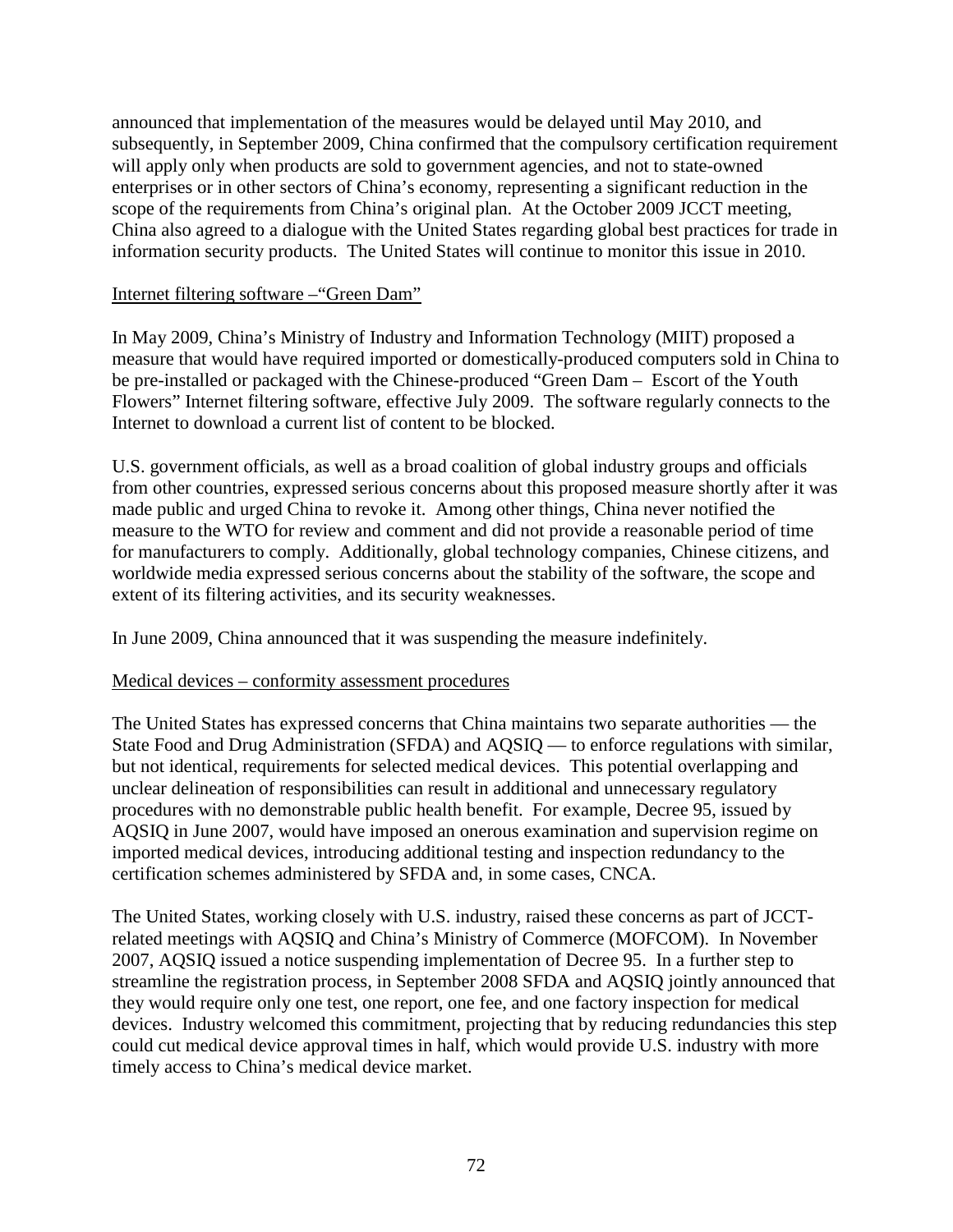In April 2009, SFDA circulated for public comment a draft measure intended to supersede the Administrative Measures on Medical Device Registration, originally issued in 2004, but did not notify the draft measure to the WTO. The United States subsequently expressed concerns about this draft measure in bilateral discussions with SFDA during the October 2009 JCCT meeting, and before the TBT Committee as part of China's Transitional Review Mechanism (TRM). Of particular concern was a proposal to require all medical devices to be registered in the country of export or in the manufacturer's legal residence before they could be accepted for registration in China.

This requirement had the potential to block, or inordinately delay, sales of safe, high-quality medical devices to the Chinese market, as manufacturers may decide, for reasons unconnected with the quality or safety of their products, not to seek to have their devices approved in the countries in which they are produced or in the producers' home countries. For example, producers may design particular medical devices specifically for patients in a third country, such as China, or may choose to produce them in a third country for export only. In these situations, a manufacturer would have no business reason to seek to have a particular device approved in its home country or the country of export and would likely forego that process in order to avoid the associated burdens of time and money.

Also in April 2009, AQSIQ circulated draft Regulations on the Recall of Defective Products, which would apply to medical devices. Given that China's Ministry of Health and SFDA had begun a process in 2008 to develop a recall system that would also cover medical devices, the United States became concerned about the possibility of redundant recall procedures. The United States raised its concerns in bilateral JCCT-related discussions, as well as during the WTO's China TRM process.

At the October 2009 JCCT meeting, China indicated that it would not require a medical device to be registered in the country of export or in the country of legal residence of the manufacturer as part of its prior approval process for medical devices. China also pledged to ensure that its product recall procedures for medical devices would not be redundant, and that the Ministry of Health and SFDA would be the relevant regulatory authorities for medical device recalls. The United States will monitor developments in this area in 2010.

## Mobile phones – WAPI standard

In May 2003, China issued two standards for encryption over WLANs, applicable to domestic and imported equipment containing WLAN technologies. Conformance to these standards was scheduled to become mandatory in June 2004. The standards incorporated the WAPI encryption algorithm for secure communications. China sought to enforce the use of WAPI by mandating a particular algorithm (rather than mandating the need for encryption, and leaving the choice of the algorithm to market factors) and providing the necessary algorithm only to a limited number of Chinese companies. Had the standards become mandatory, U.S. and other foreign manufacturers would have been compelled to work with and through these companies, some of which were competitors, and provide them with their proprietary technical product specifications. Following high-level bilateral engagement, China agreed in April 2004 to postpone indefinitely implementing WAPI and to work within international standards processes in developing future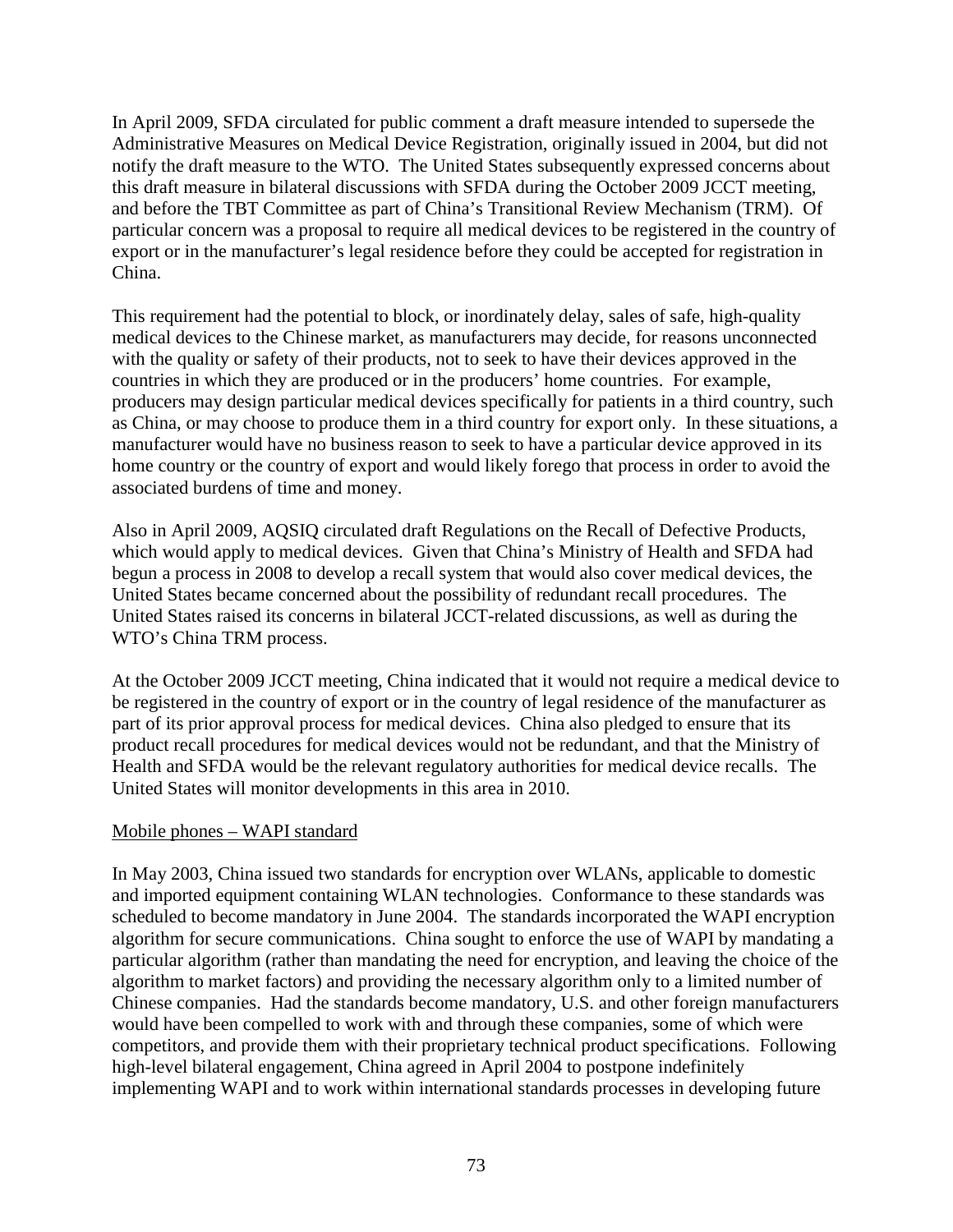wireless standards. This commitment led China to submit WAPI for consideration in ISO and IEC's Joint Technical Committee 1 (JTC1). In 2006 ballot of ISO/IEC JTC1 members, the proposed WAPI amendment did not receive enough votes to be accepted as an ISO/IEC standard.

Concerns regarding WAPI have recently re-emerged as China moved forward with plans to require the WAPI standard to be used in mobile handsets, despite the growing commercial success of computer products in China that comply with the internationally recognized standard, ISO/IEC 8802-11, otherwise known as WiFi. In this regard, over the past several years, global mobile handset makers have increasingly added WLAN/Internet capability into their mobile handsets, thus expanding the use of WLAN equipment beyond laptops and home computers to mobile handsets. The operative standard for this expansion of WLAN/Internet capability across the world has uniformly been the WiFi standard. However, until recently (as noted below) China had not issued type approvals for handsets that connect to the Internet through WLAN equipment, and instead had only issued type approvals for handsets that connect to the Internet through cellular networks, a practice that has required foreign equipment makers to disable WLAN/Internet capability before their handsets could be marketed in China.

In 2009, in concert with its plan for encouraging an aggressive roll-out of third generation (3G) mobile handsets by Chinese telecommunications operators, many of which are Internet-enabled via WLAN networks, MIIT established a process for approving hand-held wireless devices such as Internet- enabled cell phones and smart phones. During bilateral talks in September 2009, MIIT indicated to U.S. government officials that it will approve devices that use the WiFi standard, but only if those devices are also enabled with the WAPI standard. MIIT officials acknowledged that there is no published or written measure setting out this requirement and that China has not notified this requirement to the WTO.

## Notification issues

China has designated MOFCOM as its authority for purposes of notifying proposed technical regulations and conformity assessment procedures to the WTO and MOFCOM has notified the WTO of a large number of these measures. This is a positive step. Almost all of the measures that MOFCOM has notified to the WTO, however, have been proposals issued by the AQSIQ, SAC, or CNCA. By contrast, MOFCOM has not notified several important trade-related measures that other agencies (*e.g.*, Green Dam, information security, WAPI) and sub-federal agencies have drafted (*e.g.*, provincial restrictions on plastic bag thickness).

#### Patents used in Chinese national standards

In recent years, concerns have arisen regarding China's proposed treatment of patented technology in connection with domestic standards development processes.

First, in late 2004, concerns arose after the Standardization Commission of China (SAC) issued draft *Provisional Regulations for National Standards Relating to Patents (Provisional Regulations)* and public statements by key Chinese government officials that appeared to contemplate compulsory licensing of patented technologies that are used for national standards in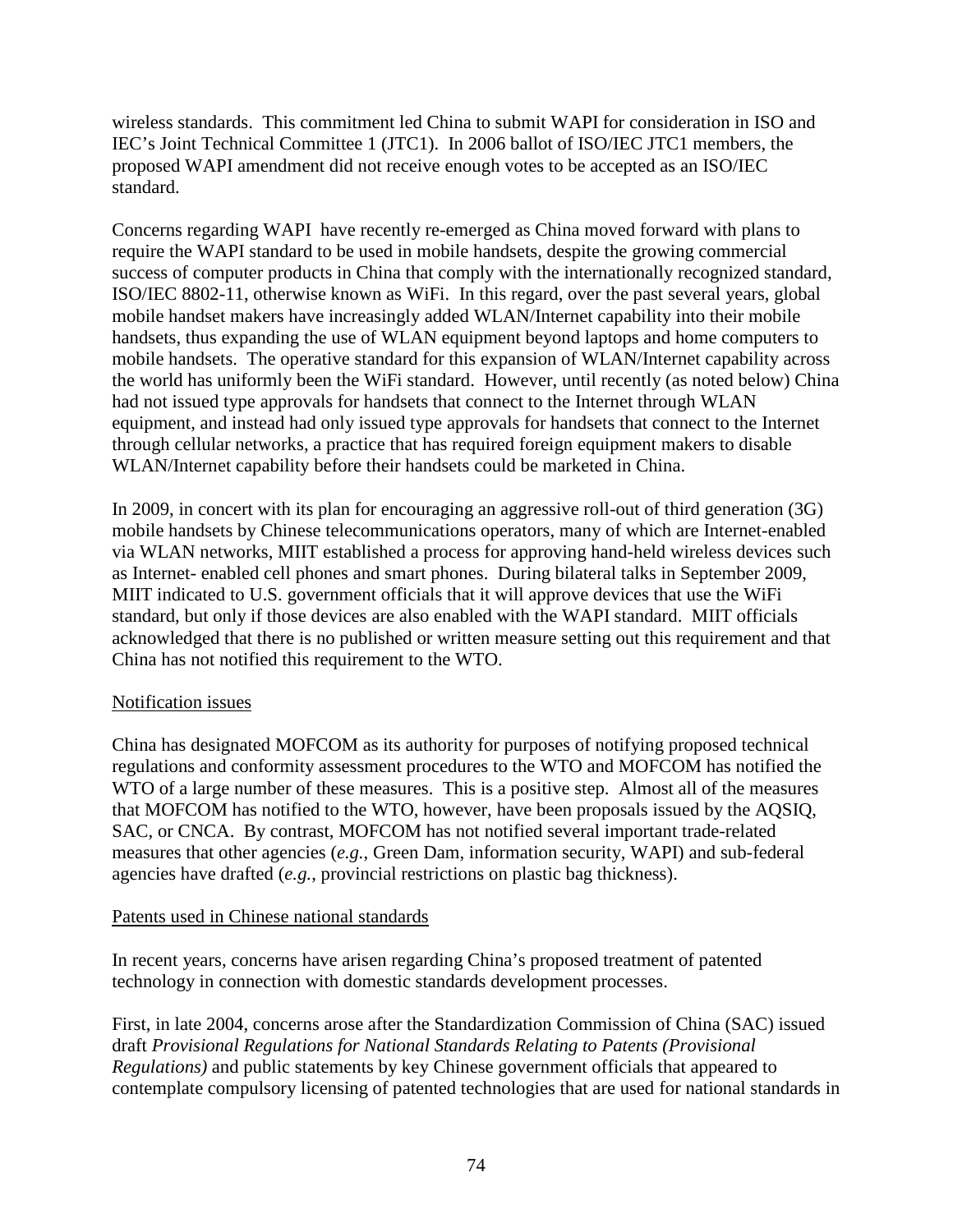China. In November 2009, SAC circulated a new draft of the *Provisional Rules Regarding Administration of the Establishment and Revision of National Standards Involving Patents* for public comment. This draft measure would implement China's vision for a standards development process. The draft measure would establish the general principle that mandatory national standards should not incorporate patented technologies. However, when they do incorporate patented technologies, the draft measure provides for the possibility of a compulsory license if a patent holder does not grant a royalty-free license. This differs from the typical practice of accredited standards developing organizations in other countries, which require disclosure of intellectual property in the standards development process and support "reasonable and nondiscriminatory" (RAND) licensing policies with respect to intellectual property that is incorporated into a standard. RAND policies require concerned patent right holders to make any intellectual property incorporated into the standards that these bodies develop available to all interested parties on RAND terms. Within the standards development process, licensing terms are typically negotiated between the right holder and parties interested in implementing the standards.

Second, in 2006, the Chinese government's Electronic Standardization Institute (CESI), a Chinese government entity, released draft intellectual property policy rules for standards-setting organizations (SSOs). These draft rules envisage Chinese government involvement in standardsetting processes, including a requirement that SSOs obtain government approval for patent claims. Such government involvement could be exercised in a way that affects private party transactions and could raise concerns under certain circumstances.

The United States will continue to monitor how China treats intellectual property through its SSOs, including the development and finalization of CESI's rules, as well as the development of SAC's revised Provisional Regulations.

# *Colombia*

## Bilateral engagement

The United States discusses TBT matters with Colombia during, and on the margins of, TBT Committee meetings. In addition, in January 2010, U.S. and Colombian regulators and trade officials held a technical discussion via digital videoconference on Colombia's proposed quality and identity, as well as labeling, requirements for distilled spirits (discussed below), and continue to work toward resolution of the remaining issues.

#### Distilled spirits - labeling requirements

In an effort to block sales of contraband products, Colombia has proposed two amendments to its alcohol labeling requirements over the past two years. In November 2008 and May 2009, respectively, Colombia's Ministry of Commerce and its Ministry of Social Welfare proposed amendments to Title V of Law No. 09 of 1979, which regulates alcoholic beverage production facilities, as well as alcohol production, hydration, bottling, distribution, sale, export, and import. Colombia notified both proposals to the WTO.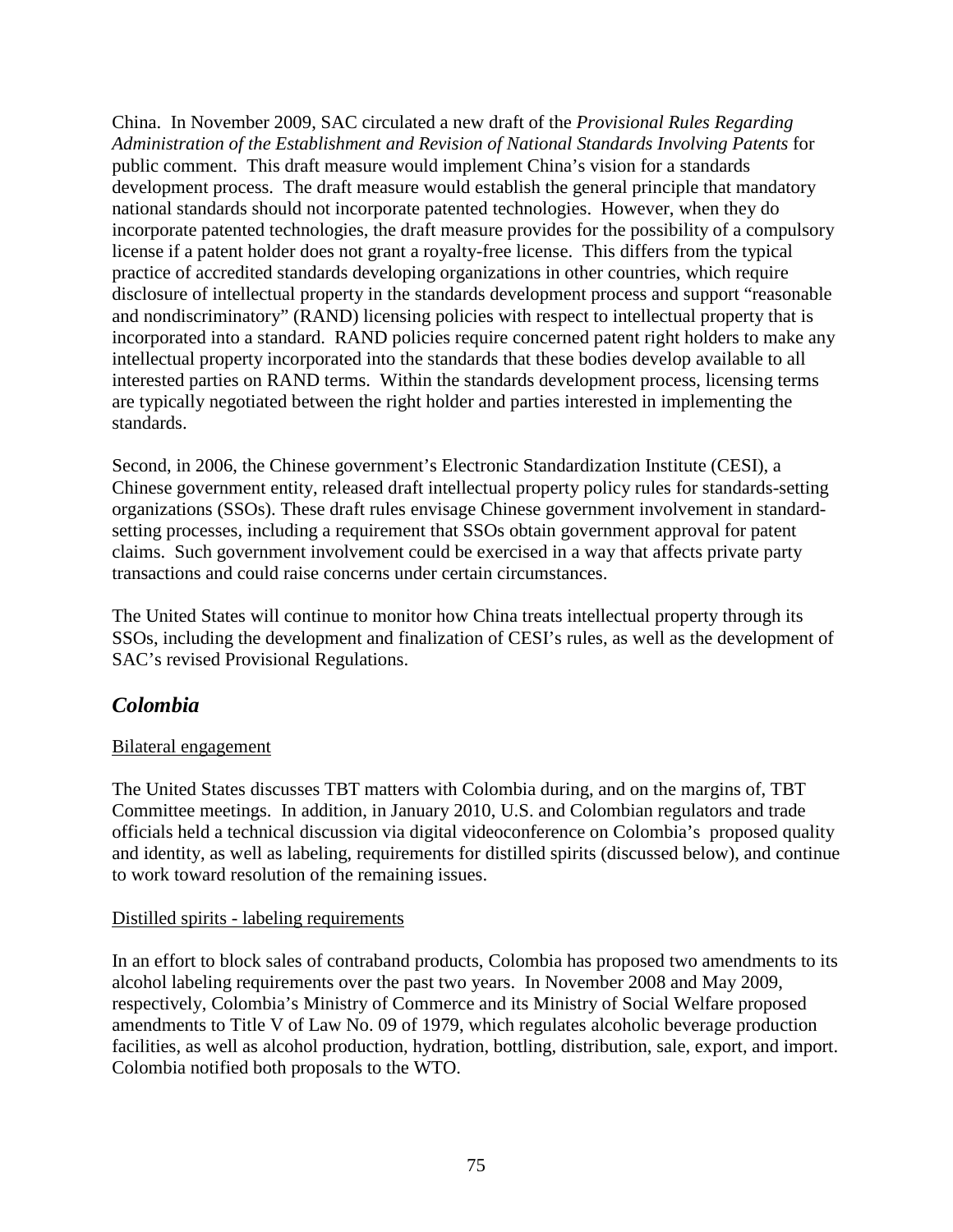The United States respects Colombia's right to take measures to reduce imports of contraband products. Following discussions with U.S. officials, Colombia modified its labeling proposal so that producers will not be required to translate their brand names into Spanish or use quotation marks to indicate brand names, and to permit producers to use "ordinary course of business" lot numbers. The United States also understands that Colombia plans to consolidate related measures to reduce confusion.

The United States remains concerned about certain labeling provisions that Colombia may incorporate into the final measure. U.S. industry would appreciate flexibility to apply labels bearing the information unique to Colombia either at the place of production or by applying removable overlay "stickers" to their products after they reach Colombia but before they enter Colombia's customs territory. U.S. producers believe that, in some instances, mandating that products be labeled with Colombia-specific information at the point of production is less effective in preventing fraud than is permitting the application of overlay permanently-affixed stickers.

Colombia has indicated that producers will have eighteen months to comply with them. The United States will follow up with Colombia to confirm that producers will have 18 months to comply with these new labeling requirements.

#### Distilled spirits - quality and identity requirements

In November 2008, Colombia notified the WTO that it was proposing to adopt quality and identity requirements for distilled spirits. The United States and U.S. industry submitted comments to Colombia in March 2009, stating that the proposal would restrict U.S. exports of gin, rum, vodka, and whiskey.

In response to the U.S. comments, Colombia adjusted several elements of its proposed measure, including by clarifying the minimum congener requirement for vodka; indicating that age declarations for rum will be voluntary; noting that flavored spirits were included in the definition of liqueurs; and indicating that *de minimis* flavorings could be used as permitted by regulatory specifications. These changes represent important steps in addressing U.S. concerns on this issue.

The United States remains concerned, however, about Colombia's proposal to use analytical parameters to govern the sale of spirits in Colombia, particularly the prospect of imposing limits on total congeners included in gin, vodka, and rum, and the possibility of imposing minimum and maximum alcohol content limits that could bar some U.S. spirits from the Colombian market. The standards of identity for all distilled spirits sold in the United States, the European Union, Canada and nearly every other major spirits market are based solely on the raw materials and processes used to produce them, and are not defined in terms of a product's chemical composition.

Naturally occurring constituents produced in the fermentation and distillation process, including volatile acids, esters, higher alcohols, aldehydes, and furfural, are integral to the distinctive flavor characteristics of the various brands and categories of distilled spirits, and these constituents vary from product to product. These naturally occurring components are not regulated, either in minimum or maximum levels, by the TTB. Moreover, U.S. regulators are not aware of any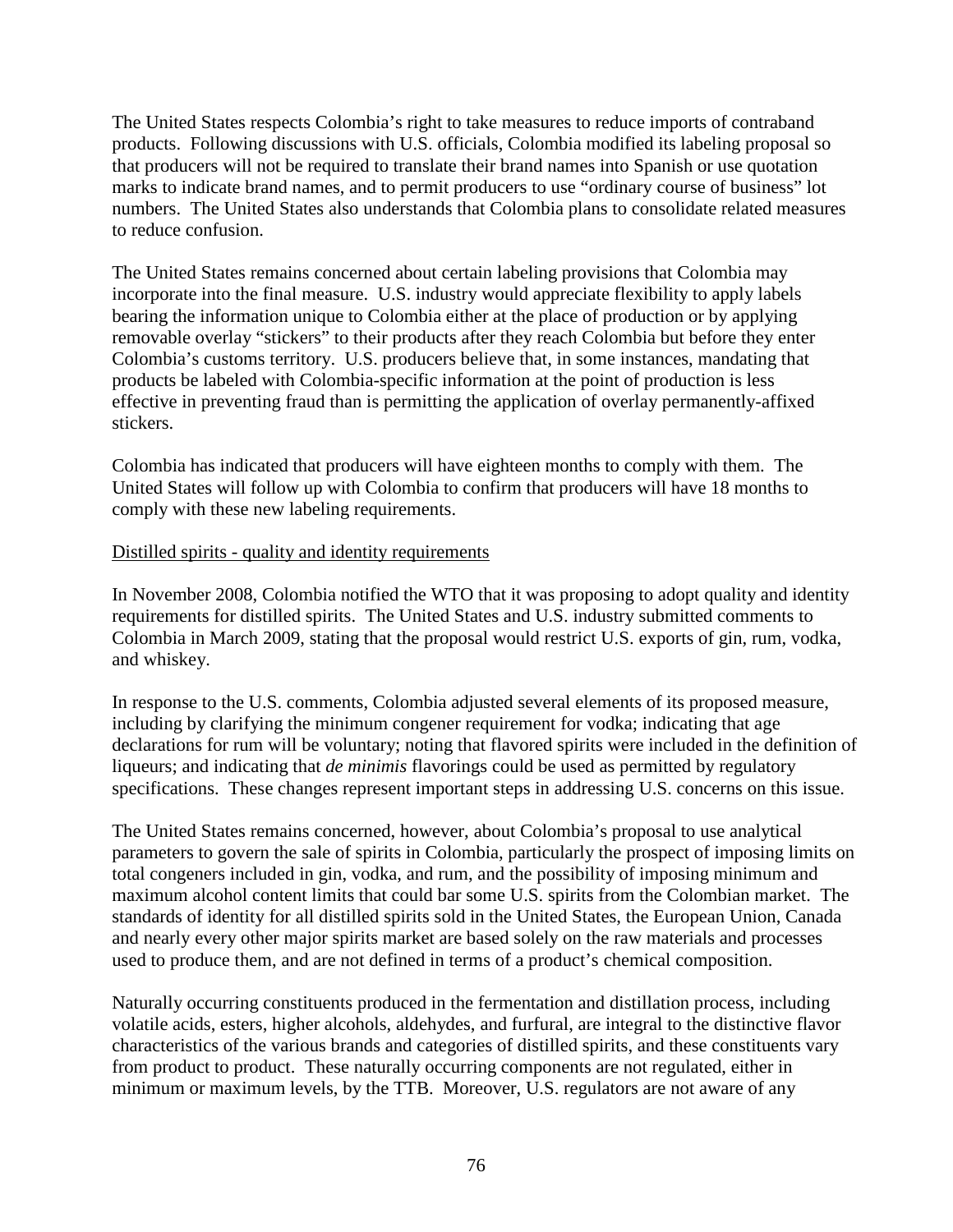scientific evidence suggesting that these constituents may be harmful to consumers in the concentrations found in distilled spirits.

The United States has also asked Colombia to clarify whether it will permit brandy to be aged in a single oak barrel, in addition to using the solera aging method, and if it will permit liqueurs to contain certain synthetic colorings and *de minimis* amounts of other substances, as TTB and other regulators do.

Finally, Colombia has not implemented a ban on the sale in Colombia of spirits labeled as Kentucky Bourbon or Tennessee Whiskey but produced outside the United States. Colombia has indicated that it will implement such a ban only after the U.S. Congress approves the pending U.S.- Colombia Trade Promotion Agreement, which includes a provision recognizing Kentucky Bourbon and Tennessee Whiskey as distinctive products of the United States.

# *Ecuador*

## Bilateral Engagement

The United States discusses TBT matters with Ecuador during, and on the margins of, meetings the TBT Committee.

#### Various products – conformity assessment

On November 25, 2008, Ecuador's National Quality Council adopted Resolutions No. 001-2008, 002-2008 and 003-2008, which implemented various articles of the Ecuadorian Quality Control System (Law No. 2007-76). These resolutions became effective upon publication on December 1, 2008, and required importers of a number of specific products to demonstrate that they conform to new Ecuadorian product requirements by providing a certificate of conformity from an accredited certification body. Products covered by this certification requirement included apparel and footwear, rubber and tires, safety glass, transformers, ceramic and porcelain house wares and tableware, white goods and appliances, auto parts, cement, plastic, steel and aluminum products, matches, batteries, and lubricants.

Because Ecuador did not publish these resolutions and notify them to the WTO before adopting them, interested parties had no opportunity to submit comments on them, importers were unable to comply with the new requirements, and some U.S. manufactured goods subject to the new requirements were held at the border. Ecuadorian authorities blocked entry of the U.S. goods until importers either (1) demonstrated that the products met the new requirements, (2) provided a substitute certification (*e.g.*, from the American Petroleum Institute), or (3) obtained an exemption for specific shipments.

The United States conveyed the concerns of U.S. manufacturers regarding these resolutions in meetings with Ecuadorian officials on January 22, 2009, and during the TBT Committee meeting in March 2009. Several other WTO Members, including Korea, Chile, and the European Union, also raised concerns during the TBT Committee meeting about the certification requirements. U.S. officials noted that Ecuador had neither notified the WTO nor provided an opportunity for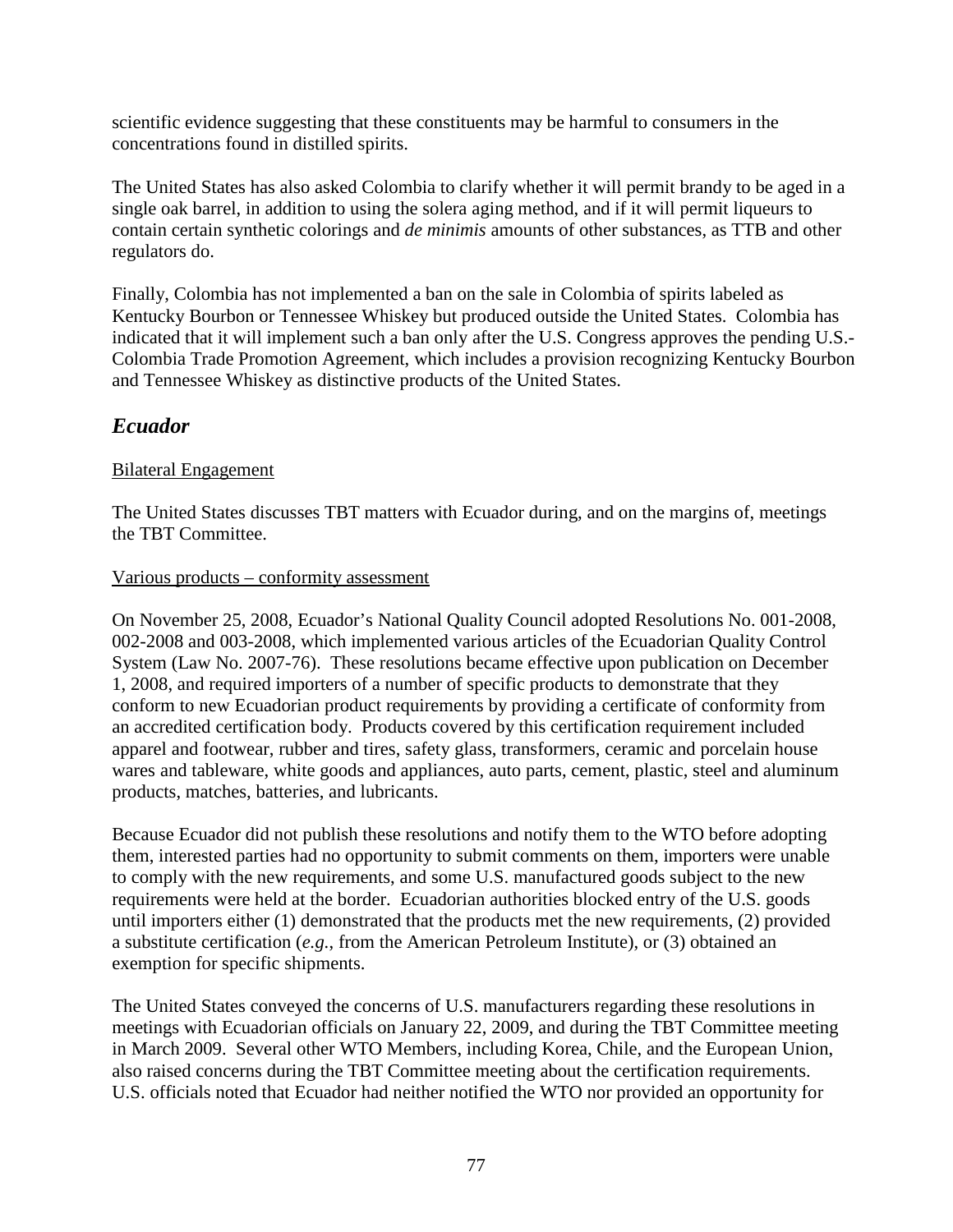Members to comment on the resolutions. U.S. officials asked Ecuador to explain its rationale for imposing new requirements on such a large group of products and to provide information about the evidence Ecuador considered in determining the health, safety, or other risks these products posed. The United States also outlined the difficulties the new certification requirements had caused for many U.S. exporters, in particular that they had found it difficult to identify test laboratories accredited to test many of the products subject to Ecuador's new requirements (*e.g.*, socks) because other countries do not require them to be tested.

Ecuador rescinded the new resolutions in early 2009 and notified the rescission to the WTO.

# *The European Union*

#### Bilateral engagement

The United States has actively engaged the European Union on TBT-related matters in multilateral fora, including the TBT Committee, as well as bilaterally. These are the primary mechanisms through which the United States raises specific trade concerns with the EU regarding standards-related measures.

In addition, cooperation between regulators has been a core element of the work of the Transatlantic Economic Council (TEC) since its inception in 2007. The Framework for Advancing Transatlantic Economic Integration between the United States of America and the European Union – the TEC founding document agreed to during the 2007 U.S.-EU Summit – established "fostering cooperation and reducing regulatory burdens" as a principal objective of the TEC. Consistent with this mandate, U.S. and EU regulators have engaged in discussions on a number of horizontal and sector-specific issues during and in periods between the four TEC meetings held since 2007. At the conclusion of its fourth meeting in October 2009, the TEC agreed to renew the mandate of U.S.-EU regulatory cooperation and identified the goal of achieving "greater compatibility of effective and economically beneficial regulation…that could promote economic integration." TEC principals also discussed the possibility of identifying emerging sectors in which neither side had yet implemented an extensive regulatory regime so that the two sides could seek to avoid unnecessarily divergent regulatory approaches.

U.S. and EU regulators have also exchanged views and deepened cooperation in a range of areas under the U.S.-EU High-Level Regulatory Cooperation Forum (HLRCF). On the basis of recommendations contained in a joint paper prepared by OMB and the Secretariat General of the European Commission, both sides have taken steps to ensure better analysis of and greater transparency concerning the effects of proposed regulations on international trade and investment. The HLRCF presented a report on strengthening cooperation relating to the safety of imported products, which included concrete recommendations for overcoming current constraints on effective information sharing. OMB and the Commission presented papers in the HLRCF describing the U.S. and EU approaches to the use of voluntary standards in support of regulation. A "Transatlantic Risk Dialogue" will develop white papers in three focus areas: (1) development of a framework for exposure assessment; (2) uncertainty and terminology; and (3) new/rapid approaches to risk assessment.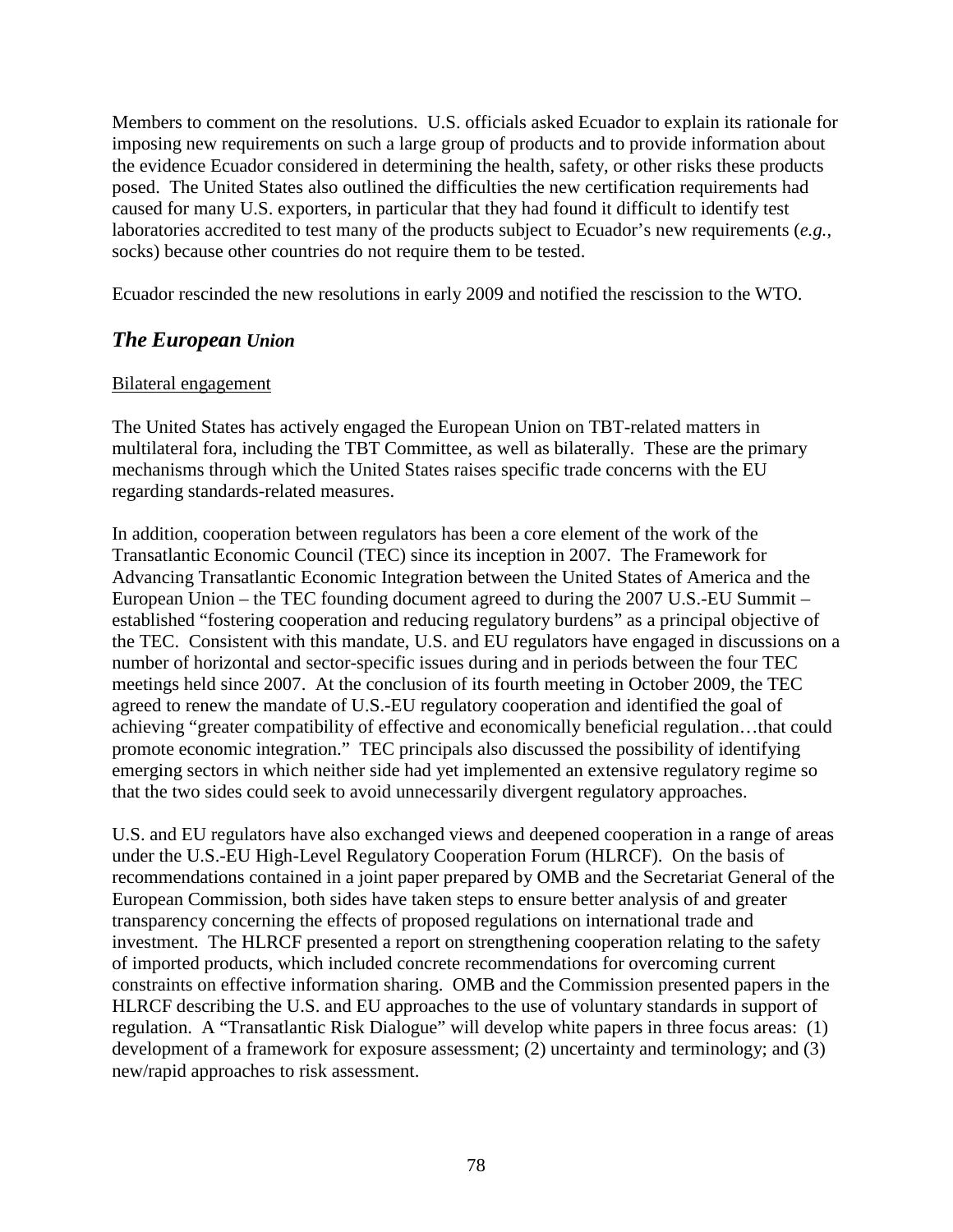In addition, the United States and the EU have jointly advocated to trade and regulatory officials in key emerging markets such as Brazil, China, and India the importance of maintaining open and transparent regulatory and standards development processes.

#### Accreditation rules

The United States continues to have serious concerns regarding the EU's new accreditation framework set out in Regulation (EC) No 765/2008. This regulation, which became effective on January 1, 2010 and applies to all sectors, requires each Member State to appoint a single national accreditation body and prohibits competition among Member States' national accreditation bodies. The regulation further specifies that national accreditation bodies shall operate as public, not-for-profit entities. This means that only a single, government entity in each Member State shall be permitted to accredit conformity assessment bodies in the EU.

The United States has raised a number of concerns about the regulation both bilaterally and in the TBT Committee. First, the regulation raises serious questions as to whether the EU or its Members States will continue to recognize non-EU accreditation bodies that have been accredited under the ILAC MRA and the IAF MLA and continue to accept conformity assessments performed by ILAC MRA and IAF MLA accredited bodies. Because the regulation gives Member States discretion regarding whether to recognize non-European accreditation bodies and whether to accept conformity assessments issued by ILAC MRA and IAF MLA accredited bodies, it is possible that Member States may refuse to recognize non-European accreditation bodies – including ILAC MRA and IAF MLA accredited ones – and refuse to accept conformity assessments issued by these bodies.

Second, the EU's basis for instituting the new framework remains unclear, including what information the EU relied on to determine that (i) its new accreditation system should limit accreditation activities to governmental bodies or bodies that act in the exercise of official authority, (ii) accreditations should be viewed with a higher degree of confidence when provided by a single national accreditation body, and (iii) competition might compromise the quality of accreditations and should therefore be limited.

Finally, the EU has offered no explanation for why the regulation imposes conditions on accreditors operating in the EU market that go beyond the relevant ISO/IEC standard used under the ILAC MRA and the IAF MLA.

The United States also expressed concern that, without clear guidance from the Commission, Member States may refuse to recognize non-European accreditation bodies and conformity assessments issued by non-European testing and certification bodies. The European co-operation for Accreditation (EA) acknowledges that attestations of conformity assessment results issued by bodies that have been accredited by non-European bodies that are ILAC MRA or IAF MLA signatories are equally reliable as those issued by European bodies complying with the new accreditation requirements set forth in Regulation 765. Yet, the Commission has indicated that the quality and validity of accreditations issued by non-European bodies that have not been accredited under Regulation 765, and attestations of conformity issued by conformity assessment bodies accredited by such bodies, could be in doubt. This raises market access concerns for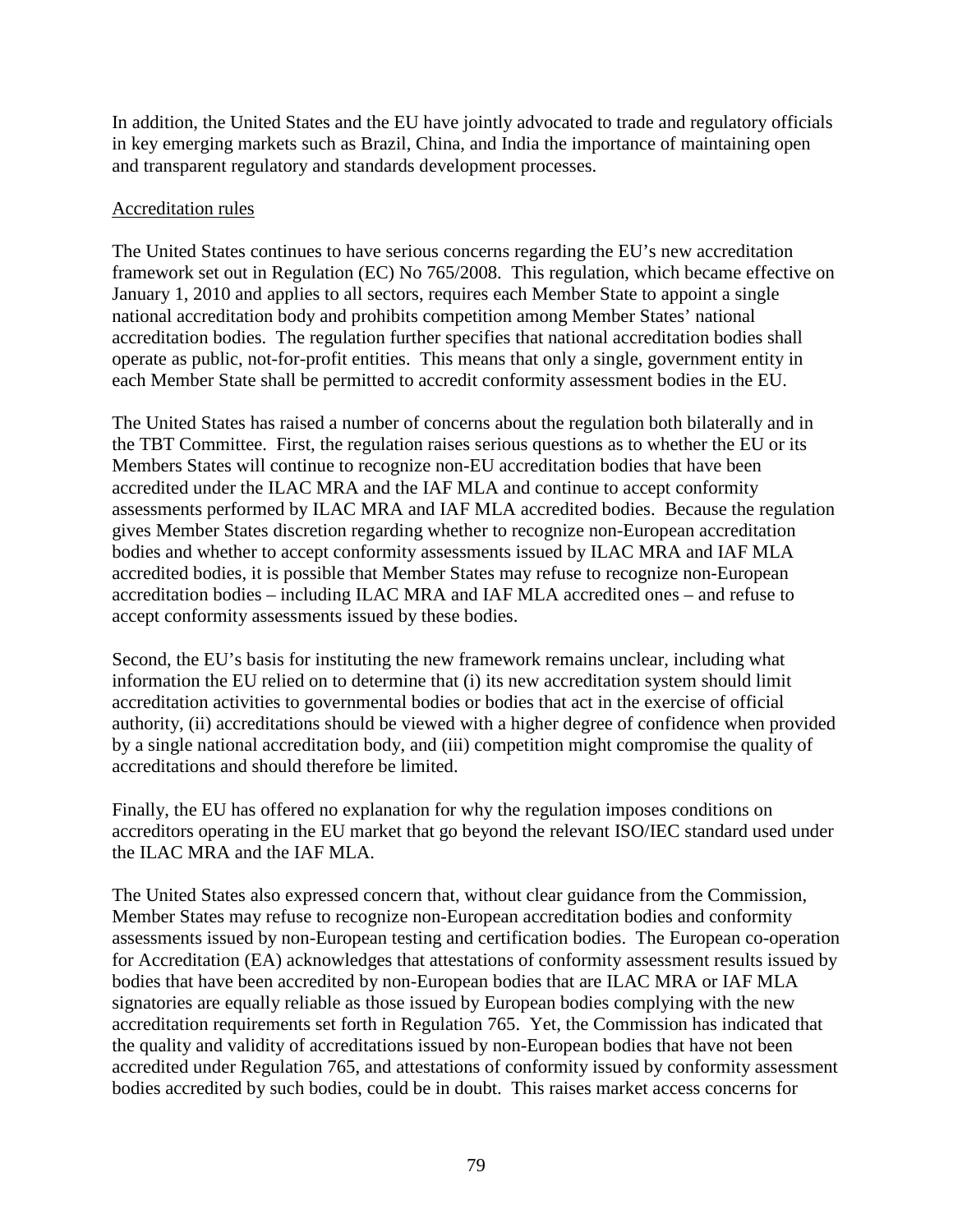products, including many U.S. products, certified by conformity assessment bodies accredited by non-European accreditation bodies. Given the EU's stated intent to spread its accreditation approach worldwide, the United States remains concerned that the EU approach will both undermine the international accreditation system under the ILAC MRA and the IAF MLA and impede U.S. exports to the EU.

The United States continues to have a number of questions about how the new EU accreditation framework will operate in practice. For example, it is unclear under the new EU framework whether European national accreditation bodies are permitted to accredit foreign conformity assessment bodies and, if so, whether they are required to accredit such bodies on no less favorable terms than they accredit European conformity assessment bodies.

U.S. accreditation bodies and other ILAC MRA signatories continue to be concerned that the EU's response to stakeholder concerns is inadequate. The United States will continue to raise this issue with the EU bilaterally and in the TBT Committee and hopes to hold technical discussions with the EU in early 2010. In the interim, the Unites States urges the Commission to issue guidance to Member States indicating that accreditations by ILAC MRA and IAF MLA signatories are no less reliable than accreditations by European national bodies, and therefore that Member States are free to accept testing and certification from non-EU bodies that have been accredited by an ILAC MRA or IAF MLA signatory.

#### Borates and nickel compounds: classification and labeling requirements

In 2007, the EU notified an amendment (the 30th ATP) to the Dangerous Substances Directive (DSD) introducing and modifying EU harmonized classification and labeling requirements for 896 substances, including borates, nickel carbonates and other nickel compounds. The U.S. industry considers that the proposed classification of borates under Category 2 of the DSD is unnecessarily trade-restrictive, and that the scientific justification for the classification was inadequate because it was not based on "normal handling and use" of downstream products containing borates. Industry has raised further concerns that by classifying borates in Category 2 of the DSD, the amendment would lead to restrictions and bans on using borates in certain products (*e.g.*, cosmetics, detergents, and fertilizers) under related EU directives. The U.S. nickel plating industry – along with the nickel industries of Australia, Canada, Cuba, Brazil, and other Members – has raised concerns about how nickel is classified under the DSD, asserting that the EU did not properly apply the OECD's "read-across" methodology.

In December 2008, the EU promulgated the Classification, Labeling and Packaging (CLP) regulation to replace the DSD. The classifications of both borates and nickel have since been transferred – without any new analysis – to the CLP regulation, whose classification methodology and category and labeling schemes are different from those of the DSD. In September 2009, the EU published the  $1<sup>st</sup>$  ATP (Adaptation to Technical Progress) to the CLP regulation – a combination of the  $30<sup>th</sup>$  and  $31<sup>st</sup>$  ATP to the DSD – which classified certain borate compounds as category 1B (that is, the equivalent of Category 2 under the DSD).

The United States has frequently raised questions regarding this issue in the TBT Committee, and has asked the EU to clarify its procedures for transferring the borates and nickel classifications from the DSD to the CLP. Industry has raised concerns that the EU has not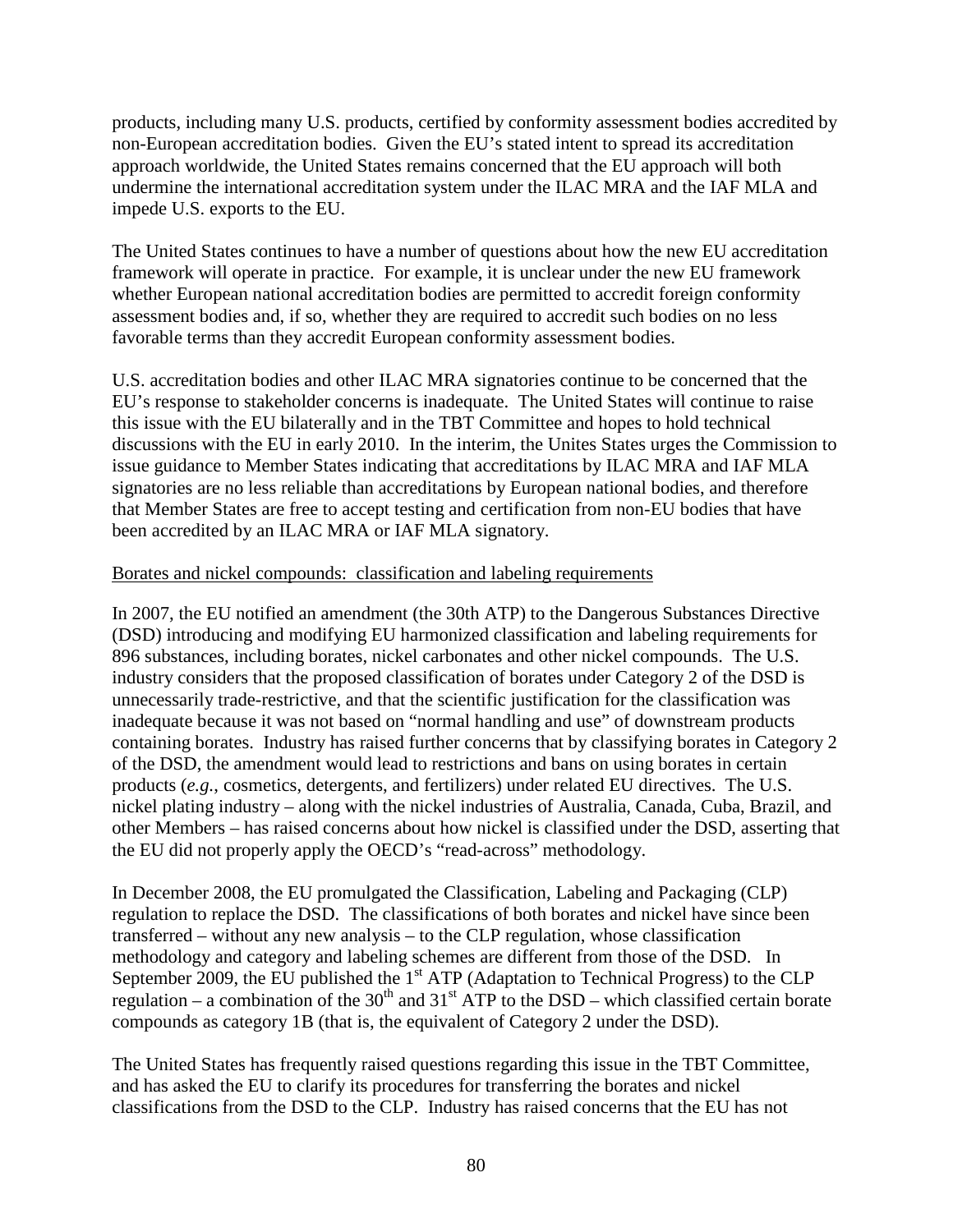followed the procedures specified in the CLP regulation for harmonizing classifications. The United States has also asked the EU to clarify how the borates classification will affect cosmetics, since the EU's risk and impact assessments did not cover cosmetics. Various industrial producers have launched cases in the UK courts and in the European Court of First Instance seeking to annul the borates classification.

On a positive note, the EU recently provided additional information on its nickel classification, which U.S. officials are reviewing. The EU also recently proposed an amendment (G/TBT/N/EEC/297) of REACH Annex XVII to permit the use or placement on the market without restriction of borate compounds used in household cleaners, detergents and certain photographic mixtures. While this is a welcome development, the EU's procedures for classifying borates and certain nickel compounds continue to raise concerns, specifically regarding possible flaws in the EU's classification methodology, the procedures the EU used in transferring these classifications from the DSD to the CLP, and the effect that these classifications will have under other EU measures, such as the Cosmetics Directive and the EU's chemicals regulation REACH. The United States will continue to monitor the potential adverse trade effects of the EU's nickel and borates classifications as well as the methodological issues mentioned above.

#### **Chemicals**

While supportive of the EU's objectives of protecting human health and the environment, the United States has raised trade-related concerns with respect to the EU's chemicals regulation, REACH, which entered into force June 1, 2007. REACH impacts virtually every industrial sector, from automobiles to textiles, because it regulates chemicals as a substance, in preparations, and in products. It imposes extensive registration and testing and data requirements on tens of thousands of chemicals. The first registration deadline is November 30, 2010 with subsequent deadlines on the same day in 2013 and 2018. REACH also will subject certain chemicals to an authorization process that would prohibit chemicals from being placed on the EU market except as authorized for specific uses by the European Commission. The United States has raised a number of trade-related concerns regarding REACH.

First, unlike EU manufacturers, non-EU manufacturers lacking an EU presence cannot register substances to fulfill REACH's registration requirements. Only EU legal entities may register. To avoid having each of their importers or downstream users in the EU register their substances, non-EU manufacturers may have no alternative but to appoint "Only Representatives" (ORs) to register chemicals on their behalf. Hiring an OR is an additional cost shouldered only by non-EU manufacturers. In addition, non-EU manufacturers may be required disclose business proprietary information to an OR (or importer) in order to have their substances registered. The United States has pressed the EU to address the problems that REACH's OR provisions pose.

Further, REACH requires polymer manufacturers and importers to register reacted monomers in many circumstances. Industry has raised concerns about this requirement given that reacted monomers no longer exist as individual substances in polymers and would not create exposure concerns in the EU. By contrast, EU polymer manufacturers generally can rely on the registrations of their monomer suppliers. As a result, the reacted monomer registration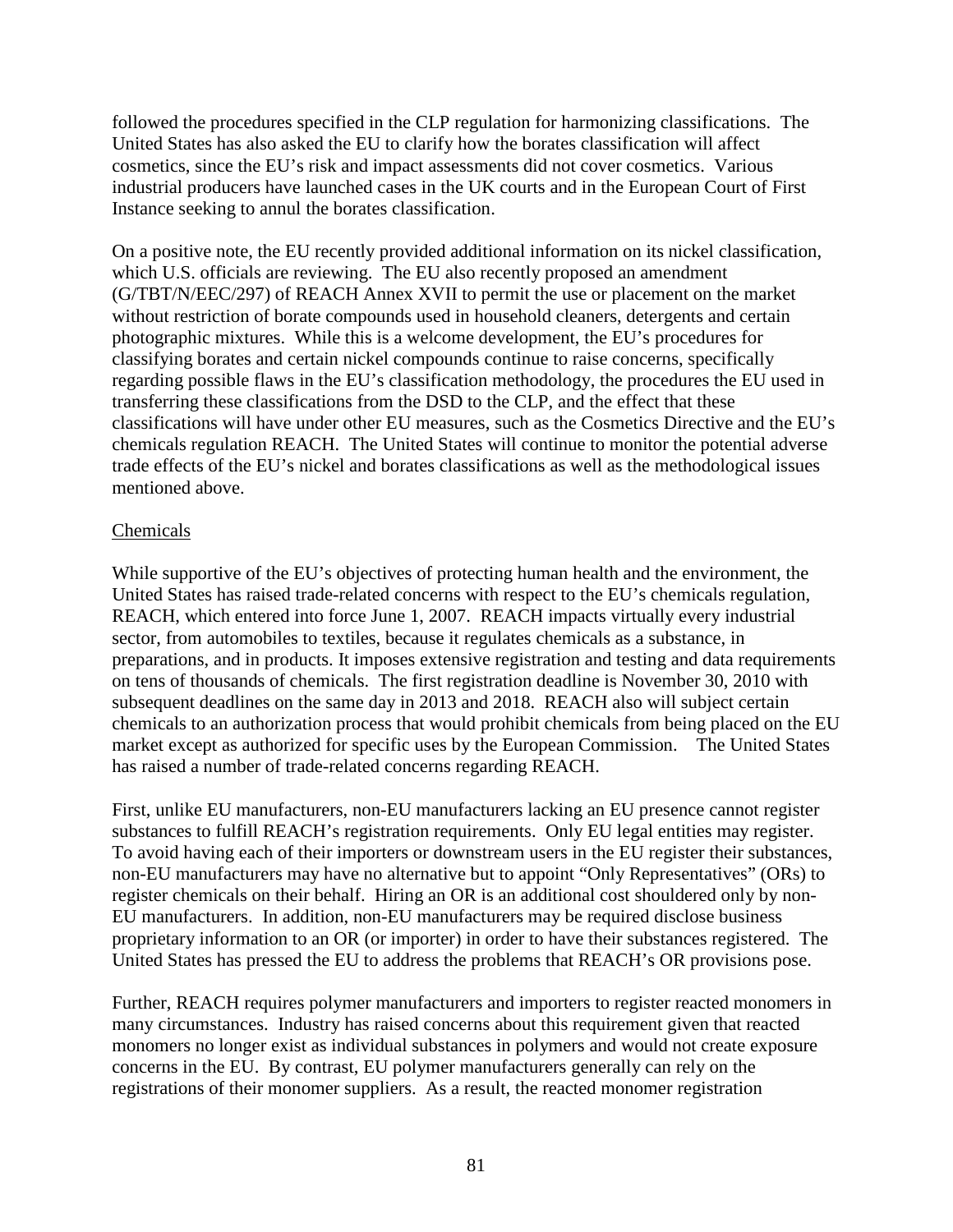requirement provides an incentive for distributors to stop importing polymers and switch to EU polymer suppliers, since the reacted monomers in those polymers will already have been registered. The United States has pressed the EU to eliminate the requirement to register reacted monomers in polymers entering the EU market.

In addition, all pre-registrants must join a Substance Information Exchange Forum (SIEF) to facilitate data sharing between the companies and submit registration dossiers. Many SIEF members have indicated that SIEFs do not function effectively, in part because of the large number of members in some SIEFs, which may cause many companies to miss the first registration deadline. The United States has asked the EU to address these problems.

Moreover, REACH contains notification and communication obligations with respect to substances on the Candidate List, a list of substances that may become subject to authorization. Differing interpretations regarding whether these obligations apply if a substance on the Candidate List is present in an article in concentrations above 0.1 percent of the article's entire weight or above 0.1 percent of the weight of the article's components or homogenous parts have engendered uncertainty about how to comply with these obligations. The United States has asked the EU to ensure consistent interpretation of these obligations.

Under REACH, certain "phase-in substances" benefit from extended registration deadlines in 2010, 2013, and 2018. Imported substances not listed in the European InNventory of Existing Commercial Chemical Substances (EINECS), did not qualify for pre-registration, and thus extended registration deadlines, even though they were lawfully on the EU market. Substances in the EINECS are either already considered registered or were eligible for pre-registration, with full registration required up to ten years later based on an extended "phase-in" schedule. Therefore, EU manufacturers of products containing these substances do not bear the cost and burden of registration or have an extended deadline to register. The United States has asked the EU to guarantee the same treatment it grants to "phase-in substances" to non-EU manufacturers through a transparent and legally certain solution.

Further, U.S. SMEs are concerned that REACH will put them at a disadvantage with larger companies because the registration and testing requirements that REACH imposes, as well as participation in SIEFs, will require substantial resources. The United States has asked ECHA to provide assistance to SMEs through its help desks that will aid their efforts to continue shipping to the EU market.

In addition, inadequate transparency and delays in providing legal clarification in the REACH implementation process make compliance planning difficult and limit opportunities for stakeholders to provide input. For example, the United States understands that some REACH guidance documents currently being updated will be finalized too late and will not clarify some pending issues, to help with the first registration deadline in November 30, 2010. Additionally, there has been limited opportunity for stakeholders to provide input into certain guidance documents.

Lastly, EU and U.S. stakeholders are concerned that the substantial data requirements under REACH could result in an increase the use of animal testing as implementation of REACH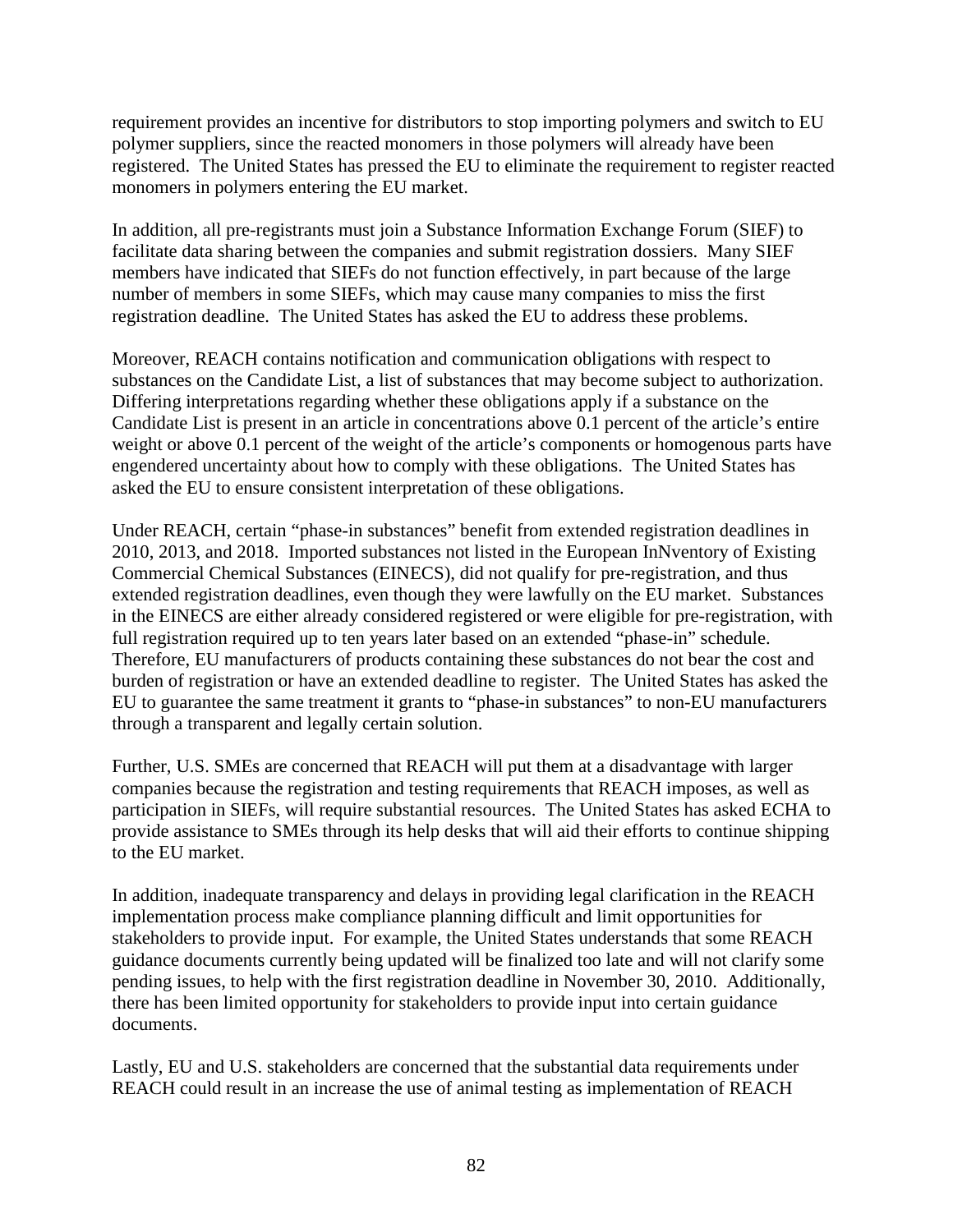proceeds. In September 2009, the European Chemicals Agency (ECHA) issued a clarification that will help prevent duplicative testing. The United States welcomes other steps to avoid unnecessary animal tests.

The United States has raised concerns regarding REACH at every TBT Committee meeting since 2003, and has been joined by many other delegations, including Argentina, Australia, Brazil, Canada, Chile, China, Colombia, Cuba, the Dominican Republic, Ecuador, Egypt, El Salvador, Israel, Japan, Korea, Malaysia, Mexico, Qatar, Russia, Singapore, Switzerland, Taiwan, and Thailand. The United States also has raised its concerns regarding REACH bilaterally with the Commission. In addition, it has worked with the ECHA on specific technical issues. The United States will continue to monitor closely REACH implementation in the upcoming year, including the first registration deadline on November 30, 2010 and Member State-level implementation and enforcement regimes, as well as the REACH review process that the Commission has started this year and will be completed by June 1, 2012.

#### Hazardous substance restrictions

The United States has raised trade-related concerns with the RoHS directive. The RoHS directive prohibits placing certain categories of electrical and electronic equipment on the EU market that contain certain chemicals such as lead, mercury, cadmium, and hexavalent chromium. The RoHS directive includes certain application-specific exemptions from the prohibitions. Requests for additional exemptions are considered on an ongoing basis. The EU is preparing a major review of all existing exemptions.

While it supports the EU's objectives of protecting human health and the environment, the United States has raised concerns regarding the transparency and predictability of the process and timing for considering exemption requests and the absence of a common approach to enforcement in all EU Member States. With the entry into force of REACH, the United States also has pressed for clarification of the relationship between REACH and RoHS to help ensure transparency and legal certainty regarding how substances will be treated.

The EU currently is revising the RoHS directive. The legislative process is expected to be completed in late 2010 or early 2011. The United States is urging the EU to provide an adequate opportunity for U.S. stakeholders to provide input into the revision process, and to ensure that the revised RoHS directive clarifies the relationship between REACH and RoHS and includes an improved exemption process. The United States has also urged the EU to ensure that any decision to expand the RoHS directive's scope of covered products be informed by a thorough impact assessment. It also has urged the EU to ensure that any decisions regarding the scope of covered products, additional restrictions, and exemptions included in a revised RoHS directive are based on science, taking into account intended end-uses and all available scientific and technical information.

## Ride-on lawnmowers – unique French requirements

The United States continues to have concerns with respect to the French Ministry of Agriculture's (MoA) "skirt" requirement for ride-on lawnmowers, a measure that France never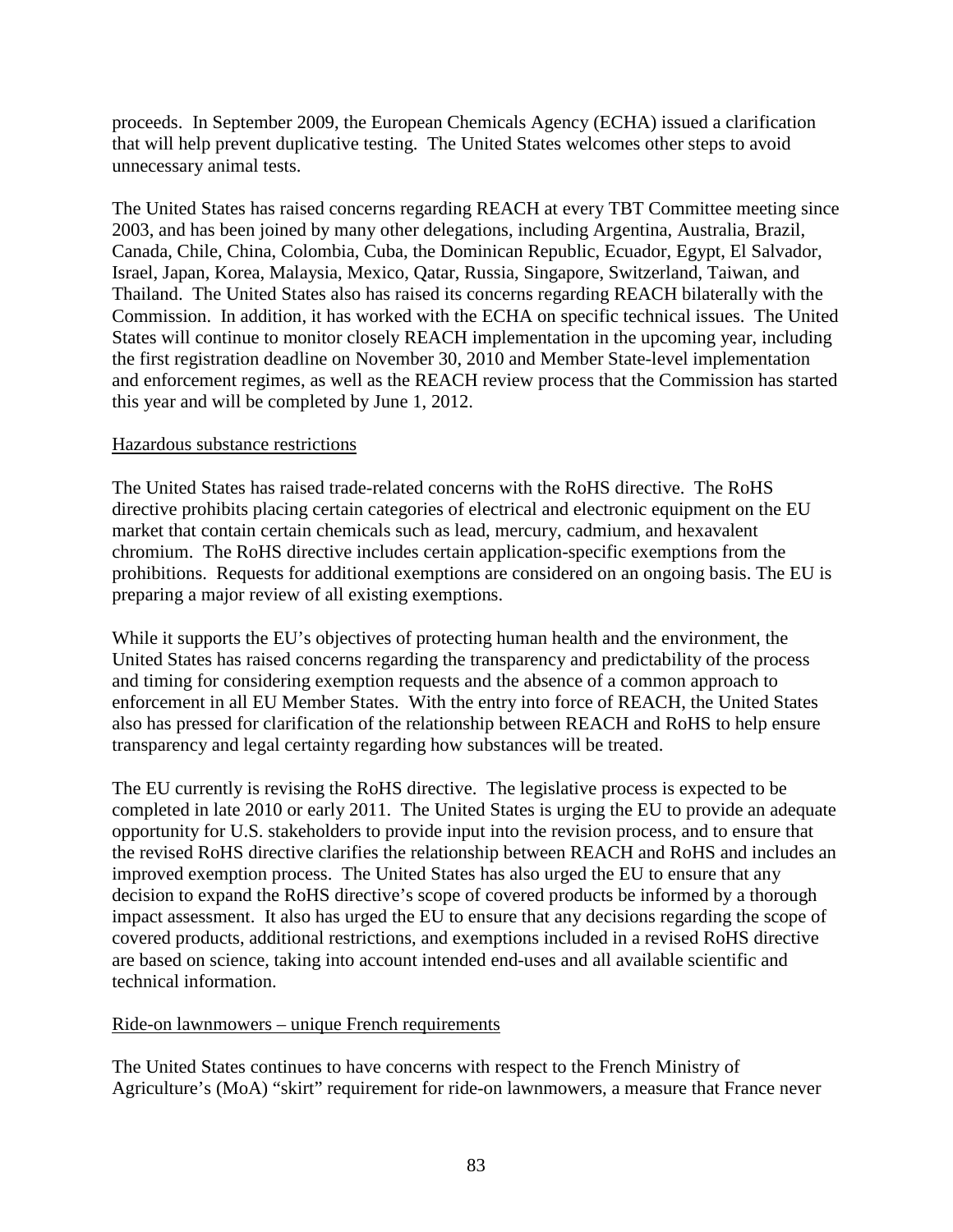published as part of an official law or decree and that was not notified to the WTO. The MoA requirement for ride-on lawnmowers already has disrupted U.S. lawnmower exports to France. If other Member States were to adopt this requirement, a significant portion of the approximately \$1 billion in annual U.S. shipments of lawnmowers to Europe could be adversely affected.

The United States is not aware of any technical basis for requiring ride-on lawnmowers to be fitted with an extra piece of equipment (or "skirt"). EU and U.S. lawnmower manufacturers assert that the MoA has not presented any accident data supporting the need for the requirement, and they allege that the requirement could in fact increase the potential for safety problems by increasing the risk of fire caused by accumulating debris in the vehicle. The European Garden Machinery Industry Federation has challenged MoA's requirement on several grounds, including France's allegedly flawed interpretation of CEN standard, disregard of internal market norms, and alleged infringement of EU laws. U.S. officials understand that the skirt requirement represents a unique French requirement that is neither consistent with requirements in other EU Member States, nor based on internationally developed ASTM or ISO ride-on lawnmower standards used throughout the world.

The United States has urged DG Enterprise to re-evaluate its rejection of the European industry petition challenging the MoA requirement's conformity with the Machinery Directive. The United States has reiterated a request that the Commission share accident data it believes supports the French position that installation of the lawnmower skirt would increase bystander safety, and any analysis undertaken by the MoA on the potential fire hazard that installation of the skirt could create. If this information does not exist or does not support the necessity of the skirt requirement, the United States requested that the Commission recommend that France base its ride-on lawnmower requirements on a relevant international standard, and eliminate the skirt requirement.

#### Wine – labeling requirements

The EU continues to seek exclusive use of so-called "traditional terms" such as tawny, ruby, reserve, classic, and chateau on wine labels, although the EU appears to be willing to "license" use of such terms to third country producers as long as those third countries regulate the terms in their home markets. Under the United States – EU wine agreement, the EU granted a three-year derogation for the use of such terms for U.S. wines sold in the EU. The derogation expired in March 2009, and the EU indicated that it would not renew the derogation. As part of its effort to redesign its Common Market Organization on wine, the EU published its new regulation (EC No 607/2009) on July 14, 2009, laying down detailed rules for implementation of EC regulation 479/2008 with regard to protected designations of origin and geographical indication, traditional terms, labeling, and presentation of certain wine products. The regulation leaves enforcement to EU Member States. It is unclear how Member States will enforce the regulation or how the Commission plans to ensure consistency of interpretation across Member States.

The United States continues to have serious concerns regarding these measures, which severely restrict the ability of non-EU wine producers to use common or descriptive and commercially valuable terms to describe their products, on the grounds that those terms are traditionally associated with European wines. Some of these terms do not have a common definition across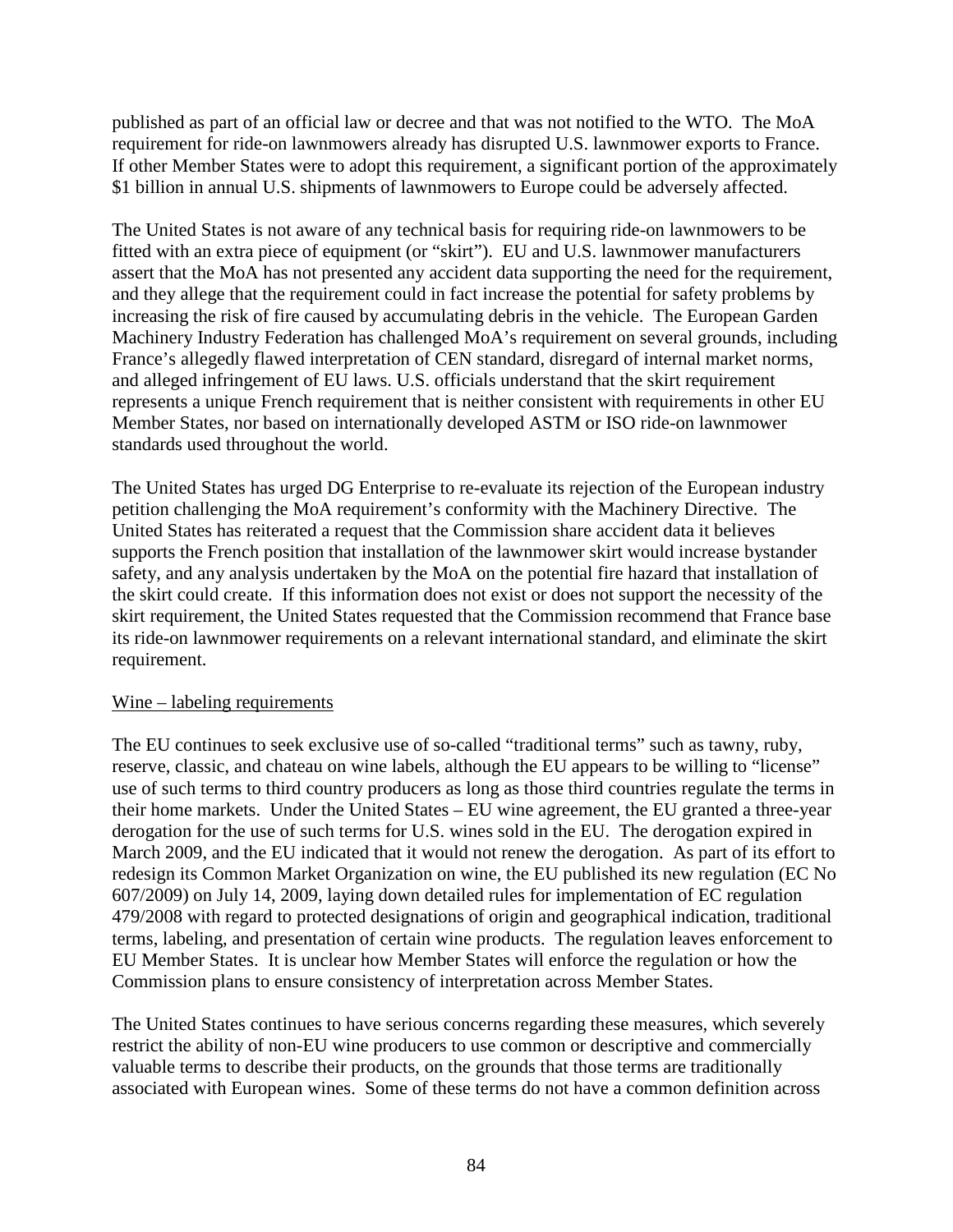all EU Member States, and the United States is aware of no effort to monitor or limit the use of those terms within the EU. The United States remains concerned about negative trade impacts caused by the EU's March 10, 2009 termination of the three-year derogation for the use of such terms on the labels of U.S. wines sold in the EU, as well as the EU's limitation on the use of traditional expressions in trademarks.

While the EU attempts to justify limitations on the use of traditional terms by indicating that they could be used to mislead consumers, the fact that these terms have been used without incident on U.S. wines in the EU market for many years suggest that there is no risk to consumers. Adding to the U.S. industry concern is the fact that the EU has not indicated how it intends to enforce the limitations with respect to imported wines and whether it will take action to block importation of U.S. wines bearing a traditional expression. Furthermore, the European Court of Justice has expanded the scope of the measures and, contrary to the assurances provided by EU officials, the traditional terms are now protected in languages other than the one for which protection was identified.

Each of the issues elaborated on this section of the report are ones that the United States will continue to follow closely in 2010 and to raise with the EU with a view to resolving the concerns these issues pose for U.S. exporters and producers.

# *Gulf Cooperation Council*

## Bilateral engagement

The Gulf Cooperation Council (GCC) is an economic and political policy-coordinating forum for the six Member States (Bahrain, Kuwait, Oman, Qatar, Saudi Arabia, and the United Arab Emirates (UAE)). The United States engages on standards-related issues with the GCC collectively and with individual Member States. The United States has concluded an FTA or Trade and Investment Framework Agreement (TIFAs) with each of the Member States. These agreements, as well as the WTO, provide context for U.S. engagement on standards-related issues arising in GCC Member States.

In October 2009, officials from the United States, the six GCC Member States and the GCC's standards body – the Gulf Standards Organization (GSO) – held a workshop in Dubai, United Arab Emirates to address a variety of standards-related matters. This workshop was co-hosted by the U.S. Department of Commerce's Commercial Law Development Program (CLDP) and the Emirati Standards and Metrology Authority (ESMA) and provided a forum for U.S., GCC Member State and GSO authorities to exchange information and hold technical discussions with a view to better understanding each other's respective regulatory and standards systems and to explore ways to further cooperation between United States and the GCC regarding their respective standards and regulatory systems. U.S. speakers included officials from USTR, the U.S. Department of Commerce, OMB's Office of Information and Regulatory Affairs, and the Consumer Product Safety Commission, and featured presentations on the TBT Agreement, the importance of transparency in facilitating trade, and comparative approaches to product safety, especially with respect to toys. The event was also attended by regional representatives of U.S. based exporters and conformity assessment bodies, who were able to ask questions and express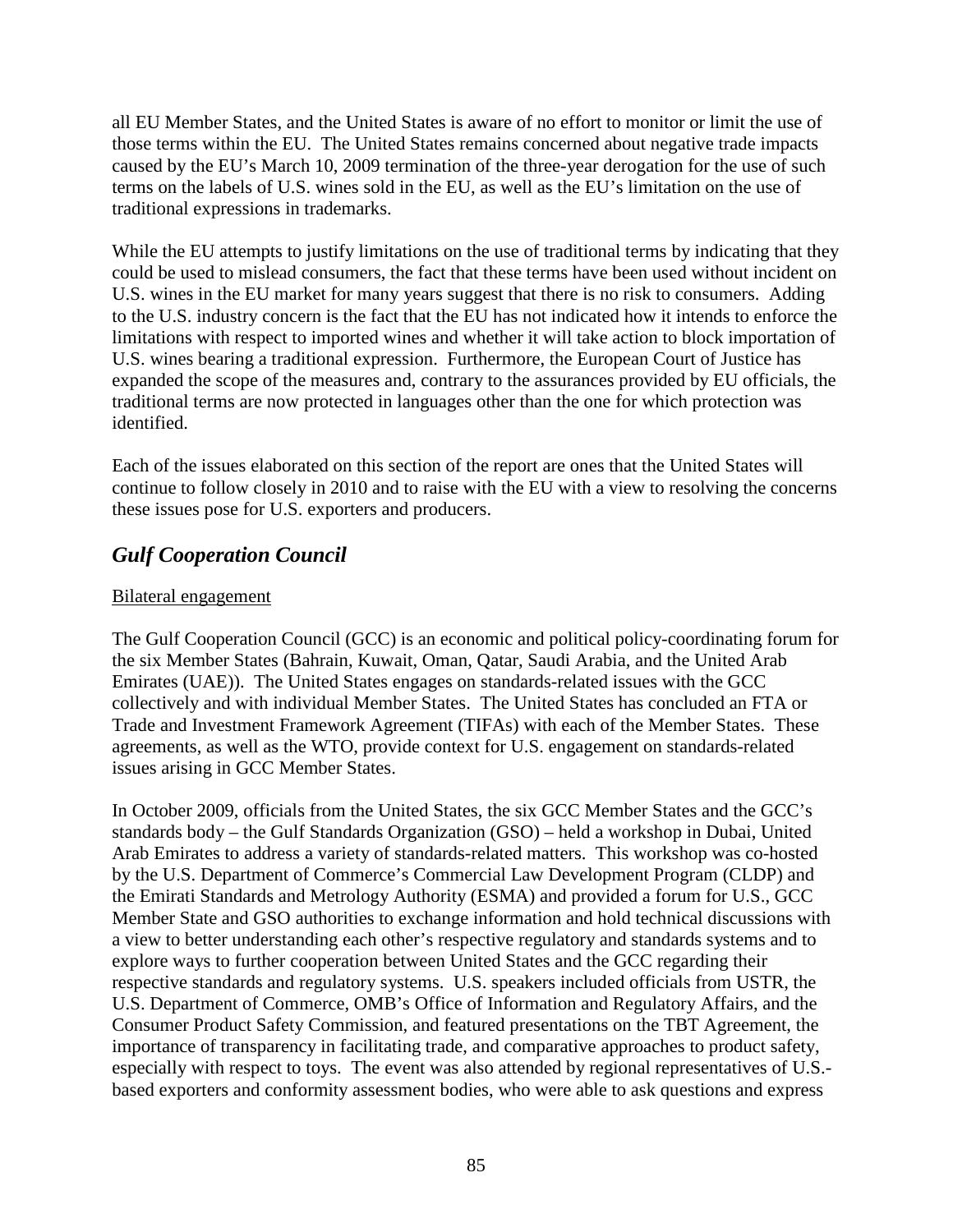their views to officials from the United States, as well as by the GSO and the GCC Member States.

In November 2009, the GSO hosted a conference on standards and conformance to continue technical discussions and exchange additional information on the U.S. and GCC standards systems. Along with representatives from GSO, representatives from NIST, ANSI, and several U.S.-domiciled standards developers participated in the conference.

After conclusion of this workshop, the Secretary General of the GSO and the Assistant USTR for Europe and the Middle East agreed to continue to increase the two sides' engagement on standards-related issues, and officials from the United States and the GSO, with input from the Member States, are currently working on an action plan to deepen bilateral engagement over the coming years.

#### Conformity assessment procedures – lack of transparency

In 2006, the Saudi Ministry of Commerce implemented the Certificate of Conformity (CoC) Program. This program requires every shipment of products sold in Saudi Arabia to be accompanied by a document certifying that the product conforms to the relevant Saudi Arabian technical regulation ("conformity certificate"). With certain exceptions, the CoC program requires that all products sold in Saudi Arabia be tested and certified to ensure compliance with the relevant Saudi requirements.

Although at the time of its accession to the WTO Saudi Arabia committed to provide detailed public guidance in English on how to comply with the new conformity assessment program, it has not yet done so. The lack of publicly available guidance on the requirements has created confusion and uncertainty in the marketplace. The company with which Saudi authorities had contracted to provide services for the now abolished ICCP appears to be advertising (via the Internet at [www.iccp.com\)](http://www.iccp.com/) that its services are a requirement for access to the Saudi market. Because Saudi Arabia has not identified which companies may provide testing and certification services under the CoC system and what this company's role should be under the CoC system, use of its services appears to remain a *de facto* requirement for access to the Saudi market. As a consequence, U.S. conformity assessment bodies appear unable to provide testing and certification for the Saudi market at least without involving this company in some way.

The United States has raised this issue both bilaterally and in the TBT Committee since 2006, including its concern that Saudi Arabia has still not issued guidance in English on how to comply with its CoC requirements. The United States has urged Saudi Arabia to publish guidance on how to comply with the CoC, in particular the criteria that Saudi Arabia will use to approve bodies to test and certify products for the Saudi market, and based on such criteria, a list of conformity assessment bodies that are approved to provide testing and certification for the Saudi market.

To this end, the United States has requested that Saudi Arabia dissolve the iccp.com website and establish a new central website to provide information on CoC requirements. A central website could: (a) list entities that the Ministry of Commerce has approved to test and certify products for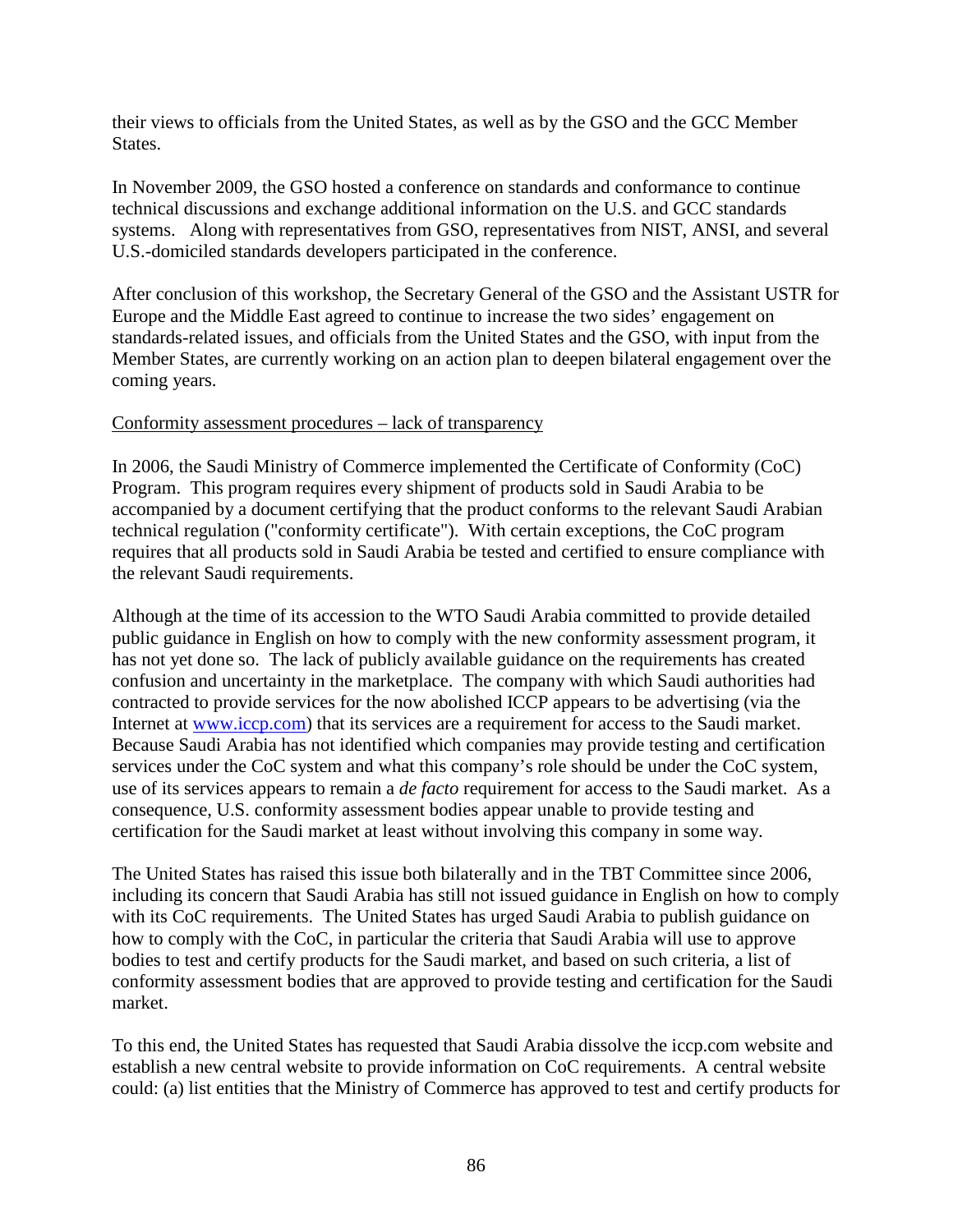the Saudi market; (b) set out the criteria and procedures that the Ministry of Commerce uses to approve bodies to test and certify products for the Saudi market; (c) describe the formal process it uses to notify bodies whether they have been approved; (d) set out clear procedures for approved bodies to follow when issuing conformity certificates or marks to convey that a product complies with the relevant requirements; (e) clarify when testing is required (*e.g.*, for each individual shipment or once for each product type); and (f) indicate whether the procedures will change once Saudi Arabia adopts the GCC conformity assessment scheme and if so the duration of any transition period that will ensure suppliers have adequate time to adapt to any such changes.

Saudi and U.S. officials are attempting to resolve this issue on a technical level. The United States believes that the issue can be resolved in the near term if Saudi Arabia is willing to devote sufficient attention to the matter at senior levels.

The GSO is currently developing a conformity assessment scheme that could be adopted by each of the six GCC Member States. (Committee representatives have informed U.S. officials that the GCC intends for the scheme to be implemented in successive stages, beginning with toys in 2010.) Thus, in parallel with efforts to resolve concerns with Saudi Arabia's CoC program, the United States is working to establish a dialogue between U.S. and GCC technical experts to discuss the proposed GCC-wide conformity assessment scheme, with the goal of helping to ensure that it is developed, adopted, and applied in accordance with WTO rules and that it is fully transparent.

# *India*

## Bilateral engagement

The United States discusses TBT matters with India during and on the margins of TBT Committee meetings. U.S. government officials also discuss such matters with Indian officials under the U.S.-India Trade Policy Forum (TPF), the TPF's Tariff and Nontariff Barriers and Agriculture Focus Groups, the U.S.-India Commercial Dialogue and the High-Technology Cooperation Group.

## Cosmetics – registration requirements

U.S. industry has raised concerns regarding India's "Drugs and Cosmetics (Amendment) Rules, 2007," which would amend the *Drug and Cosmetics Rules, 1945*. Industry contends that the amendment would create an unreasonably costly and burdensome registration system for cosmetics products that would also result in unnecessary delays for cosmetic products being brought to market.

Given that India did not notify this measure to the WTO, the United States requested that India notify the measure promptly, delay enforcement to allow a reasonable time for Members to comment, and afford suppliers a reasonable period to comply with the new requirements. India eventually notified the measure, and the United States submitted comments including concerns raised by U.S. stakeholders through India's TBT Inquiry Point.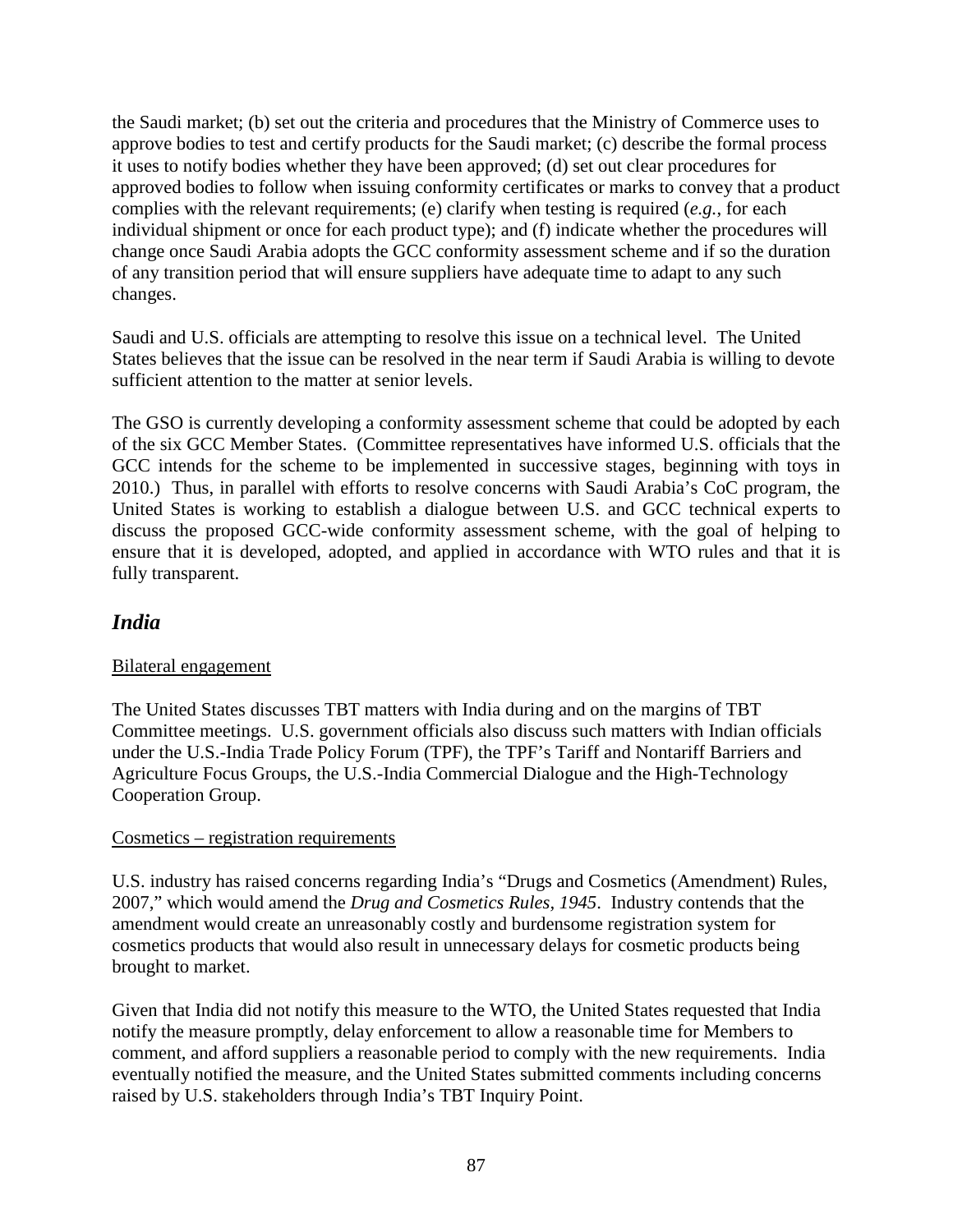In response to these comments, India's Ministry of Health (MoH) made a number of clarifications and modifications to the proposed measure, including that it would: not require companies to list all countries where marketing authorization of a product exists; accept manufacturers' self-certification of compliance supported by laboratory reports issued by foreign laboratories, so long as suppliers provided the required data; provide suppliers with either six months or a year to comply and an exemption for products that had already been imported into India from the new requirements; not require suppliers to obtain separate registrations for individual colors of the same product (*e.g*., lipstick); and recognize internationally-accepted names for ingredients, as set out in the International Nomenclature of Cosmetic Ingredients (INCI) dictionary.

However, the United States remains concerned that MoH intends to treat all cosmetics, whether low- or high-risk, the same under the new system.

#### Food and distilled spirits – nutritional labeling

The United States continues to raise concerns regarding MoH's changes to its nutritional labeling requirements. In February 2009, India addressed a major U.S. concern by removing a provision that would have required producers of proprietary foods to list the formulation of their products on the label. MoH also clarified that producers of distilled spirits would be exempt from the requirements to provide nutritional information and the expiration date on labels. The revised measure entered into force in June 2009, after India provided a three-month delay in enforcement at the request of the United States and other stakeholders.

The United States is still concerned that the measure may require the labels of distilled spirits to provide the date of production, which is irrelevant in the case of distilled spirits, since such products have an indefinite shelf life. Other outstanding technical questions and concerns that India has yet to address include: the labeling of proprietary foods; the declaration and calculation of certain nutrient values, especially trans fats; the criteria for labeling a product as "trans fat free;" the allowance of stickering on products; and the rules for front of pack flavoring declarations using the statement "CONTAINS ADDED FLAVOUR."

A recent proposal from the Food Safety and Standards Authority of India (FSSAI) may resolve several of the outstanding labeling issues, including the front of pack flavoring declaration rules, but the United States is awaiting further clarification from India on these points. The United States will continue to press India to resolve the remaining issues, including in forthcoming discussions between U.S. and Indian trade and regulatory officials.

#### Tires – conformity assessment procedures

Since 2007, the United States has raised concerns, both bilaterally and at the TBT Committee, about a proposed Bureau of Indian Standards (BIS) measure setting out conformity assessment procedures for tires. India published the final version of this measure in November 2009, with an effective date of 180 days from date of publication. The measure requires tire suppliers to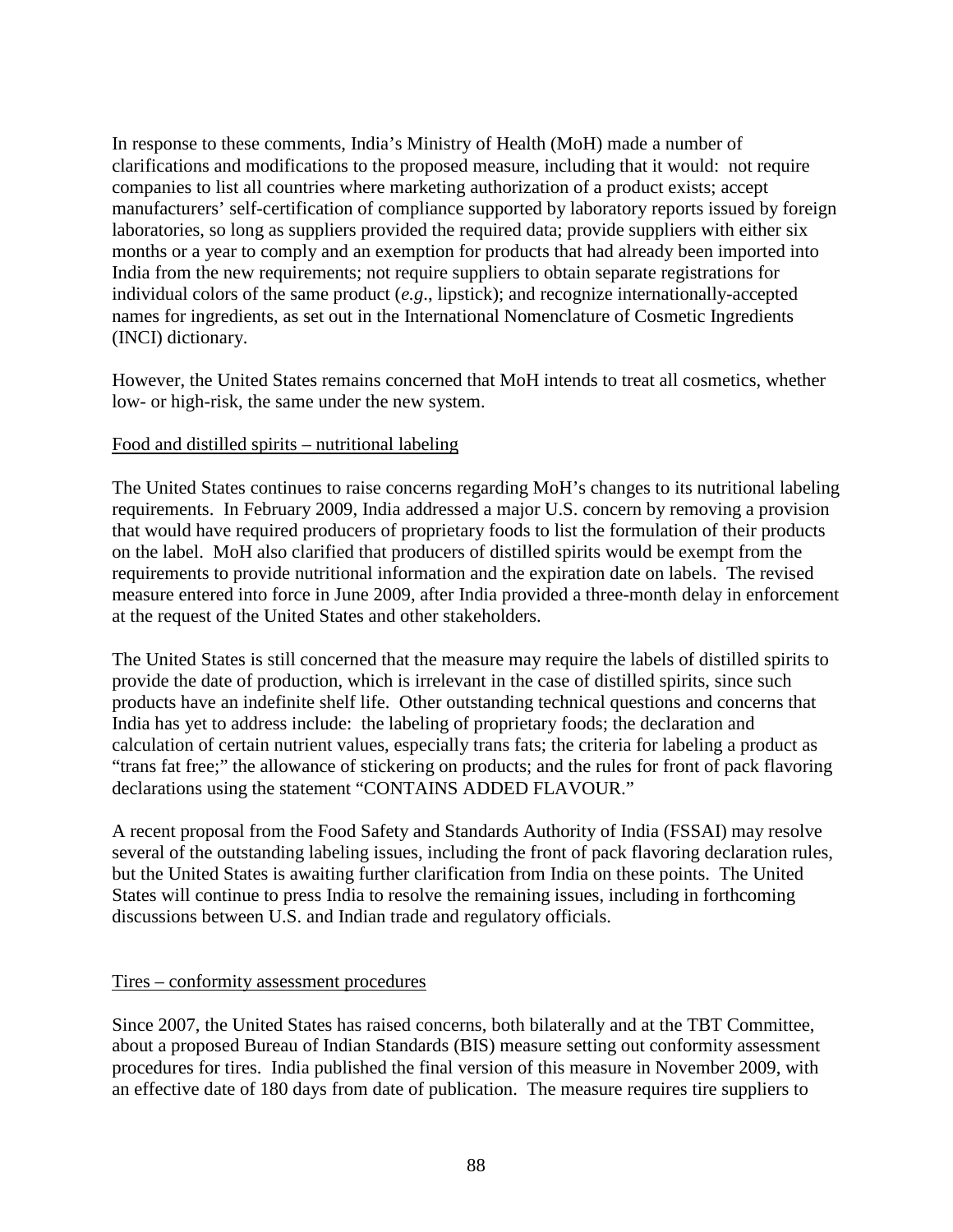apply for approval for each of their tire plants in order to export tires to India. As part of the application process, suppliers need to identify tire families and send sample tires for each family to India for compliance testing at the Central Institute for Road Transport (CIRT). CIRT is currently the only laboratory authorized by BIS to conduct the testing; given CIRT's limited capacity, industry believes that this could lead to testing backlogs and disrupt trade in tires to India.

The United States supports India's goal of promoting vehicle safety, and notes the positive bilateral discussions between the United States and India on this issue over the years. However, if the BIS procedures are promulgated without BIS authorizing additional laboratories to do the testing or providing a sufficient transition period, trade in tires could be disrupted. BIS has recently indicated that it may recognize foreign laboratories to test the tires as long as such laboratories meet the Indian standard and are accredited by the Indian accreditation agency. The United States has advocated that BIS should provide this information and the relevant application procedures, on the BIS website so that test laboratories know how to apply for recognition and what the BIS criteria are. In response, BIS officials have recently indicated that the criteria for accreditation of laboratories may be found on the National Accreditation Board for Testing and Calibration Laboratories (NABL) website and that the guidelines for recognition of laboratories may be found on the BIS website.

On November 19, 2009, India published Notification SO2953 relating to these procedures in its official journal, setting the implementation date at 180 days from publication.

While these are helpful steps, U.S. officials will continue to seek clarification of the criteria, as well as advocate that India recognize additional test laboratories, such as laboratories that have been accredited by ILAC MRA signatories, wherever they may be located. Additionally, U.S. officials will monitor the transition period to ensure that it is an appropriate period of time for compliance.

# *Indonesia*

## Bilateral engagement

The United States discusses TBT matters with Indonesia both bilaterally and during meetings of the TBT Committee. The United States – Indonesia Trade and Investment Framework Agreement (TIFA) Council provides a forum for bilateral discussions on a variety of traderelated issues, including TBT issues. Indonesia participates actively on standards and conformance issues in APEC.

## Meat and poultry products – halal certification

Indonesia only allows the sale of meat and poultry products that have been certified halal by certifiers recognized by Indonesia's Council of Ulama ("MUI"). Halal certification involves certifying that the product has been slaughtered and handled in a manner consistent with Islamic law. On March 9, 2009 MUI issued a decree announcing that a new list of MUI recognized halal certifiers would become effective October 1, 2009, superseding all previous MUI recognized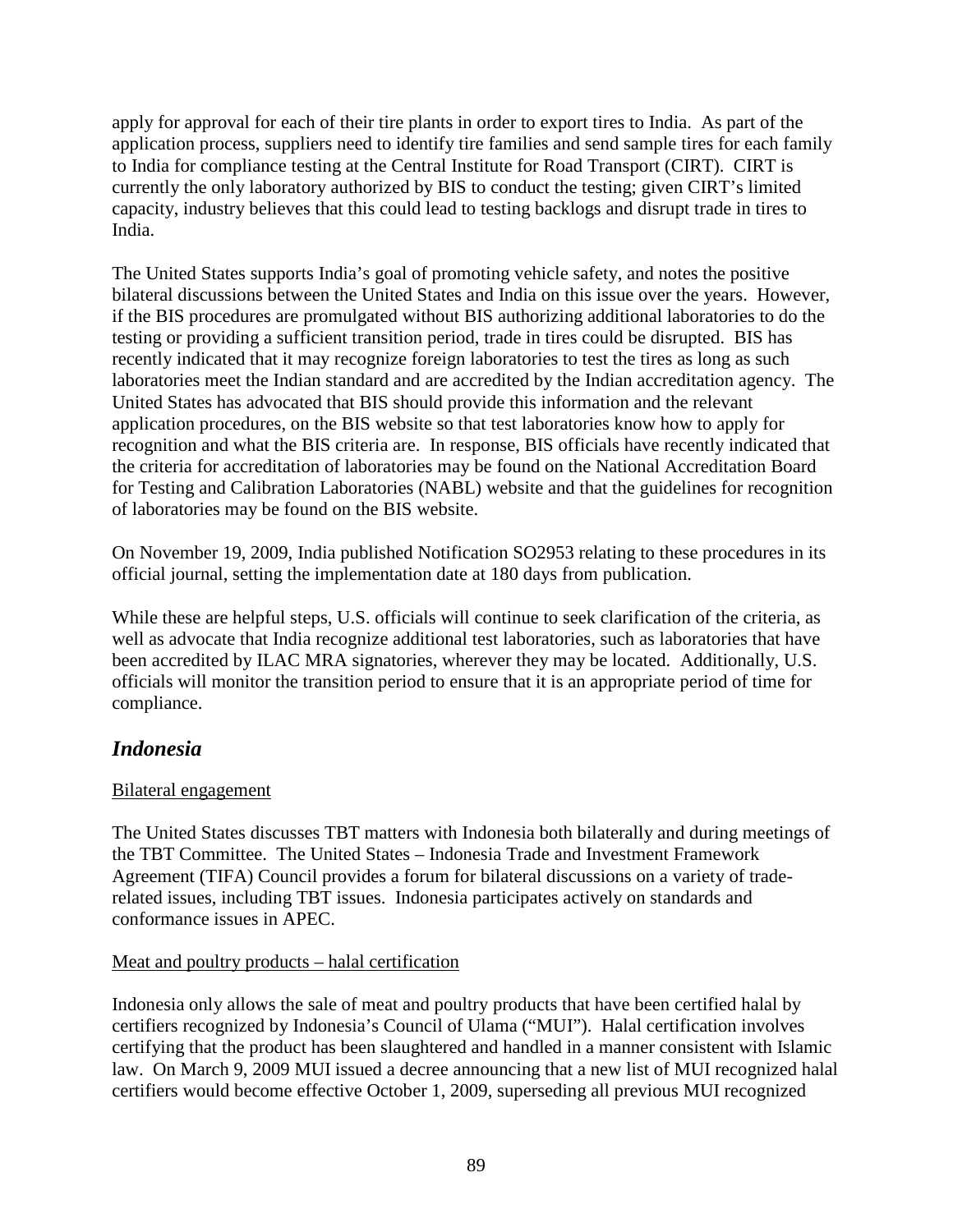halal certifiers. MUI did not make publicly available or notify to the WTO the new procedures and criteria for recognition and inclusion of certifiers on the new list. MUI published the new list of halal certifiers on October 22, 2009, 21 days after the decree's effective date, causing a twenty-two day disruption in all halal trade to Indonesia. The procedures and criteria for MUI recognition remain unclear, preventing U.S. certifiers from effectively petitioning for recognition and inclusion on the list of recognized halal certifiers. The new halal certifier list does not include any MUI recognized poultry certifiers, which has blocked all U.S. exports of poultry to Indonesia. The new list of certifiers also excluded several U.S. processed food halal certifiers that MUI has historically recognized.

In bilateral and TBT Committee discussions with Indonesia on this matter, U.S. officials emphasized that the United States respects Indonesia's right to regulate halal products and that Indonesia and the United States share the common goal of ensuring that foods labeled "halal" meet Indonesia's requirements. The United States, however, is concerned with the lack of transparency in the development and application of the new halal certifiers list. U.S. officials requested clarification on how Indonesia makes regulatory decisions with respect to halal issues, including which entities are responsible for composing the list of recognized halal certifiers, and for clarification of the scope of Indonesia's halal regime, including whether halal certification is voluntary or mandatory. The United States has also asked Indonesia to clarify an attachment to the final certifiers list, which indicates that the certifiers can only certify raw materials. The United States has pressed Indonesia to notify all halal procedures and criteria in draft form to the WTO for comment. Finally U.S. officials have urged Indonesia to allow U.S. halal certifiers to apply for and receive recognition under transparent procedures and criteria and, until that happens, to allow previously-recognized halal certifiers to continue to certify halal products for the Indonesian market.

#### Food, supplements, drugs, and cosmetics – distribution license requirements

On August 31, 2009, Indonesia's National Agency of Drug and Food Control announced new requirements for the distribution of food, food supplements, drugs, and cosmetics. These requirements state that no food, food supplements, drugs, or cosmetics may be distributed in Indonesia without first obtaining a distribution license. The criteria that must be met to receive a license differ by product type and are based on several factors, including whether certain ingredients are halal. For instance, in the case of pharmaceutical products, drugs sourced from, containing, or manufactured using certain animal substances cannot be awarded a distribution license unless there is an "emergency."

In emergencies, a Cross Sector Team for Legality and Emergency, comprising officials from the Health Ministry, the National Agency of Drug and Food Control, MUI, and relevant expert physicians, determines which drug products will receive a license. Once awarded a license, drug products sourced from swine must bear a label indicating "Swine Content." Further, drug products manufactured using substances sourced from swine in the production process must bear a label indicating that: "The manufacturing process involves a substance that [is] sourced from swine and has been purified so that [it is] not detected on final product." Food sourced from swine is subject to a separate set of emergency procedures. Distribution licenses also cannot be awarded for products containing alcohol, such as certain pharmaceuticals, cosmetics, and food flavorings. Indonesia did not publish the draft measure in advance or notify it to the WTO.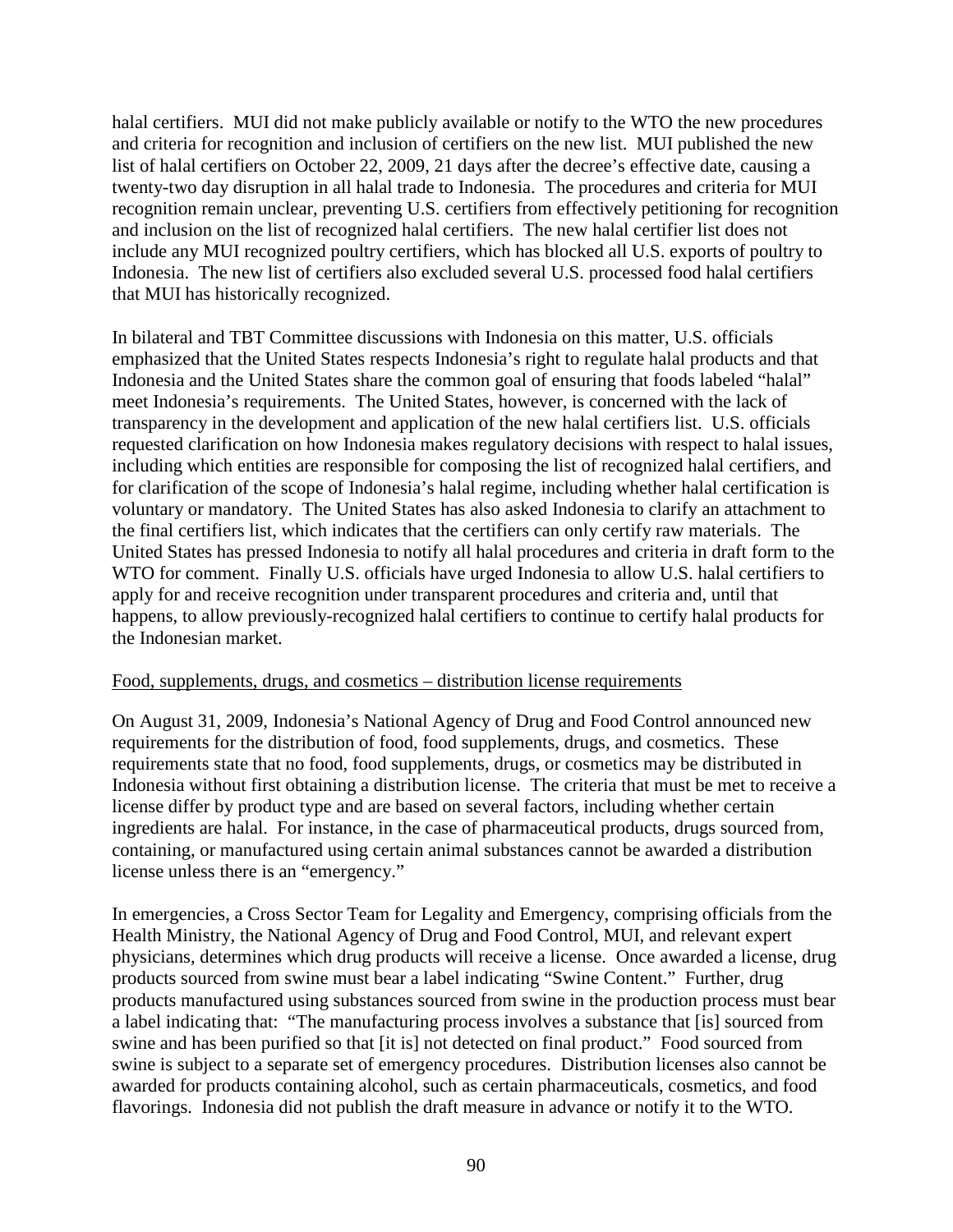The new requirements could disrupt U.S. exports to Indonesia of foods (many flavorings contain alcohol, sometimes in *de minimis* amounts); drugs (many products, such as cough syrups and other over-the-counter drugs, contain alcohol and others, such as gelatin capsules and vaccines, are sourced from swine); and cosmetics (many products contain alcohol). The United States is particularly concerned that the new requirements may disrupt trade in critical medicines, such as vaccines, as well as trade in many other products. For example, vaccines developed to address a pandemic can be sourced from swine and thus could be banned in Indonesia under the new requirements. In addition, because the decree indicates that the use of traditional drug products, cosmetics, and food supplements are "in general not emergency," it appears that Indonesia will generally not award a distribution license for products sourced from, containing, or derived from, certain animal substances.

While the United States respects Indonesia's right to regulate halal products, Indonesia should have developed and applied its requirements affecting trade in halal products in a transparent manner that does not disrupt trade. Because the measure entered into force on the date of publication, and Indonesia did not notify it to the WTO in proposed form, stakeholders did not have an opportunity to comment on, or a reasonable period to comply with, the new requirements. In addition, many of the operational details of the licensing system are unclear.

U.S. officials have posed several questions to Indonesia to better understand the new requirements. In particular, U.S. officials raised questions about the basis for Indonesia's decision to create separate procedures for halal products to receive distribution licenses, as well as a number of questions regarding the operation of the new requirements including: the criteria and procedures used to determine whether an emergency exists and who makes that determination; the procedures to apply for a distribution license; the criteria and procedures the Cross Sector Team will use to evaluate whether to grant a distribution license; and any avenues for appealing application denials.

The new requirements raise further concerns. Because there is currently no test for detecting porcine (swine) materials in drugs, it may not be feasible for producers to label drugs manufactured using porcine (swine) content (and awarded distribution licenses under the emergency provision) and thus Indonesia is asking drug manufacturers to certify to something that they may not be able to confirm readily.

The United States has raised this issue with Indonesia bilaterally and in the TBT Committee and has requested technical talks with Indonesia to try to resolve the matter. The United States has requested that Indonesia suspend enforcement of the measure until it notifies it to the WTO and takes comments from trading partners into account. The United States believes that additional transparency and clarification of Indonesia's distribution licensing regime is needed, and that Indonesia can meet its regulatory objectives while ensuring that trade in food, food supplements, cosmetics, and drugs (including critical products such as medicines) is not disrupted.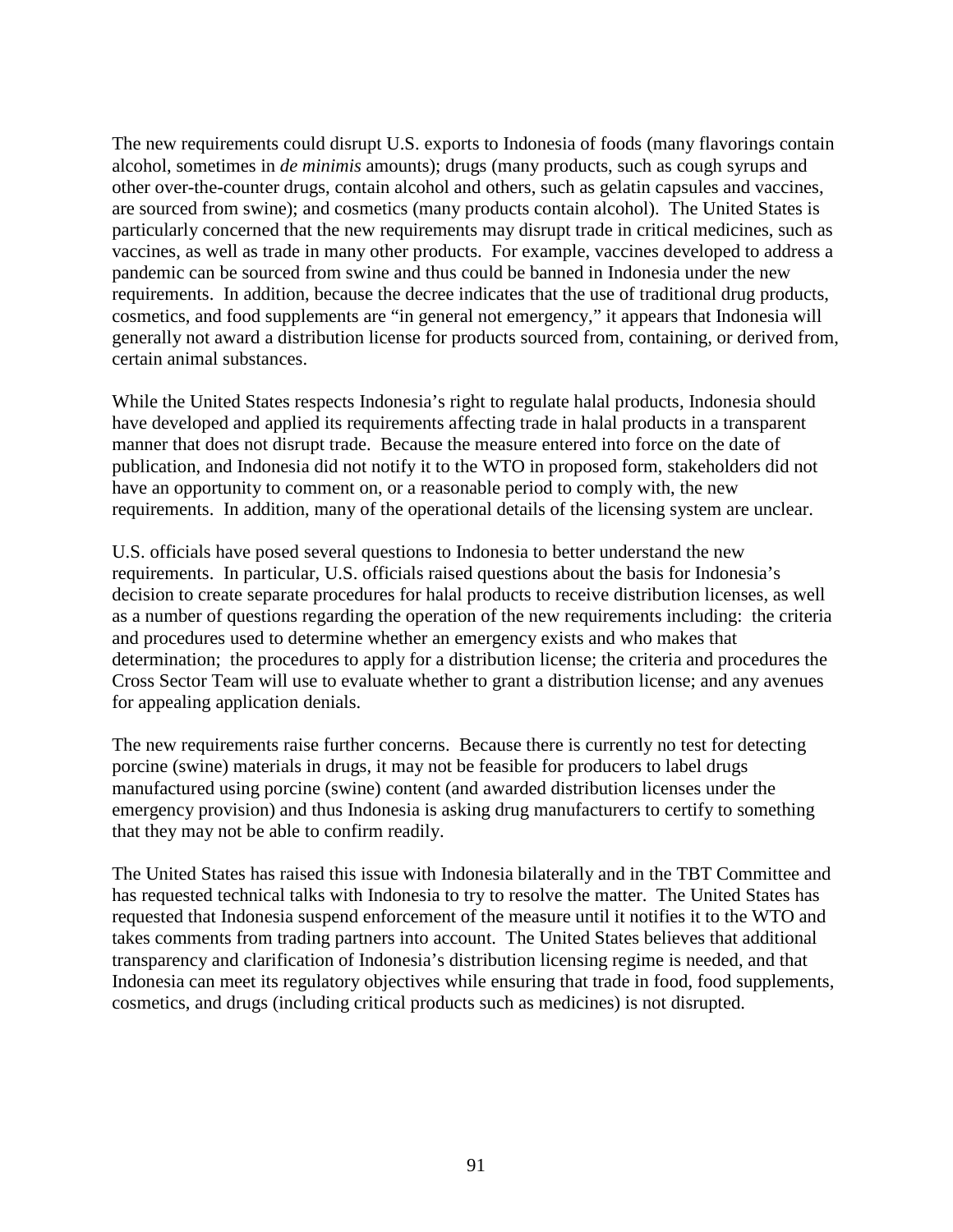# *Israel*

### Bilateral engagement

The United States and Israel engage on TBT issues in a variety of venues. The United States discusses TBT matters with Israel during, and on the margins of, TBT Committee meetings and at Joint Committee meetings of the U.S.-Israel FTA. The United States and Israel also convene an annual Working Group on Standards and Technical Regulations to discuss outstanding bilateral issues, as well as achieve greater cooperation in the areas of standards and conformance. During the most recent Working Group meeting in Jerusalem in March 2009, U.S. officials met with numerous officials from Israeli trade and regulatory agencies, including the Standards Institute of Israel (SII), to discuss their countries' respective standards systems and ways that the two sides can work together more closely on standards-related issues. U.S. officials have forged a constructive relationship with SII, which has generally been responsive to U.S. concerns, notifies draft measures to the WTO for comment and takes WTO Member comments into account, and engages with U.S. officials to find solutions to bilateral challenges.

#### Distilled spirits – quality and identity requirements

On January 12, 2009, Israel notified to the WTO proposed amendments to its alcoholic beverages identity requirements that, if implemented, would restrict exports of certain U.S. spirits to Israel. The United States submitted comments on March 5, 2009, requesting that Israel: (1) clarify that Bourbon and Tennessee whiskey are distinctive U.S. products that may be produced only in the United States in accordance with U.S. laws and regulations; (2) eliminate the mandatory aging requirement for blended whiskey; and (3) ensure the proper use of the term "straight" whiskey. U.S. officials have discussed these concerns with Israel bilaterally including on the margins of TBT Committee meetings as well as in Working Group and Joint Committee meetings.

In May 2009, the SII Technical Committee – Alcoholic Beverages indicated that it would accept requests (1) and (3) above, and these changes were incorporated into the final measure. However, the SII Technical Committee denied the U.S. request to eliminate the minimum aging requirement for "General kinds of whiskies" (*e.g*., whiskies whose labeling is not based on the geographical site of production).

The United States continues to have concerns regarding Israel's decision to maintain the mandatory aging requirement for whiskey because that decision will adversely affect exports to Israel of certain U.S. whiskey products (though not Bourbon and Tennessee whiskey). The problem arises with respect to blended whiskeys, which are defined as mixtures that contain straight whiskey or a blend of straight whiskeys at not less than 20 percent on a proof gallon basis, together with other whiskeys (*i.e.*, not straight whiskeys) or neutral spirits. Neutral spirits are almost never aged and therefore, if neutral spirits are added to straight whiskeys, the resulting blended whiskey will not meet any minimum aging requirement.

There is no international standard for "whiskey" including none pertaining to maturation requirements for whiskey. Depending on climactic conditions, whiskey does not need to be aged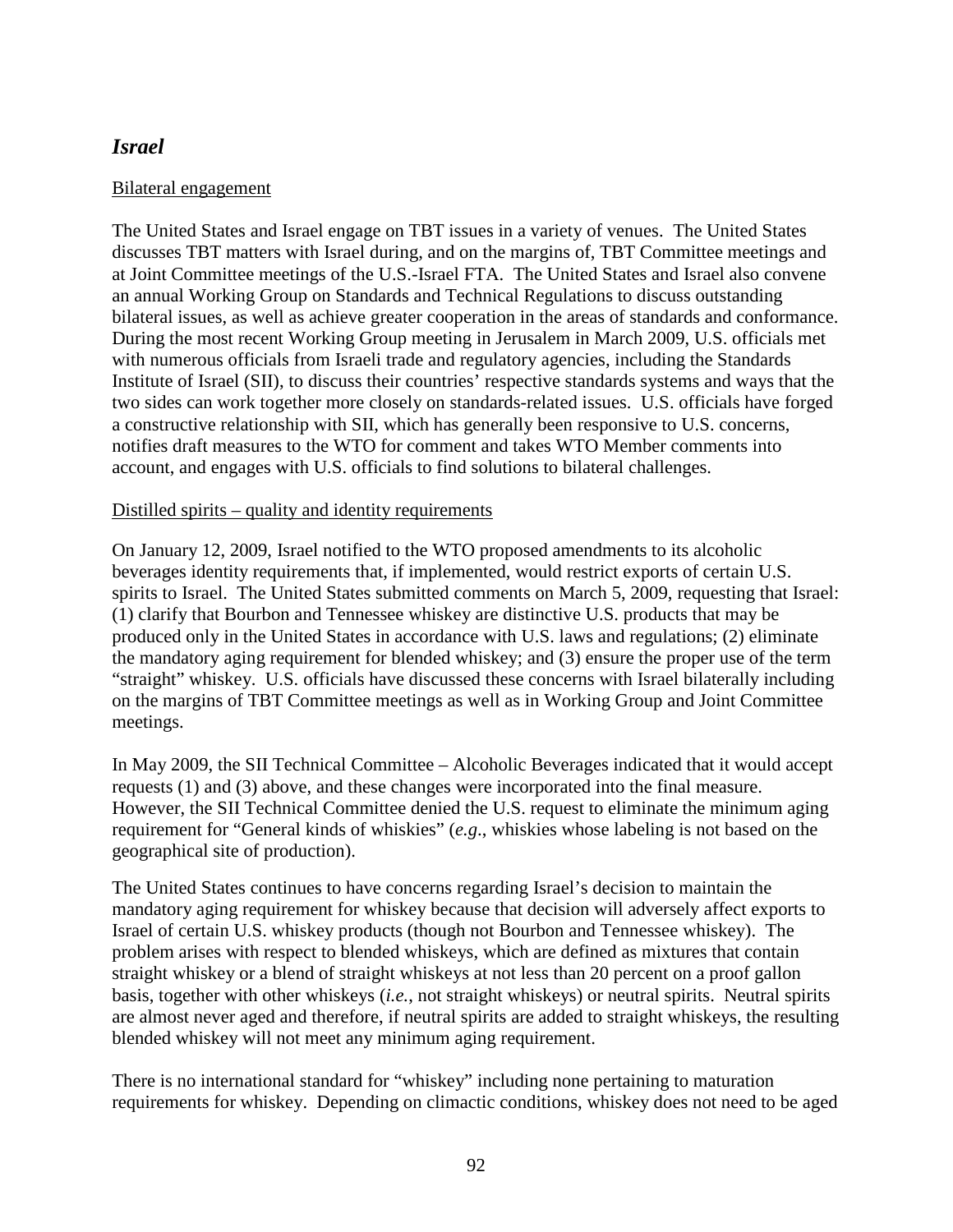three years in certain parts of the world (*e.g.*, in some U.S. States) in order for the product to obtain the characteristics of whiskey. Given that Israel does not produce whiskey, it is surprising that Israel would choose to retain such restrictive requirements for the identity of whiskey that will prohibit certain U.S. blended whiskeys from entering the Israeli market.

U.S. officials have urged Israel to create an exception from the three-year aging requirement for "blended whiskeys" that conform to the exporting country's origin requirements. This would allow the importation of U.S. blended whiskey without undermining the three-year aging requirements for Scotch whisky and Irish whiskey. SII has indicated that the U.S. proposal has been sent to the SII Technical Committee for its consideration. The United States is prepared to provide additional information to the SII Technical Committee as it considers the proposal.

## Infant formula – requirements for approval, labeling, and conformity assessment

In March 2007, U.S. industry began raising concerns about the lack of clear, consistent, and publicly available information on Israel's requirements for issuing import approvals or licenses, conformity assessment procedures, and labeling requirements for infant formula.

The United States raised this issue with Israel, both bilaterally and during TBT Committee meetings, on several occasions, including in written communications to Israel's Ministry of Health (MoH). In particular, the United States sought to obtain additional information about Israel's requirements for infant formula and requested that Israel notify these requirements to the WTO so that other Members could comment on them.

In December 2009, Israel published a document setting forth its technical requirements governing infant formula, which appears to apply equally to domestic and imported formula, for instance: how frequently testing must be conducted (every batch); which laboratories are authorized to test for particular vitamins, minerals, or other substances; and procedures for inspection of domestic facilities. U.S. officials are analyzing this document and in 2010 will follow up with Israel on any remaining technical issues. The United States will continue to urge Israel to indicate the specific quality and health requirements that infant formula must meet to be sold on the Israeli market.

#### Spare parts – labeling requirement

The United States has serious concerns regarding Israel's country of origin labeling requirement for automotive products and heavy equipment. On December 9, 2008, Israel's Ministry of Transportation (MoT) finalized Regulation 31/08, the "Regulation for Labeling of Imported and Locally Produced Automotive Products – Name of Manufacturer and Country of Origin Requirements." The apparent objective of the regulation is to help ensure that suppliers are complying with the existing country of origin labeling requirement on spare parts.

The United States does not object to Israel's country of origin labeling requirements for these products, which have existed for many years. However, the new measure appears to treat U.S. products differently from Israeli and third-country products by requiring the label to indicate the U.S. State, and possibly the city, in which those products are manufactured, in addition to the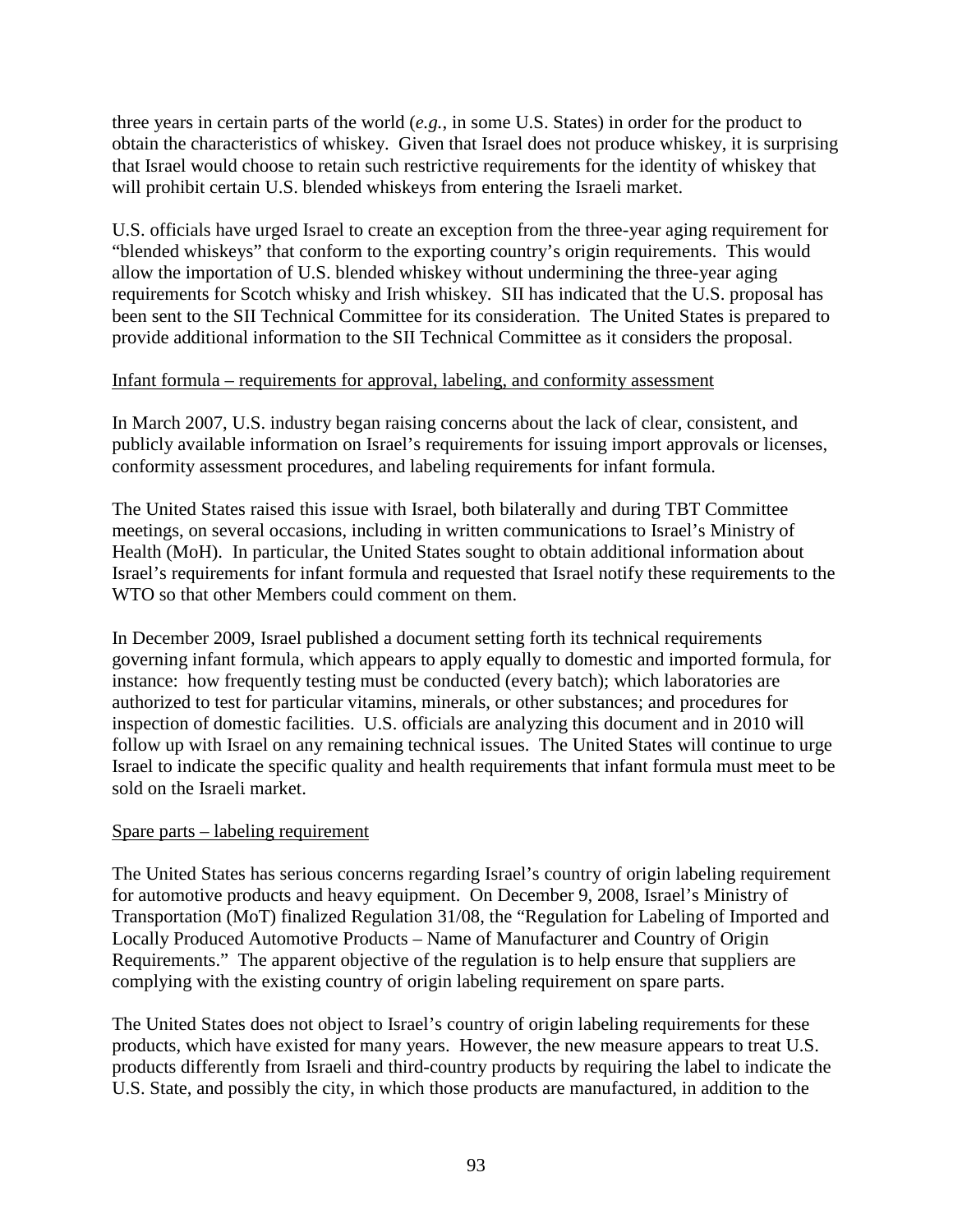country of origin. This requirement has generated significant concern among U.S. manufacturers of auto parts and heavy equipment. In particular, sections 8 and 9 of the regulation state that the markings such as "Made in Japan," "Made in India," and "Made in China," are acceptable, but "Made in the USA" is not. Instead, spare parts from the United States – and the United States alone – must also indicate the State of production, and possibly even the city or town (*e.g.*, "Made in the USA-Detroit, Michigan").

WTO rules generally do not permit a Member to treat another Member's products less favorably with regard to marking requirements than it treats like products of other WTO Members. Regulation 31/08 appears to treat certain U.S. products differently from similar products manufactured elsewhere. Israel has not provided a plausible justification for such disparate treatment. The reasons for this disparate treatment are particularly difficult to discern given that U.S. producers must also provide a Certificate of Origin for these goods to Israeli Customs on importation in order to qualify for duty-free treatment pursuant to the U.S.-Israel FTA, and are required to provide a detailed declaration upon request to substantiate any origin claim. Israel also failed to notify the measure to the WTO for comment in its proposed form.

Given that Regulation 31/08 was not developed in a transparent manner and appears to treat U.S. automotive products and heavy equipment differently from like products that are manufactured in other countries, the United States has urged Israel both bilaterally and in the TBT Committee to repeal the regulation's additional marking requirements for U.S. products so that U.S. spare parts receive treatment that is comparable to like products from Israel and other WTO Members.

In January 2010, Israeli authorities indicated that Israeli Customs would no longer enforce the additional marking requirements for U.S. products and that they would pursue a change in the applicable regulation within the next few months.

#### Vehicle headlights – replacement requirement

Section 351A of MoT Regulation 262 requires that all vehicles intended for civilian use manufactured in North America that enter the Israeli market be re-fitted with headlights that meet the UNECE headlight standard (EEC 756/76).

U.S. industry is concerned that the additional cost of replacing the headlights on imported U.S. vehicles puts them at a competitive disadvantage in the Israeli market. While cars built to U.S. Federal Motor Vehicle Safety Standards (FMVSS) specifications may be imported and sold in Israel, industry believes that considerably more U.S. vehicles would be shipped to Israel if this requirement were eliminated. According to Israeli distributors of certain U.S. vehicles, converting a vehicle's headlights from FMVSS to UNECE adds approximately \$1,300 to the price of every U.S.-made car sold in Israel, putting such cars at a disadvantage against other imported cars. One company states that, if this measure were eliminated, the company would import approximately 3,500 additional cars into Israel annually, which would result in an additional \$70 million in sales.

The United States supports Israel's right to regulate in the area of automobile safety, but has indicated U.S. interest in learning more from MoT about the scientific and technical basis for its headlight requirement. The U.S. government is seeking discussions on this issue with Israeli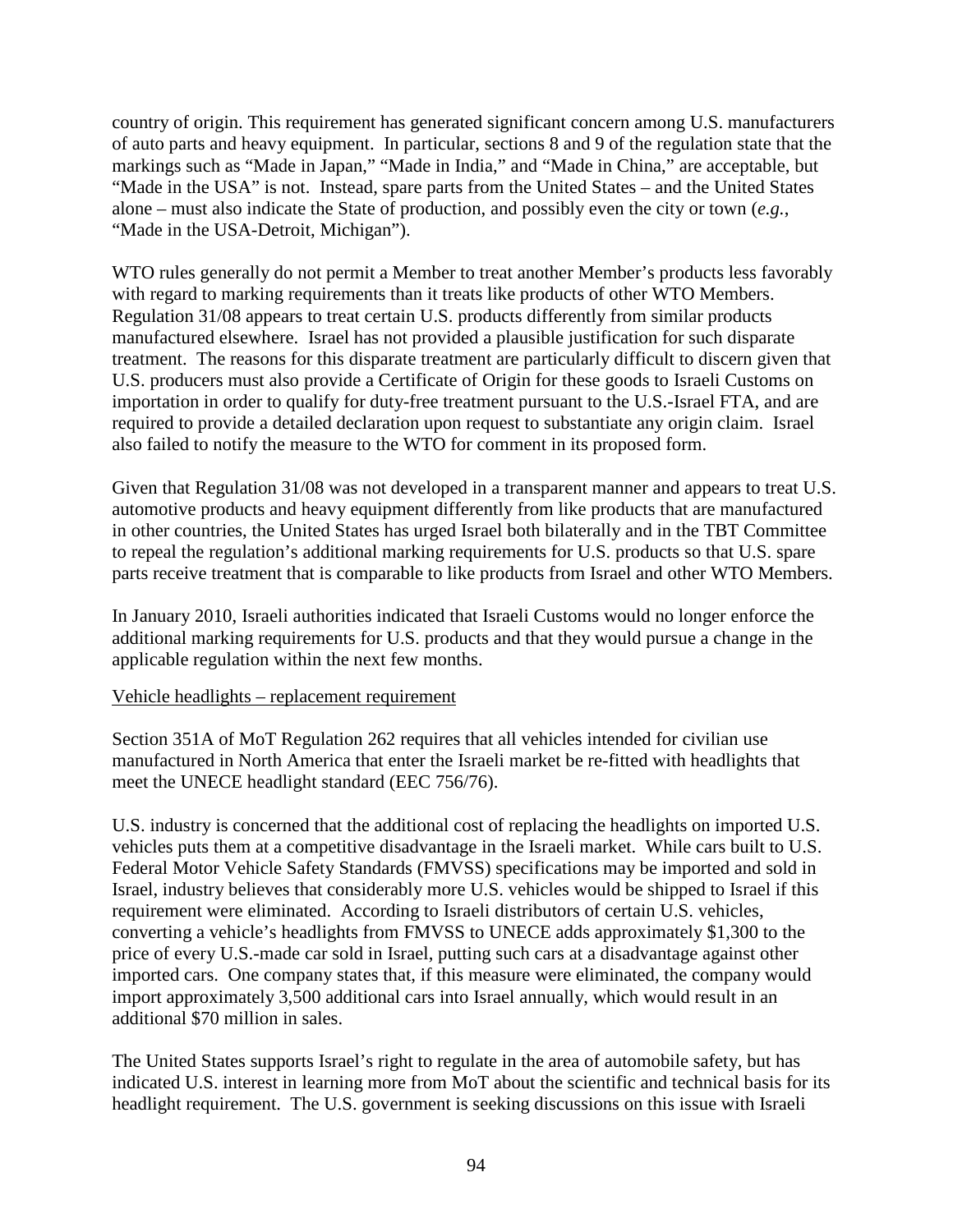auto regulators so that the U.S. Department of Transportation's National Highway Traffic Safety Administration can provide additional information on the FMVSS for headlights and better understand MoT's safety concerns.

# *Japan*

## Bilateral engagement

The United States discusses TBT matters with Japan during, and on the margins of, TBT Committee meetings. In addition, the U.S.-Japan Regulatory Reform and Competition Policy Initiative (Regulatory Reform Initiative) has served as one important forum for engagement between the United States and Japan on market access and business environment issues, including some with a potential TBT component. Four working groups and a high-level officials group have been addressing issues in areas such as telecommunications, transparency, agriculture, medical devices and pharmaceuticals, information technologies, and cosmetics and nutritional supplements. The Regulatory Reform Initiative has been led by USTR and Japan's Ministry of Foreign Affairs, and has involved a broad array of U.S. and Japanese departments and agencies.

The July 2009 Regulatory Reform Initiative's Report to the Leaders outlines the steps that Japan has either taken, or will take, across a number of areas. In the area of pharmaceuticals and medical devices, Japan is setting clearer performance measures for reviewers involved in approving new products. For nutritional supplements, Japan will continue efforts to improve transparency at its quarantine stations to streamline import procedures. Japan will also continue an exchange of views with consumers and industry groups, including from the United States, on ways to improve the Foods for Specified Health Uses (FOSHU) system, use of which allows health claims to be made about nutritional supplements, and on industry proposals for a system allowing ingredient-specific health claims that is science-based and transparent. Japan also explained its classification criteria for drugs, foods, and food additives and the process it uses to determine whether ingredients qualify as drugs, as well as the process it uses to provide opportunities for industry to exchange views and ask questions about the classification criteria for new ingredients and the application process for health foods.

Regarding cosmetics, Japan indicated that it had published a list of active ingredients from previously approved medicated cosmetics applications to increase transparency in the approval process. Japan reported it will continue to engage in consultations with U.S. industry concerning Japan's "quasi-drug" regulations, the appropriate labeling of cosmetics, and the regulation of manufacturer claims on the effectiveness of cosmetics. Moreover, Japan will devise ways of streamlining the import process for cosmetics, including publishing additional regulatory information and continuing to discuss the issue with industry, including U.S. industry.

Lastly, Japan will continue to take steps to encourage its ministries and agencies to increase the number of public comment periods in administrative rulemaking that are longer than thirty days, as well as to take other steps to promote more effective implementation of the public comment procedure, including allowing sufficient time for agencies to consider comments where possible, and to provide responses as efficiently as possible. The United States has continued to press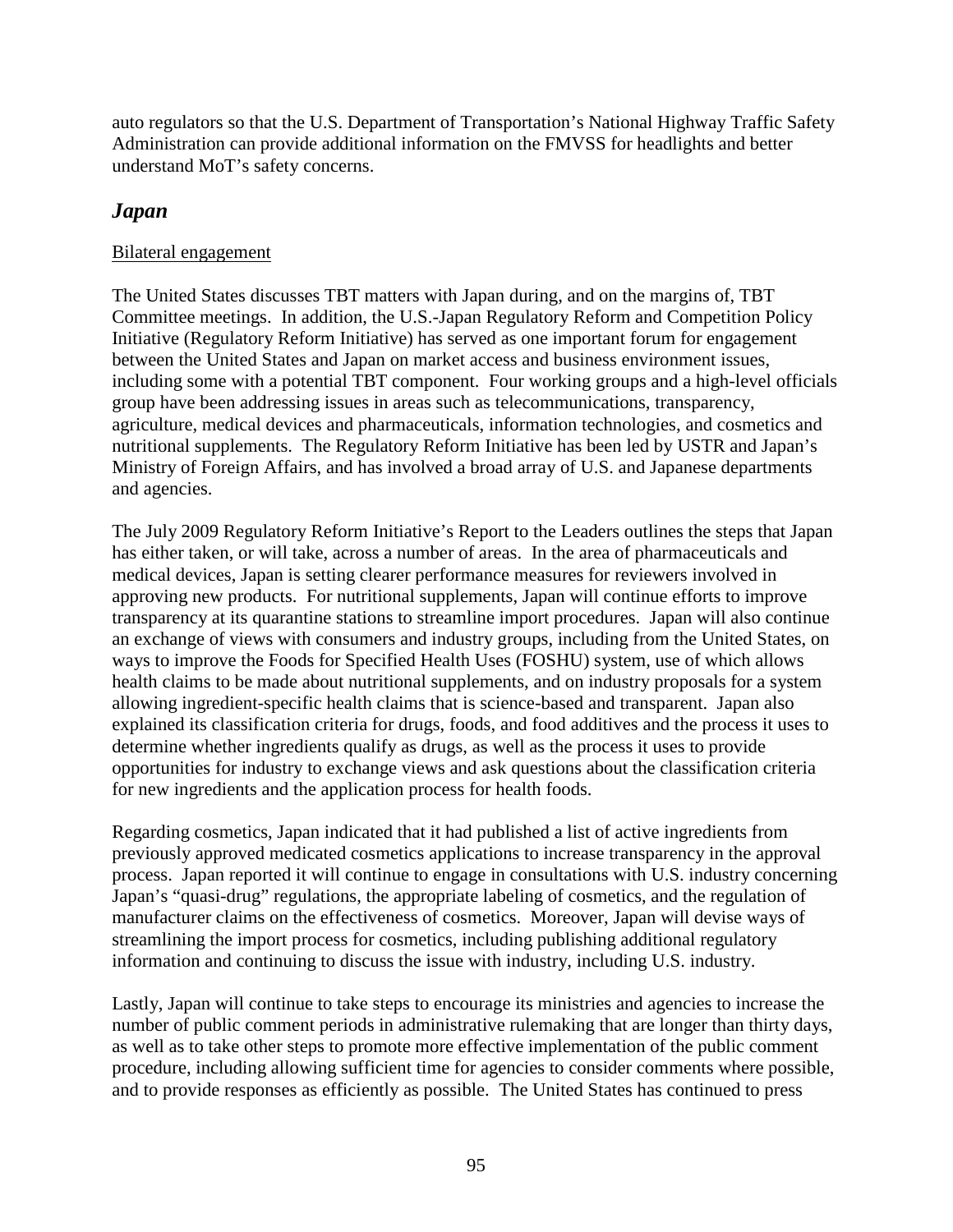Japan regarding the importance of taking additional steps to ensure that the private sector has sufficient information on regulations and interpretations and commentaries of laws and regulations are published and made easily available to the public.

#### Organic product requirements

Despite close cooperation between U.S. and Japanese officials, U.S. organic exports to Japan continue to be hindered due to several factors.

First, U.S. organics exports to Japan are limited by Japan's ban on alkali extracted humic acid, a substance that USDA permits for use on U.S. organic crops. After examining scientific data provided by the United States on lignin sulfonate, potassium bicarbonate, and humic acid, Japan's Ministry of Agriculture, Forestry and Fisheries (MAFF) announced in October 2008 that it would permit only (1) potassium bicarbonate and (2) some uses of lignin sulfonate for binding and anti-caking. Japan explained what information it needed to re-assess the use of humic acid in organic production. The United States subsequently requested that Japan allow the use of lignin sulfonate as a floatation device for cleaning fresh fruits in the organic production process, but MAFF rejected the request on the grounds that there was a lack of research on the subject. However, Japan conveyed its willingness to re-examine the issue if U.S. officials could provide data supporting the need to use lignin sulfonate for this purpose.

In addition, Japan's zero tolerance policy for pesticide and herbicide residues on organic products is problematic. While such substances may not have been applied to organic crops, they are present in the natural environment, so a zero percent residue is rarely achievable. Mandating zero tolerance for pesticide and herbicide residues would appear to go beyond the Codex Guidelines for the Production, Processing, Labeling and Marketing of Organically Produced Foods. The Codex Guidelines apply to the process by which organic foods are produced. They do not require organically produced foods to comply with specific safety or quality criteria and do not mandate specific maximum residue levels for pesticides and contaminants. In fact, paragraph 6 of the "Forward" to the Guidelines notes that organic production practices do not ensure products are completely free of residues.

In March 2002, Japan granted equivalence to the U.S. National Organic Program (NOP), meaning that products that are certified organic under the NOP can be marketed as organic in Japan. In January 2007, Japan requested that USDA recognize the MAFF organic requirements as equivalent to the NOP and submitted a side-by-side comparison of MAFF and NOP requirements. In May 2008, U.S. officials recognized MAFF to be the competent authority to accredit Japanese certifiers to certify domestic organic production to the NOP requirements. However, U.S. officials cannot deem the Japanese requirements to be equivalent to the NOP unless Japan eliminates its zero tolerance policy on pesticide residues.

On April 8, 2009, MAFF announced that it would begin the process of revising Japan's requirements for organic plants, organic processed foods, organic livestock products and organic feeds. It indicated that during the revision process, which is scheduled for completion by 2011, MAFF will discuss with stakeholders the question whether to ensure that organic foods are free from pesticide residues.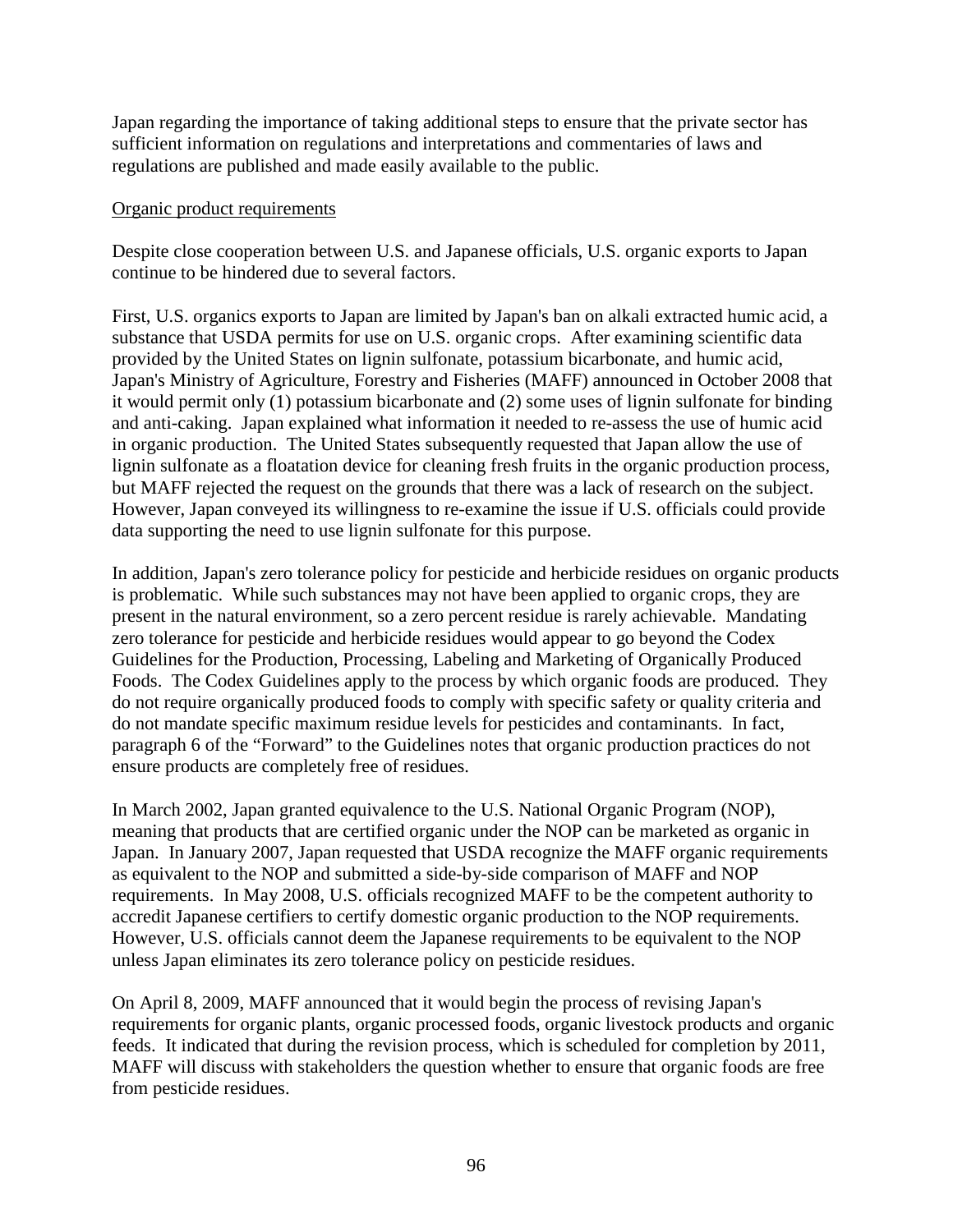# *Korea*

## Bilateral engagement

Korea and the United States hold regularly scheduled bilateral consultations to address potential bilateral trade issues, including technical barriers, as they emerge. These bilateral consultations, led by USTR with participation from the full range of relevant U.S. agencies, serve as an important forum for discussing and resolving these issues and are augmented by a broad range of senior-level policy discussions. In 2009, bilateral trade consultations were held on three occasions: in March, July, and December, leading to the resolution of a number of TBT issues. A similar slate of meetings will be held in 2010. In addition, USTR and other agency officials meet with their counterparts in the Korean government on a regular basis to discuss trade-related issues, for example, in the context of the TBT Committee or WTO NAMA negotiations.

## Cell phones – WIPI

Prior to April 2009 Korea required manufacturers to install the Wireless Internet Protocol for Interoperability (WIPI) software platform on all cell phones sold in Korea. The WIPI software platform is a Korea-unique standard, and is technologically incompatible with the open network architecture used on Internet-capable smartphones. (Please refer to the National Trade Estimate reports from 2003-2009 for more information on WIPI and U.S. Government efforts to address concerns with this requirement.) This requirement expired on April 1, 2009, following years of U.S. Government engagement on the issue. Subsequently, a number of smartphone models have been launched in the Korea market.

## Conformity assessment

The pending United States – Korea Free Trade Agreement addresses conformity assessment issues in several ways, most notably by committing Korea to provide national treatment in its recognition of conformity assessment bodies, to recognize conformity assessment bodies on the basis of published criteria, and to take steps to implement Phase II of the APEC Telecomm MRA with respect to the United States as soon as possible. At the current time, however, Korean laws and regulations generally limit the bodies that may test and certify products for compliance with Korean electrical safety requirements to "domestic nonprofit organizations equipped with suitable testing equipment and qualified testing personnel…" U.S. industry has argued that the inability of U.S. testing and certification bodies to test and certify products for the Korean market disadvantages U.S. manufacturers on account of the fact that U.S. manufacturers must have their products tested and certified in Korea, which can be inconvenient, time consuming, and costly and cause delays to market. However, there were positive developments on this front in 2009 with respect to lithium ion batteries and energy efficiency testing as noted below.

## *Energy efficiency testing*

U.S. appliance manufacturers had raised concerns about Korean measure requiring that their products be tested for energy efficiency only in designated Korean laboratories. Following U.S. engagement on this issue (together with engagement on related issues regarding energy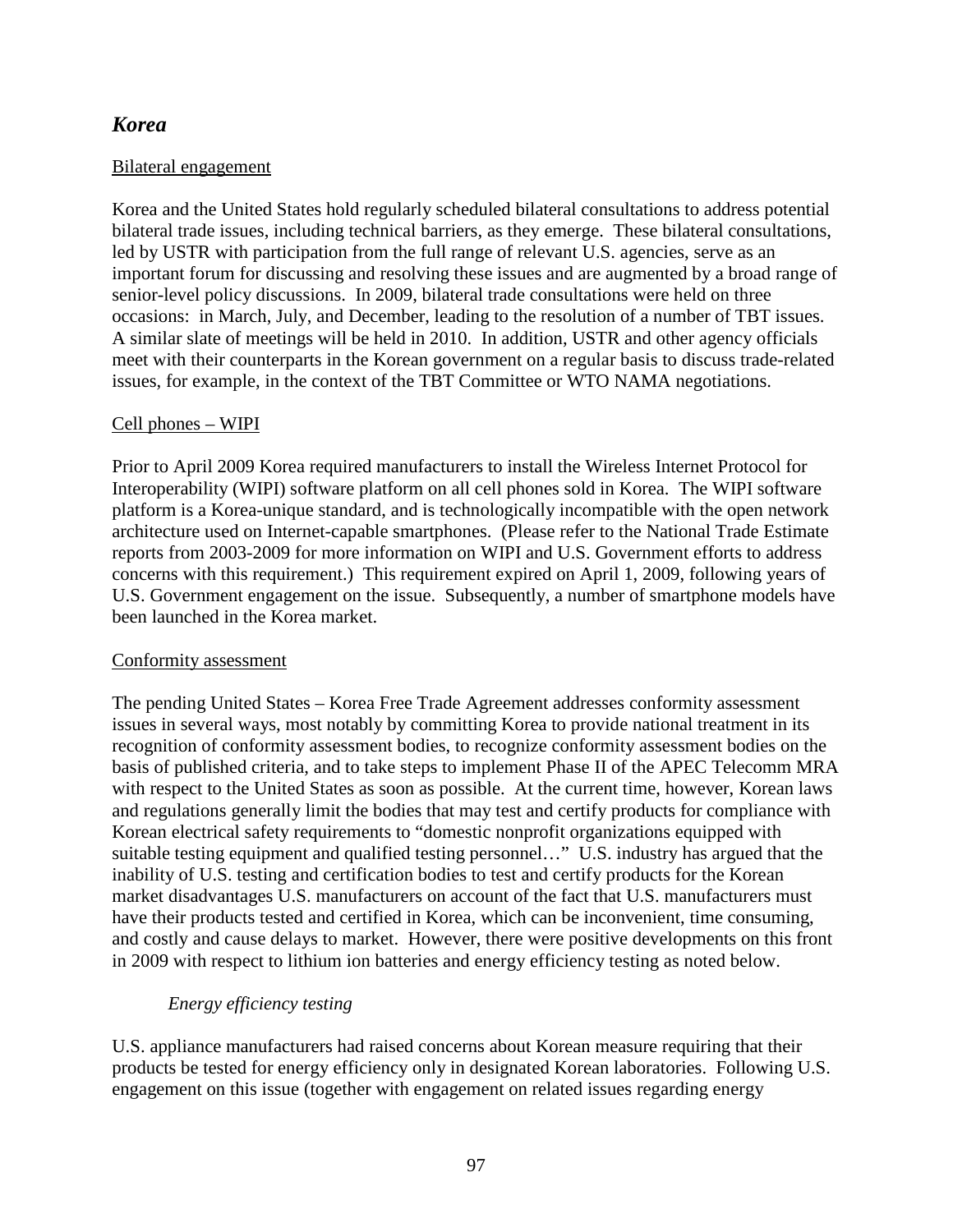efficiency testing for refrigerators discussed below), in December 2009 Korea amended its certification requirements for refrigerators to allow manufacturers to use laboratories accredited by ILAC MRA signatories, including non-Korean laboratories, to test their products for compliance with Korea's energy efficiency requirements.

### *Lithium ion battery testing*

Prior to September 2009, U.S. consumer electronics producers had also expressed concerns about new Korean safety regulations for lithium ion batteries, in particular the requirement that the batteries used in their products (*e.g.*, laptops and cell phones) destined for the Korean market be tested at one of four Korean laboratories, which could lead to bottlenecks and resulting delays to market. U.S. officials raised this issue with Korea and, in September 2009, Korea published final measures that will allow non-Korean laboratories to test lithium-ion batteries for conformity with Korean safety requirements. The measures provide that the Korean Agency for Technology and Standards (KATS) will accept test results issued by laboratories that have been accredited by an ILAC-MRA signatory and that have been designated by KATS as having the Korean battery standard (which is based on IEC 62133) within the scope of their accreditation. This decision benefits U.S. consumer electronics producers as it enables them to use batteries in their products destined for the Korean market that have been tested outside of Korea (*e.g.*, in the United States).

While welcoming this development, U.S. officials are also urging the Korean government to use the decision in this instance to allow foreign laboratories to test products for the Korean market as a precedent for other such products for which testing is required.

## Cosmetics – approval of active ingredients and testing requirements

In 2009, the United States raised industry concerns that the Korean Food and Drug Administration's (KFDA) process for adding new active ingredients to its list of "approved active ingredients" for functional cosmetics (*e.g.*, facial creams containing sunscreen), and its process for providing notice of such additions, lacked transparency. The list of approved active ingredients is important, as products that use such ingredients are not required to undergo the full testing and approval regimen required of products containing other active ingredients. The lack of transparency led to concerns that KFDA may have been informing Korea's domestic industry of new approved ingredients sooner than U.S. industry was able to obtain this information. To resolve such concerns, KFDA clarified its process of updating its list of approved active ingredients for functional cosmetics, providing a notice and comment period for proposals to add new approved active ingredients to the list and publishing the list on its web site.

U.S. cosmetics manufacturers have also raised concerns about KFDA's quality control testing requirements. Korea allows foreign cosmetics manufacturers to export cosmetics to Korea without additional quality control testing in Korea, if their manufacturing plants have been certified by KFDA through an audit and inspection process. A lack of clarity regarding whether KFDA would certify a plant that uses testing processes different from those used in Korea led many manufacturers to not pursue this option. U.S. officials discussed this issue with Korea on several occasions in 2008-2009.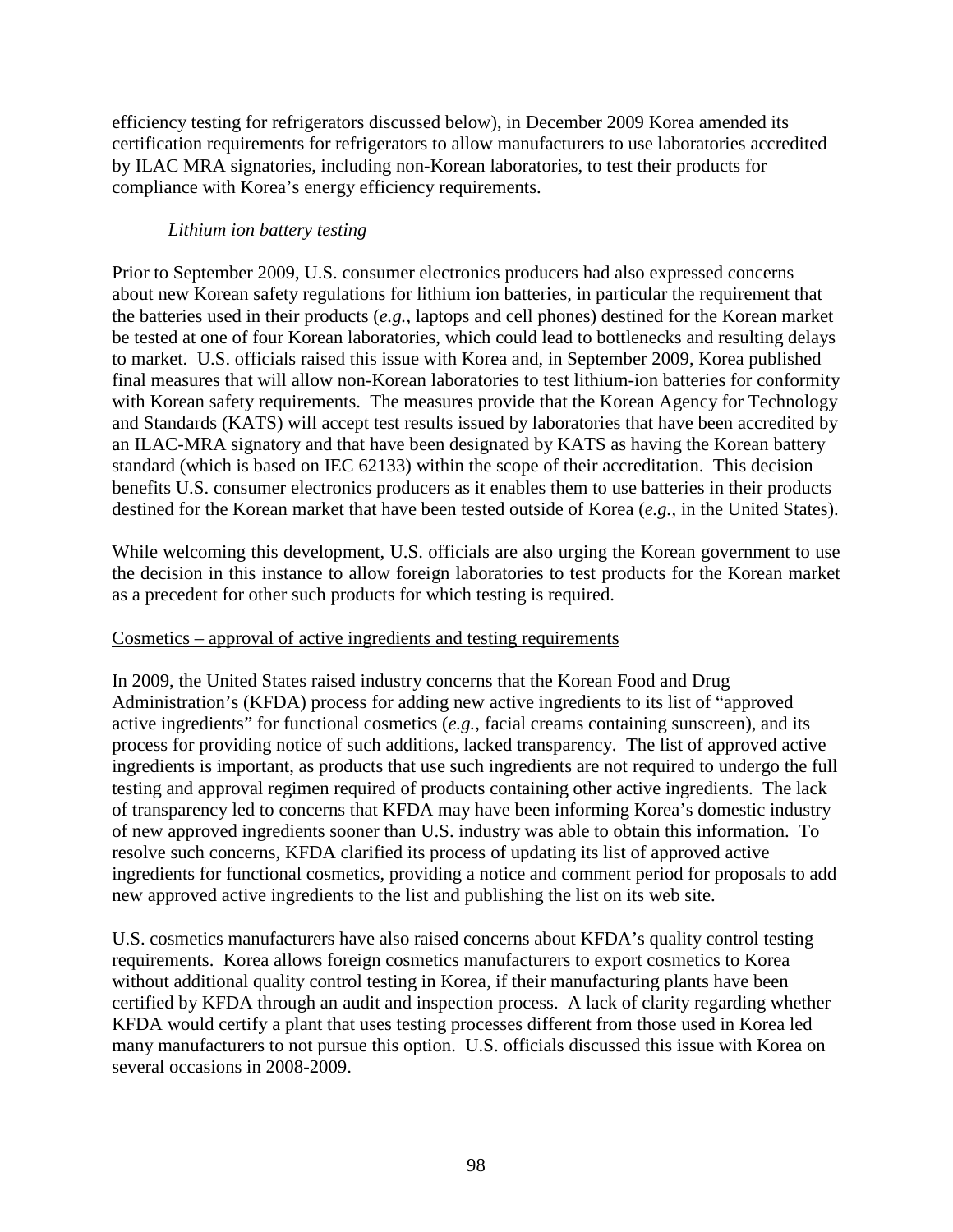In March 2009, KFDA approved the application of a major U.S. cosmetics manufacturer to ship non-functional cosmetics to Korea from all of its U.S. facilities without requiring those products to undergo quality control testing in Korea. Korea indicated that it would also approve applications of U.S. cosmetics manufacturers to ship functional cosmetics without requiring them to undergo quality control testing in Korea. However, for functional cosmetics, Korea indicated that under its Cosmetics Act it could only certify U.S. manufacturing facilities that implement Korean testing requirements – in particular, testing the final product for presence of heavy metals. As the more common international practice is to test a product's ingredients – rather than the final product – for heavy metals, U.S. companies have been unable to obtain certification of their plants with respect to functional cosmetics. The United States will continue to work with Korea to increase opportunities for U.S. manufacturers to use this manufacturing facility certification process if they choose, including for functional cosmetics.

#### Motor vehicles – proposed fuel efficiency and emissions requirements

In 2009, Korea proposed to strengthen its fuel efficiency requirements and introduce carbon dioxide emissions limits for automobiles. (See the Korea section of the 2010 National Trade Estimate report for a discussion of this issue.)

#### Organic products – requirements and conformity assessment issues

In June 2008, Korea published its new Processed Organic Foods Regulation, with an original implementation date of January 1, 2010, which would require all products claiming to be organic to be certified as organic by a certification body accredited by Korea's Ministry of Food, Agriculture, Forestry and Fisheries (MIFAFF). Many U.S. producers and certifiers have been reluctant to attempt to seek certification and accreditation under the new regulation, in part because no provisions exist in Korean regulations that allow for negotiating agreements for equivalence or mutual recognition, and in part due to Korea's zero-tolerance policy on biotechnology presence in organic products. As a result, the regulation could significantly impede, or even stop, U.S. organics exports to Korea. In response to several requests by the United States and other exporting countries, in December 2009 MIFAFF agreed to allow foreign organic products to be sold in Korea until January 1, 2011 without having to be certified by a MIFAFF-accredited certifier.

While Korea's decision to extend the implementation date of the regulation to January 1, 2011 is a positive development, longer-term solutions will be necessary. The U.S. Government intends to address all outstanding its concerns by seeking Korea's recognition of USDA as the U.S. organic accreditation body – so that USDA-accredited certifiers can certify products to both U.S. and Korean requirements – and eventual equivalence between the two countries' organic systems. The United States will also continue to urge Korea to re-consider its zero-tolerance policy on biotechnology presence in organics.

## Processed food products – mandatory biotechnology labeling

In October 2008, KFDA proposed expanding its mandatory biotechnology labeling for food products containing bioengineered ingredients to include processed products such as vegetable oils and distilled spirits. Under this proposal, certain processed products with ingredients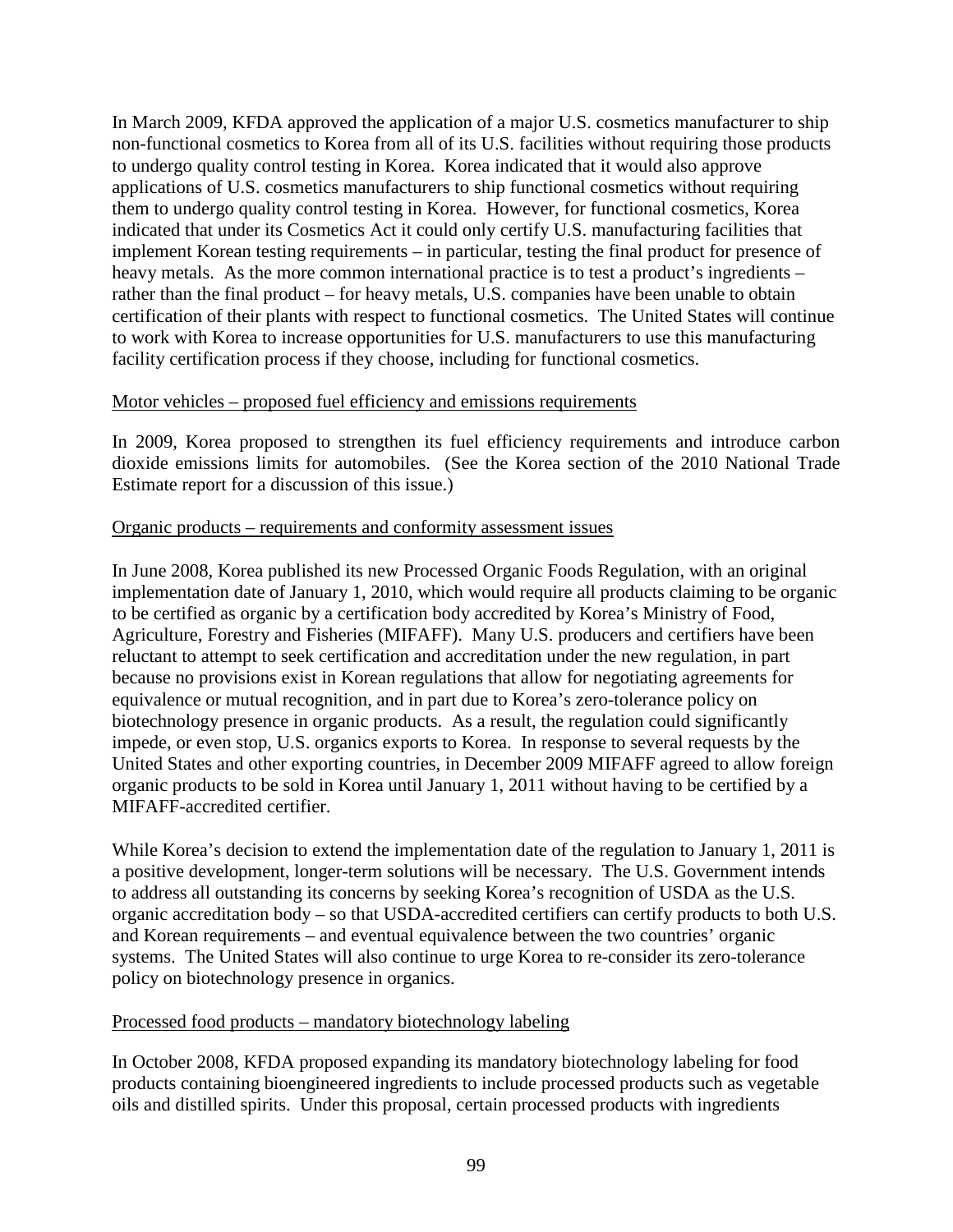derived from biotechnology commodities, such as corn and soybeans, would require a label indicating that they are derived from biotechnology products. A decision from the Korean government on whether to adopt the proposed requirements remains pending.

As noted in the Trends section, the United States has concerns with the negative effect on trade that results from the mandatory labeling of food products containing or derived from biotechnology. By expanding the scope of products covered by its mandatory labeling regime, Korea's proposal would result in an even greater disruption of trade in food products. U.S. officials have continued to urge Korea to reconsider the need for expanding the regime.

#### Refrigerators – energy efficiency requirements

Building on agreements reached in 2007 and 2008, U.S. officials continued in 2009 to address remaining issues related to Korea's energy efficiency regulations, particularly with respect to refrigerators. To address U.S. industry concerns that the previous standard resulted in underreporting of actual energy consumption that provided unfair advantages to Korean domestic manufacturers, Korea expedited adoption of ISO 15502 (Household refrigerating appliances – Characteristics and test methods). Adoption of ISO 15502 in April 2008 reduced the ability of Korean companies to circumvent Korean energy efficiency requirements. Korea also agreed to require that manufacturers attach energy efficiency rating labels based on the new test standard. This requirement applied to new models and existing models whose energy efficiency label may have been flawed on account of the previous test method. (See the 2008 and 2009 National Trade Estimate reports for more details on the history of this issue.)

However, when the final amended energy efficiency regulation went into effect on April 30, 2008, a key industry request – inclusion of a complaint mechanism – was not granted. U.S. officials continue to press the issue of including a challenge mechanism in the amended energy efficiency regulation. In February 2009, Ministry of Knowledge Economy amended relevant regulations to include provisions allowing a manufacturer to challenge a competitor's the test results, and to clarify that a subsequent finding of non-compliance with the energy efficiency regulation would result in penalties. Nevertheless, concerns remained with the challenge procedure as initially implemented, and U.S. officials worked closely with their Korean counterparts in 2009 to enhance the effectiveness of the challenge mechanism and stakeholders' confidence in Korea's enforcement system.

As a result of ongoing discussions, Korea is moving forward with additional amendments to the challenge mechanism to ensure that a case is assessed within a specific period. Korea is also positively considering a mechanism that would allow manufacturers to provide test results from foreign laboratories as a reference point for Korean authorities to use in initiating their own investigations and enforcement actions. U.S. officials have indicated that the United States and U.S. industry would like to engage in further discussions with Korea regarding amendments to the challenge mechanism to ensure that it is an effective tool that fully accomplishes its objectives. Among other things, the United States has stressed that Korea should ensure that penalties for fraudulent claims (and labels) that a product has a higher energy efficiency ranking than actual performance would merit are equivalent to penalties for fraudulent claims that a product meets Korea's minimum energy efficiency requirements.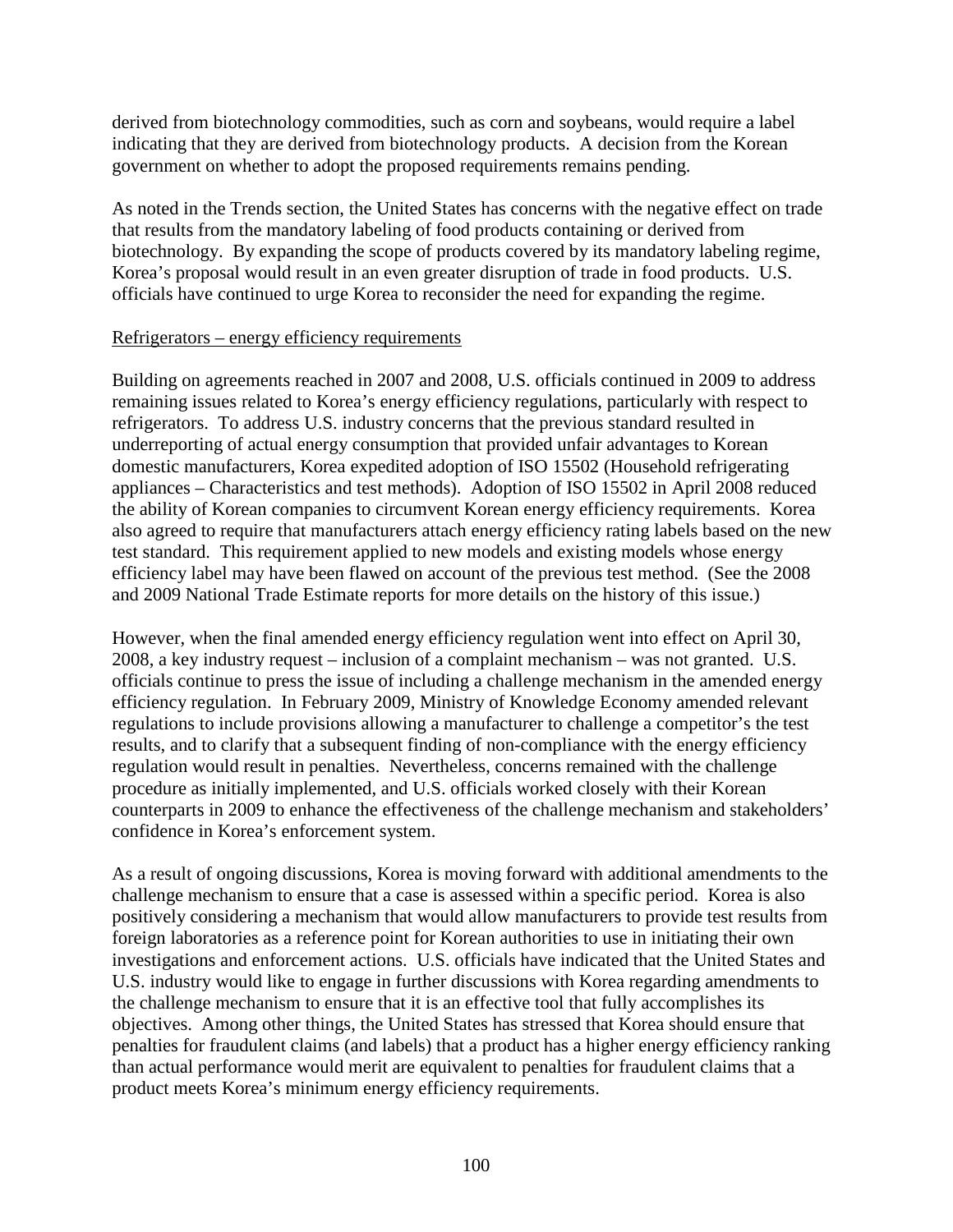### Solar panels – design requirements

U.S. officials raised concerns in 2009 that certain types of thin-film solar panels (TFSP) manufactured by U.S. industry cannot be placed on the Korean market. Since July 2008, Korea has required solar panels to be certified by the Korea Management Energy Corporation (KEMCO) in order to be sold in Korea. In 2007, Korea issued a mandatory Korean standard  $(KS)$  for TFSP (KS61646:2007 Thin film terrestrial photovoltaic (PV) modules  $-$  Design qualification and type approval). The Korean standard is based on IEC 61646 (thin-film terrestrial photovoltaic (PV) modules – design qualification and type approval), except that the Korean standard applies only to amorphous silicon (A-Si) type thin film solar panels. Korea has not adopted a standard for other types of TFSP.

As a result, other leading types of panels, including Cadmium Telluride (CdTe) and Copper Indium (di) Selenide (CIS), cannot be tested or certified under the Korean standard and accordingly cannot gain the necessary certification to be placed on the Korean market. The lack of an applicable standard will also affect other types of thin film panels, such as Gallium arsenide (GaAs), which are emerging as commercially proven technologies. According to U.S. industry, Korea is the only country in the world that specifically restricts application of the IEC standard to only one of the three leading types of thin film panels.

U.S. officials have raised this issue with Korea throughout 2009, and will continue to do so, in order to press Korea to allow the use of IEC 61646 for thin film panels other than A-Si TFSP.

## *Malaysia*

#### Bilateral engagement

The United States discusses TBT matters with Malaysia during, and on the margins of, TBT Committee meetings. Malaysia also participated actively in the APEC Toy Safety Initiative.

## Toys and children's articles – conformity assessment procedures

On November 6, 2008, Malaysia notified a proposed toy safety measure to the WTO. Originally scheduled to take effect on January 30, 2010, the "Consumer Protection (Certificate of Approval and Conformity Mark of Safety Standards) Regulations 2009" would establish new conformity assessment procedures for toys and children's articles sold in Malaysia. The proposed procedures set out several requirements, including review and approval of test reports (involving possibly redundant testing), and submission of toy samples to determine placement of a new Malaysian mark of conformity.

Under the proposal, in order for a toy to qualify for the Malaysian mark of conformity, its manufacturer would be required to have the product tested for compliance with Malaysian toy safety standards by an accredited laboratory and obtain a "Conformity Assessment Report" (CAR) and a "Certificate of Approval" (COA) from the Malaysian government. To obtain a CAR, the manufacture would need to file an application with SIRIM QAS International Sdn.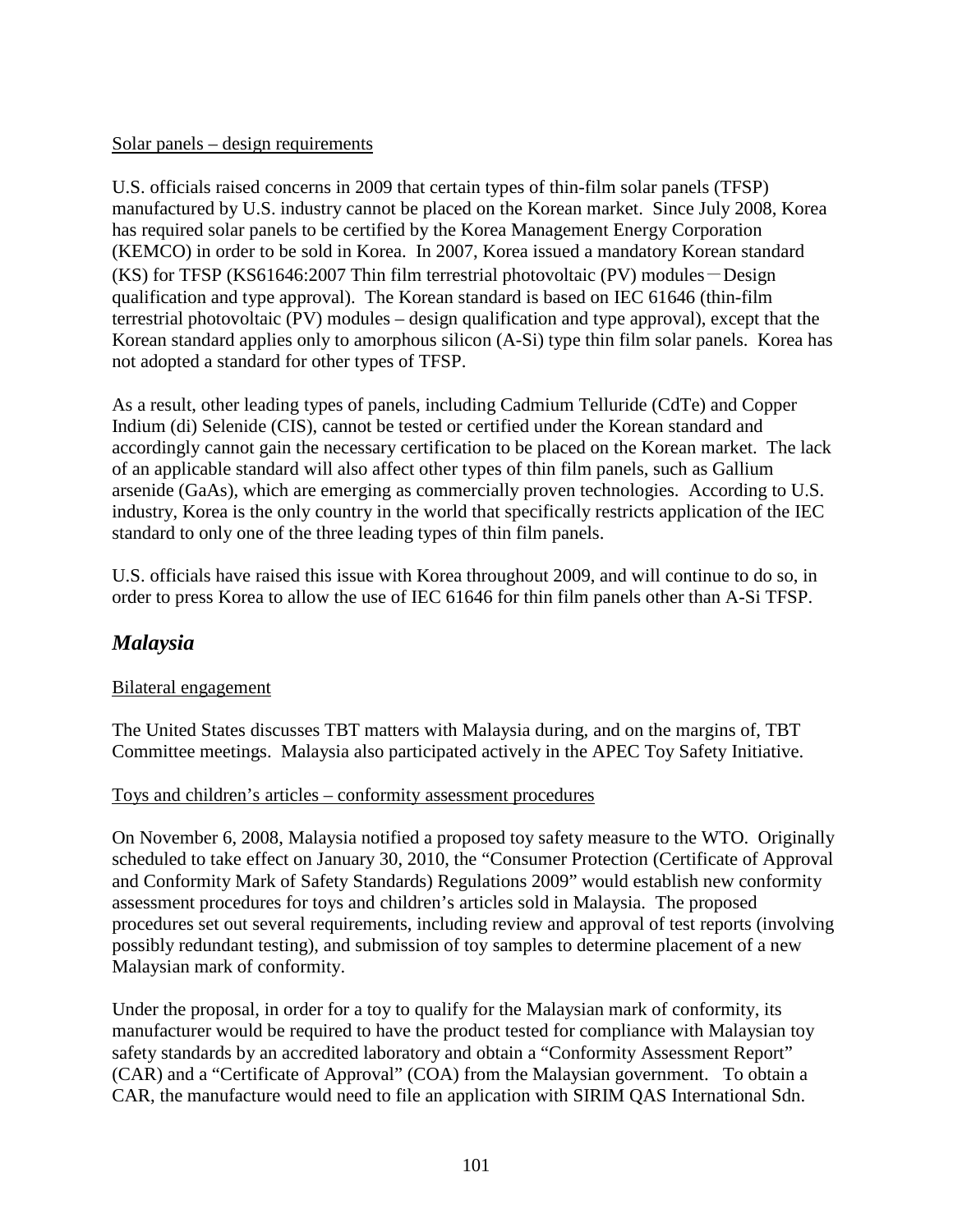Bhd – a subsidiary of SIRIM Berhad, which is a wholly-owned company of the Malaysian Government under the Ministry of Finance. A separate application would need to be filed for each "set" of products that are similar in function and material. If, based on its assessment, SIRIM determines that the products comply with applicable Malaysian safety requirements, SIRIM will issue a CAR.

To secure a COA, the measure would require the manufacturer to submit application showing that the manufacturer complies with the requirements established by the Companies Commission of Malaysia as well as submit extensive documentation on the company itself. Once the manufacturer obtained the COA, the company would be permitted affix the new Malaysian conformity assessment mark on the "set" of toys covered by the application. The manufacturer would also have to obtain approval from SIRIM regarding the position of the mark on the product.

Malaysia proposed to begin enforcement of these requirements on January 30, 2010. As of that date, toys that had not received a CAR and COA and marked in accordance with the procedures could not be introduced into commerce, and any products on store shelves or in inventory that had not been tested, certified, and marked would have to be withdrawn from commerce.

U.S. industry raised three primary concerns with the proposed measure. First, it was concerned that Malaysia appeared to be imposing a government certification system for toys and expressed its preference that Malaysia adopt a system similar to the one used in the United States – a selfcertification system based on third party testing. Second, many of the details of the procedures were unclear. Third, the proposed measure would apply retroactively to all toys in the supply chain, with enforcement set to begin after a very short period.

The United States discussed the issue with Malaysia bilaterally on the margins of the TBT Committee. The United States noted its strong support for Malaysia's objective to protect children from exposure to potentially dangerous toys and children's articles. The United States also sought clarification on several aspects of the proposed regime to gain a better understanding of how the system would work. In addition, U.S. officials noted the importance of Malaysia's engagement in the regulator-to-regulator discussions as part of the ongoing APEC Toy Safety Initiative. Malaysian officials participated actively in the APEC Toy Safety Initiative Regulator Dialogue in August 2009 in Singapore. Subsequently, a Malaysian regulatory official also participated as a speaker at the "Open Dialogue for All Stakeholders on Toy Safety" in Hong Kong in January 2010. In Hong Kong, Malaysia indicated in its [presentation](http://www.toyassociation.org/AM/Template.cfm?Section=APEC_Meeting) that it would not implement the system it had notified to the WTO in November 2008 and would switch to a system based on suppliers' declaration of conformity.

Under the system announced in Hong Kong, manufacturers and importers will need to provide a Certificate of Conformity with every shipment and provide a test report to Malaysian authorities upon request. Further, Malaysia reported more streamlined requirements for the placement of its mark of conformity. Lastly, Malaysia extended the implementation date from January 30, 2010 to July 1, 2010. U.S. industry has not raised any concerns with the new Malaysian measure. The United States appreciates the efforts of Malaysia and looks to Malaysia to notify these changes to the WTO. U.S. officials plan to review that notification.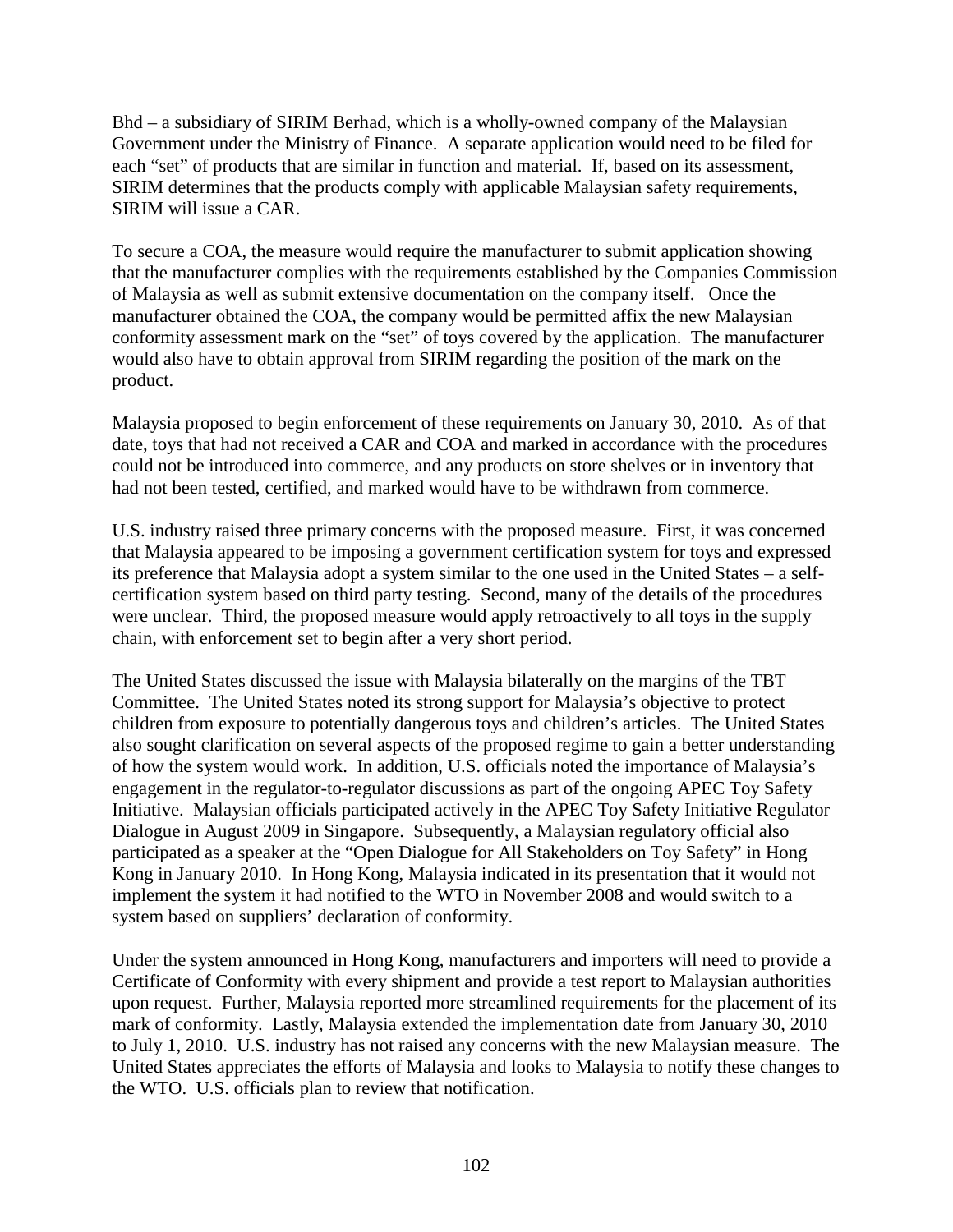# *Mexico*

#### Bilateral engagement

The United States discusses TBT matters with Mexico during and on the margins of TBT Committee meetings. The United States also discusses specific trade concerns and systemic issues with Mexico together with Canada in the NAFTA CSRM and subordinate TWGs established to address particular standards-related issues. For example, the NAFTA TWG established to address food labeling and packaging led to enhanced cooperation among the three NAFTA parties regarding food laboratories and nutritional labeling. The NAFTA parties also address standards-related measures in the context of the NAFTA RCF. For details on these fora and other trilateral cooperation regarding standards-related measures between the NAFTA parties, see SectionVIII.

#### Conformity assessment body recognition

Under Article 908.2 of the NAFTA, Mexico is required to accredit, approve, license, or otherwise recognize conformity assessment bodies (*e.g.*, certification bodies or testing laboratories) in the United States on terms no less favorable than those applied to conformity assessment bodies in Mexico.

Applications by two U.S. conformity assessment bodies for accreditation by the *Entidad Mexicana de Acreditacíon* (EMA), the body responsible for accrediting conformity assessment bodies to test products for compliance with Mexican Official Standards (NOMs), were delayed for years because of resistance from Mexican conformity assessment bodies. However, in 2006 Mexico announced that it would create a "trust fund" into which accredited bodies would contribute 10 percent of the revenue from conformity certificates issued for standards development in Mexico. The two U.S. conformity assessment bodies signed an accord agreeing to contribute to the trust fund. Mexico accredited one U.S. body in December 2007 and another in January 2008 to perform conformity assessments for certain electrical and electronics products. These two accreditations could significantly increase U.S. exports to Mexico of electrical and electronics goods because U.S. producers will no longer need to re-certify their products in Mexico, acquire multiple certifications, and experience certification delays.

The United States hopes to see Mexico clarify its conformity assessment process and to ensure non-discriminatory treatment for all conformity assessment bodies. In this regard, the United States asked Mexico to clarify its accreditation procedures. In particular, the United States has urged Mexico to clarify whether an application for a new accreditation or an expansion of an existing accreditation can be submitted at any time or only in response to a specific call to certifiers. The United States also urged Mexico to set a reasonable period for evaluating accreditation requests. The United States has asked Mexico to clarify these issues so that U.S. conformity assessment bodies can avoid long delays in the accreditation process. In addition, the United States believes Mexico should fulfill its commitment to modify its accreditation rules to incorporate the required contributions to Mexican standards development as part of a formal accreditation fee in order to provide the necessary transparency for this process.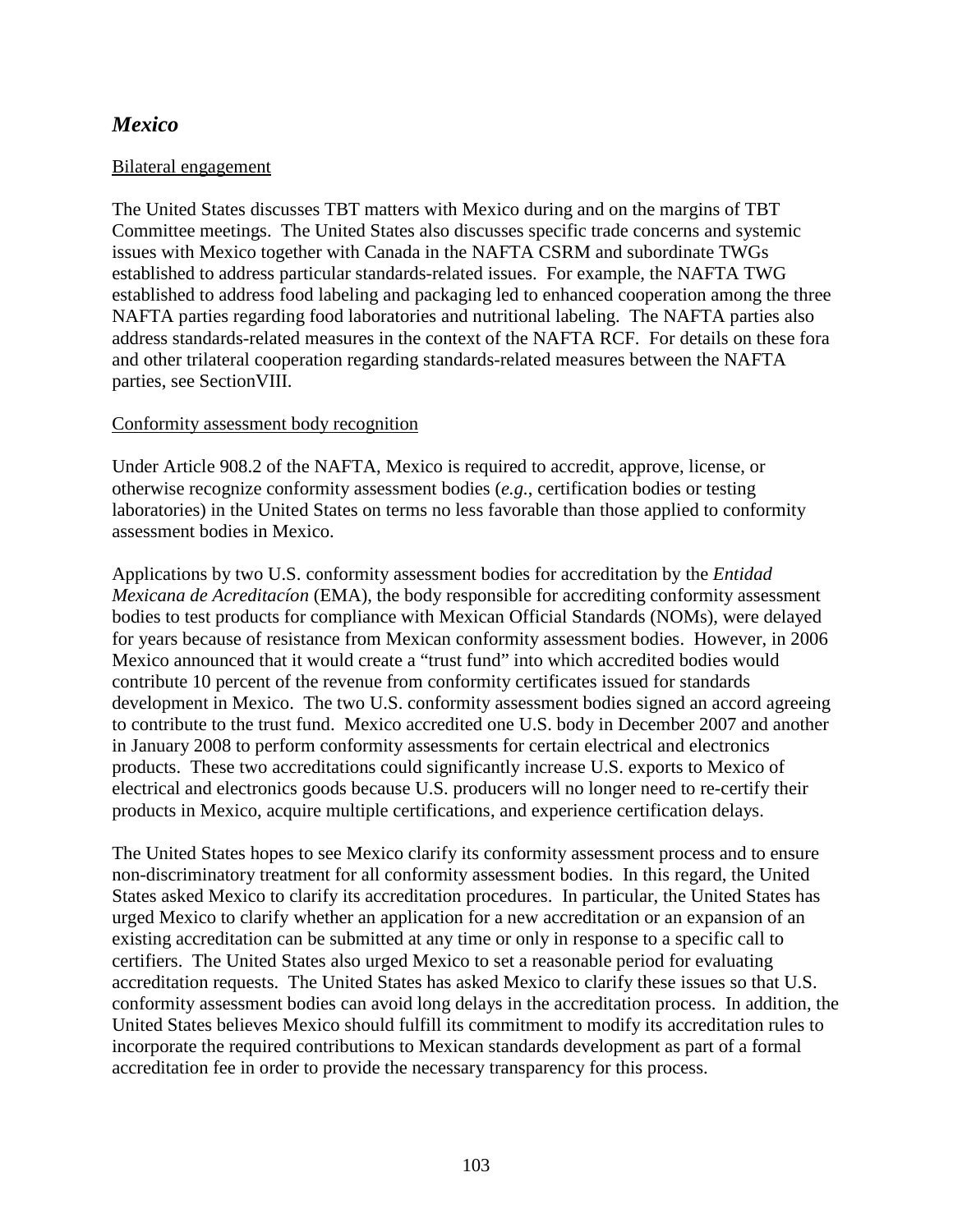#### Food products – nutritional labeling

In 2009, Mexico proposed to amend its nutrition labeling rules, notifying to the WTO for comment the *"Draft Mexican Official Standard PROY-NOM-051-SCFI/SSA1-2009: General Specifications for the Labeling of Pre-packaged Food and Non-alcoholic Beverages - Commercial and Health Information."* The United States submitted comments to Mexico on the proposal in which it posed technical questions and expressed concerns about the possible trade implications of the proposed rules.

Specifically, the United States requested that Mexico: clarify certain definitions and regulatory objectives, as well as requirements for irradiated foods, compound ingredients, and quantitative ingredient disclosure; provide information on the scientific basis for its Recommended Daily Allowance (RDA) values, including how Mexico took Codex RDA values into account; explain its energy calculations, including how soluble fiber is accounted for; clarify its policy on the use of voluntary claims (*e.g.*, "natural", "pure", "fresh", "homemade", "kosher", "halal", "organic", and "biological"); set out clear guidance for companies to make claims on labels regarding nutrient content and health benefits; and establish an adequate period for compliance.

The United States seeks to arrange a technical discussion between U.S. and Mexican regulators in 2010 to discuss the proposed measure and share experiences and best practices for dealing with common regulatory issues involving nutritional labeling.

#### Medical devices – re-registration requirement

In 2005, the Federal Commission for the Protection Against Sanitary Risk (COFEPRIS) issued a decree requiring medical device manufacturers to re-register by February 24, 2010, any medical device or medical equipment (regardless of class) that COFEPRIS had approved prior to 2005. Where re-registration was necessary, companies were initially required to re-submit complete product dossiers and clinical evidence in order for their products to remain on the market. U.S. industry estimates that this re-registration requirement covers 30,000 products.

COFEPRIS was unable to process applications before the deadline for all of the 30,000 products covered by re-registration requirement by the February deadline. Shortly before the deadline, COFEPRIS issued a clarification in writing to Mexican Customs authorities indicating that if a foreign company establishes a "re-registration plan" with COFEPRIS, or if it has already submitted its re-registration applications, it can continue to send its products for placement on the Mexican market after the deadline. U.S. industry contended that, because of insufficient staff and resources at COFEPRIS, trade in medical devices with a prior COFEPRIS registration could have been interrupted if COFESPRIS had not issued the clarification. Trade in medical devices with a prior COFEPRIS registration appears to be continuing without interruption.

However, industry is reporting that the backlog of re-registration requests has led to substantial delays in processing registration requests for new medical devices.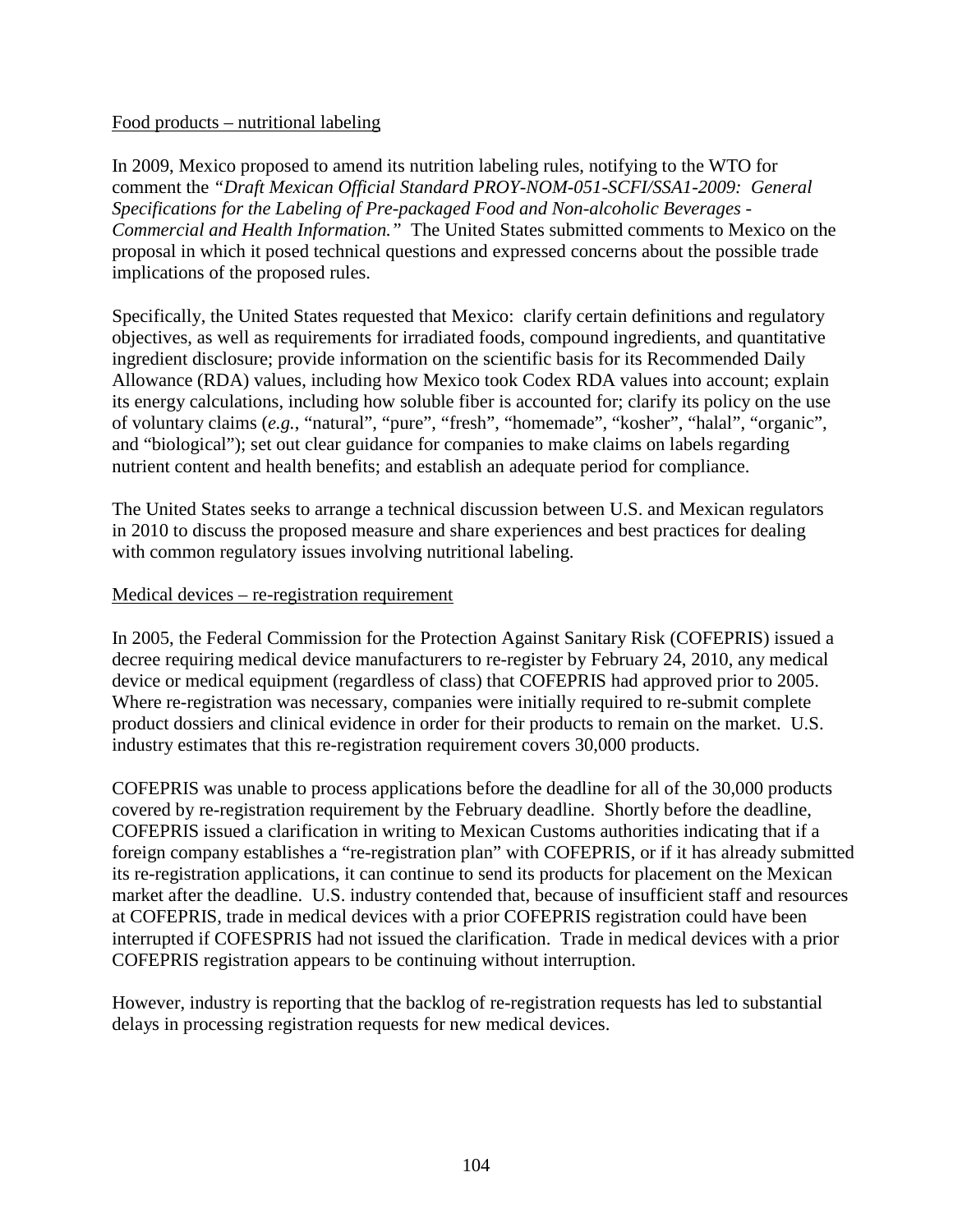#### Nutritional supplements – local plant requirement

Prior to August 2008, Mexico maintained a "local plant requirement" for foreign companies that sought to sell pharmaceutical and dietary supplements in Mexico. Specifically, Mexican Health Ministry regulations required the inspection and approval of an applicant's manufacturing facility as a prerequisite for obtaining a sanitary license to sell these products, yet Mexican authorities refused to inspect U.S.-based supplement and pharmaceutical manufacturing facilities. As a result, companies seeking to sell these products in Mexico could not receive the required licenses unless they established production facilities in Mexico or contracted with a Mexican competitor. The United States and other trading partners repeatedly protested this plant requirement in a variety of fora.

In August 2008, Mexico issued a decree reforming its regulations and lifting the local plant requirement in phases over a two-year period.

As follow-up, U.S. officials have urged Mexico to clarify the decree's documentation requirements. With respect to pharmaceutical products, Mexican officials clarified that Mexican regulations allow suppliers to provide COFEPRIS with a Certificate of Free Sale, or its equivalent, and a Certificate of Good Manufacturing Practices (GMP) issued by the ministry or competent authority in the country of origin. Reportedly, Mexican health authorities have been accepting such documents, which U.S. pharmaceutical suppliers have obtained from the U.S. FDA and submitted as part of their applications to obtain a sanitary registration in Mexico.

U.S. officials are now requesting Mexico clarify its compliance requirements for vitamin products and other products marketed as dietary supplements in the United States. Because the FDA does not issue export certificates to confirm compliance with GMPs for vitamin products, the United States has asked whether COFEPRIS would accept either a manufacturer's selfstatement of GMP compliance or a GMP certificate issued by a third-party certifier.

### Telecommunications equipment – acceptance of U.S. test results

Under Article 1304.6 of the NAFTA, Mexico committed to adopt, as part of its conformity assessment procedures for telecommunications equipment, provisions necessary to accept test results from test laboratories in the United States. Mexico could meet this commitment by implementing the CITEL Telecom MRA or the APEC Telecom MRA with respect to the United States. These MRAs contain procedures for each party to recognize laboratories located in the other party's territory as competent to test or certify equipment for compliance with the party's technical requirements. If Mexico implemented the CITEL or APEC Telecom MRA with the United States with respect to testing of telecommunications equipment, U.S. laboratories could test telecommunications equipment for the Mexican market, saving U.S. producers the expense and burden of having to send their products to Mexico for testing.

The United States has raised this issue with Mexico on a number of occasions. In particular, in their June 2009 meeting, Ambassador Kirk urged Mexican Secretary of Economy Ruiz Mateos to move quickly to implement the CITEL MRA with respect to testing of telecommunications equipment. Secretary Ruiz Mateos subsequently reported in a June 11, 2009, letter that he had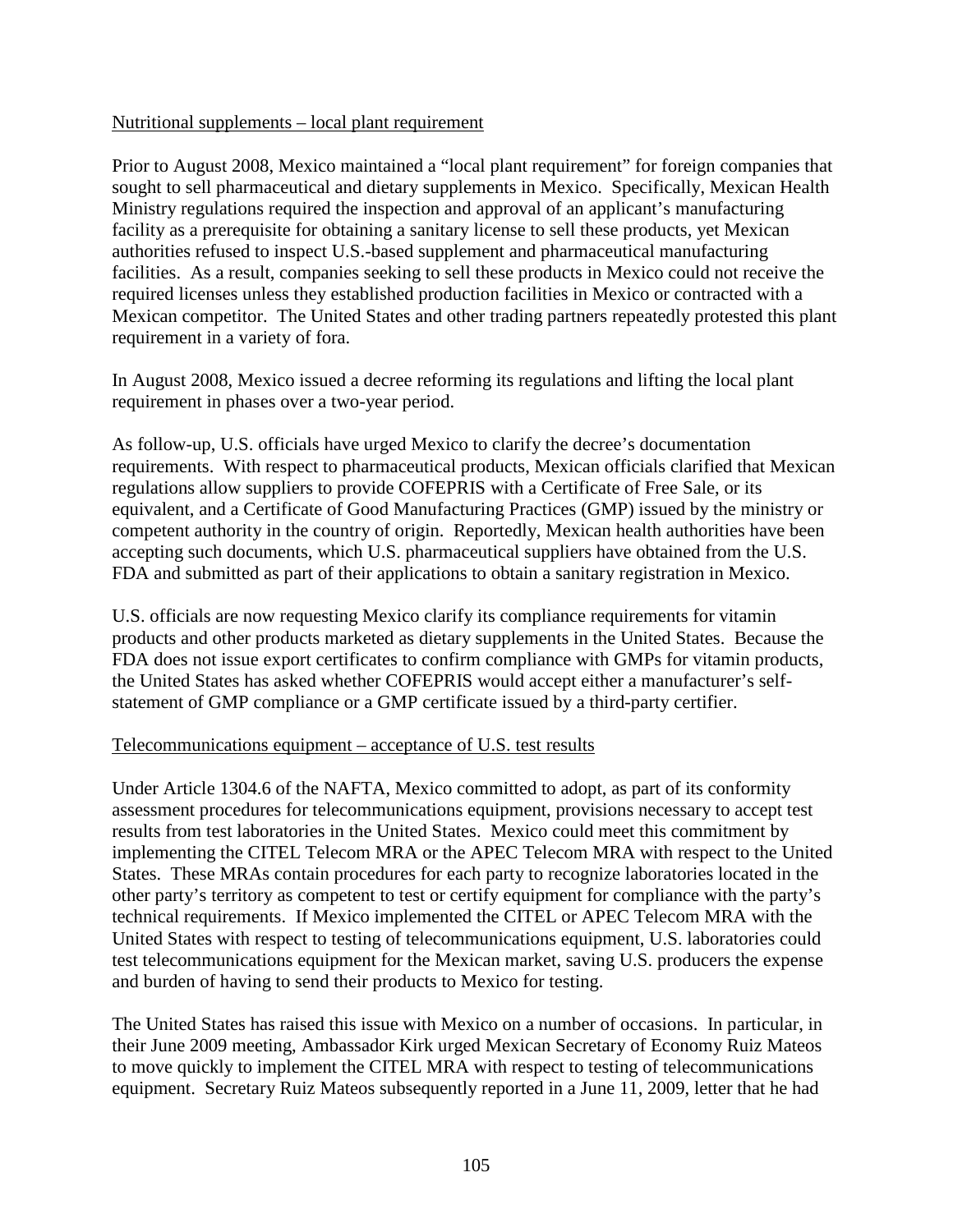asked COFETEL, the Mexican telecom regulator, to work quickly to resolve the issue. At the July 2009 meeting of the NAFTA CSRM, U.S. officials made clear that U.S. experts were ready to meet with their Mexican counterparts to move forward on implementing the CITEL MRA. Since then technical discussions between U.S. and Mexican regulators have intensified, including a trilateral meeting of experts from the United States, Canada, and Mexico to discuss technical issues in February 2010. In addition, during his February 2010 trip to Mexico, Ambassador Kirk again urged Secretary Ruiz Mateos to encourage Mexico's telecommunications authorities to work expeditiously with U.S. authorities to implement the CITEL MRA.

# *Russia*

## Bilateral engagement

The United States engages with Russia regarding its technical regulations, standards, and conformity assessment procedures both on a bilateral basis as well as in the context of negotiations over Russia's accession to the WTO. (Once Russia joints the WTO it will be required to adhere to the TBT Agreement.) In addition, the Working Group on Business Development and Economic Relations established under the U.S.-Russia Bilateral Presidential Commission provides a forum for the United States and Russia to discuss among other matters standards-related regulatory cooperation.

## Alcoholic beverages – labeling requirement

Russia's United Federal Automated Information System requires importers and domestic manufacturers of alcoholic beverages to print Universal Product Code data on small paper excise stamps attached to each bottle.

Importers are required to report individual sequentially-numbered stamps, whereas domestic producers may report stamps by batches of products. U.S. producers also contend that this requirement is costly and burdensome.

The Government of Russia has indicated its intention to impose the requirements, which currently applicable only to importers, on domestic producers as well, but that regulatory step has not yet been taken. In addition, the government announced its plan to allow product data to be filed electronically with Customs, which may reduce the burden on importers. However, the system for e-reporting has not yet been developed.

The United States will ask Russia to clarify this issue in 2010.

## Encryption technology – testing requirements

Russia requires that any product containing encryption technology be imported under an import license; those encryption products that are subject to non-automatic licenses must be tested and approved by Russia's Federal Security Service before they can be imported into Russia. The United States is continuing to work with Russia to address concerns leading U.S. technology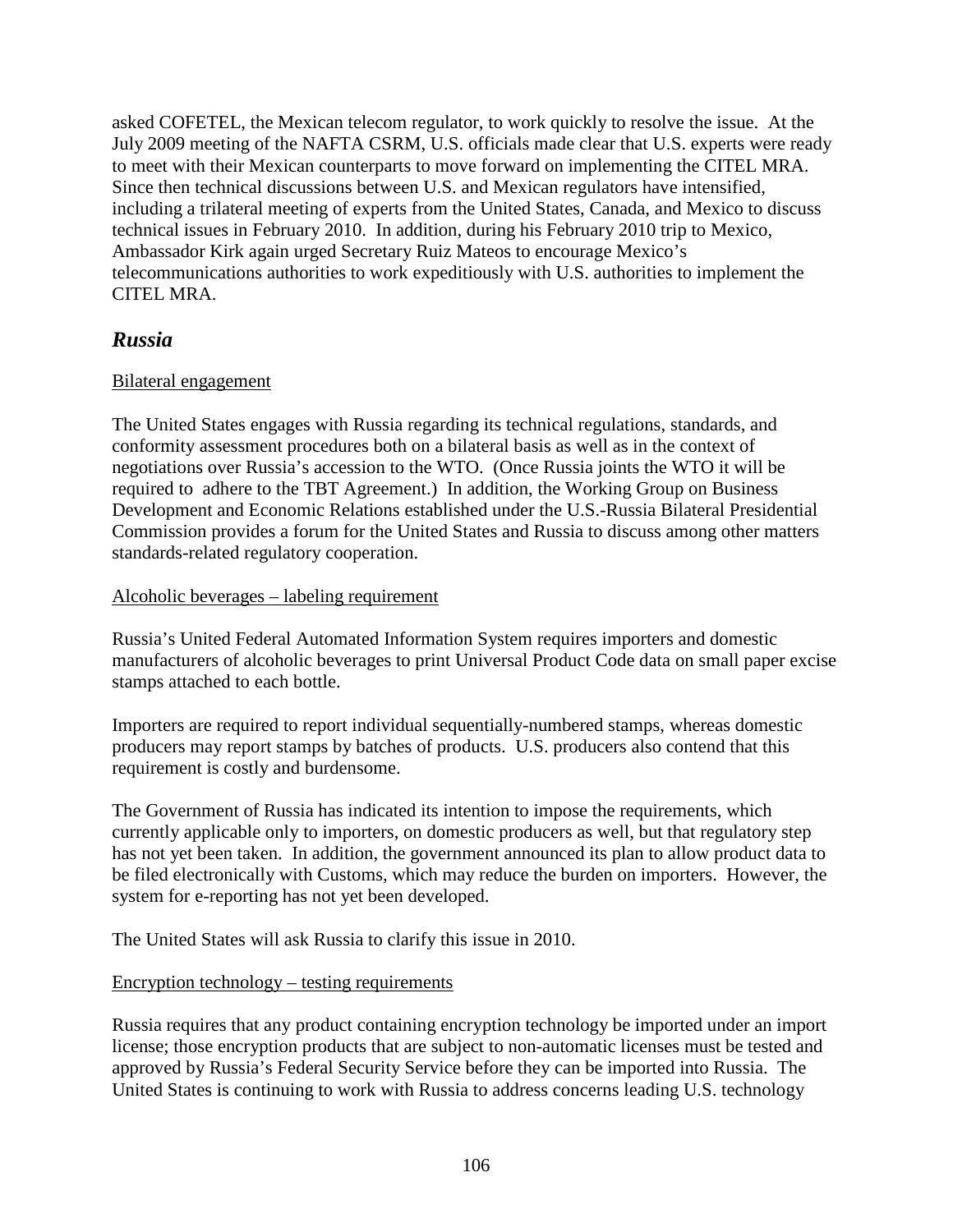companies have raised with respect to these requirements. For further discussion of this issue see the 2010 National Trade Estimate.

# *Taiwan*

## Bilateral engagement

The United States discusses TBT matters with Taiwan during, and on the margins of TBT Committee meetings. In addition, in September 2009 the United States and Taiwan held a successful Total Economic Engagement (TEE) event in Taiwan under the auspices of the U.S.- Taiwan Competitiveness Forum. The "Leveraging the WTO TBT Agreement and Standards" workshop, co-hosted by the U.S. Departments of Commerce and State through the American Institute in Taiwan (AIT), provided a forum for information exchange and technical discussions between U.S. and Taiwan authorities to initiate greater cooperation on respective regulatory and standards systems. The event also brought together U.S. and Taiwan industry experts and officials to discuss the TBT Agreement, its role in facilitating trade in safe, high quality products, and the implementation of standards and conformity assessment regimes in both economies. TBT issues are also discussed in the bilateral Trade and Investment Framework Agreement (TIFA) process.

## Ceiling panels – requirements for incombustibility testing methods

U.S. companies that manufacture finished interior building materials, such as ceiling panels and wood paneling, have raised concerns regarding the test method that Taiwan mandates for determining whether those materials meet applicable incombustibility requirements. Industry asserts that Taiwan's test method, which appears to be derived from ISO 5660‐1, is unsuitable for products such as ceiling tiles since it does not provide a consistent and accurate measure of the extent to which these materials are incombustible. As a result, ceiling tiles manufactured in the United States are given a lower incombustibility rating than is otherwise warranted and, in some instances, fail the test altogether, which makes it more difficult for U.S. producers to sell their ceiling tiles in Taiwan's market.

Industry has urged Taiwan to lift its requirements for producers to use Taiwan's version of ISO 5660-1 as their test method and allow them to use other test methods until a new ISO standard, ISO 5660-3, has been completed. In the interim, industry has suggested Taiwan accept an alternative testing method, such as that contained in ASTM-E84, which is an international standard, or rely on type testing and Underwriters Laboratories (UL) plant certifications instead of batch testing. (Currently, producers can only use type testing if their plants are ISO 9001 certified.)

At a September 2009 meeting at the Bureau of Standards, Metrology, and Inspection (BSMI) in Taiwan, BSMI confirmed that it would consider adopting ISO 5660-3 when it is released in twelve to eighteen months. In the interim, BSMI indicated that it was open to accepting, as an alternative to ISO 9001 certification, UL certification of ceiling tile manufacturing plants if the United States provides additional information on the UL certification process and BSMI can visit the U.S. plants in question. U.S. and industry officials are working to provide this information to BSMI.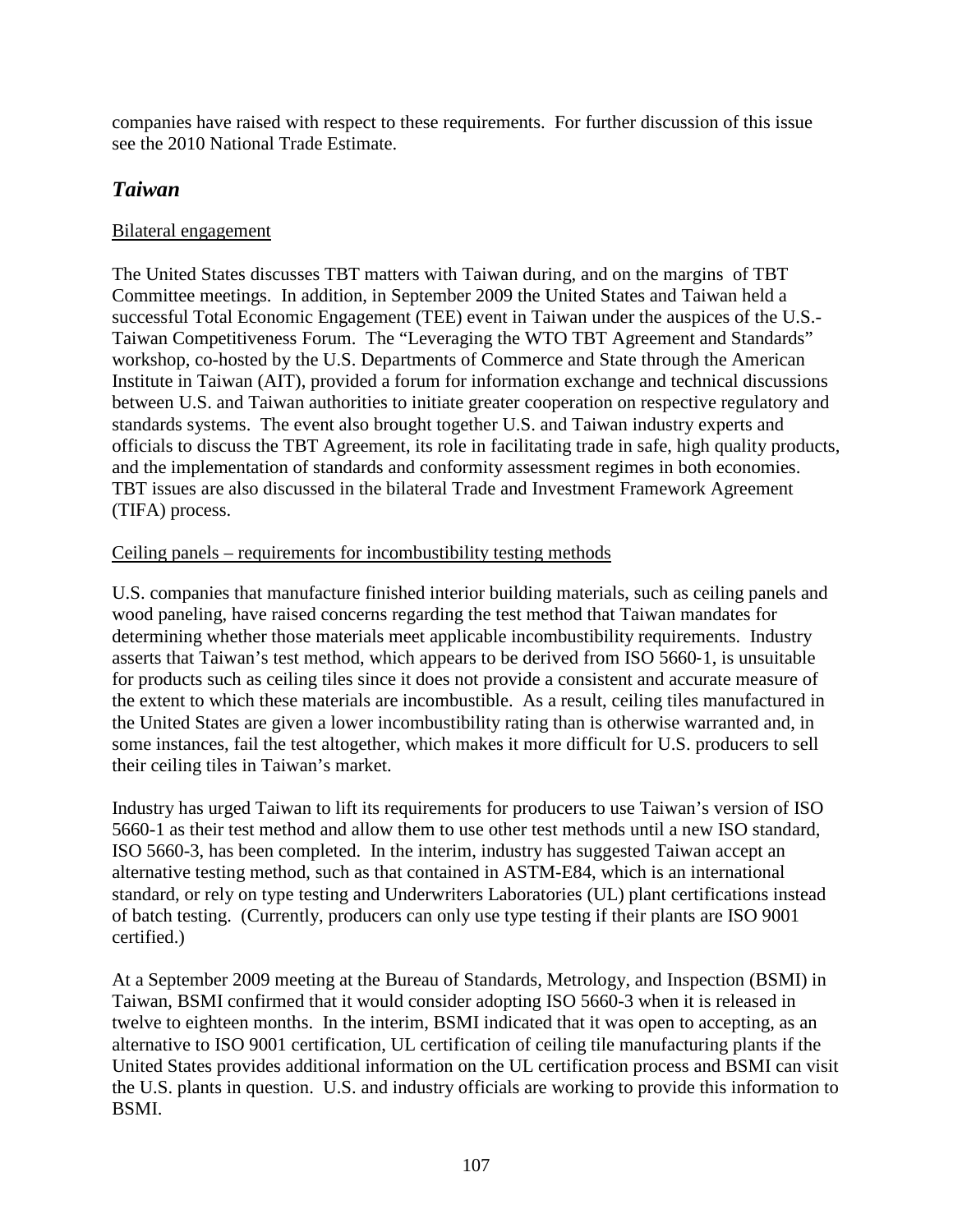#### Chemical substances – management system

In September 2009, Taiwan's Council on Labor Affairs (CLA) confirmed plans to establish a national registration and management system for chemical substances that includes a voluntary Existing Chemical Substance Nomination (ECN) program and a mandatory New Chemical Substance Notification (NCN) program. The CLA began the voluntary program on October 31, 2009 and it will run through December 2010. Reportedly, chemical manufacturers may continue their existing chemical exports to Taiwan during this time period. However, despite the fact that the ECN program is ostensibly voluntary, chemical exporters that fail to register under the ECN, during this period will be required to register those chemicals under the NCN, when it takes effect and pay the associated registration fee. Taiwan has confirmed that it intends to include the NCN regulation in its Labor Safety and Health Act in 2010, and to implement the new system in June 2011.

The United States supports a robust science-based chemical management system and has indicated to Taiwan that U.S. officials would like to gain a better understanding of Taiwan's chemical registration process, including through an opportunity to review proposed measures and provide comments through the WTO notification process. To this end, in a bilateral meeting on the margins of the November 2009 TBT Committee meeting, the United States provided a list of technical questions to Taiwan officials regarding the operation of the ECN and NCN programs.

U.S. officials have also urged CLA and the Safety and Health Technology Center (SAHTECH) officials to organize a workshop with industry representatives to explain the details of the ECN program, including the application process, data requirements, and the treatment of confidential business information. Taiwan and the United States have indicated a mutual interest in setting up a dialogue to discuss their respective chemicals management regimes.

#### Product multipacks – labeling requirements

The U.S. retail industry has reported that Taiwan's Ministry of Economic Affairs MOEA has reinterpreted its Commodity Inspection Act and Commodity Labeling Act to require all units included in a retail multipack to be labeled, even if the retailer will not divide up the multipack for sale as single units. For example, the new rules will require a country of origin label for each pair of socks included within a sock multipack, even when the socks are sold as a six-pack. U.S. suppliers assert that this imposes unnecessary additional costs as they will be forced to add additional labels on their products to continue exporting to Taiwan.

#### Commodity goods – labeling requirements

In 2009, U.S. industry also raised concerns that Taiwan is requiring all "commodity goods" to be labeled with the manufacturer's or producer's name, telephone number, and address. Industry notes that some commodity goods may be produced by several different manufacturers, and product labels may not be large enough to contain each name, address, and phone number. U.S. industry also contends that inspectors in Taiwan visit their warehouses and require expiration dates to be placed on non-food items, such as furniture and electronic goods. U.S. industry would like to see a more definitive list for goods – in place of the ambiguous "commodity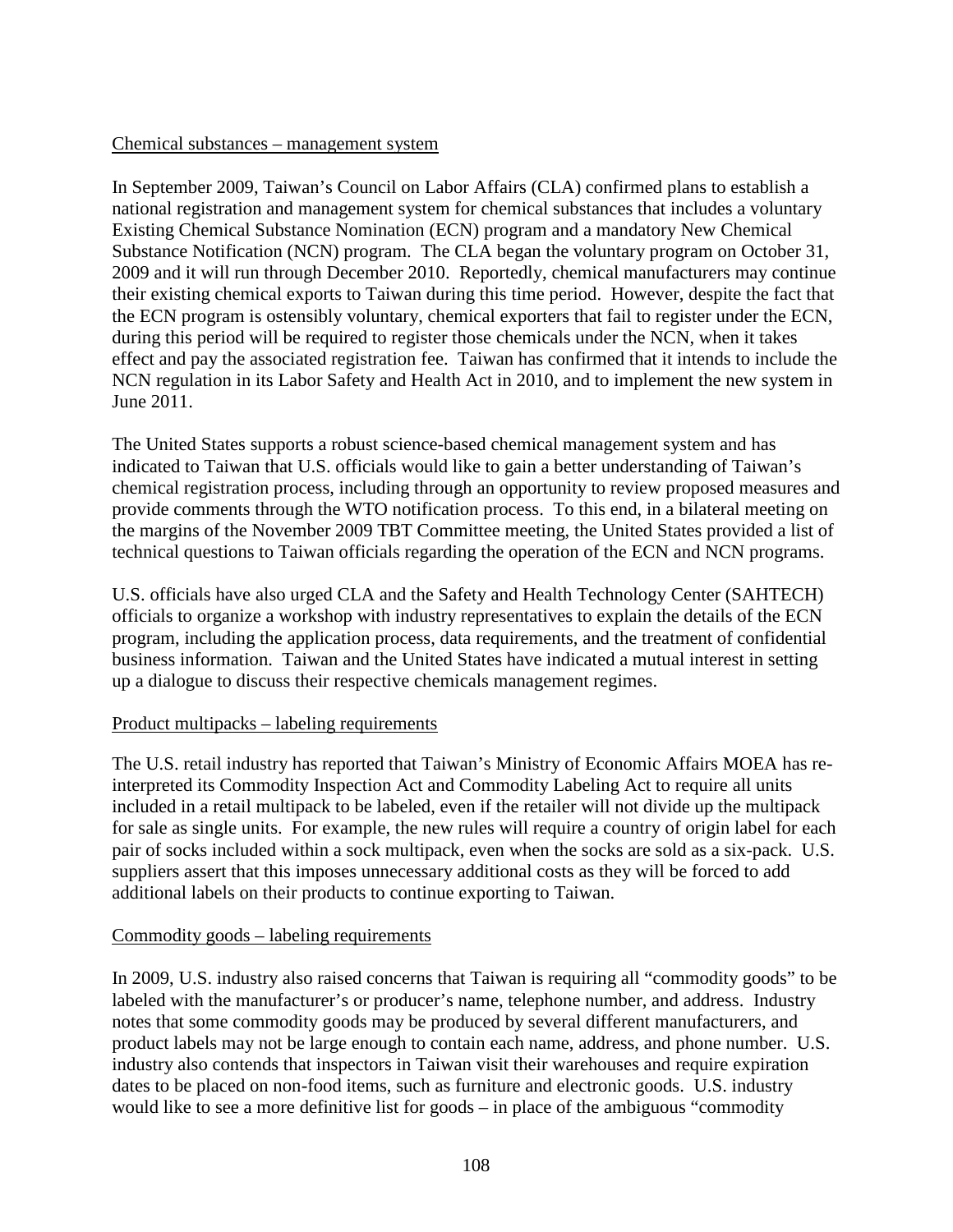goods" designation – that require an expiration date label, as well as the rationale behind the new requirement. The United States will seek additional clarification from Taiwan on these issues in 2010.

## *Thailand*

## Bilateral engagement

The United States discusses TBT matters with Thailand during, and on the margins of, meetings of the TBT Committee as well as in bilateral dialogues such as the Thailand TIFA Council and the Bilateral Consultative Mechanism. Thailand participates actively in APEC on standards and conformity assessment issues, particularly those related to food.

## Alcoholic beverages – labeling requirements

Thailand has proposed to modify its warning label requirements for alcoholic beverages to require manufacturers to include images of the potential adverse effects of drinking alcohol. No international consensus exists on the use of warning labels on alcoholic beverages. Fifteen countries, including the United States and Thailand, have implemented some form of warning statement for alcoholic beverages. However, U.S. industry has sent several letters of concern to the Thai government opposing the size of the warning statements and their graphic nature, and questioning the scientific research supporting the need for such statements.

The United States requested information from the Thai government in late 2009 about the status of the proposal, including whether Thailand intended to notify the proposal to the WTO so that WTO Members and stakeholders would have an opportunity to comment. The United States also proposed that the two governments' regulatory agencies engage in a technical discussion to share relevant experiences. Thailand notified the proposed measure to the WTO in January 2010, and the United States is in the process of reviewing it.

## "Snack Food" – labeling requirement

In October 2006, Thailand proposed to adopt a labeling requirement that would have instituted "traffic light" labeling (*i.e*., red, yellow, and green lights) on five categories of foods: potato chips, corn chips, extruded snack foods, biscuits/crackers, and assorted wafers. While Thai and U.S. regulators share the goal of reducing childhood obesity, the United States and other countries raised concerns about the Thai proposal because it deviated from the prevailing scientific and technical information on health and nutrition (*e.g*., by not focusing on total diet and portion size) and had the potential to tarnish in the minds of Thai consumers the reputation of all products within certain food groups (even variations with lower salt, fat, and sugar) and to distort trade in these products.

In August 2007, the Thai Ministry of Public Health withdrew the proposal. The Thai government then proposed a new requirement that snack foods be labeled with a message stating: "Should consume small amounts, and exercise for a better health." For new products, suppliers would have to comply within 90 days of the measure's effective date, but suppliers were given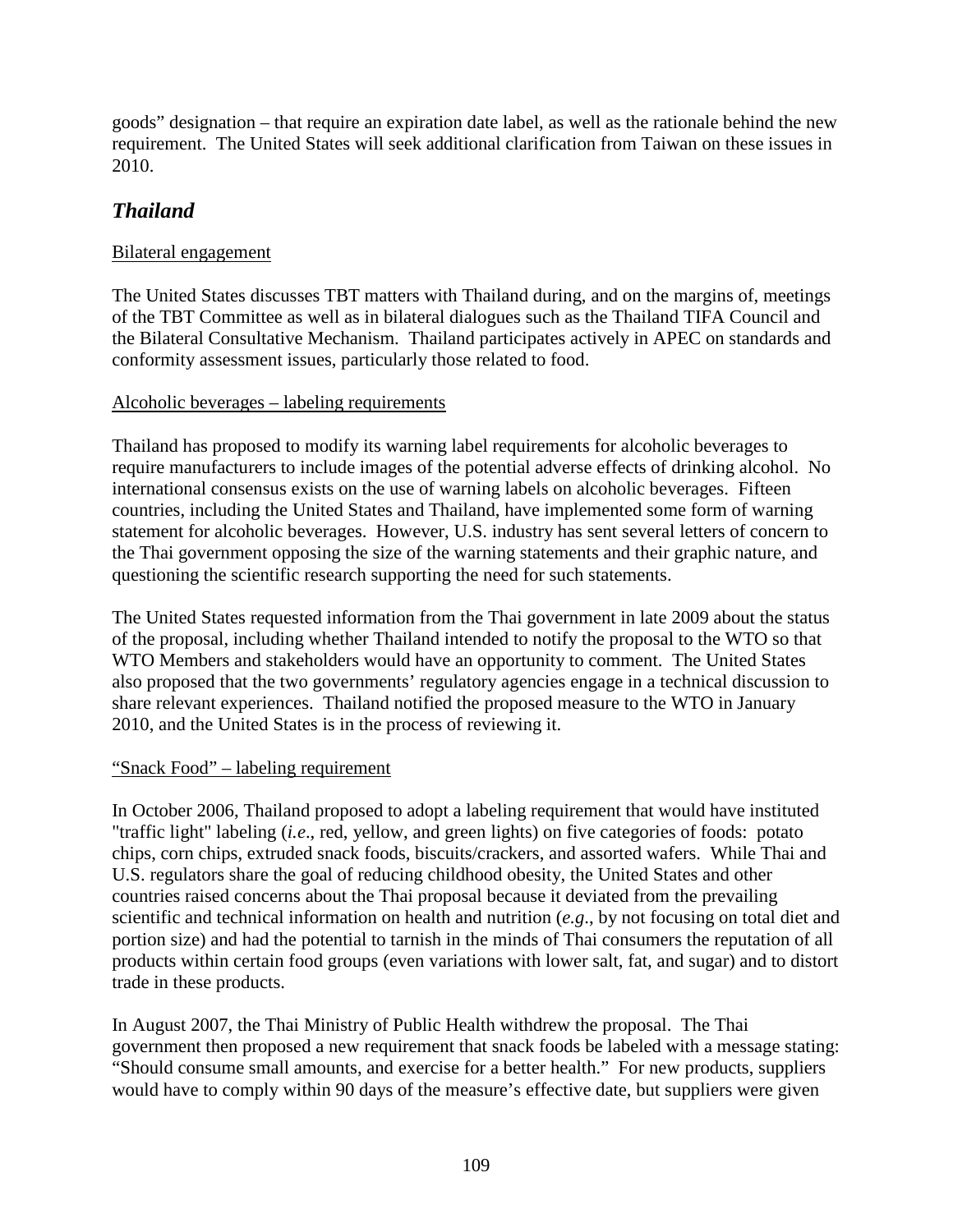one year to modify the labels for products already on the marketplace. While this warning label requirement is a significant improvement over the original "traffic light" proposal, the new measure nonetheless raises some of the same concerns.

In March 2009, U.S. and Thai regulators discussed the labeling issue, including U.S. concerns about targeting specific food groups for special labeling treatment and current best practices in nutritional labeling, including front of pack labeling. U.S. officials also discussed ongoing work in Codex Food Labeling subcommittees and invited Thailand to participate in those fora.

Subsequently, Thailand conducted a public survey on its labeling requirements. U.S. officials have asked Thailand to provide information on the survey's design and findings. The United States will continue to discuss this requirement and other food labeling regulations with Thai authorities with a view toward ensuring that Thai requirements are based on relevant scientific and technical information on diet and nutrition and adopt an approach that encourages better health and avoids creating unnecessary obstacles to trade.

## *Turkey*

## Bilateral engagement

The United States discusses TBT matters with Turkey during, and on the margins of, the TBT Committee meetings and in meetings of the Council established under the U.S.-Turkey TIFA.

## Food and feed products – mandatory biotech labeling

On October 26, 2009, Turkey's Ministry of Agriculture published a regulation governing biotechnology in food and feed that did not have to be approved by the Parliament. The measure was neither made public nor notified to the WTO in advance, and contained no phase-in period. Turkey published an amended regulation on January 20, 2010. This amended regulation is nearly identical to the original regulation and likewise contained no phase-in period (*i.e.*, it became effective on the date of publication. Turkey has not notified this amended regulation to the WTO.

Among other things, the regulation mandates the labeling of bio-engineered ingredients in all food and feed, provided the content is greater than 0.9 percent. As noted in the Trends section, the United States has concerns with the negative effect on trade that results from the mandatory labeling of food products containing or derived from biotechnology.

Moreover, Turkey's regulation goes beyond mandatory method-of-production labeling by requiring that "GMO" labels on food should contain health warnings if the biotechnology food differs from the non-biotechnology food. This labeling provisions raises additional concerns because it appears to presume that food containing biotechnology products that is different from its non-biotechnology food counterpart raises a health risk beyond that of its non-biotechnology counterpart. In fact, however, the biotechnology food might be different from nonbiotechnology food in ways that do not convey health risks; consequently, such health warnings would unnecessarily cause public alarm while providing no additional public health protection. For example, changes in oil composition could lead to health benefits, and the oil could still be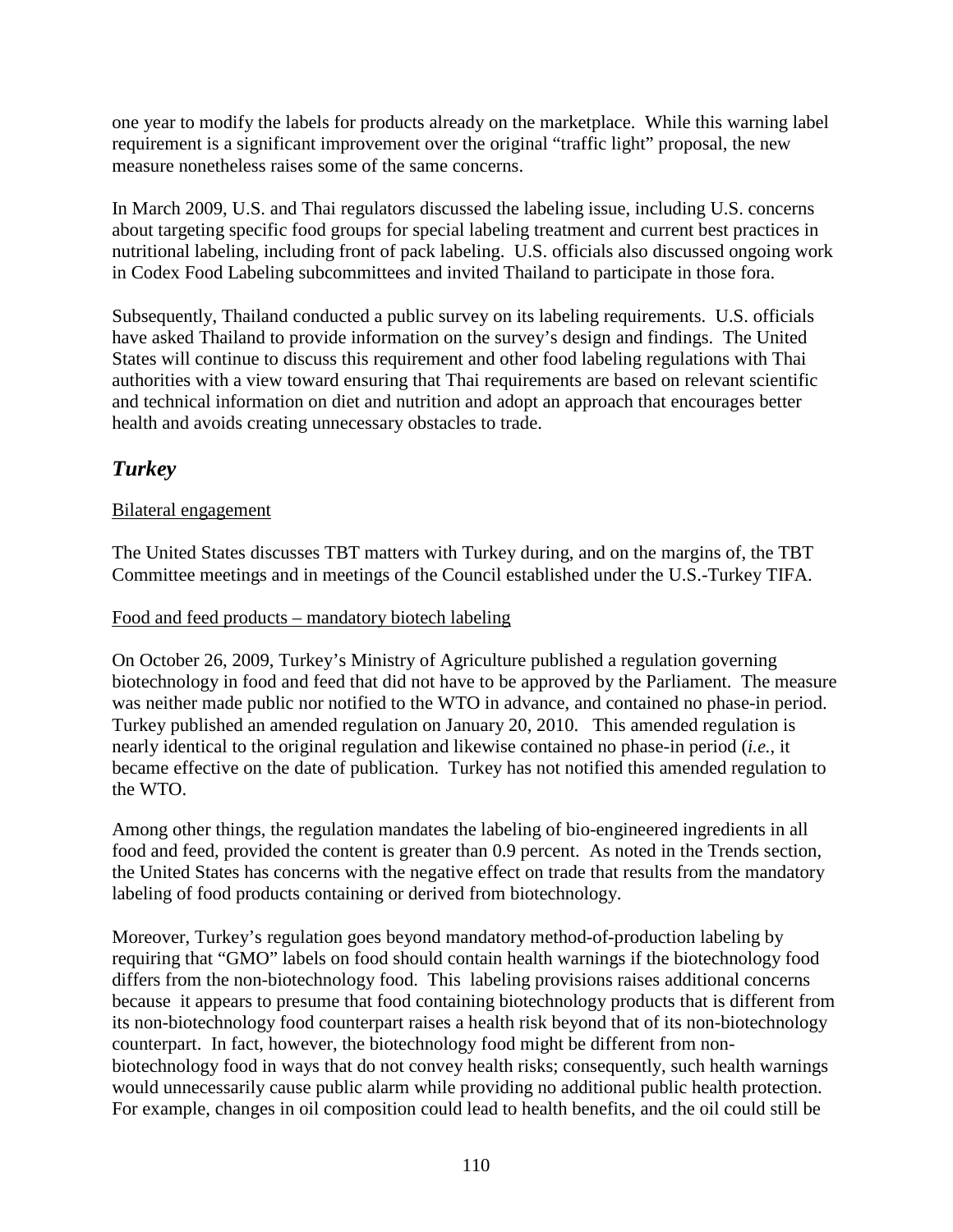as safe for consumption as similar oils. Thus, the use of health warnings in the absence of a legitimate health concern could misinform the public about the safety of the food.

The total value of U.S. biotech crop exports to Turkey was over \$1 billion in 2008. The United States has raised concerns about this measure to Turkey in the TBT Committee and with the appropriate officials of the Turkish government, and will continue to do so in 2010.

#### Conformity assessment requirements

Starting on December 31, 2008 Turkey has published a series of communiqués in its Official Gazette, requiring that prior to entry specific classes of products to obtain certificates of conformity and undergo product safety inspections conducted by the Foreign Trade Undersecretariat. The list of products subject to the requirement is revised each year. The communiqués now in force, issued on December 31, 2009, include No. 2010/8 – radios and telecommunications equipment; 2010/10 – toys; 2010/11 – personal protective equipment;  $2010/14$  – building materials;  $2010/15$  – batteries; and  $2010/16$  – medical equipment. A similar communiqué, 2010/9, covers a broad range of "high risk products" to be inspected by the Turkish Standards Institute. None of these measures was notified to the WTO; all took effect the day after publication.

The measures, which do not apply to domestically-manufactured products or products originating in the European Union, do not explain their rationale or the applicable requirements against which the products are being inspected, nor do they explain how the lists of products to which the measures apply (and which are set out in Annexes to the measures) were compiled. U.S. industry has reported that the measures are affecting numerous U.S. exporters, contending that customs clearance time has increased from a few days to several weeks or longer once the new measures were implemented.

The United States has raised this issue with Turkey both bilaterally and in the TBT Committee. While the customs clearance time for U.S. origin products included under the above measures has reportedly dropped from 30 days or more to between 8-12 days – a vast improvement – this is still a longer period than prior to the original implementation of these measures. U.S. officials will continue to press Turkey on what steps it intends to take to reduce the clearance time, and to ensure that in the future it notifies any related measures to the WTO and provides an opportunity for comment and a reasonable time period for implementation. U.S. suppliers also contend that the paperwork requirements are redundant, costly, and burdensome – for example, Turkish Customs has reportedly applied different inspection regimes to the same product from the same manufacturer, and is requiring importer information to be marked on the product rather than supplied in the shipping documentation, which companies find to be unduly burdensome. The United States will continue to explore these concerns with Turkey in 2010.

## Notification of proposed measures to the WTO

Turkey has a poor track record of notifying WTO Members of its proposed technical regulations and conformity assessment procedures, having notified just three such measures to the WTO since its accession in 1995. Among the measures that Turkey has failed to notify are registration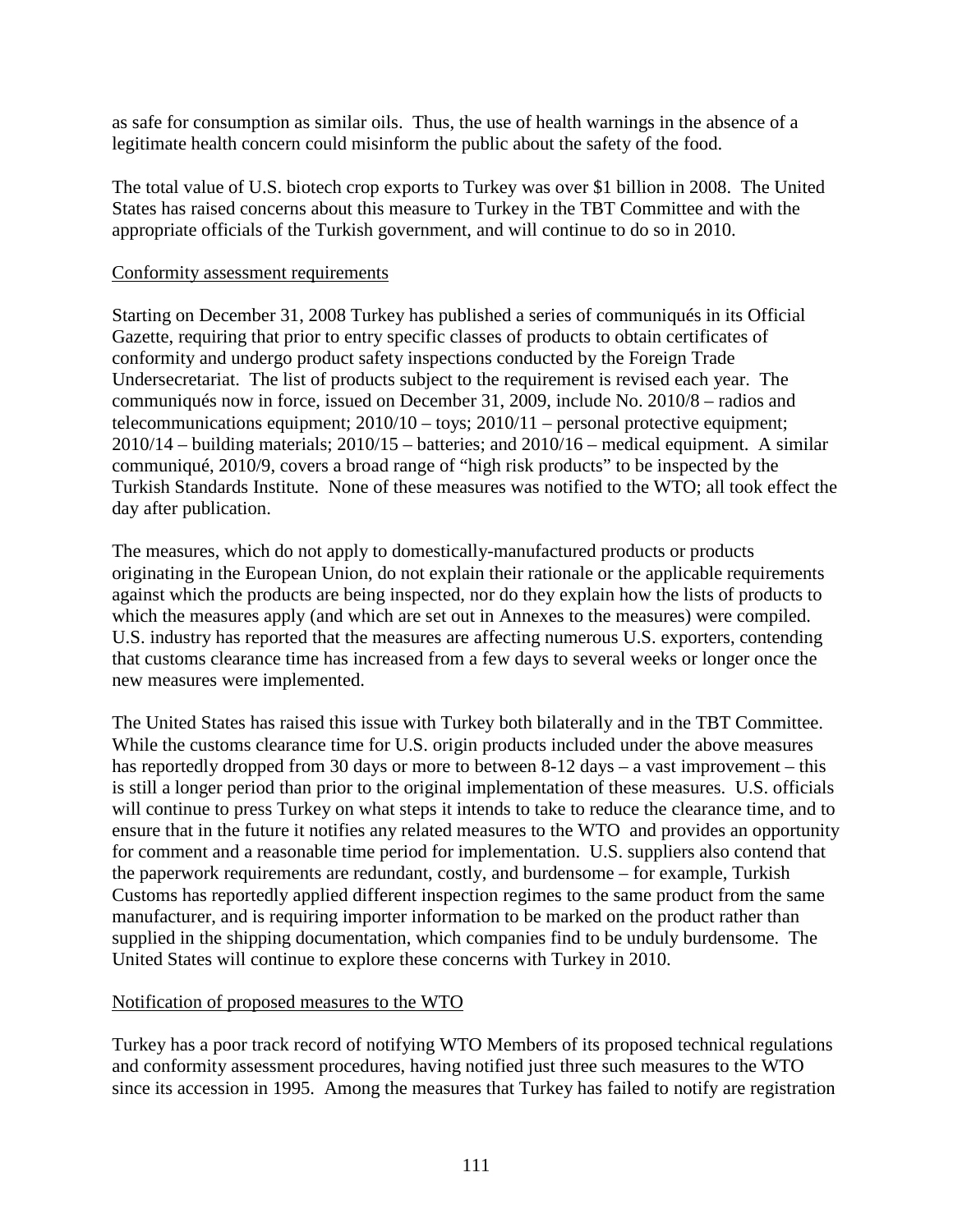requirements for cotton and textile imports, restrictions on products containing bio-engineered ingredients, inspection requirements for medical equipment, and a stamp requirement for alcoholic beverages. In 2007, Turkey and the United States resolved the stamp issue when Turkey agreed to charge foreign and domestic bottlers the same price for a stamp and allowed foreign bottlers to apply the stamp at their warehouses in Turkey, rather than requiring them to send their products to one of two designated facilities in Turkey, which would have imposed unnecessary costs and delays on imported alcoholic beverages. However, this problem, like many of the problems suppliers encountered regarding Turkish measures, could have been resolved prior to implementation if Turkey had notified the draft measure and allowed stakeholders to comment.

In addition, most changes in Turkey's measures become effective immediately upon publication, with little or no notice to the public. Coupled with Turkey's need to improve its notification of its measures to the WTO, this has resulted in significant trade disruption in several instances that might have been avoided.

## *Vietnam*

## Bilateral engagement

The United States discusses TBT matters with Vietnam at the WTO as well as through the bilateral TIFA Council, which meets regularly and serves as a forum for raising and resolving trade and investment issues and for promoting increased technical cooperation activities. The United States has also partnered with Vietnam in advancing standards and conformity assessment issues in APEC.

## Biotechnology – mandatory labeling

Vietnam is in the process of developing a legal and regulatory framework for foods derived from agricultural biotechnology. The United States and Vietnam have worked closely on these issues, and the United States remains encouraged by many aspects of the proposed regime. However, the Vietnamese proposals include mandatory biotechnology labeling provisions. As noted in Section IX (Trends), the United States has concerns with the negative effect on trade that results from the mandatory labeling of food products containing or derived from biotechnology.

The United States has provided extensive comments to Vietnam on its draft proposals both directly and in the WTO SPS Committee. The United States has urged Vietnam to notify its proposed biotechnology measures to the TBT Committee.

## Telecommunications – conformity assessment procedures

U.S. industry has raised concerns with conformity assessment procedures for certain information and communication technology products that are administered by the Vietnamese Ministry of Communications (MIC). Specifically, companies have asked MIC to give them greater flexibility in fulfilling the requirement to submit test reports demonstrating that their products conform with Vietnam's requirements for electromagnetic compatibility (EMC), and to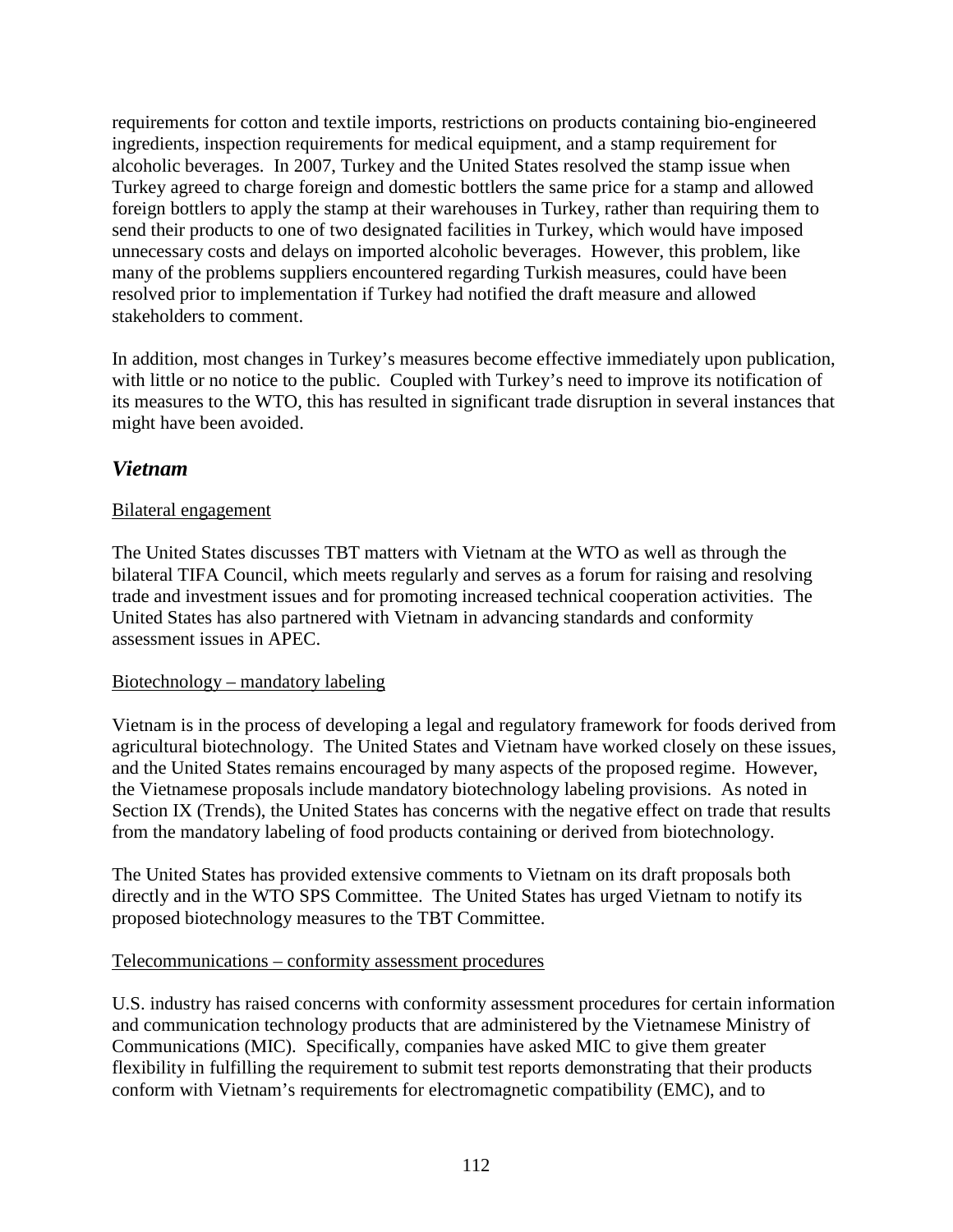recognize foreign laboratories that conduct the testing. In 2009, USTR and the Department of State held technical discussions with MIC in Hanoi, as did U.S. industry representatives.

Subsequent to those discussions, MIC indicated that it would allow a foreign manufacturer to submit one test report on behalf of all of its importers of the same product, rather than requiring each importer to submit an original, notarized test report for the same product. This accommodated a key industry concern. MIC has also begun recognizing test reports issued by foreign laboratories, pursuant to its commitments under the APEC Telecom MRA. Lastly, MIC has indicated that it will review its regulations in 2010 and is receptive to receiving additional stakeholder input during the review process.

# **VIII. Appendices**

# *Appendix A*

# *List of Commenters*

Public comments received from:

- 1. AgBiotech Planning Committee
- 2. American National Standards Institute
- 3. American Potato Trade Alliance
- 4. California Table Grape Commission
- 5. Council for Responsible Nutrition
- 6. Distilled Spirits Council of the United States
- 7. Grocery Manufacturers Association
- 8. Herbalife International of America, Inc.
- 9. Information Technology Industry Council
- 10. National Confectioners Association
- 11. National Electrical Manufacturers Association
- 12. National Milk Producers Federation, U.S. Dairy Export Council
- 13. Novartis Corporation
- 14. Outdoor Power Equipment Institute, Inc.
- 15. Pharmaceutical Research and Manufacturers of America
- 16. Public Citizen Global Trade Watch
- 17. Ranchers-Cattlemen Action Legal Fund―United Stockgrowers of America
- 18. Society of the Plastics Industry, Inc.
- 19. Telecommunications Industry Association
- 20. Tobacco Industry
- 21. Toy Industry Association, Inc.
- 22. U.S. Wheat Associates
- 23. USA Poultry & Egg Export Council
- 24. Wine Institute, WineAmerica, California Association of Winegrape Growers
- 25. Yum! Restaurants International